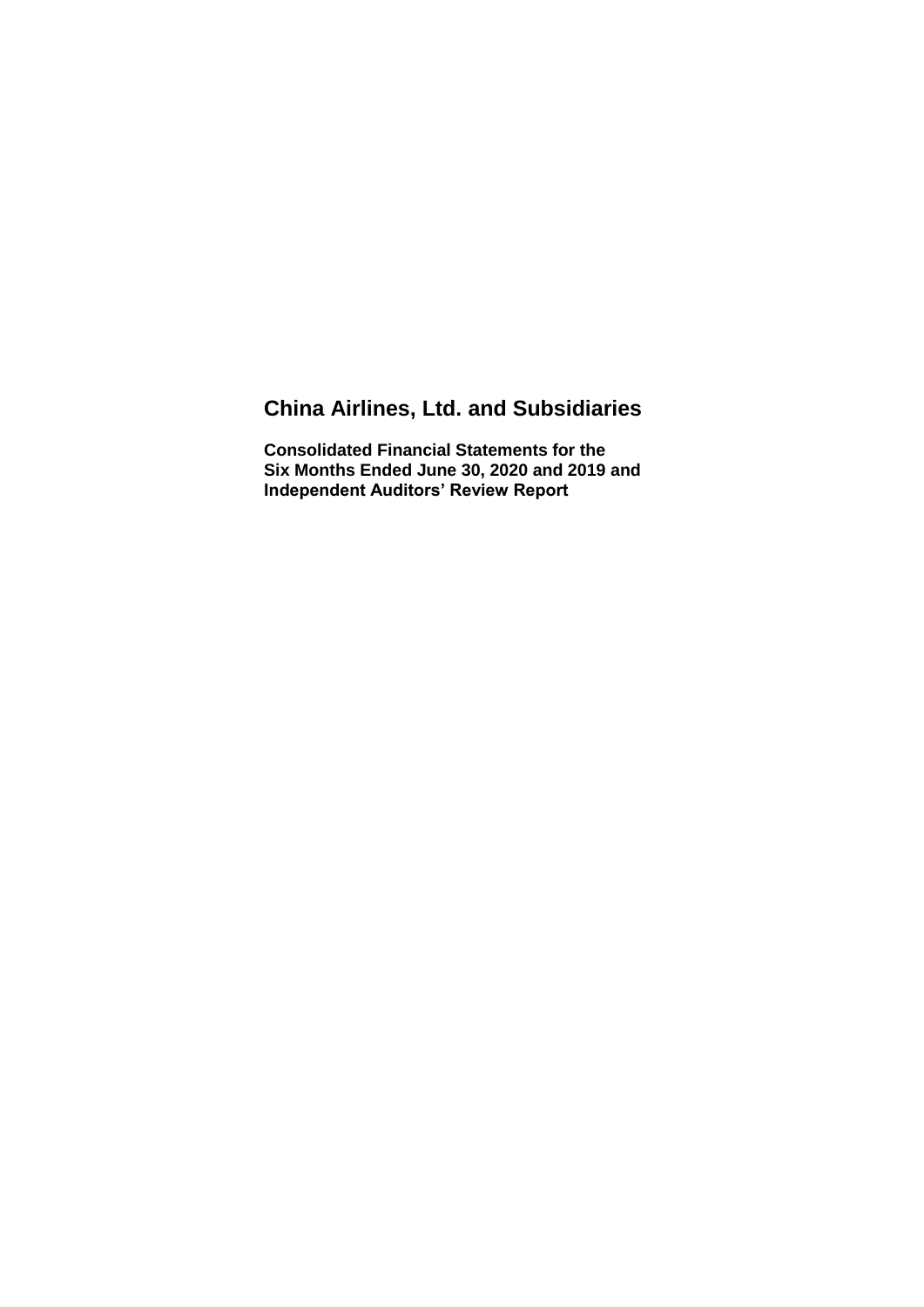## **INDEPENDENT AUDITORS' REVIEW REPORT**

The Board of Directors and the Shareholders China Airlines, Ltd.

#### **Introduction**

We have reviewed the accompanying consolidated balance sheets of China Airlines, Ltd. and its subsidiaries (the "Group") as of June 30, 2020 and 2019, the related consolidated statements of comprehensive income for the three months ended June 30, 2020 and 2019 and for the six months ended June 30, 2020 and 2019, the consolidated statements of changes in equity and cash flows for the six months then ended, and the related notes to the consolidated financial statements, including a summary of significant accounting policies (collectively referred to as the "consolidated financial statements"). Management is responsible for the preparation and fair presentation of the consolidated financial statements in accordance with the Regulations Governing the Preparation of Financial Reports by Securities Issuers and International Accounting Standard 34 "Interim Financial Reporting" endorsed and issued into effect by the Financial Supervisory Commission of the Republic of China. Our responsibility is to express a conclusion on the consolidated financial statements based on our reviews.

We did not review the financial statements of some subsidiaries included in the consolidated financial statements of the Group, but such statements were reviewed by other auditors. Our conclusion, insofar as it relates to the amounts included in the consolidated financial statements for these subsidiaries, is based solely on the report of other auditors. The total assets of these subsidiaries were NT\$11,344,058 thousand and NT\$13,872,020 thousand, which represented 3.98% and 4.73% of the consolidated total assets as of June 30, 2020 and 2019, and for the three months ended June 30, 2020 and 2019 and for the six months ended June 30, 2020 and 2019, the total revenue were NT\$19,215 thousand, NT\$2,389,810 thousand, NT\$1,638,292 thousand and NT\$4,905,056 thousand, which represented 0.07%, 5.57%, 2.78% and 5.89% of the consolidated total revenue, respectively.

#### **Scope of Review**

Except as explained in the following paragraph, we conducted our reviews in accordance with the Statement of Auditing Standards No. 65 "Review of Financial Information Performed by the Independent Auditor of the Entity". A review of consolidated financial statements consists of making inquiries, primarily of persons responsible for financial and accounting matters, and applying analytical and other review procedures. A review is substantially less in scope than an audit and consequently does not enable us to obtain assurance that we would become aware of all significant matters that might be identified in an audit. Accordingly, we do not express an audit opinion.

#### **Basis for Qualified Conclusion**

As disclosed in Notes 13 and 14 to the consolidated financial statements, the financial statements of some non-significant subsidiaries included in the consolidated financial statements referred to in the first paragraph and some investments accounted for using the equity method were not reviewed. As of June 30, 2020 and 2019, the combined total assets of these non-significant subsidiaries were NT\$22,064,911 thousand and NT\$23,284,052 thousand, respectively, representing 7.75% and 7.94%, respectively, of the consolidated total assets, and combined total liabilities of these non-significant subsidiaries were NT\$11,850,552 thousand and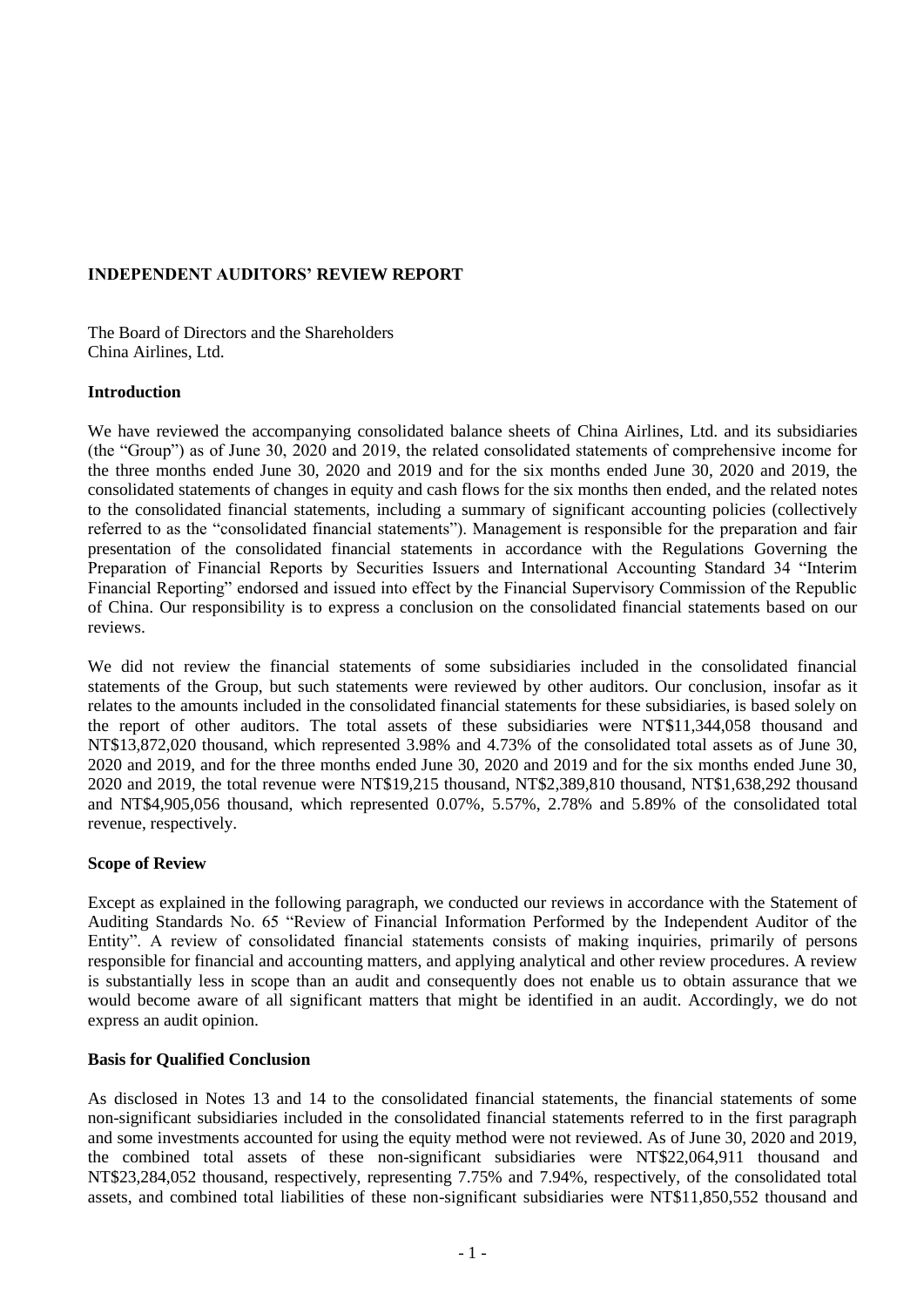NT\$12,332,446 thousand, respectively, representing 5.24% and 5.24%, respectively, of the consolidated total liabilities; for the three months ended June 30, 2020 and 2019 and for the six months ended June 30, 2020 and 2019, the amounts of the combined comprehensive income of these non-significant subsidiaries were NT\$(251,695) thousand, NT\$332,113 thousand, NT\$(355,476) thousand and NT\$557,817 thousand, respectively, representing (9.04%), (67.52%), (26.15%) and (79.31%), respectively, of the consolidated total comprehensive income. As of June 30, 2020 and 2019, the aforementioned investments accounted for using the equity method were NT\$2,056,661 thousand and NT\$2,367,567 thousand, respectively; and for the three months ended June 30, 2020 and 2019 and for the six months ended June 30, 2020 and 2019, the amounts of the Group's share of the profit of such investments accounted for using the equity method were NT\$(94,728) thousand, NT\$87,895 thousand, NT\$(119,222) thousand and NT\$157,799 thousand, respectively.

#### **Qualified Conclusion**

Based on our reviews, except for the adjustments, if any, as might have been determined to be necessary had the financial statements of the non-significant subsidiaries and investments accounted for by using the equity method as described in the preceding paragraph been reviewed, nothing has come to our attention that caused us to believe that the accompanying consolidated financial statements do not present fairly, in all material respects, the consolidated financial position of the Group as of June 30, 2020 and 2019, its consolidated financial performance for the three months ended June 30, 2020 and 2019, and its consolidated financial performance and its cash flows for the six months ended June 30, 2020 and 2019 in accordance with the Regulations Governing the Preparation of Financial Reports by Securities Issuers and International Accounting Standard 34 "Interim Financial Reporting" endorsed and issued into effect by the Financial Supervisory Commission of the Republic of China.

The engagement partners on the reviews resulting in this independent auditors' review report are Huang, Jui Chan and Cheng, Shiuh Ran.

Deloitte & Touche Taipei, Taiwan Republic of China

August 6, 2020

#### *Notice to Readers*

*The accompanying consolidated financial statements are intended only to present the consolidated financial position, financial performance and cash flows in accordance with accounting principles and practices generally accepted in the Republic of China and not those of any other jurisdictions. The standards, procedures and practices to review such consolidated financial statements are those generally applied in the Republic of China.*

*For the convenience of readers, the independent auditors' review report and the accompanying consolidated financial statements have been translated into English from the original Chinese version prepared and used in the Republic of China. If there is any conflict between the English version and the original Chinese version or any difference in the interpretation of the two versions, the Chinese-language independent auditors' review report and consolidated financial statements shall prevail.*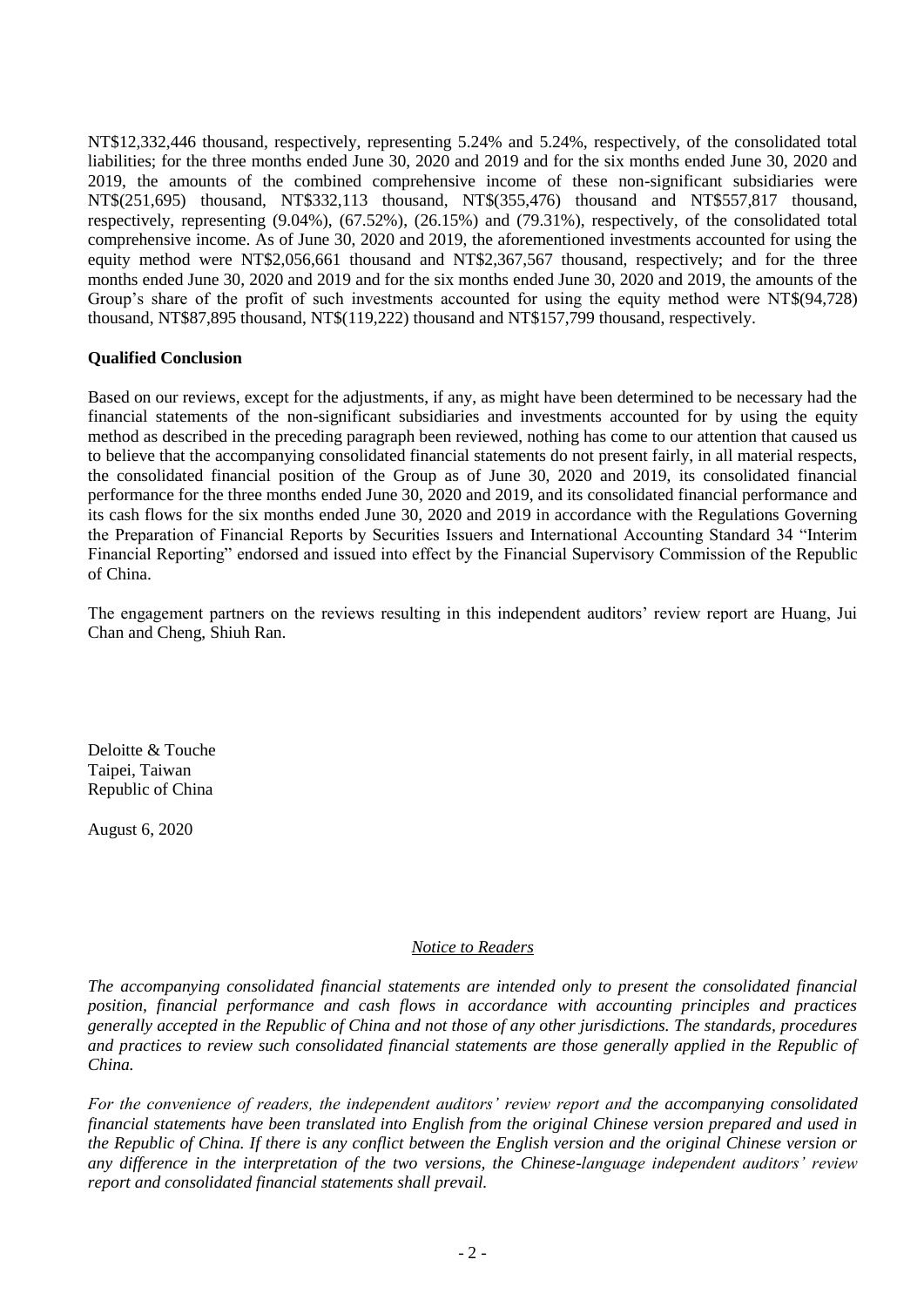#### **CONSOLIDATED BALANCE SHEETS**

**(In Thousands of New Taiwan Dollars)**

|                                                                                                                                                         | June 30, 2020<br>(Reviewed) |                                              | <b>December 31, 2019</b><br>(Audited) |                                            | June 30, 2019<br>(Reviewed) |                                    |
|---------------------------------------------------------------------------------------------------------------------------------------------------------|-----------------------------|----------------------------------------------|---------------------------------------|--------------------------------------------|-----------------------------|------------------------------------|
| <b>ASSETS</b>                                                                                                                                           | Amount                      | $\frac{0}{0}$                                | Amount                                | $\frac{0}{0}$                              | Amount                      | $\mathbf{0}_{\mathbf{0}}^{\prime}$ |
| <b>CURRENT ASSETS</b>                                                                                                                                   |                             |                                              |                                       |                                            |                             |                                    |
| Cash and cash equivalents (Notes 4, 6 and 32)                                                                                                           | 34,217,741<br>\$            | 12                                           | \$<br>28,459,528                      | 10                                         | 23,348,904<br>S.            | 8                                  |
| Financial assets at fair value through profit or loss - current (Notes 4, 7 and 32)<br>Financial assets at amortized cost - current (Notes 4, 9 and 32) | 498,746<br>1,640,422        | $\overline{\phantom{a}}$<br>1                | 512,192<br>2,355,095                  | $\overline{\phantom{a}}$<br>1              | 279,701<br>1,339,154        | 1                                  |
| Financial assets for hedging - current (Notes 4 and 32)                                                                                                 | 1,576                       |                                              | 9,626                                 |                                            | 38,572                      |                                    |
| Notes and accounts receivable, net (Notes 4, 5, 10 and 32)                                                                                              | 8,362,976                   | 3                                            | 8,520,834                             | 3                                          | 9,865,930                   | 3                                  |
| Notes and accounts receivable - related parties (Notes 32 and 33)<br>Other receivables (Note 32)                                                        | 1,314<br>566,495            |                                              | 10,348<br>774,206                     | $\overline{a}$<br>$\overline{a}$           | 10,338<br>1,229,387         |                                    |
| Current tax assets (Notes 4 and 28)                                                                                                                     | 83,711                      |                                              | 54,689                                | $\sim$                                     | 37,123                      |                                    |
| Inventories, net (Notes 4 and 11)                                                                                                                       | 7,898,734                   | $\mathfrak{Z}$                               | 8,470,113                             | 3                                          | 8,220,667                   | 3                                  |
| Non-current assets held for sale (Notes 4 and 12)<br>Other assets - current (Note 18)                                                                   | 69,287<br>2,400,780         |                                              | 2,655,711                             |                                            | 2,709,373                   | $\mathbf{1}$                       |
| Total current assets                                                                                                                                    | 55,741,782                  | $-20$                                        | 51,822,342                            | 18                                         | 47,079,149                  | 16                                 |
| <b>NON-CURRENT ASSETS</b>                                                                                                                               |                             |                                              |                                       |                                            |                             |                                    |
| Financial assets at fair value through other comprehensive income - non-current (Notes 4, 8 and 32)                                                     | 133,369                     |                                              | 209,221                               |                                            | 130,606                     |                                    |
| Financial assets at amortized cost (Notes 4, 9 and 32)<br>Investments accounted for using the equity method (Notes 4 and 14)                            | 344,538<br>2,056,661        | $\overline{\phantom{a}}$<br>-1               | 105,586<br>2,223,793                  | 1                                          | 2,367,567                   | -1                                 |
| Property, plant and equipment (Notes 4, 5, 15 and 34)                                                                                                   | 138,715,341                 | 49                                           | 145,886,971                           | 50                                         | 158, 181, 473               | 54                                 |
| Right-of-use assets (Notes 4, 21 and 34)                                                                                                                | 66,113,940                  | 23                                           | 71,033,617                            | 24                                         | 72,742,812                  | 25                                 |
| Investment properties (Notes 4 and 16)                                                                                                                  | 2,074,932                   | -1                                           | 2,075,068                             | 1                                          | 2,075,205                   | -1                                 |
| Other intangible assets (Notes 4 and 17)<br>Deferred income tax asset (Notes 4, 5 and 28)                                                               | 1,141,368<br>5,520,819      | $\overline{\phantom{a}}$<br>$\boldsymbol{2}$ | 1,182,692<br>5,337,626                | $\overline{\phantom{a}}$<br>$\overline{c}$ | 1,187,784<br>5,225,931      | 2                                  |
| Other assets - non-current (Notes 18, 21, 32, 33 and 34)                                                                                                | 12,871,410                  | $\overline{4}$                               | 13,171,063                            | $\overline{4}$                             | 4,131,020                   | $\mathbf{1}$                       |
| Total non-current assets                                                                                                                                | 228,972,378                 | $-80$                                        | 241,225,637                           | $-82$                                      | 246,042,398                 | 84                                 |
| <b>TOTAL</b>                                                                                                                                            | \$284,714,160               | $\underline{\underline{\hspace{1cm}100}}$    | \$293,047,979                         | $\underline{\underline{100}}$              | \$293,121,547               |                                    |
| <b>LIABILITIES AND EQUITY</b>                                                                                                                           |                             |                                              |                                       |                                            |                             |                                    |
| <b>CURRENT LIABILITIES</b>                                                                                                                              |                             |                                              |                                       |                                            |                             |                                    |
| Short-term loans (Notes 19 and 32)                                                                                                                      | 2,150,000<br>\$             | -1                                           | \$<br>380,000                         |                                            | \$                          |                                    |
| Short-term bills payable (Note 19)                                                                                                                      | 8,248,702                   | 3                                            |                                       |                                            |                             |                                    |
| Financial liabilities at fair value through profit or loss - current (Notes 4, 7 and 32)                                                                | 2,491                       |                                              | 11,749                                |                                            |                             |                                    |
| Financial liabilities for hedging - current (Notes 3, 4, 21 and 32)                                                                                     | 8,566,992                   | 3                                            | 8,618,506<br>1,495,606                | 3                                          | 6,167,457                   | $\overline{c}$                     |
| Notes and accounts payable (Note 32)<br>Notes and accounts payable - related parties (Note 33)                                                          | 2,128,256<br>92,592         | $\mathbf{1}$<br>$\overline{\phantom{a}}$     | 542,015                               | $\mathbf{1}$<br>$\overline{\phantom{a}}$   | 1,546,528<br>541,965        | $\mathbf{1}$                       |
| Other payables (Notes 22 and 32)                                                                                                                        | 8,070,297                   | 3                                            | 13,187,972                            | 5                                          | 13,430,894                  | 5                                  |
| Current tax liabilities (Notes 4 and 28)                                                                                                                | 154,214                     |                                              | 374,178                               |                                            | 232,768                     |                                    |
| Lease liabilities - current (Notes 4 and 21)                                                                                                            | 2,537,067                   | 1                                            | 2,340,873                             | 1                                          | 4,561,017                   | $\overline{2}$                     |
| Provisions - current (Notes 4, 24 and 32)<br>Contract liabilities - current (Notes 4, 5 and 23)                                                         | 330,617<br>6,085,481        | $\sqrt{2}$                                   | 360,393<br>21,060,773                 | 7                                          | 53,818<br>21,251,986        | $\tau$                             |
| Bonds payable and put options of convertible bonds - current portion (Notes 4, 20 and 32)                                                               | 11,542,384                  | $\overline{4}$                               | 10,000,000                            | $\mathfrak{Z}$                             | 6,600,000                   | $\sqrt{2}$                         |
| Loans and debts - current portion (Notes 19, 32 and 34)                                                                                                 | 17,527,332                  | 6                                            | 14,148,892                            | 5                                          | 9,463,029                   | $\mathfrak{Z}$                     |
| Other current liabilities (Note 32)                                                                                                                     | 1,212,111                   | $\sim$                                       | 3,830,570                             |                                            | 6,103,156                   | $\overline{2}$                     |
| Total current liabilities                                                                                                                               | 68,648,536                  | $-24$                                        | 76,351,527                            | $\frac{26}{5}$                             | 69,952,618                  | $\frac{24}{2}$                     |
| NON-CURRENT LIABILITIES                                                                                                                                 |                             |                                              |                                       |                                            |                             |                                    |
| Financial liabilities for hedging - non-current (Notes 4, 21 and 32)                                                                                    | 38,661,467                  | 14                                           | 42,420,205                            | 15                                         | 33,206,454                  | 11                                 |
| Bonds payable - non-current (Notes 4, 20 and 32)<br>Loans and debts - non-current (Notes 19, 32 and 34)                                                 | 14,100,000<br>65,052,216    | $\mathfrak{S}$<br>23                         | 22,052,625<br>53,514,891              | $\,$ 8 $\,$<br>18                          | 25,412,707<br>56,579,627    | 9<br>19                            |
| Contract liabilities - non-current (Notes 4 and 23)                                                                                                     | 2,171,317                   | $\mathbf{1}$                                 | 2,236,311                             |                                            | 2,049,234                   |                                    |
| Provisions - non-current (Notes 4, 24 and 32)                                                                                                           | 12,592,800                  | $\overline{4}$                               | 10,011,464                            | 3                                          | 9,469,265                   | 3                                  |
| Deferred tax liabilities (Notes 4 and 28)                                                                                                               | 662,612                     |                                              | 557,142                               | $\overline{a}$                             | 193,631                     |                                    |
| Lease liabilities - non-current (Notes 4 and 21)<br>Accrued pension costs (Notes 4, 5 and 25)                                                           | 14,568,636<br>9,286,159     | $\sqrt{5}$<br>$\mathfrak{Z}$                 | 15,801,724<br>9,435,035               | $\sqrt{5}$<br>3                            | 29,198,565<br>8,662,756     | $10\,$<br>3                        |
| Other non-current liabilities (Note 32)                                                                                                                 | 565,707                     | $\equiv$                                     | 534,938                               | $\overline{a}$                             | 622,134                     |                                    |
| Total non-current liabilities                                                                                                                           | 157,660,914                 | $-55$                                        | 156,564,335                           | $-53$                                      | 165,394,373                 | $-56$                              |
| Total liabilities                                                                                                                                       | 226,309,450                 | $-79$                                        | 232,915,862                           | 79                                         | 235,346,991                 | 80                                 |
| EQUITY ATTRIBUTABLE TO OWNERS OF THE COMPANY (Notes 20 and 26)                                                                                          |                             |                                              |                                       |                                            |                             |                                    |
| Share capital                                                                                                                                           | 54,209,846                  | $\frac{19}{1}$                               | 54,209,846                            | <u>19</u>                                  | 54,209,846                  | <u> 19</u>                         |
| Capital surplus<br>Retained earnings (accumulated deficit)                                                                                              | 1,187,155                   |                                              | 2,488,907                             | $\blacksquare$                             | 1,241,214                   | $\equiv$                           |
| Legal reserve                                                                                                                                           |                             |                                              | 466,416                               |                                            | 466,416                     |                                    |
| Special reserve                                                                                                                                         |                             |                                              | 12,967                                |                                            | 12,967                      |                                    |
| Unappropriated retained earnings (accumulated deficit)                                                                                                  | (1,315,618)                 |                                              | (1,777,225)                           |                                            | (686, 463)                  |                                    |
| Total retained earnings (accumulated deficit)<br>Other equity                                                                                           | (1,315,618)<br>1,397,973    | $\blacksquare$                               | (1.297.842)<br>1,196,233              |                                            | (207,080)<br>(200, 614)     |                                    |
| Treasury shares                                                                                                                                         | (30, 875)                   | $\sim$ $-$                                   | (43,372)                              |                                            | (43,372)                    |                                    |
| Total equity attributable to owners of the Company                                                                                                      | 55,448,481                  | 20                                           | 56, 553, 772                          | 20                                         | 54,999,994                  | 19                                 |
| NON-CONTROLLING INTERESTS (Note 26)                                                                                                                     | 2,956,229                   |                                              | 3,578,345                             |                                            | 2,774,562                   |                                    |
| Total equity                                                                                                                                            | 58,404,710                  | 21                                           | 60,132,117                            | <u>21</u>                                  | 57,774,556                  | 20                                 |
| <b>TOTAL</b>                                                                                                                                            | \$284,714,160               | 100                                          | \$293,047,979                         | 100                                        | \$293,121,547               | 100                                |

The accompanying notes are an integral part of the consolidated financial statements.

(With Deloitte & Touche auditors' review report dated August 6, 2020)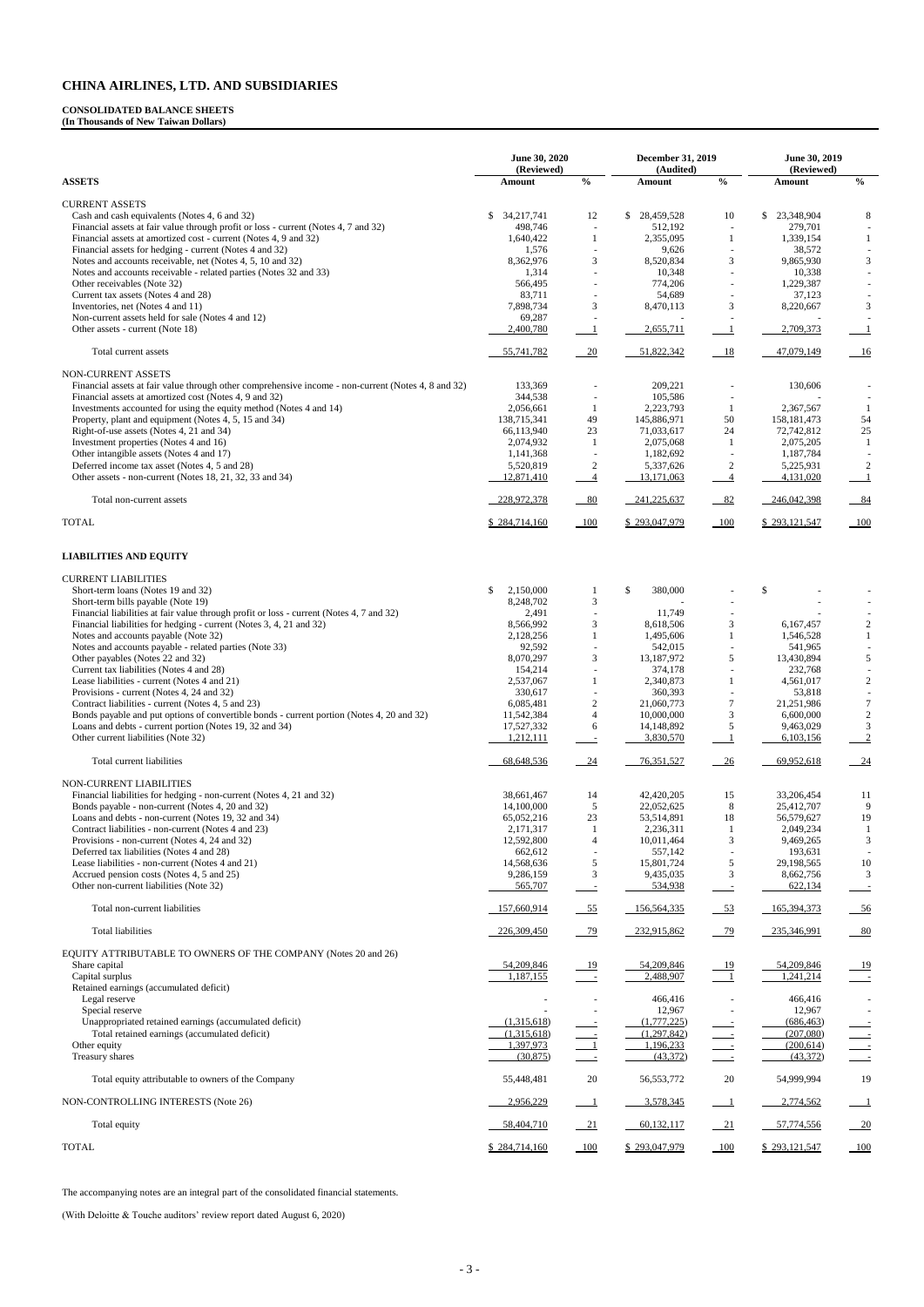#### **CONSOLIDATED STATEMENTS OF COMPREHENSIVE INCOME (In Thousands of New Taiwan Dollars, Except Earnings (Losses) Per Share) (Reviewed, Not Audited)**

|                                                                                                                                                         | For the Three Months Ended June 30 |               |              |                          | For the Six Months Ended June 30 |               |              |                |  |
|---------------------------------------------------------------------------------------------------------------------------------------------------------|------------------------------------|---------------|--------------|--------------------------|----------------------------------|---------------|--------------|----------------|--|
|                                                                                                                                                         | 2020                               |               | 2019         |                          | 2020                             |               | 2019         |                |  |
|                                                                                                                                                         | <b>Amount</b>                      | $\frac{0}{0}$ | Amount       | $\frac{0}{0}$            | <b>Amount</b>                    | $\frac{0}{0}$ | Amount       | $\frac{6}{10}$ |  |
| REVENUE (Notes 4, 27 and 34)                                                                                                                            | \$26,315,522                       | 100           | \$42,892,312 | 100                      | \$58,872,652                     | 100           | \$83,297,660 | 100            |  |
| COSTS (Notes 4, 11, 17, 21, 24,<br>25, 27, 34 and 36)                                                                                                   | 21,650,702                         | 82            | 38,595,777   | 90                       | 53,986,964                       | 92            | 74,787,686   | 90             |  |
| <b>GROSS PROFIT</b>                                                                                                                                     | 4,664,820                          | 18            | 4,296,535    | 10                       | 4,885,688                        | 8             | 8,509,974    | 10             |  |
| OPERATING EXPENSES<br>(Notes 4, 25 and 27)                                                                                                              | 1,917,054                          | 8             | 3,724,015    | $\overline{9}$           | 5,108,778                        | $\frac{8}{2}$ | 7,175,981    | 8              |  |
| OPERATING PROFIT (LOSS)                                                                                                                                 | 2,747,766                          | 10            | 572,520      | -1                       | (223,090)                        |               | 1,333,993    | 2              |  |
| NON-OPERATING INCOME<br><b>AND EXPENSES</b><br>Other income (Note 27)<br>Other gains and losses                                                         | 199,574                            | $\mathbf{1}$  | 172,623      |                          | 363,204                          |               | 325,879      |                |  |
| (Notes 12, 15 and 27)                                                                                                                                   | 83,802                             |               | (170, 434)   |                          | (70, 288)                        |               | (236, 875)   |                |  |
| Finance costs (Notes 27<br>and $33)$<br>Share of the profit (loss) of                                                                                   | (796, 493)                         | (3)           | (844, 417)   | (2)                      | (1,617,165)                      | (3)           | (1,720,248)  | (2)            |  |
| associates and joint ventures<br>(Note 14)                                                                                                              | (94, 728)                          | ÷,            | 87,895       | $\overline{\phantom{a}}$ | (119, 222)                       |               | 157,799      |                |  |
| Total non-operating<br>income and expenses                                                                                                              | (607, 845)                         | (2)           | (754, 333)   | (2)                      | (1,443,471)                      | (3)           | (1,473,445)  | (2)            |  |
| PROFIT (LOSS) BEFORE<br><b>INCOME TAX</b>                                                                                                               | 2,139,921                          | 8             | (181, 813)   | (1)                      | (1,666,561)                      | (3)           | (139, 452)   |                |  |
| <b>INCOME TAX (BENEFIT)</b><br>EXPENSE (Notes 4 and 28)                                                                                                 | (112, 692)                         | (1)           | 109,077      |                          | (108, 609)                       | (1)           | 298,314      | 1              |  |
| NET INCOME (LOSS) FOR<br>THE PERIOD                                                                                                                     | 2,252,613                          | 9             | (290, 890)   | (1)                      | (1, 557, 952)                    | (2)           | (437,766)    | (1)            |  |
| OTHER COMPREHENSIVE<br><b>INCOME (LOSS)</b><br>Items that will not be<br>reclassified subsequently to<br>profit or loss:<br>Gain on hedging instruments |                                    |               |              |                          |                                  |               |              |                |  |
| subject to basis adjustment<br>Unrealized gain on<br>investments in equity<br>instruments designated as<br>at fair value through other                  | (30, 722)                          |               |              |                          | (10, 817)                        |               |              |                |  |
| comprehensive income<br>Income tax relating to items<br>that will not be<br>reclassified subsequently                                                   | (76, 376)                          |               | (18,971)     |                          | (73, 807)                        |               | (2,065)      |                |  |
| to profit or loss (Note 28)                                                                                                                             | 20,126                             |               | 4,275        |                          | 16,021                           |               | 851          |                |  |
|                                                                                                                                                         | (86,972)                           |               | (14,696)     |                          | (68, 603)                        |               | (1,214)      |                |  |
|                                                                                                                                                         |                                    |               |              |                          |                                  |               |              | (Continued)    |  |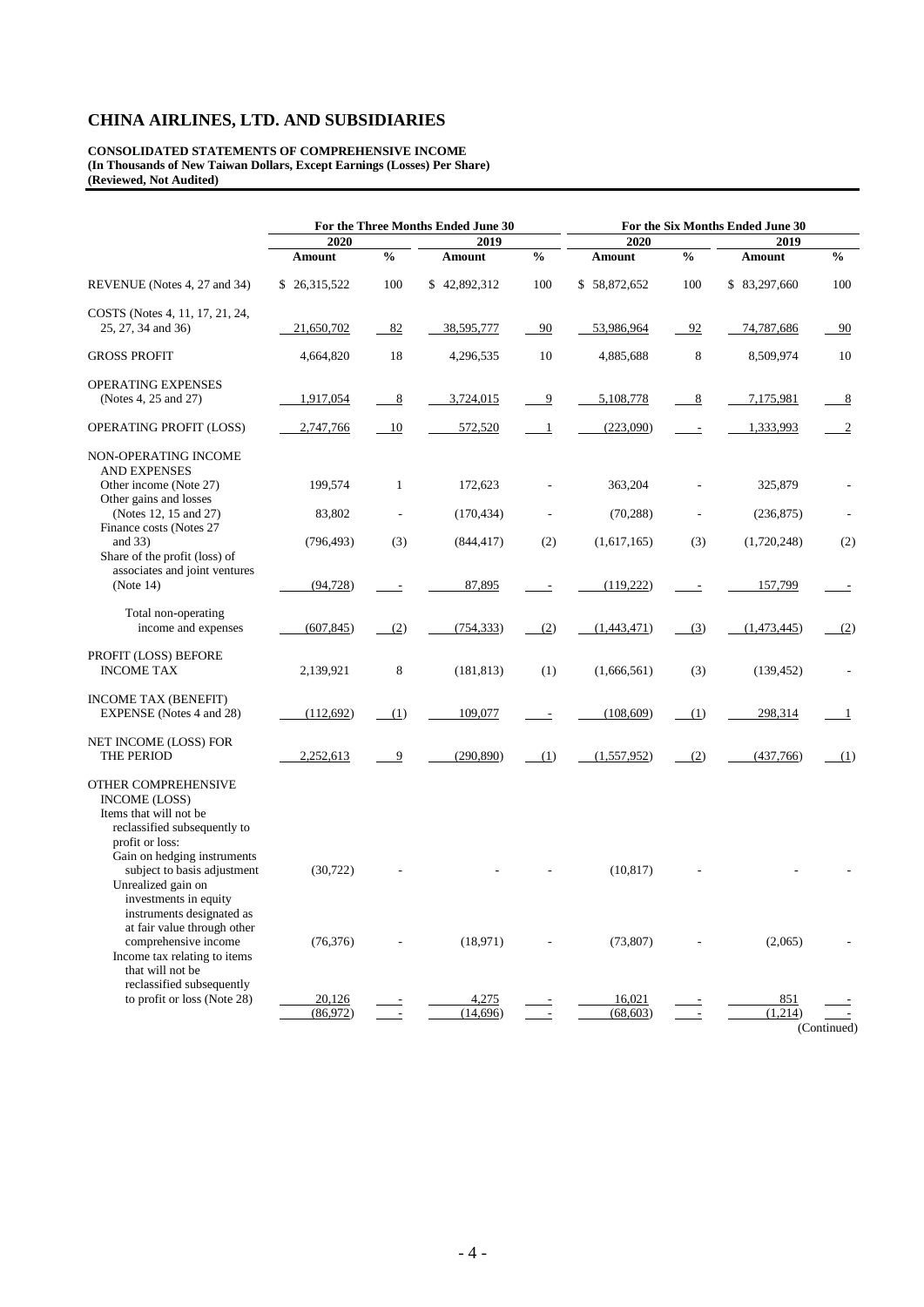#### **CONSOLIDATED STATEMENTS OF COMPREHENSIVE INCOME (In Thousands of New Taiwan Dollars, Except Earnings (Losses) Per Share) (Reviewed, Not Audited)**

|                                                                                                                                                                              | For the Three Months Ended June 30         |                       |                                                 | For the Six Months Ended June 30       |                                               |                                        |                                           |                                 |  |
|------------------------------------------------------------------------------------------------------------------------------------------------------------------------------|--------------------------------------------|-----------------------|-------------------------------------------------|----------------------------------------|-----------------------------------------------|----------------------------------------|-------------------------------------------|---------------------------------|--|
|                                                                                                                                                                              | 2020                                       |                       | 2019                                            |                                        |                                               |                                        | 2019                                      |                                 |  |
|                                                                                                                                                                              | Amount                                     | $\frac{0}{0}$         | Amount                                          | $\frac{0}{0}$                          | Amount                                        | $\frac{0}{0}$                          | Amount                                    | $\frac{0}{0}$                   |  |
| Items that may be reclassified<br>subsequently to profit or<br>loss:<br>Exchange differences on<br>translating the financial<br>statements of foreign<br>operations (Notes 4 |                                            |                       |                                                 |                                        |                                               |                                        |                                           |                                 |  |
| and $26$ )<br>Gain (loss) on hedging<br>instruments not subject to                                                                                                           | \$<br>(38,937)                             |                       | \$<br>2,370                                     |                                        | \$<br>(57,000)                                |                                        | \$<br>26.046                              |                                 |  |
| basis adjustment (Notes 4,<br>21, 26 and 33)<br>Income tax relating to items<br>that may be reclassified<br>subsequently to profit or                                        | 815,915                                    | 3                     | (234, 490)                                      |                                        | 392,976                                       |                                        | (358, 236)                                |                                 |  |
| loss (Note 28)                                                                                                                                                               | (157, 451)<br>619,527                      | (1)<br>$\overline{2}$ | 45,799<br>(186, 321)                            |                                        | (68, 646)<br>267,330                          |                                        | 67,842<br>(264, 348)                      |                                 |  |
| Other comprehensive<br>income (loss) for the<br>period, net of income<br>tax                                                                                                 | 532,555                                    | $\boldsymbol{2}$      | (201, 017)                                      |                                        | 198,727                                       |                                        | (265, 562)                                |                                 |  |
| TOTAL COMPREHENSIVE<br>INCOME (LOSS) FOR THE<br><b>PERIOD</b>                                                                                                                | 2,785,168                                  | 11                    | (491, 907)                                      | (1)                                    | \$<br>(1,359,225)                             | (2)                                    | (703, 328)                                | (1)                             |  |
| NET INCOME (LOSS)<br><b>ATTRIBUTABLE TO:</b><br>Owners of the Company<br>Non-controlling interests                                                                           | 2,459,448<br>\$<br>(206, 835)              | 10<br>(1)             | (442, 759)<br>\$<br>151,869                     | (1)<br>$\sim$                          | (1,313,885)<br>\$<br>(244, 067)               | (2)<br>(1)                             | \$<br>(686, 463)<br>248,697               | (1)<br>$\overline{\phantom{a}}$ |  |
|                                                                                                                                                                              | 2,252,613                                  | 9                     | (290, 890)                                      | (1)                                    | \$<br>(1,557,952)                             | (3)                                    | (437,766)                                 | (1)                             |  |
| TOTAL COMPREHENSIVE<br><b>INCOME (LOSS)</b><br><b>ATTRIBUTABLE TO:</b><br>Owners of the Company<br>Non-controlling interests                                                 | 2,995,035<br>\$<br>(209, 867)<br>2,785,168 | 12<br>(1)<br>11       | (641, 416)<br>\$<br>149,509<br>(491, 907)<br>\$ | (1)<br>$\overline{\phantom{a}}$<br>(1) | \$<br>(1,112,145)<br>(247,080)<br>(1,359,225) | (2)<br>$\overline{\phantom{a}}$<br>(2) | \$<br>(953, 773)<br>250,445<br>(703, 328) | (1)<br>$\sim$<br>(1)            |  |
| EARNINGS (LOSSES) PER<br><b>SHARE (NEW TAIWAN</b><br>DOLLARS; Note 29)<br>Basic<br>Diluted                                                                                   | \$0.45<br>\$0.42                           |                       | \$(0.08)<br>\$(0.08)                            |                                        | \$(0.24)<br>\$(0.24)                          |                                        | \$(0.13)<br>\$(0.13)                      |                                 |  |

The accompanying notes are an integral part of the consolidated financial statements.

(With Deloitte & Touche auditors' review report dated August 6, 2020) (Concluded)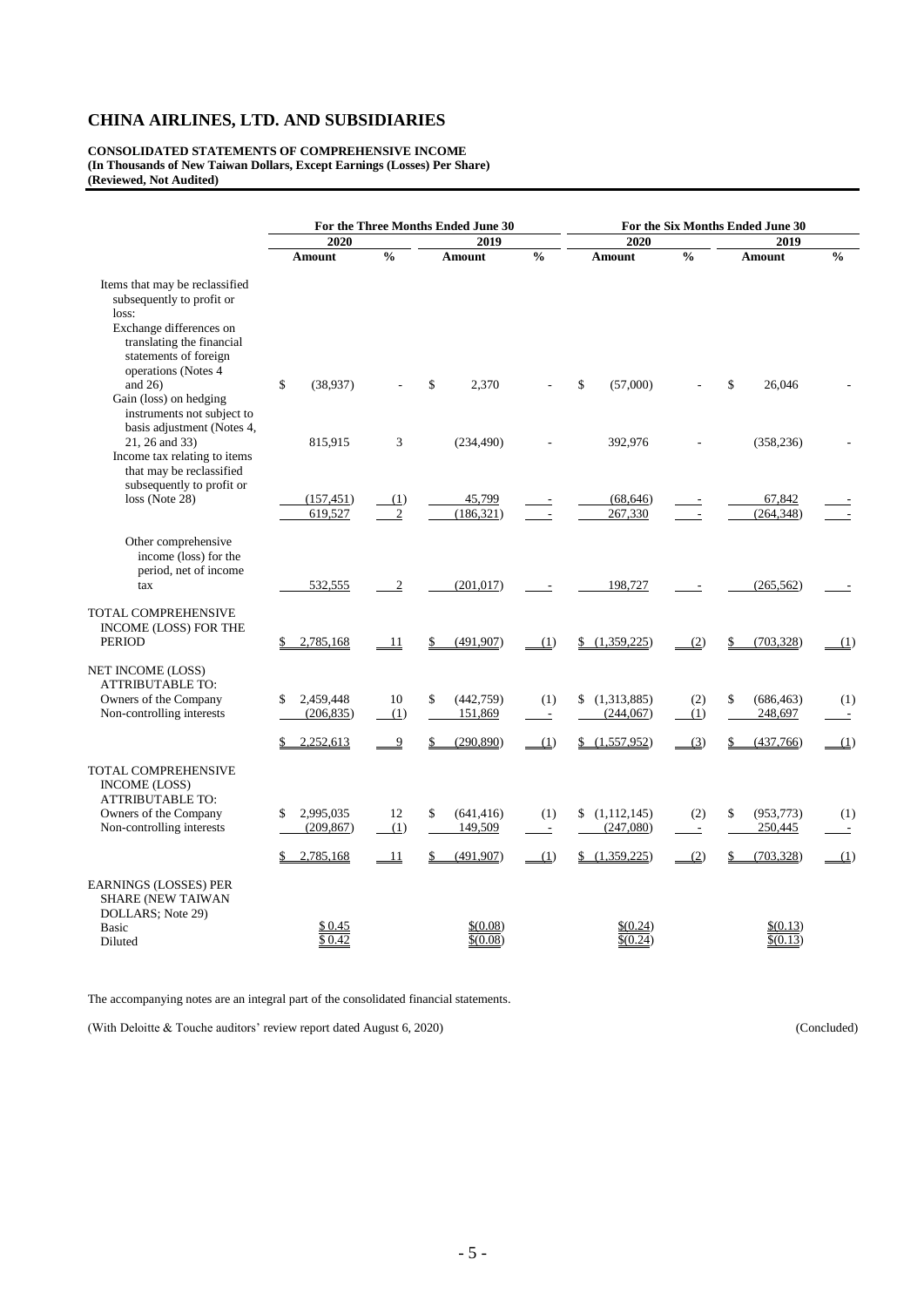#### **CONSOLIDATED STATEMENTS OF CHANGES IN EQUITY (In Thousands of New Taiwan Dollars) (Reviewed, Not Audited)**

|                                                                                                                         | <b>Equity Attributable to Owners of the Company</b> |             |                                                                    |                          |                                                                                                                            |                                                               |                                                                                             |                                                                         |                                                 |                                  |              |                                                      |
|-------------------------------------------------------------------------------------------------------------------------|-----------------------------------------------------|-------------|--------------------------------------------------------------------|--------------------------|----------------------------------------------------------------------------------------------------------------------------|---------------------------------------------------------------|---------------------------------------------------------------------------------------------|-------------------------------------------------------------------------|-------------------------------------------------|----------------------------------|--------------|------------------------------------------------------|
|                                                                                                                         | <b>Share Capital</b><br><b>Capital Surplus</b>      |             |                                                                    | <b>Retained Earnings</b> | <b>Other Equity</b><br><b>Exchange</b><br><b>Unrealized</b><br>Gain (Loss) on<br>Differences on<br><b>Financial Assets</b> |                                                               |                                                                                             |                                                                         |                                                 |                                  |              |                                                      |
|                                                                                                                         |                                                     |             |                                                                    |                          | <b>Legal Reserve</b><br><b>Special Reserve</b>                                                                             | Unappropriated<br><b>Earnings</b><br>(Accumulated<br>Deficit) | <b>Translating the</b><br>Financial<br><b>Statements of</b><br>Foreign<br><b>Operations</b> | at Fair Value<br><b>Through Other</b><br>Comprehensive<br><b>Income</b> | Gain (Loss) on<br>Hedging<br><b>Instruments</b> | <b>Treasury</b><br><b>Shares</b> | <b>Total</b> | Non-controlling<br><b>Interests</b>                  |
| <b>BALANCE AT JANUARY 1, 2019</b>                                                                                       | \$54,209,846                                        | \$1,241,214 | 351,923<br>-S                                                      | 118,810<br><sup>\$</sup> | \$1,144,928                                                                                                                | (9,664)<br>S                                                  | 42,619<br>-S                                                                                | 25,268<br>-S                                                            | (43, 372)                                       | \$57,081,572                     | \$2,965,512  | \$60,047,084                                         |
| Appropriation of 2018 earnings<br>Legal reserve<br>Special reserve<br>Cash dividends - \$0.20960737                     |                                                     |             | 114,493<br>$\overline{\phantom{a}}$                                | (105, 843)               | (114, 493)<br>105,843<br>(1, 136, 278)                                                                                     |                                                               |                                                                                             |                                                                         |                                                 | (1, 136, 278)                    |              | (1, 136, 278)                                        |
| Net profit (loss) for the six months ended June 30, 2019                                                                |                                                     |             |                                                                    |                          | (686, 463)                                                                                                                 |                                                               |                                                                                             |                                                                         |                                                 | (686, 463)                       | 248,697      | (437,766)                                            |
| Other comprehensive loss for the six months ended June 30, 2019,<br>net of income tax                                   |                                                     |             |                                                                    |                          |                                                                                                                            | 19,706                                                        | (1,214)                                                                                     | (285, 802)                                                              |                                                 | (267,310)                        | 1,748        | (265, 562)                                           |
| Total comprehensive income (loss) for the six months ended<br>June 30, 2019                                             |                                                     |             |                                                                    |                          | (686, 463)                                                                                                                 | 19,706                                                        | (1,214)                                                                                     | (285, 802)                                                              |                                                 | (953, 773)                       | 250,445      | (703, 328)                                           |
| Cash dividends from subsidiaries paid to non-controlling interests                                                      |                                                     |             |                                                                    |                          |                                                                                                                            |                                                               |                                                                                             |                                                                         |                                                 |                                  | (416, 438)   | (416, 438)                                           |
| Loss of control of subsidiaries                                                                                         |                                                     |             |                                                                    |                          |                                                                                                                            | 8,368                                                         | 105                                                                                         |                                                                         |                                                 | 8,473                            | (24,957)     | (16, 484)                                            |
| <b>BALANCE AT JUNE 30, 2019</b>                                                                                         | \$54,209,846                                        | \$1,241,214 | 466,416                                                            | 12,967                   | (686, 463)                                                                                                                 | 18,410                                                        | 41,510                                                                                      | $\frac{\$ (260,534)}$                                                   | (43,372)                                        | \$54,999,994                     | \$2,774,562  | \$57,774,556                                         |
| <b>BALANCE AT JANUARY 1, 2020</b>                                                                                       | \$54,209,846                                        | \$2,488,907 | 466,416<br><sup>S</sup>                                            | 12,967<br>S.             | (1,777,225)                                                                                                                | (54,707)                                                      | 107,262<br>\$                                                                               | \$1,143,678                                                             | (43,372)                                        | \$56,553,772                     | \$ 3,578,345 | \$60,132,117                                         |
| Appropriation of 2019 earnings<br>Legal reserve<br>Special reserve<br>Capital surplus used to cover accumulated deficit |                                                     | (1,297,843) | (466, 416)<br>$\overline{\phantom{a}}$<br>$\overline{\phantom{a}}$ | (12,967)                 | 466,416<br>12,967<br>1,297,843                                                                                             |                                                               |                                                                                             |                                                                         |                                                 |                                  |              | $\overline{\phantom{a}}$<br>$\overline{\phantom{a}}$ |
| Net profit (loss) for the six months ended June 30, 2020                                                                |                                                     |             |                                                                    |                          | (1,313,885)                                                                                                                |                                                               |                                                                                             |                                                                         |                                                 | (1,313,885)                      | (244,067)    | (1,557,952)                                          |
| Other comprehensive income for the six months ended June 30,<br>2020, net of income tax                                 |                                                     |             |                                                                    |                          |                                                                                                                            | (43,304)                                                      | (59,949)                                                                                    | 304,993                                                                 |                                                 | 201,740                          | (3,013)      | 198,727                                              |
| Total comprehensive income (loss) for the six months ended<br>June 30, 2020                                             |                                                     |             |                                                                    |                          | (1,313,885)                                                                                                                | (43,304)                                                      | (59,949)                                                                                    | 304,993                                                                 |                                                 | (1,112,145)                      | (247,080)    | (1,359,225)                                          |
| Disposal of treasury shares                                                                                             |                                                     | (3,909)     |                                                                    |                          | (1,734)                                                                                                                    |                                                               |                                                                                             |                                                                         | 12,497                                          | 6,854                            |              | 6,854                                                |
| Non-controlling interests arising from acquisition of subsidiaries                                                      |                                                     |             |                                                                    |                          |                                                                                                                            |                                                               |                                                                                             |                                                                         |                                                 |                                  | (375,036)    | (375,036)                                            |
| <b>BALANCE AT JUNE 30, 2020</b>                                                                                         | \$54,209,846                                        | \$1,187,155 |                                                                    |                          | (1,315,618)                                                                                                                | (98,011)<br><sup>S</sup>                                      | 47,313<br>S.                                                                                | \$1,448,671                                                             | (30,875)                                        | \$55,448,481                     | \$2,956,229  | \$58,404,710                                         |

The accompanying notes are an integral part of the consolidated financial statements.

(With Deloitte & Touche auditors' review report dated August 6, 2020)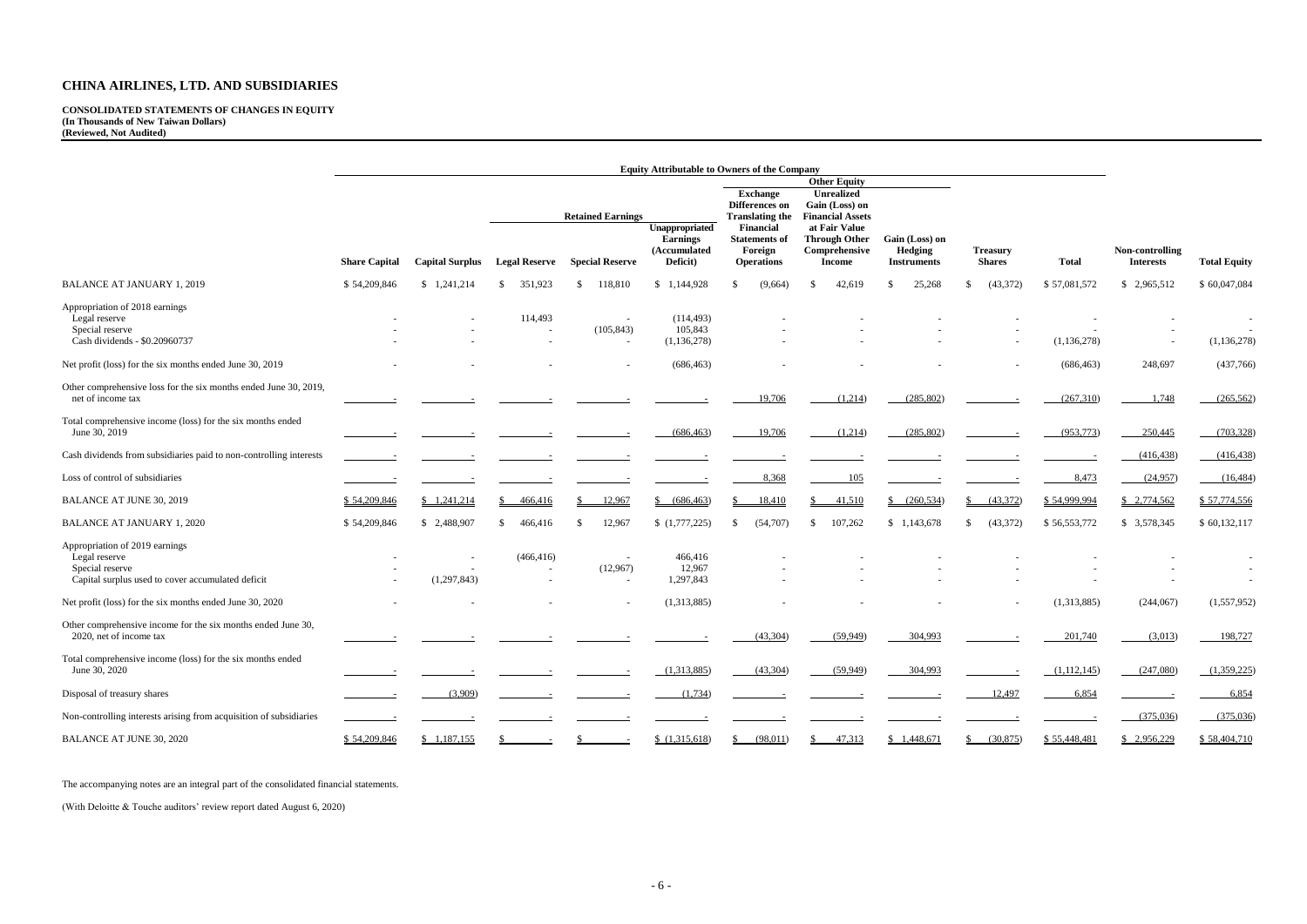## **CONSOLIDATED STATEMENTS OF CASH FLOWS (In Thousands of New Taiwan Dollars) (Reviewed, Not Audited)**

|                                                                          | <b>For the Six Months Ended</b><br>June 30 |                           |  |
|--------------------------------------------------------------------------|--------------------------------------------|---------------------------|--|
|                                                                          | 2020                                       | 2019                      |  |
| CASH FLOWS FROM OPERATING ACTIVITIES                                     |                                            |                           |  |
| Loss before income tax                                                   | \$<br>(1,666,561)                          | \$<br>(139, 452)          |  |
| Adjustments for:                                                         |                                            |                           |  |
| Depreciation expenses                                                    | 16,021,382                                 | 16,490,382                |  |
| Amortization expenses                                                    | 105,557                                    | 101,533                   |  |
| Expected credit loss recognized on trade receivables                     | 2,522                                      | 14,382                    |  |
| Net gain on fair value changes of financial assets and liabilities held  |                                            |                           |  |
| for trading                                                              | (1,930)                                    | (23,042)                  |  |
| Interest income                                                          | (180, 111)                                 | (194, 430)                |  |
| Dividend income                                                          | (7, 417)                                   | (6,700)                   |  |
| Share of loss (profit) of associates and joint ventures                  | 119,222                                    | (157,799)                 |  |
| Gain on disposal of property, plant and equipment                        | (6,880)                                    | (5,458)                   |  |
| Loss on disposal of non-current assets held for sale                     |                                            | 10,462                    |  |
| Gain on disposal of investments                                          |                                            | (7,656)                   |  |
| Loss on inventory and property, plant and equipment                      | 325,297                                    | 381,788                   |  |
| Net (gain) loss on foreign currency exchange                             | (252, 373)                                 | 476,460                   |  |
| Finance costs                                                            |                                            |                           |  |
|                                                                          | 1,617,165                                  | 1,720,248                 |  |
| Recognition of provisions<br>Others                                      | 3,294,263<br>879                           | 2,100,313                 |  |
|                                                                          |                                            |                           |  |
| Changes in operating assets and liabilities                              |                                            |                           |  |
| Financial assets mandatorily classified as at fair value through profit  |                                            |                           |  |
| or loss                                                                  | 15,820                                     | 15,846                    |  |
| Financial liabilities classified as at fair value through profit or loss | (9,258)                                    | (68, 379)                 |  |
| Notes and accounts receivable                                            | 187,671                                    | 195,574                   |  |
| Accounts receivable - related parties                                    | 756,951                                    | (192, 866)                |  |
| Other receivables                                                        | 146,089                                    | (246,963)                 |  |
| Inventories                                                              | 830,140                                    | 300,303                   |  |
| Other current assets                                                     | 681,984                                    | 710,277                   |  |
| Notes and accounts payable                                               | 196,379                                    | (489, 142)                |  |
| Accounts payable - related parties                                       | (1,219,579)                                | 105,013                   |  |
| Other payables                                                           | (4,600,240)                                | (168, 563)                |  |
| <b>Contract liabilities</b>                                              | (15,040,287)                               | 1,851,965                 |  |
| Provisions                                                               | (612,080)                                  | (1,452,256)               |  |
| Other current liabilities                                                | (2,615,031)                                | 517,947                   |  |
| Accrued pension liabilities                                              | (148, 876)                                 | (140, 528)                |  |
| Other liabilities                                                        | (27, 267)                                  | 1,060                     |  |
| Cash (used in) generated from operations                                 | (2,086,569)                                | 21,700,319                |  |
| Interest received                                                        | 175,460                                    | 184,615                   |  |
| Dividends received                                                       | 46,012                                     | 658,408                   |  |
| Interest paid                                                            | (1,730,469)                                | (1,735,507)               |  |
| Income tax paid                                                          | (145, 226)                                 | (265, 436)                |  |
|                                                                          |                                            |                           |  |
| Net cash (used in) generated from operating activities                   | (3,740,792)                                | 20,542,399<br>(Continued) |  |
|                                                                          |                                            |                           |  |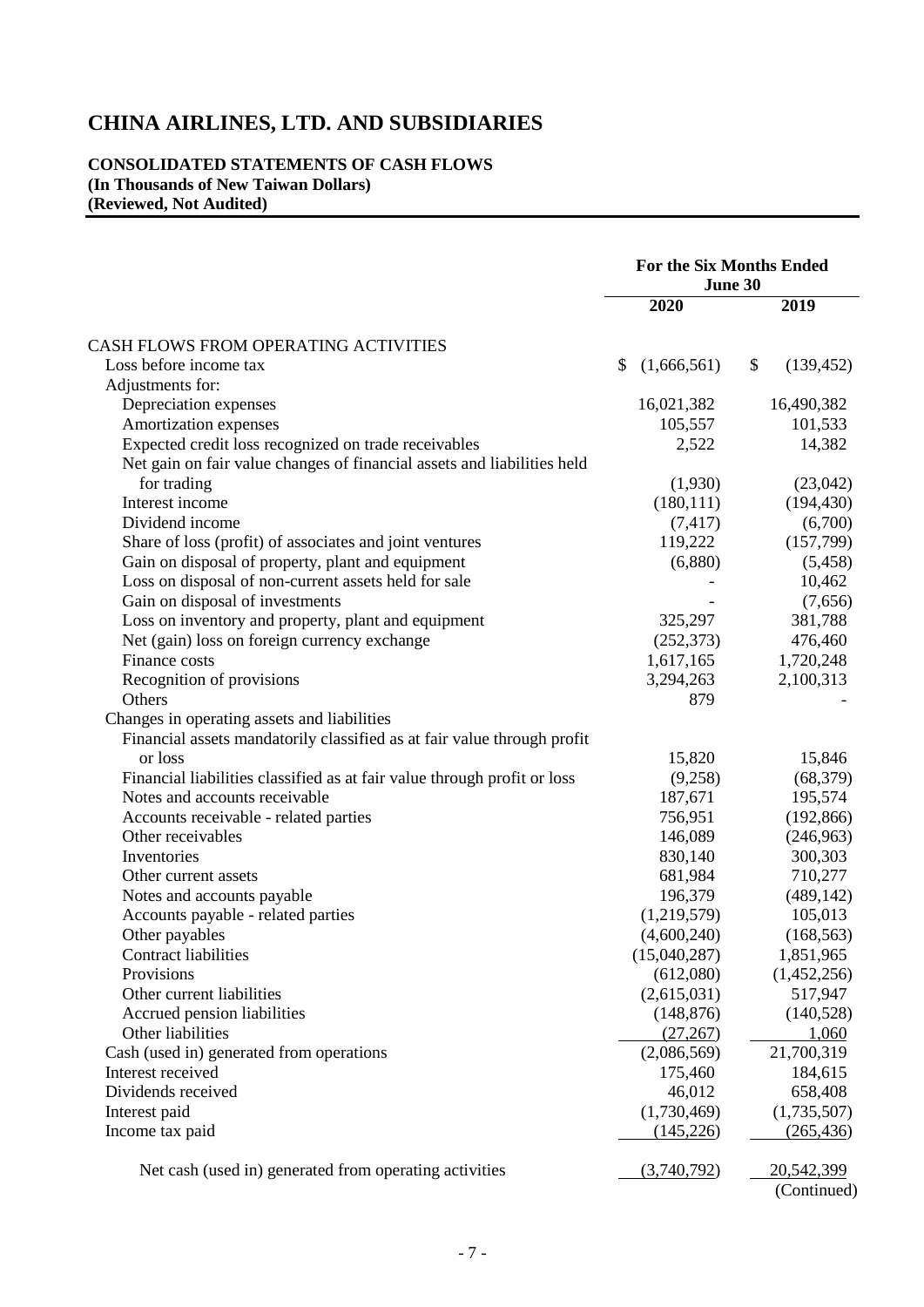## **CONSOLIDATED STATEMENTS OF CASH FLOWS (In Thousands of New Taiwan Dollars) (Reviewed, Not Audited)**

|                                                                    | <b>For the Six Months Ended</b><br>June 30 |                             |  |
|--------------------------------------------------------------------|--------------------------------------------|-----------------------------|--|
|                                                                    | 2020                                       | 2019                        |  |
| CASH FLOWS FROM INVESTING ACTIVITIES                               |                                            |                             |  |
| Acquisition of amortized cost financial assets                     | \$<br>(1,514,154)                          | $\mathbb{S}$<br>(1,345,902) |  |
| Disposal of amortized cost financial assets                        | 1,683,931                                  | 3,640,441                   |  |
| Proceeds from disposal of non-current assets held for sale         |                                            | 35,692                      |  |
| Payments for property, plant and equipment                         | (479, 254)                                 | (2,638,353)                 |  |
| Proceeds from disposal of property, plant and equipment            | 12,310                                     | 38,428                      |  |
| Increase in refundable deposits                                    | (62,023)                                   | (141, 954)                  |  |
| Decrease in refundable deposits                                    | 34,426                                     | 131,469                     |  |
| Increase in prepayments for equipment                              | (2,586,640)                                | (4,094,312)                 |  |
| Increase in computer software costs                                | (64,235)                                   | (81,022)                    |  |
| Increase in restricted assets                                      | 8,992                                      | (6, 844)                    |  |
| Net cash outflow on disposal of associates (Note 31)               |                                            | (17, 413)                   |  |
| Net cash used in investing activities                              | (2,966,647)                                | (4,479,770)                 |  |
| CASH FLOWS FROM FINANCING ACTIVITIES                               |                                            |                             |  |
| Increase in short-term debts                                       | 1,770,000                                  |                             |  |
| Increase in short-term bills payable                               | 8,248,702                                  |                             |  |
| Proceeds from issuance of bonds payable                            |                                            | 3,500,000                   |  |
| Repayments of bonds payable                                        | (6,450,000)                                | (4,445,900)                 |  |
| Proceeds from long-term debts                                      | 30,589,678                                 | 1,726,863                   |  |
| Repayments of long-term debts                                      | (15,673,913)                               | (12, 117, 617)              |  |
| Repayments of the principal portion of lease liabilities           | (5,434,431)                                | (5,810,165)                 |  |
| Proceeds of guarantee deposits received                            | 42,027                                     | 80,786                      |  |
| Refunds of guarantee deposits received                             | (107, 945)                                 | (74, 443)                   |  |
| Cash dividends paid to non-controlling interests                   | (375,036)                                  | (416, 438)                  |  |
| Proceeds from disposal of treasury shares                          | 6,854                                      |                             |  |
| Net cash generated from (used in) financing activities             | 12,615,936                                 | (17,556,914)                |  |
| EFFECTS OF EXCHANGE RATE CHANGES ON THE BALANCE                    |                                            |                             |  |
| OF CASH HELD IN FOREIGN CURRENCIES                                 | (150, 284)                                 | (94, 348)                   |  |
| NET INCREASE (DECREASE) IN CASH AND CASH<br><b>EQUIVALENTS</b>     | 5,758,213                                  | (1,588,633)                 |  |
| CASH AND CASH EQUIVALENTS AT THE BEGINNING OF THE<br><b>PERIOD</b> | 28,459,528                                 | 24,937,537                  |  |
| CASH AND CASH EQUIVALENTS AT THE END OF THE PERIOD                 | \$34,217,741                               | \$23,348,904                |  |
|                                                                    |                                            |                             |  |

The accompanying notes are an integral part of the consolidated financial statements.

(With Deloitte & Touche auditors' review report dated August 6, 2020) (Concluded)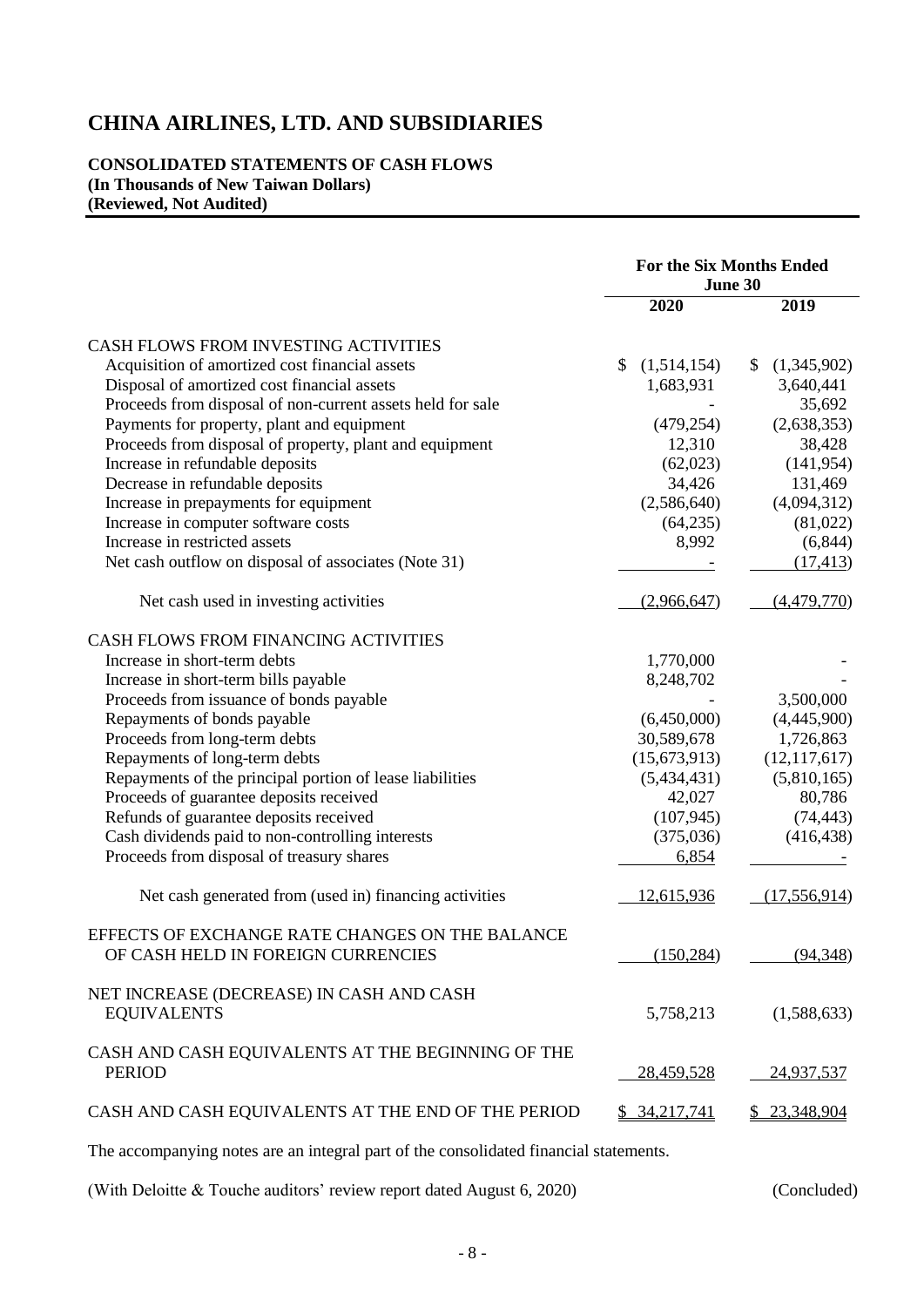**NOTES TO CONSOLIDATED FINANCIAL STATEMENTS FOR THE SIX MONTHS ENDED JUNE 30, 2020 AND 2019 (In Thousands of New Taiwan Dollars, Unless Stated Otherwise) (Reviewed, Not Audited)**

#### **1. GENERAL INFORMATION**

China Airlines, Ltd. (the "Company") was founded in 1959 and its shares have been listed on the Taiwan Stock Exchange since February 26, 1993. The Company is primarily involved in (a) air transport services for passengers, cargo and mail; (b) ground services and routine aircraft maintenance; (c) major maintenance of flight equipment; (d) communications and data processing services to other airlines; (e) the sale of aircraft parts and aviation equipment; and (f) leasing of aircraft.

The major shareholders of the Company are the China Aviation Development Foundation (CADF) and the National Development Fund (NDF), Executive Yuan. As of June 30, 2020, December 31, 2019 and June 30, 2019, CADF and NDF held a combined 44.03% of the Company's shares.

## **2. APPROVAL OF CONSOLIDATED FINANCIAL STATEMENTS**

The consolidated financial statements of the Company and its subsidiaries (collectively, the "Group") were approved by the board of directors and authorized for issue on August 6, 2020.

#### **3. APPLICATION OF NEW, AMENDED AND REVISED STANDARDS AND INTERPRETATIONS**

a. Initial application of the amendments to the Regulations Governing the Preparation of Financial Reports by Securities Issuers and the International Financial Reporting Standards (IFRS), International Accounting Standards (IAS), IFRIC Interpretations (IFRIC), and SIC Interpretations (SIC) (collectively, the "IFRSs") endorsed and issued into effect by the Financial Supervisory Commission (FSC)

Except for the following, the initial application of the amendments to the Regulations Governing the Preparation of Financial Reports by Securities Issuers and the IFRSs endorsed and issued into effect by the FSC did not have any material impact on the Group's accounting policies:

#### Amendment to IFRS 16 "Covid-19-Related Rent Concessions"

The Group elected to apply the practical expedient provided in the amendment to IFRS 16 with respect to rent concessions negotiated with the lessor as a direct consequence of the COVID-19. Related accounting policies are stated in Note 4. Before the application of the amendment, the Group was required to determine whether the abovementioned rent concessions are lease modifications and thus have to be accounted for as lease modifications.

The Group applied the amendment from January 1, 2020. Retrospective application of the amendment has no impact on the retained earnings as of January 1, 2020.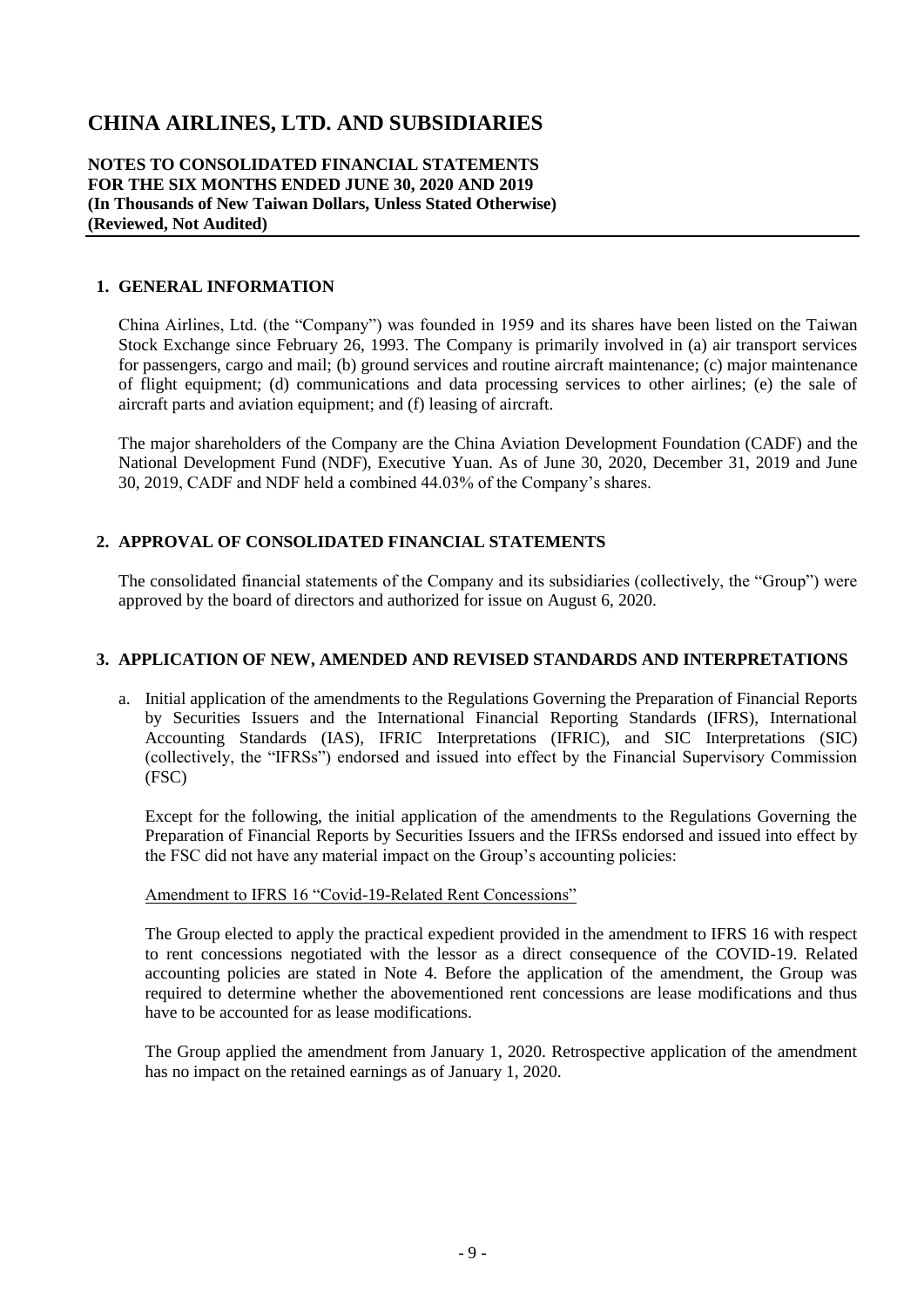b. New IFRSs in issue but not yet endorsed and issued into effect by the FSC

| <b>New IFRSs</b>                                                                                                   | <b>Effective Date Announced</b><br>by IASB (Note 1)    |
|--------------------------------------------------------------------------------------------------------------------|--------------------------------------------------------|
| "Annual Improvements to IFRS Standards 2018-2020"                                                                  | January 1, 2022 (Note 2)                               |
| Amendments to IFRS 3 "Reference to the Conceptual<br>Framework"                                                    | January 1, 2022 (Note 3)                               |
| Amendments to IFRS 4 "Extension of the Temporary<br>Exemption from Applying IFRS 9"                                | Effective immediately upon<br>promulgation by the IASB |
| Amendments to IFRS 10 and IAS 28 "Sale or Contribution of<br>Assets between An Investor and Its Associate or Joint | To be determined by IASB                               |
| Venture"                                                                                                           |                                                        |
| IFRS 17 "Insurance Contracts"                                                                                      | January 1, 2023                                        |
| Amendments to IFRS 17                                                                                              | January 1, 2023                                        |
| Amendments to IAS 1 "Classification of Liabilities as Current<br>or Non-current"                                   | <b>January 1, 2023</b>                                 |
| Amendments to IAS 16 "Property, Plant and Equipment -<br>Proceeds before Intended Use"                             | January 1, 2022 (Note 4)                               |
| Amendments to IAS 37 "Onerous Contracts - Cost of Fulfilling<br>a Contract"                                        | January 1, 2022 (Note 5)                               |

Note 1: Unless stated otherwise, the above New IFRSs are effective for annual reporting periods beginning on or after their respective effective dates.

- Note 2: The amendments to IFRS 9 are applied prospectively to modifications and exchanges of financial liabilities that occur on or after the annual reporting periods beginning on or after January 1, 2022. The amendments to IAS 41 "Agriculture" are applied prospectively to the fair value measurements on or after the annual reporting periods beginning on or after January 1, 2022. The amendments to IFRS 1 "First-time Adoptions of IFRSs" are applied retrospectively for annual reporting periods beginning on or after January 1, 2022.
- Note 3: The amendments are applicable to business combinations for which the acquisition date is on or after the beginning of the first annual reporting period beginning on or after January 1, 2022.
- Note 4: The amendments are applicable to property, plant and equipment that are brought to the location and condition necessary for them to be capable of operating in the manner intended by management on or after January 1, 2021.
- Note 5: The amendments are applicable to contracts for which the entity has not yet fulfilled all its obligations on January 1, 2022.

Except for the above impact, as of the date the consolidated financial statements were authorized for issue, the Group is continuously assessing the possible impact that the application of other standards and interpretations will have on the Group's financial position and financial performance and will disclose the relevant impact when the assessment is completed.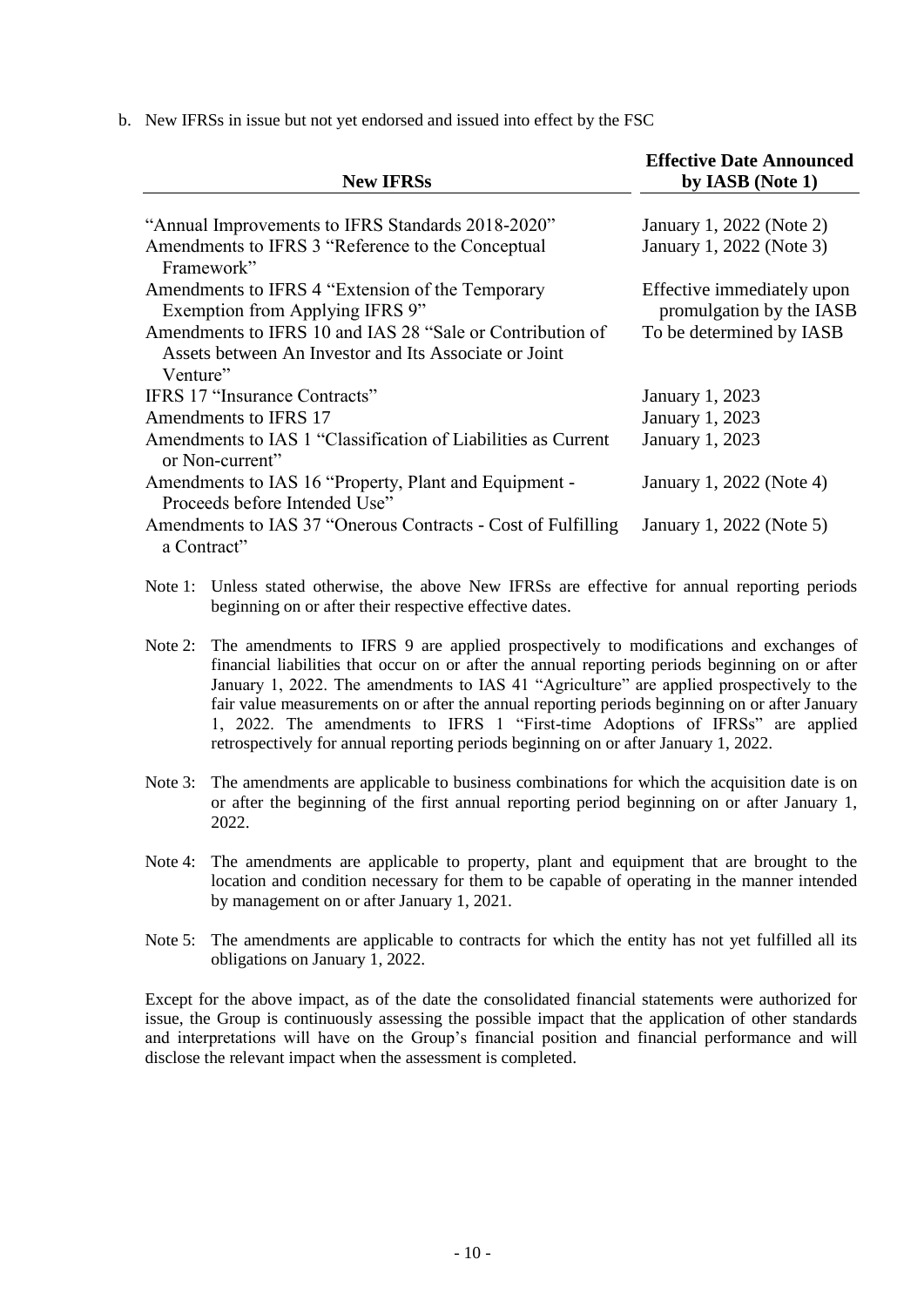#### **4. SUMMARY OF SIGNIFICANT ACCOUNTING POLICIES**

Except for the policies listed below, the accounting policies adopted for these consolidated financial statements are the same as those for the consolidated financial statements for the year ended December 31, 2019.

#### **Statement of Compliance**

The consolidated financial statements have been prepared in accordance with the Regulations Governing the Preparation of Financial Reports by Securities Issuers and IAS 34 "Interim Financial Reporting" as endorsed by the FSC. Disclosure information included in these interim consolidated financial statements is less than the disclosures required in a full set of annual consolidated financial statements.

#### **Basis of Consolidation**

The consolidated financial statements reporting principles are the same as those in the consolidated financial statements for the year ended December 31, 2019.

#### **Employee Benefits**

Pension cost for an interim period is calculated on a year-to-date basis by using the actuarially determined pension cost rate at the end of the prior financial year, adjusted for significant market fluctuations since that time and for significant plan amendments, settlements, or other significant one-off events.

#### **Income Tax**

Income tax expense represents the sum of the tax currently payable and deferred tax. Interim period income taxes are assessed on an annual basis and calculated by applying to an interim period's pre-tax income the tax rate that would be applicable to expected total annual earnings.

#### **Business Combinations**

When the Group loses control of a subsidiary, a gain or loss is recognized in profit or loss and is calculated as the aggregate of the fair value of the consideration received and any investment retained in the former subsidiary at its fair value at the date when control is lost The Group accounts for all amounts recognized in other comprehensive income in relation to that subsidiary on the same basis as would be required had the Group directly disposed of the related assets or liabilities.

#### **Lease**

The Group negotiates with the lessor for rent concessions as a direct consequence of the Covid-19 to change the lease payments originally due by June 30, 2021, that results in the revised consideration for the lease substantially the same as, or less than, the consideration for the lease immediately preceding the change. There is no substantive change to other terms and conditions. The Group elects to apply the practical expedient to rent concessions for the abovementioned lease contracts, and therefore, does not assess whether the rent concessions are lease modifications. Instead, the Group recognizes the reduction in lease payment in profit or loss in the period in which the events or conditions that trigger the concession occurs, and makes a corresponding adjustment to the lease liability.

Variable lease payments that do not depend on an index or a rate are recognized as expenses in the periods in which they are incurred.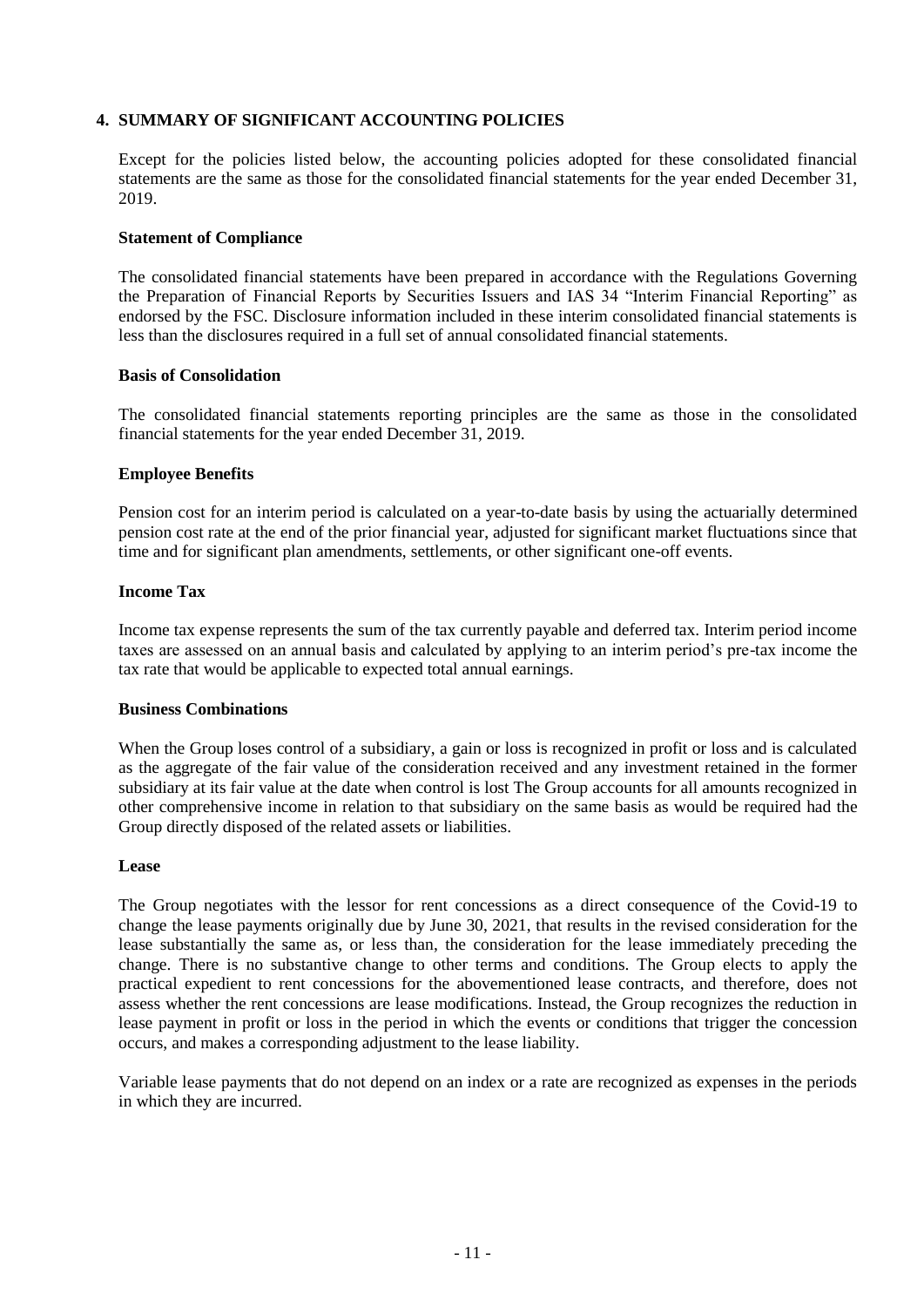## **5. CRITICAL ACCOUNTING JUDGMENTS AND KEY SOURCES OF ESTIMATION UNCERTAINTY**

The critical accounting judgments and key sources of estimation uncertainty for these interim consolidated financial statements are the same as those applied for the consolidated financial statements for the year ended December 31, 2019.

#### **6. CASH AND CASH EQUIVALENTS**

|                                                | <b>June 30,</b><br>2020 | December 31,<br>2019 | <b>June 30,</b><br>2019 |
|------------------------------------------------|-------------------------|----------------------|-------------------------|
| Cash on hand and revolving funds               | 118,222<br>\$.          | 483,951<br>S         | 227,671<br>S            |
| Checking accounts and demand deposits          | 16,589,082              | 7,206,938            | 9,234,222               |
| Cash equivalent                                |                         |                      |                         |
| Time deposits with original maturities of less |                         |                      |                         |
| than three months                              | 15,220,214              | 16,565,821           | 12,569,690              |
| Repurchase agreements collateralized by bonds  | 2,290,223               | 4,202,818            | 1,317,321               |
|                                                | 34, 217, 741            | 28,459,528           | 23,348,904              |

The market rate intervals of cash in the bank and cash equivalents at the end of the reporting period were as follows:

|                                                                                                                      | <b>June 30,</b><br>2020                | December 31,<br>2019                 | <b>June 30,</b><br>2019                |
|----------------------------------------------------------------------------------------------------------------------|----------------------------------------|--------------------------------------|----------------------------------------|
| Bank balance                                                                                                         | $0\% - 1.90\%$                         | $0\% - 1.90\%$                       | $0\% - 1.90\%$                         |
| Time deposits with original maturities of less than<br>three months<br>Repurchase agreements collateralized by bonds | $0.34\% - 2.80\%$<br>$0.30\% - 1.10\%$ | $0.59\% - 3.55\%$<br>$0.47\%$ -0.70% | $0.59\% - 3.50\%$<br>$0.43\% - 2.83\%$ |

#### **7. FINANCIAL INSTRUMENTS AT FAIR VALUE THROUGH PROFIT OR LOSS (FVTPL)**

|                                                                                                            | <b>June 30,</b><br>2020 | December 31,<br>2019 | <b>June 30,</b><br>2019 |
|------------------------------------------------------------------------------------------------------------|-------------------------|----------------------|-------------------------|
| Financial assets at FVTPL - current                                                                        |                         |                      |                         |
| Financial assets mandatorily classified as at<br><b>FVTPL</b>                                              |                         |                      |                         |
| Derivative financial instruments (not under<br>hedge accounting)                                           |                         |                      |                         |
| Foreign exchange forward contracts                                                                         | \$                      | \$<br>434            | \$<br>5,447             |
| Non-derivative financial assets                                                                            |                         |                      |                         |
| Beneficial certificates                                                                                    | 498,746                 | 511,758              | 274,254                 |
|                                                                                                            | \$498,746               | \$ 512,192           | 279,071                 |
| Financial liabilities - current                                                                            |                         |                      |                         |
| Financial liabilities held for trading<br>Derivative financial instruments (not under<br>hedge accounting) |                         |                      |                         |
| Foreign exchange forward contracts                                                                         | 2.491                   | 11.749               |                         |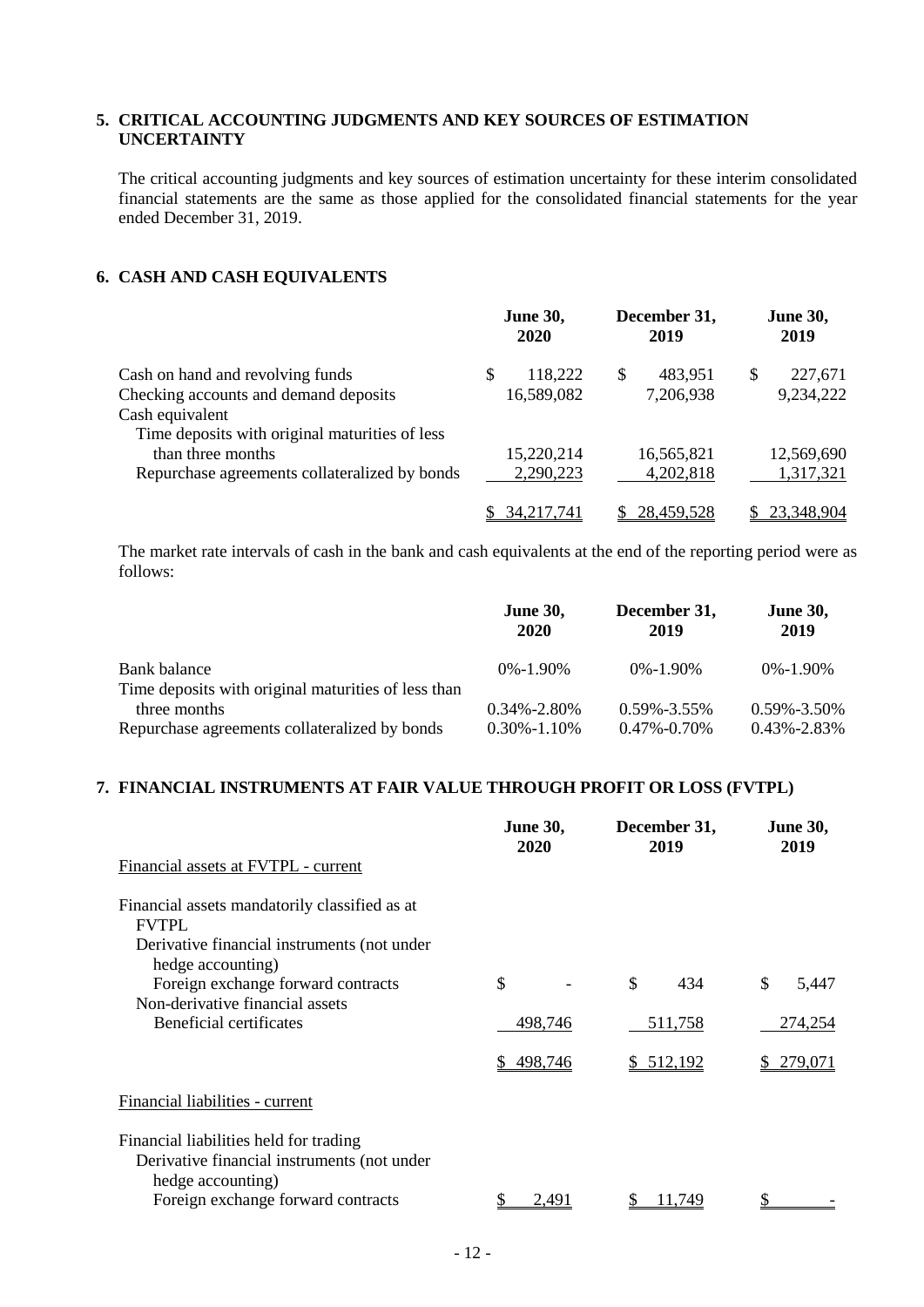At the end of the reporting period, outstanding foreign exchange forward contracts not under hedge accounting were as follows:

|                       | <b>Currency</b> | <b>Maturity Date</b> | <b>Notional Amount</b><br>(In Thousands) |
|-----------------------|-----------------|----------------------|------------------------------------------|
| June 30, 2020         |                 |                      |                                          |
| Buy forward contracts | NTD/USD         | 2020.7.23-2020.7.31  | NTD59,347/USD 2,000                      |
| December 31, 2019     |                 |                      |                                          |
| Buy forward contracts | NTD/USD         | 2020.1.15-2020.7.31  | NTD570,571/USD19,000                     |
| June 30, 2019         |                 |                      |                                          |
| Buy forward contracts | NTD/USD         | 2019.7.29-2019.10.29 | NTD155,280/USD5,000                      |

#### **8. FINANCIAL ASSETS AT FAIR VALUE THROUGH OTHER COMPREHENSIVE INCOME**

#### **Investments in Equity Instruments**

|                      | <b>June 30,</b><br><b>2020</b> | December 31,<br>2019 | <b>June 30,</b><br>2019 |
|----------------------|--------------------------------|----------------------|-------------------------|
| Non-current          |                                |                      |                         |
| Foreign investments  |                                |                      |                         |
| Unlisted shares      | \$111,018                      | \$182,356            | 106,669<br>S.           |
| Domestic investments |                                |                      |                         |
| Unlisted shares      | 22,351                         | 26,865               | 23,937                  |
|                      | <u>133,369</u>                 | 209,221              | 130,606                 |

These investments in equity instruments are not held for trading. Instead, they are held for medium to long-term strategic purposes and are expected to profit through long-term investment. Accordingly, the management elected to designate these investments in equity instruments as at FVTOCI as they believes that recognizing short-term fluctuations in these investments' fair values in profit or loss would not be consistent with the Group's strategy of holding these investments for long-term purposes.

## **9. FINANCIAL ASSETS AT AMORTIZED COST**

|                                                                       | June 30,<br>2020 | December 31,<br>2019 | <b>June 30,</b><br>2019 |
|-----------------------------------------------------------------------|------------------|----------------------|-------------------------|
| Current                                                               |                  |                      |                         |
| Time deposits with original maturities of more<br>than $3$ months (e) | 1,640,121<br>S.  | \$2,354,794          | \$1,339,154             |
| Governmental bonds                                                    | 301              | 301                  |                         |
|                                                                       | 1,640,422        | 2,355,095<br>S.      | 1,339,154               |
| Non-current                                                           |                  |                      |                         |
| <b>XXX</b>                                                            | 344,538          | 105,586              |                         |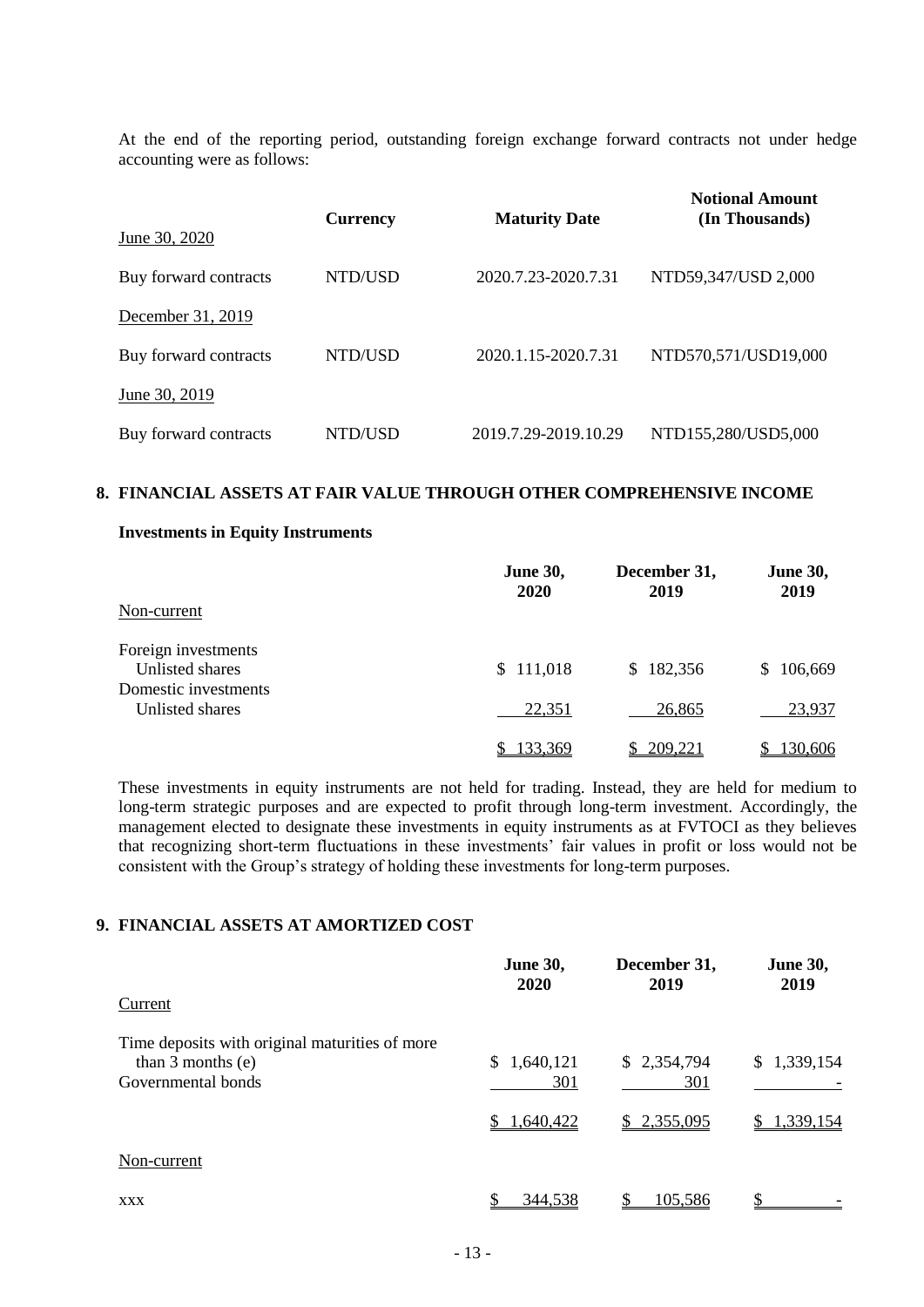The range of interest rates for time deposits with original maturities of more than 3 months were approximately 0.40%-2.75%, 0.60%-2.75% and 0.40%-2.80% per annum as of June 30, 2020, December 31, 2019 and June 30, 2019, respectively.

#### **10. NOTES RECEIVABLE AND ACCOUNTS RECEIVABLE, NET**

|                                     | <b>June 30,</b><br>2020 | December 31,<br>2019 | <b>June 30,</b><br>2019 |
|-------------------------------------|-------------------------|----------------------|-------------------------|
| Notes receivable                    | \$<br>15,658            | 299,245<br>S         | 608,079                 |
| Accounts receivable                 |                         |                      |                         |
| At amortized cost                   |                         |                      |                         |
| Gross carrying amount               | 8,568,023               | 8,440,254            | 9,464,819               |
| Less: Allowance for impairment loss | (220,705)               | (218, 665)           | (206,968)               |
|                                     | 8,347,318               | 8,221,589            | 9,257,851               |
|                                     | 8,362,976               | 8,520,834            | 9,865,930               |

The average credit period was 7 to 55 days. In determining the recoverability of a accounts receivable, the Group considered any change in the credit quality of the receivable since the date credit was initially granted to the end of the reporting period, and any allowance for impairment loss was based on the estimated irrecoverable amounts determined by reference to the Group's past default experience with the counterparty and an analysis of the counterparty's current financial position. The Group adopted a policy of only dealing with entities that are rated the equivalent of investment grade or higher and obtaining sufficient collateral, where appropriate, as a means of mitigating the risk of financial loss from defaults. Credit rating information is obtained from independent rating agencies where available or, if not available, the Group uses other publicly available financial information or its own trading records to rate its major customers. The Group's exposure and the credit ratings of its counterparties are continuously monitored and the aggregate value of transactions concluded is spread amongst approved counterparties. Credit exposure is controlled by counterparty limits that are reviewed and approved by the risk management committee annually.

The Group applies the simplified approach to allowing for expected credit losses prescribed by IFRS 9, which permits the use of lifetime expected loss allowance for all trade receivables. The expected credit losses on accounts receivables are estimated using a provision matrix by reference to past default experience with the debtors and an analysis of the debtors' current financial position, adjusted for general economic conditions of the industry in which the debtors operate and an assessment of both the current as well as the forecasted direction of economic conditions at the reporting date. As the Group's historical credit loss experience does not show significantly different loss patterns for different customer segments, the for loss allowance based on past due status is not further distinguished according to the different segments of the Group's customer base.

The Group writes off accounts receivable when there is information indicating that the debtor is experiencing severe financial difficulty and there is no realistic prospect of recovery. For accounts receivable that have been written off, the Group continues to engage in enforcement activity to attempt to recover the receivables which are due. Where recoveries are made, these are recognized in profit or loss.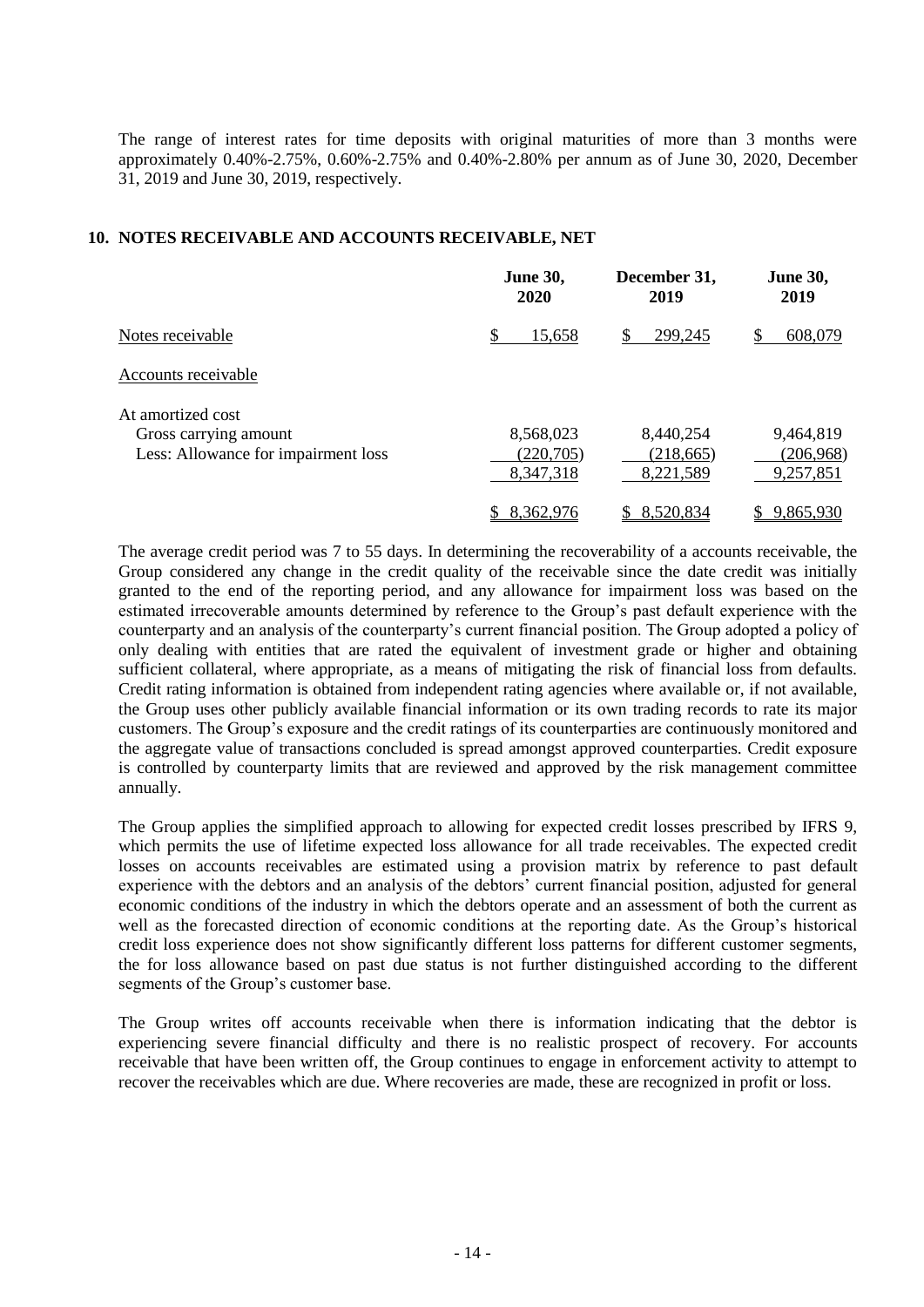The following table details the loss allowance of accounts receivable based on the Group's provision matrix.

June 30, 2020

|                                  | <b>Not Past Due</b> | Up to 30 Days | 31 to 60 Days        | 61 to 90 Days | Over 90 Days  | <b>Total</b> |
|----------------------------------|---------------------|---------------|----------------------|---------------|---------------|--------------|
| Expected credit loss rate        | 0.05%               | 0.34%         | 2.12%                | 12.55%        | 97.84%        |              |
| Gross carrying amount            | \$7,661,711         | \$<br>395,658 | \$<br>181,405        | \$<br>129,490 | \$<br>199,759 | \$8,568,023  |
| Loss allowance (lifetime<br>ECLs | (3,828)             | (1,329)       | (3,853)              | (16,257)      | (195, 438)    | (220, 705)   |
| Amortized cost                   | 7,657,883           | 394,329<br>\$ | 177,552<br>\$        | 113.233<br>\$ | \$<br>4,321   | \$8,347,318  |
| December 31, 2019                |                     |               |                      |               |               |              |
|                                  | <b>Not Past Due</b> | Up to 30 Days | <b>31 to 60 Days</b> | 61 to 90 Days | Over 90 Days  | <b>Total</b> |
| Expected credit loss rate        | 0.12%               | 0.15%         | 6.16%                | 15.25%        | 97.18%        |              |
| Gross carrying amount            | \$ 6,705,662        | \$1,332,640   | \$<br>97,700         | \$<br>113,716 | \$<br>190,536 | \$8,440,254  |
| Loss allowance (lifetime<br>ECLs | (8, 123)            | (2,019)       | (6,021)              | (17,340)      | (185, 162)    | (218, 665)   |
| Amortized cost                   | \$6,697,539         | \$1,330,621   | 91,679<br>S          | 96,376        | 5,374<br>\$   | \$ 8,221,589 |
| June 30, 2019                    |                     |               |                      |               |               |              |
|                                  | <b>Not Past Due</b> | Up to 30 Days | 31 to 60 Days        | 61 to 90 Days | Over 90 Days  | <b>Total</b> |
| Expected credit loss rate        | 0.06%               | 0.21%         | 1.12%                | 19.48%        | 97.46%        |              |
| Gross carrying amount            | \$7,400,031         | \$1.484,996   | \$<br>306,445        | \$<br>90,263  | \$<br>183,084 | \$9,464,819  |
| Loss allowance (lifetime<br>ECLs | (4,339)             | (3,169)       | (3, 445)             | (17,579)      | (178, 436)    | (206,968)    |
| Amortized cost                   | 7,395,692           | \$1,481,827   | 303,000<br>\$        | 72,684        | \$<br>4,648   | \$9,257,851  |

The movements of the loss allowance of accounts receivable were as follows:

|                                          | <b>For the Six Months Ended</b><br>June 30 |           |  |
|------------------------------------------|--------------------------------------------|-----------|--|
|                                          | 2020                                       | 2019      |  |
| Balance at January 1                     | \$218,665                                  | \$227,306 |  |
| Add: Net remeasurement of loss allowance | 2,522                                      | 14,382    |  |
| Less: Amounts written off                | (490)                                      | (34,703)  |  |
| Foreign exchange gains and losses        | 8                                          |           |  |
| Loss of control of subsidiaries          |                                            | (17)      |  |
| Balance at June 30                       | 220,705                                    | 206,968   |  |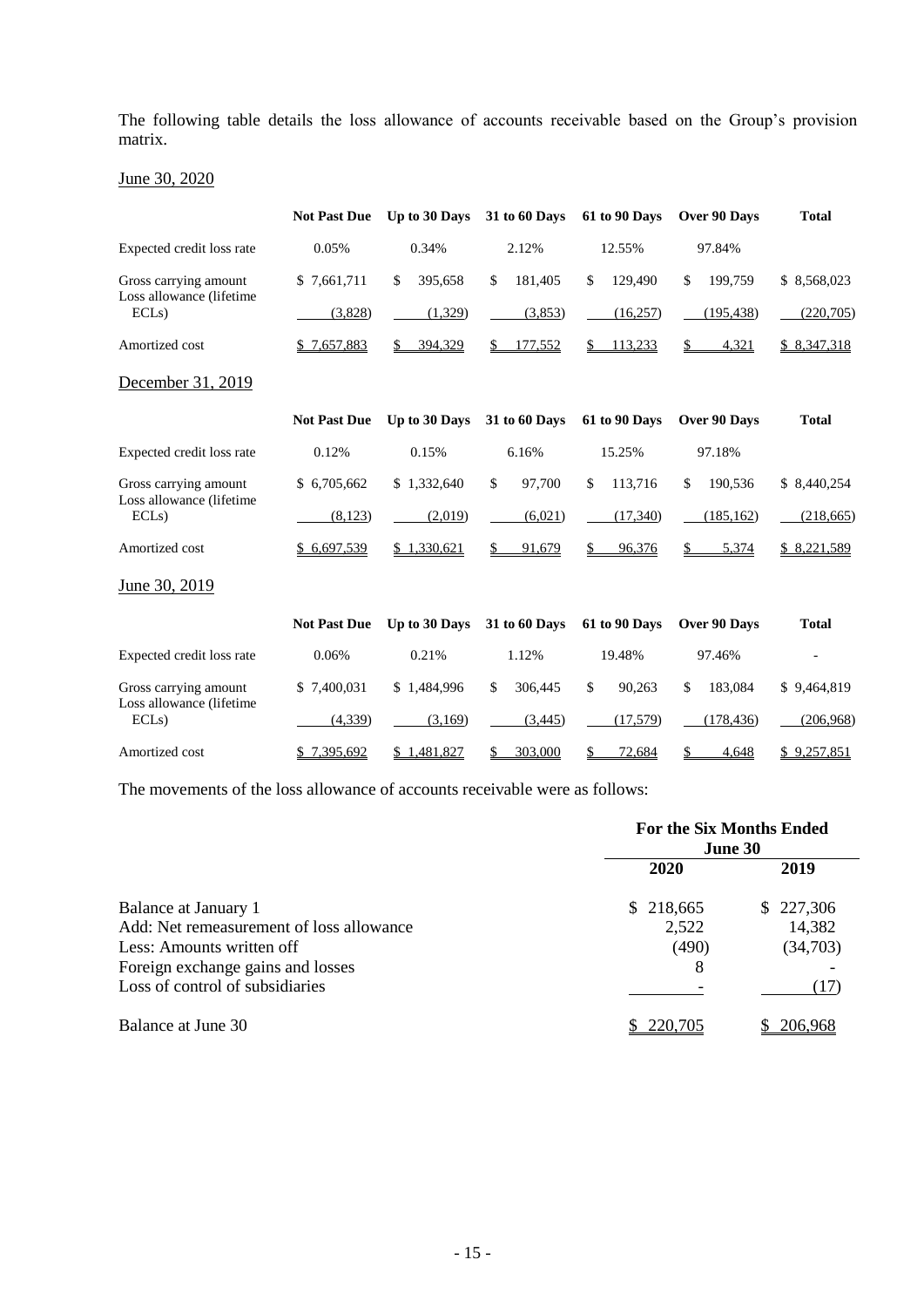#### **11. INVENTORIES, NET**

|                                        | <b>June 30,</b><br><b>2020</b> | December 31,<br>2019 | <b>June 30,</b><br>2019 |
|----------------------------------------|--------------------------------|----------------------|-------------------------|
| Aircraft spare parts                   | \$7,123,806                    | \$7,578,125          | \$7,342,824             |
| Items for in-flight sale               | 627,587                        | 571,601              | 563,877                 |
| Work in process - maintenance services | 124,713                        | 283,933              | 285,396                 |
| Others                                 | 22,628                         | 36,454               | 28,570                  |
|                                        | 7,898,734                      | 8,470,113            | \$8,220,667             |

The operating costs for the six months ended June 30, 2020 and 2019 included losses from inventory write-downs of \$197,219 thousand and \$266,052 thousand, respectively. And the operating costs for the three months ended June 30, 2020 and 2019 included losses from inventory write-downs of \$57,756 thousand and \$3,078 thousand, respectively.

## **12. NON-CURRENT ASSETS HELD FOR SALE**

|                        | <b>June 30,</b> | December 31,                   | <b>June 30,</b>          |
|------------------------|-----------------|--------------------------------|--------------------------|
|                        | 2020            | 2019                           | 2019                     |
| Aircraft held for sale | \$69,287        | <b>Contract Contract State</b> | $\overline{\phantom{0}}$ |

To enhance its competitiveness, the Company plans to introduce new aircraft and retire old aircraft according to a planned schedule. Such aircraft, classified as non-current assets held for sale, had an original carrying amount which was higher than the expected sale price and which was recognized as an impairment loss, and would be continuously assessed whether there are further impairments in subsequent periods. However, the actual loss shall be identified by the actual sale price.

The Company recognized impairment losses of \$0 for the six months ended June 30, 2020 and 2019. Some aircraft had completed the planned disposal procedures, and the Company recognized the disposal losses of \$10,462 thousand for the three months ended March 31, 2019.

The fair value measurement is classified as Level 3, and the fair value was determined according to similar transactions of the related market and the proposed sale price which was based on the current status of the aircraft.

#### **13. SUBSIDIARIES**

Subsidiaries included in the consolidated financial statements are as follows:

|                                                    |                                                |                                                                  | Proportion of Ownership (%) |                      |                                   |
|----------------------------------------------------|------------------------------------------------|------------------------------------------------------------------|-----------------------------|----------------------|-----------------------------------|
| <b>Investor Company</b><br><b>Investee Company</b> |                                                | <b>Main Businesses and Products</b>                              | <b>June 30.</b><br>2020     | December 31.<br>2019 | <b>June 30,</b><br>2019           |
| China Airlines, Ltd.                               | Cal-Dynasty International                      | A holding company, real estate and hotel<br>services             | 100                         | 100                  | 100                               |
|                                                    | Cal-Asia Investment                            | General investing                                                | 100                         | 100                  | 100                               |
|                                                    | <b>Dynasty Aerotech International</b><br>Corp. | Cleaning of aircraft and maintenance of<br>machine and equipment | 100                         | 100                  | 100                               |
|                                                    | Yestrip                                        | <b>Travel business</b>                                           | 100                         | 100                  | 100                               |
|                                                    | Cal Park                                       | Real estate leasing and international trade                      | 100                         | 100                  | 100                               |
|                                                    | Cal Hotel Co., Ltd.                            | Hotel business                                                   | 100                         | 100                  | 100                               |
|                                                    | Sabre Travel Network (Taiwan)                  | Sale and maintenance of hardware and<br>software                 | 94                          | 94                   | 94                                |
|                                                    | <b>Mandarin Airlines</b>                       | Air transportation and maintenance of<br>aircraft                | 94                          | 94                   | 94                                |
|                                                    |                                                |                                                                  |                             |                      | $(\mathcal{C}_{\alpha n}$ tinuad) |

(Continued)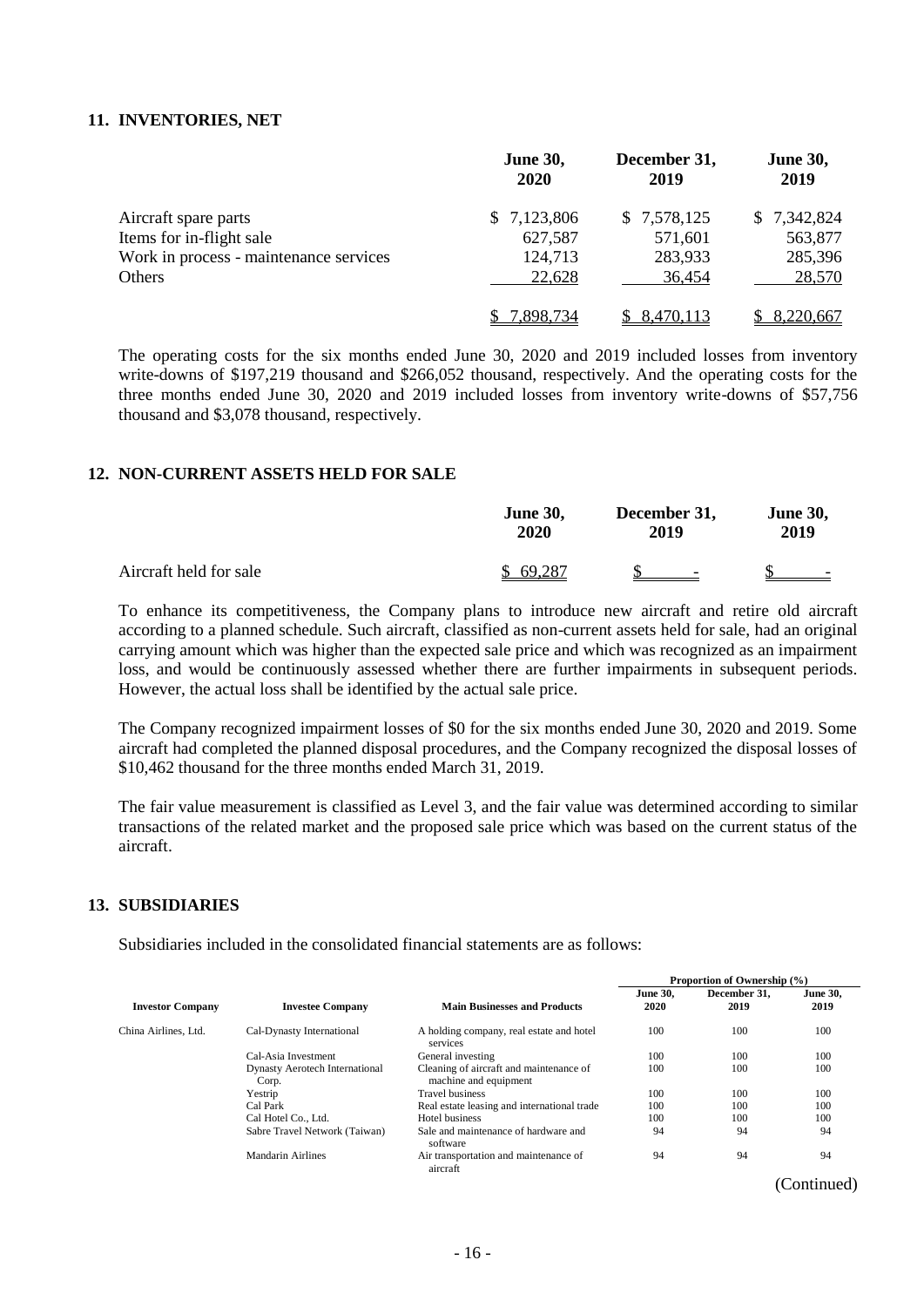|                                |                                                          |                                          | Proportion of Ownership (%) |                      |                         |
|--------------------------------|----------------------------------------------------------|------------------------------------------|-----------------------------|----------------------|-------------------------|
| <b>Investor Company</b>        | <b>Investee Company</b>                                  | <b>Main Businesses and Products</b>      | <b>June 30.</b><br>2020     | December 31.<br>2019 | <b>June 30,</b><br>2019 |
|                                | Taiwan Air Cargo Terminal (Note)                         | Air cargo and storage                    | 59                          | 59                   | 59                      |
|                                | <b>Taoyuan International Airport</b><br><b>Services</b>  | Airport services                         | 49                          | 49                   | 49                      |
|                                | Taiwan Airport Services (Note)                           | Airport services                         | 48                          | 48                   | 48                      |
|                                | <b>Global Sky Express</b>                                | Forwarding and storage of air cargo      | 25                          | 25                   | 25                      |
|                                | Tigerair Taiwan Co., Ltd. (Note)                         | Air transportation                       | 77                          | 77                   | 100                     |
|                                | Taiwan Aircraft Maintenance And<br>Engineering Co., Ltd. | Aircraft maintenance                     | 100                         | 100                  | 100                     |
|                                | Kaohsiung Catering Service, Ltd.                         | In-flight catering                       | 54                          | 54                   | 54                      |
| Cal-Dynasty International      | Dynasty Properties Co., Ltd.                             | Real estate management                   | 100                         | 100                  | 100                     |
|                                | Dynasty Hotel of Hawaii, Inc.                            | Hotel business                           | 100                         | 100                  | 100                     |
| <b>Taiwan Airport Services</b> | Taiwan Airport Service (Samoa)                           | Airport supporting service and investing | 100                         | 100                  | 100                     |
|                                |                                                          |                                          |                             |                      | (Concluded)             |

Note: Proportion of ownership is considered from the Group view.

Except that the Company has control over Taoyuan International Airport Service, Taiwan Airport Service and Global Sky Express, the others are investees that the Company had more than 50% of their voting shares. The above financial information of the subsidiaries for the six months ended June 30, 2020 and 2019 of these subsidiaries was reported according to reports that was not reviewed by independent auditors, except for Mandarin Airlines and Tigerair Taiwan Co., Ltd.

In order to prepare the listing of Tigerair Taiwan Co., Ltd. and comply with the rules relating to the examination for public listing, the release of the shares of Tigerair Taiwan Co., Ltd. held by the Company and Mandarin Airlines was resolved in the shareholders' meeting of the Company on June 25, 2019, and in the shareholders' meeting of Mandarin Airlines on June 27, 2019. The shares shall be subscribed by all shareholders of the Company and Mandarin Airlines on the basis of the percentage of shareholdings. For the subscribed shares that the original shareholders waived or for the undersubscribed portion, the chairman was authorized to contact specific persons to subscribe. The subscription price was set at \$41 per share. In October and December 2019, the share price was fully paid and the shares were completely delivered and transferred. A total amount of 45,661,000 shares was disposed, and the proportion of ownership decreased to 77%. The proceeds from disposal were \$1,866,474 thousand. Since the Company did not loss control of the subsidiary, the related gain on disposal was \$1,254,633 thousand and recognized in the capital surplus account.

Tigerair Taiwan Co., Ltd. plans to issue ordinary shares for cash, the board of directors of the Company approved the plan on August 6, 2020. The upper limit of the total amount of the transaction is \$2,000,000 thousand, and the actual transaction price and shares are to be decided after Tigerair Taiwan Co., Ltd approved the issuance.

## **14. INVESTMENTS ACCOUNTED FOR USING THE EQUITY METHOD**

|                                            | <b>June 30,</b> | December 31, | <b>June 30,</b>    |
|--------------------------------------------|-----------------|--------------|--------------------|
|                                            | 2020            | 2019         | 2019               |
| Investments in associates                  | \$1,128,815     | \$1,208,495  | \$1,275,351        |
| Investments in jointly controlled entities | 927,846         | 1,015,298    | 1,092,216          |
|                                            | 2,056,661       | 2.223.793    | <u>\$2,367,567</u> |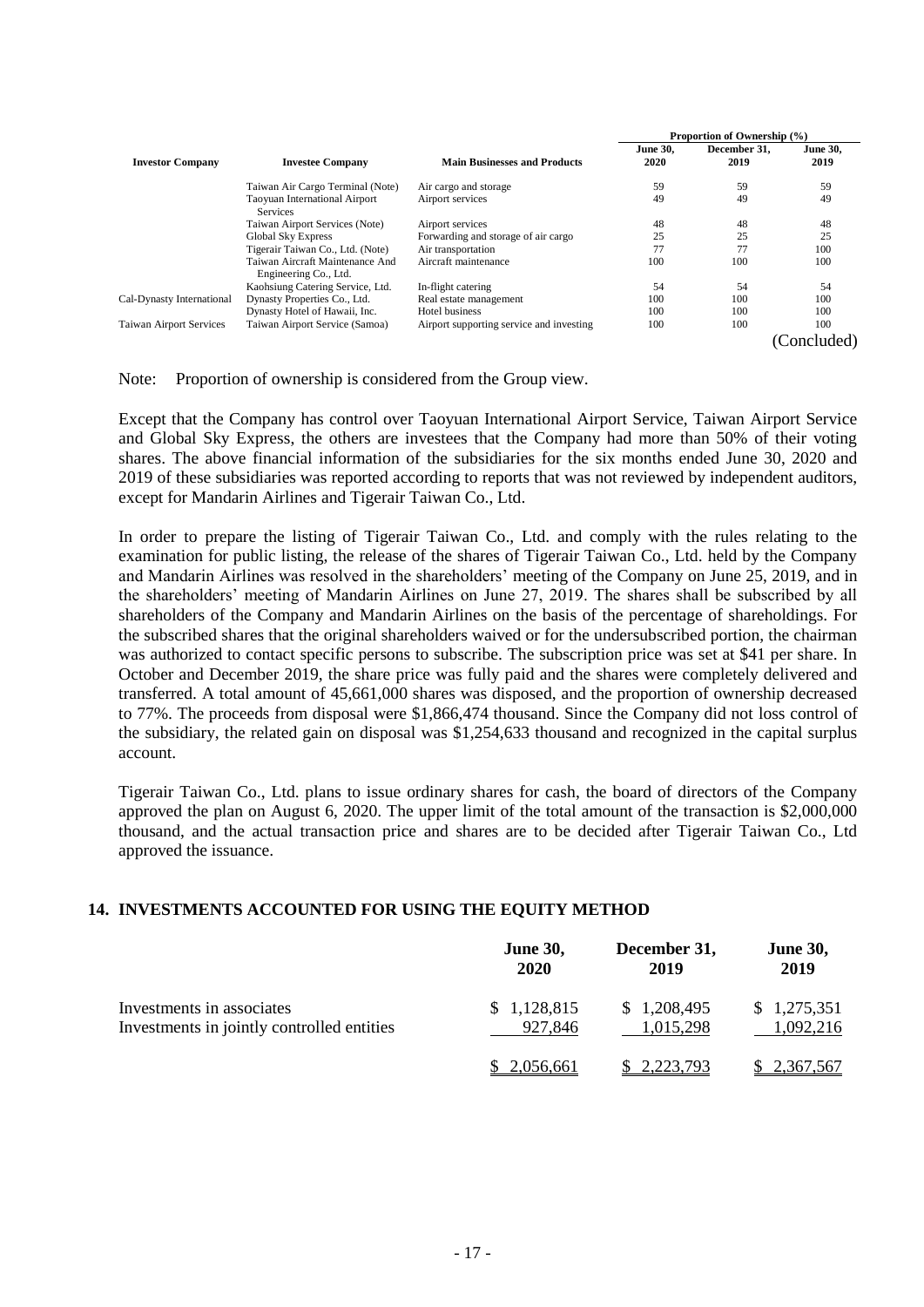#### a. Investments in associates

The investments in associates were as follows:

|                                                                                     | <b>June 30,</b><br>2020 | December 31,<br>2019 | <b>June 30,</b><br>2019 |
|-------------------------------------------------------------------------------------|-------------------------|----------------------|-------------------------|
| Unlisted companies                                                                  |                         |                      |                         |
| China Aircraft Services                                                             | \$<br>377,985           | \$<br>461,263        | \$<br>510,687           |
| <b>Dynasty Holidays</b>                                                             | 8,397                   | 10,004               | 11,034                  |
| Airport Air Cargo Terminal (Xiamen)                                                 | 448,464                 | 446,161              | 457,084                 |
| Airport Air Cargo Service (Xiamen)<br><b>Eastern United International Logistics</b> | 250,922                 | 248,350              | 248,676                 |
| (Holdings) Ltd.                                                                     | 43,047                  | 42,717               | 47,870                  |
|                                                                                     | <u>.128,815</u>         | .208.495             | <u>.275.351</u>         |

At the end of the reporting period, the proportion of ownership and voting rights of associates held by the Group were as follows:

|                                                                  | <b>Proportion of Ownership and Voting Rights</b> |                      |                         |  |
|------------------------------------------------------------------|--------------------------------------------------|----------------------|-------------------------|--|
| <b>Name of Associate</b>                                         | <b>June 30,</b><br>2020                          | December 31,<br>2019 | <b>June 30,</b><br>2019 |  |
| <b>China Aircraft Services</b>                                   | 20%                                              | 20%                  | 20%                     |  |
| <b>Dynasty Holidays</b>                                          | 20%                                              | 20%                  | 20%                     |  |
| Airport Air Cargo Terminal (Xiamen)                              | 28%                                              | 28%                  | 28%                     |  |
| Airport Air Cargo Service (Xiamen)                               | 28%                                              | 28%                  | 28%                     |  |
| <b>Eastern United International Logistics</b><br>(Holdings) Ltd. | 35%                                              | 35%                  | 35%                     |  |

The recognized investment income of associates accounted for using the equity method were as follows:

|                              | <b>For the Three Months Ended</b><br>June 30 |             | <b>For the Six Months Ended</b><br>June 30 |             |
|------------------------------|----------------------------------------------|-------------|--------------------------------------------|-------------|
|                              | 2020                                         | 2019        | 2020                                       | 2019        |
| China Aircraft Services      | \$ (31,532)                                  | \$<br>5,059 | \$(61,232)                                 | \$<br>6,909 |
| <b>Dynasty Holidays</b>      | (1,068)                                      | 607         | (1,644)                                    | 604         |
| Airport Air Cargo Terminal   |                                              |             |                                            |             |
| (Xiamen)                     | 10,925                                       | 6,368       | 13,900                                     | 10,508      |
| Airport Air Cargo Service    |                                              |             |                                            |             |
| (Xiamen)                     | 4,171                                        | 6,969       | 9,114                                      | 13,398      |
| Eastern United International |                                              |             |                                            |             |
| Logistics (Holdings) Ltd.    | 725                                          | 1,677       | 1,450                                      | 3,334       |
|                              | (16,779)                                     | 20,680      | \$ (38, 412)                               | 34,753      |

The investments accounted for using the equity method and the share of profit or loss and other comprehensive income of those investments were based on the associates' financial statements which have not been reviewed. However, the management determined that there would have been no significant adjustments to the related information presented in these consolidated financial statements had this investee's financial statements been independently reviewed.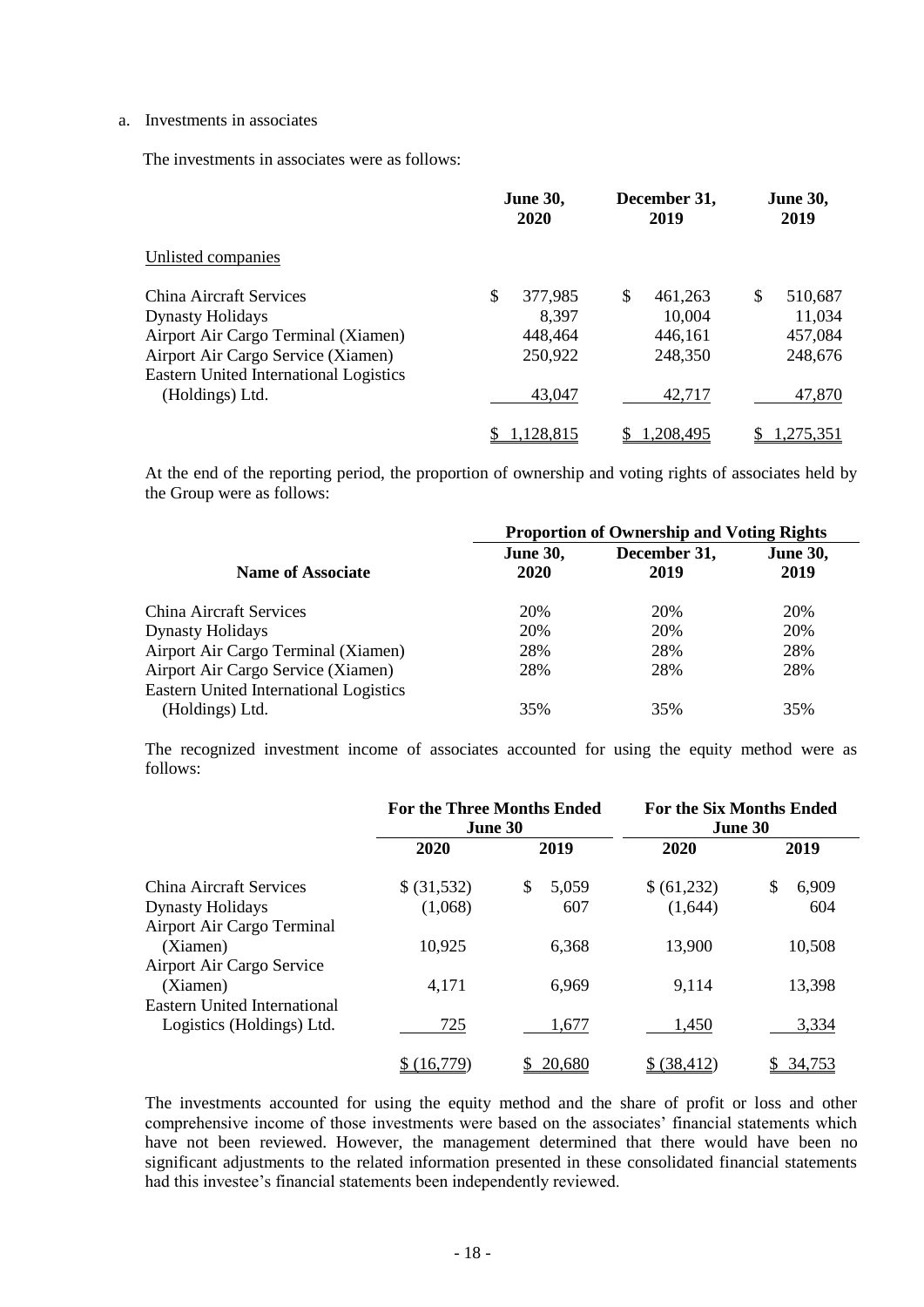The board of directors of the Company decided to sell part of the equity of Dynasty Holidays to H.I.S. Taiwan Co., Ltd. on January 21, 2019 and completed the transaction on January 31, 2109. After the disposal of the equity, the Group's shareholding of the issued share capital decreased from 51% to 20%. Dynasty Holidays was classified as an associate since the Group lost control of the subsidiary. Therefore, the relevant assets and liabilities were not consolidated in the current period, and only the profit and loss from January 1, 2019 to January 31, 2019 were consolidated. For information on the disposal of the subsidiary, refer to Note 30.

#### b. Investments in jointly controlled entities

The investments in jointly controlled entities were as follows:

|                                        | <b>June 30,</b> | December 31, | <b>June 30,</b> |
|----------------------------------------|-----------------|--------------|-----------------|
|                                        | <b>2020</b>     | 2019         | 2019            |
| <b>China Pacific Catering Services</b> | 729,181         | 801,071      | 921,127         |
| China Pacific Laundry Services         | 152,976         | 168,547      | 160,861         |
| Nordam Asia Ltd.                       | 37,821          | 37,813       | 2,358           |
| Delica International Co., Ltd.         | 7,868           | 7,867        | 7,870           |
|                                        | 927,846         | 1.015.298    | 1.092.216       |

At the end of the reporting period, the proportion of ownership and voting rights in jointly controlled entities held by the Group were as follows:

|                                        | <b>Proportion of Ownership and Voting Rights</b> |                      |                         |  |
|----------------------------------------|--------------------------------------------------|----------------------|-------------------------|--|
|                                        | <b>June 30,</b><br>2020                          | December 31,<br>2019 | <b>June 30,</b><br>2019 |  |
| <b>China Pacific Catering Services</b> | 51%                                              | 51%                  | 51%                     |  |
| <b>China Pacific Laundry Services</b>  | 55%                                              | 55%                  | 55%                     |  |
| Nordam Asia Ltd.                       | 49%                                              | 49%                  | 49%                     |  |
| Delica International Co., Ltd.         | 51%                                              | 51%                  | 51%                     |  |

The Group entered into a joint venture agreement with the Taikoo Group to invest in China Pacific Catering Services and China Pacific Laundry Services. According to the agreement, both sides have the right to make major motion vetoes on the board of directors, and therefore, the Group does not have control.

To enhance the Group's maintenance capabilities, the Company established a joint venture with the US NORDAM Aerospace Group in December 2017, planning to provide thrust reversers and composite repair services in Asia under the NORDAM brand. NORDAM has filed for Chapter 11 bankruptcy reorganization in the USA on July 22, 2018 to solve the business disputation with their cooperative partner, so their company operation was not impacted. As a result, NORDAM Asia suspended its operation from October 5, 2018 to October 4, 2019 and resumed business on October 4, 2019. The Company increased the capital of NORDAM Asia by \$35,525 thousand in November 2019.

To expand the Group's catering business, Kaohsiung Catering entered into a joint venture agreement with a Japanese brand company to invest in Delica International Co, Ltd., with the Japanese brand company having the right to make decisions on operations, and therefore, the Group does not have control.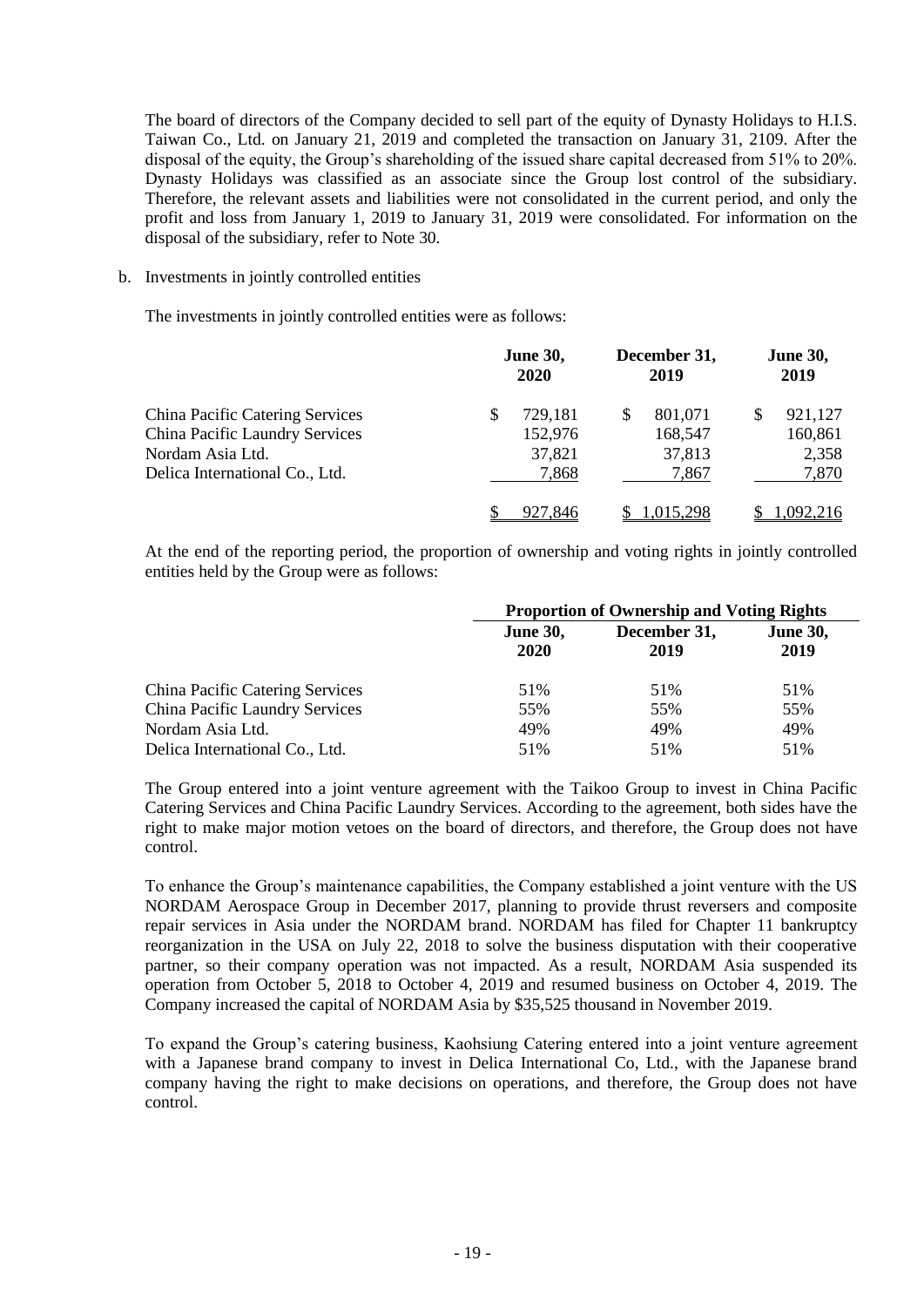|                                        | <b>For the Three Months Ended</b><br><b>June 30</b> |             | <b>For the Six Months Ended</b><br>June 30 |               |
|----------------------------------------|-----------------------------------------------------|-------------|--------------------------------------------|---------------|
|                                        | 2020                                                | 2019        | 2020                                       | 2019          |
| <b>China Pacific Catering Services</b> | (70, 479)                                           | 62,855<br>S | (71,890)<br>S                              | 115,970<br>S. |
| China Pacific Laundry Services         | (7, 479)                                            | 4,360       | (8,928)                                    | 7,076         |
| NORDAM Asia Ltd.                       | 9                                                   |             | 8                                          |               |
| Delica International Co., Ltd.         |                                                     |             |                                            |               |
|                                        | .949                                                | 67.215      | <u>80,810)</u>                             |               |

The recognized investment income of jointly controlled entitles accounted for using the equity method were as follows:

The investments accounted for by using the equity method and the share of profit or loss and other comprehensive income of those investments were based on the jointly controlled entities' financial statements which have not been reviewed. However, the management determined that there would have been no significant adjustments had this investee's financial statements been independently reviewed.

For information on the major businesses and products and the locations of registration for the major business offices of the above entities, refer to Tables 5 and 6 (names, locations, and related information of investees on which the Company exercises significant influence and investment in mainland China) following the notes to the consolidated financial statements.

## **15. PROPERTY, PLANT AND EQUIPMENT**

|                                                                                                                                                           | <b>Freehold Land</b>     | <b>Buildings</b>                                   | Flight<br>Equipment                                           | <b>Equipment</b><br>under Finance<br>Leases                   | <b>Others</b>                                                          | <b>Total</b>                                                                 |
|-----------------------------------------------------------------------------------------------------------------------------------------------------------|--------------------------|----------------------------------------------------|---------------------------------------------------------------|---------------------------------------------------------------|------------------------------------------------------------------------|------------------------------------------------------------------------------|
| Cost                                                                                                                                                      |                          |                                                    |                                                               |                                                               |                                                                        |                                                                              |
| Balance at January 1,<br>2019<br><b>Additions</b><br>Disposals<br>Reclassification<br>Net exchange differences<br>Loss of control of<br>subsidiaries      | 1,015,564<br>\$<br>5,067 | 13,993,585<br>\$<br>25,623<br>(751)<br>9,014       | \$259,695,130<br>2,105,992<br>(1,823,636)<br>28,070,020       | 25,805,008<br>-S<br>(668, 721)<br>(25, 131, 813)<br>(4, 474)  | 17,917,780<br>506,738<br>(191, 330)<br>297,578<br>924<br>(2, 158)      | \$318,427,067<br>2,638,353<br>(2,684,438)<br>3,235,785<br>15,005<br>(6, 632) |
| Balance at June 30, 2019                                                                                                                                  | 1,020,631                | 14,027,471                                         | \$288,047,506                                                 |                                                               | 18,529,532                                                             | \$321,625,140                                                                |
| Accumulated depreciation<br>and impairment                                                                                                                |                          |                                                    |                                                               |                                                               |                                                                        |                                                                              |
| Balance at January 1,<br>2019<br>Depreciation expenses<br>Disposals<br>Reclassification<br>Net exchange differences<br>Loss of control of<br>subsidiaries | \$                       | (6,574,873)<br>\$.<br>(219,666)<br>751<br>(4, 481) | \$(123, 507, 657)<br>(9,350,459)<br>1,716,659<br>(14,621,872) | \$(14,634,822)<br>(627,716)<br>638,039<br>14,622,387<br>2,112 | (10,601,997)<br>\$<br>(466, 346)<br>188,765<br>689<br>(4,907)<br>1,727 | \$(155,319,349)<br>(10,664,187)<br>2,544,214<br>1,204<br>(9,388)<br>3,839    |
| Balance at June 30, 2019                                                                                                                                  | \$                       | (6,798,269)                                        | \$(145,763,329)                                               | \$                                                            | (10,882,069)                                                           | \$(163, 443, 667)                                                            |
| Balance at June 30, 2019,<br>net value                                                                                                                    | .020,631                 | 7.229.202                                          | \$142,284,177                                                 |                                                               | 7,647,463                                                              | \$158,181,473<br>(Continued)                                                 |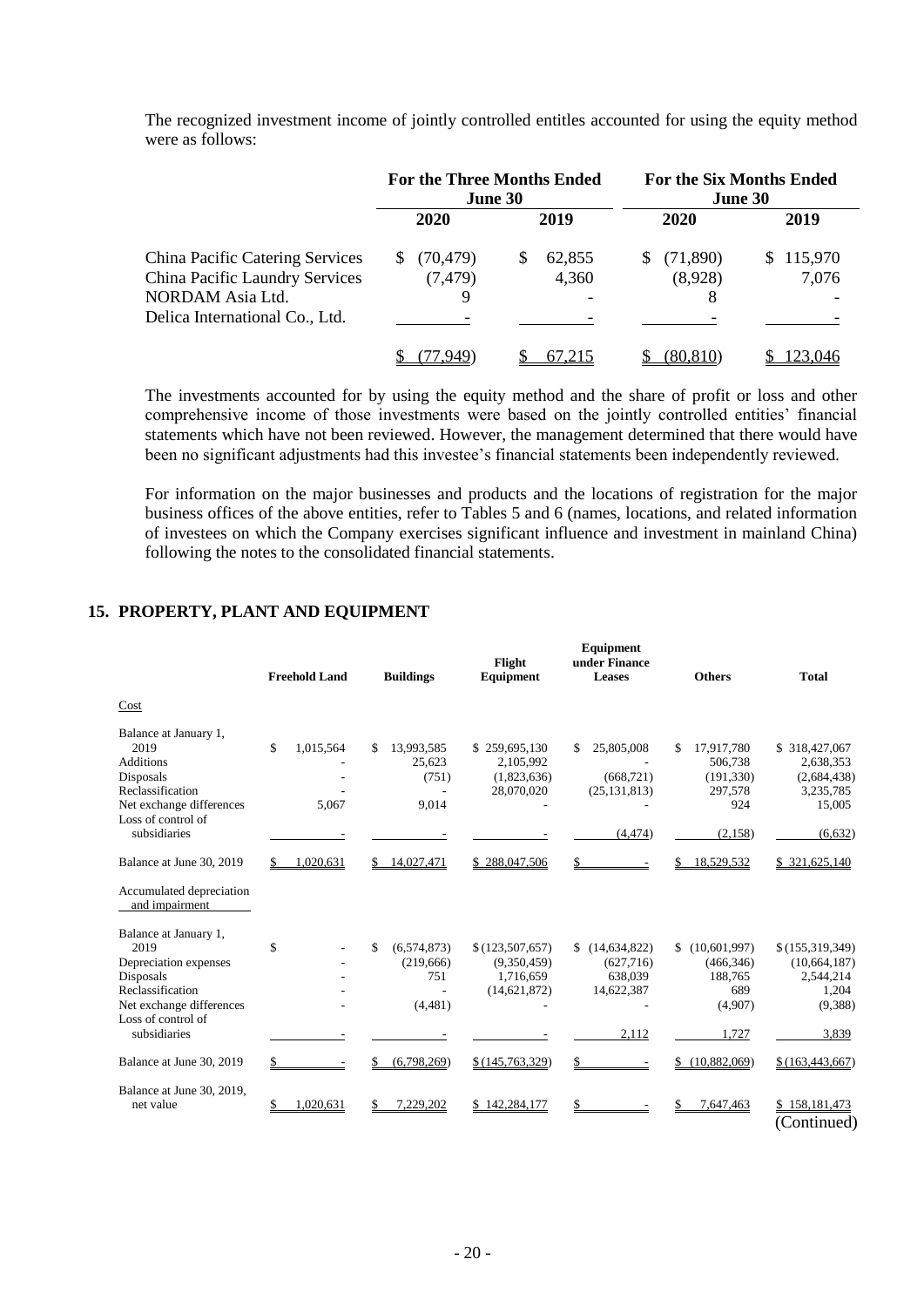|                                                                                                                                                 | <b>Freehold Land</b>       | <b>Buildings</b>                                       | Flight<br>Equipment                                                           | Equipment<br>under Finance<br><b>Leases</b> | <b>Others</b>                                                                    | <b>Total</b>                                                                             |
|-------------------------------------------------------------------------------------------------------------------------------------------------|----------------------------|--------------------------------------------------------|-------------------------------------------------------------------------------|---------------------------------------------|----------------------------------------------------------------------------------|------------------------------------------------------------------------------------------|
| Cost                                                                                                                                            |                            |                                                        |                                                                               |                                             |                                                                                  |                                                                                          |
| Balance at January 1,<br>2020<br><b>Additions</b><br>Disposals<br>Reclassification<br>Net exchange differences                                  | \$<br>1,002,499<br>(6,300) | 16,084,063<br>\$<br>16,078<br>(11, 497)                | \$272,077,692<br>261.851<br>(2,110,858)<br>753,739                            | \$                                          | \$<br>16,846,835<br>201.325<br>(116, 056)<br>15,832<br>(1,250)                   | \$ 306,011,089<br>479,254<br>(2,226,914)<br>769,571<br>(19,047)                          |
| Balance at June 30, 2020                                                                                                                        | 996,199                    | 16,088,644                                             | \$270,982,424                                                                 | \$                                          | 16,946,686                                                                       | \$305,013,953                                                                            |
| Accumulated depreciation<br>and impairment                                                                                                      |                            |                                                        |                                                                               |                                             |                                                                                  |                                                                                          |
| Balance at January 1,<br>2020<br>Depreciation expenses<br>Disposals<br>Reclassification<br>Net exchange differences<br>Balance at June 30, 2020 | \$                         | \$<br>(7,028,540)<br>(245,302)<br>6,043<br>(7,267,799) | \$(141,886,170)<br>(9,063,667)<br>1,988,398<br>1,489,158<br>\$(147, 472, 281) | \$<br>\$                                    | \$<br>(11,209,408)<br>(463,903)<br>112,444<br>5,563<br>(3,228)<br>(11, 558, 532) | \$(160, 124, 118)<br>(9,772,872)<br>2,100,842<br>1,494,721<br>2,815<br>\$(166, 298, 612) |
| Balance at June 30, 2020,<br>net value                                                                                                          | 996,199                    | 8,820,845                                              | \$123,510,143                                                                 | \$                                          | 5,388,154                                                                        | \$138,715,341<br>(Concluded)                                                             |

The reclassification mostly enumerated the amount of prepayments for equipment.

Property, plant and equipment are depreciated on a straight-line basis over the estimated useful life of the asset:

| <b>Buildings</b>                                    |               |
|-----------------------------------------------------|---------------|
| Main buildings                                      | $45-55$ years |
| Others                                              | $10-25$ years |
| Machinery equipment                                 |               |
| Electro-mechanical equipment                        | 25 years      |
| <b>Others</b>                                       | $3-13$ years  |
| Office equipment                                    | $3-15$ years  |
| Leasehold improvements                              |               |
| Building improvements                               | 5 years       |
| <b>Others</b>                                       | 3-5 years     |
| Assets leased to others                             | 3-5 years     |
| Flight equipment and equipment under finance leases |               |
| Airframes                                           | $15-25$ years |
| Aircraft cabins                                     | 7-20 years    |
| Engines                                             | $10-20$ years |
| Heavy maintenance on aircraft                       | 6-8 years     |
| Engine overhauls                                    | $3-10$ years  |
| Landing gear overhauls                              | 7-12 years    |
| Repairable spare parts                              | $3-15$ years  |
| Leased aircraft improvements                        | 5-12 years    |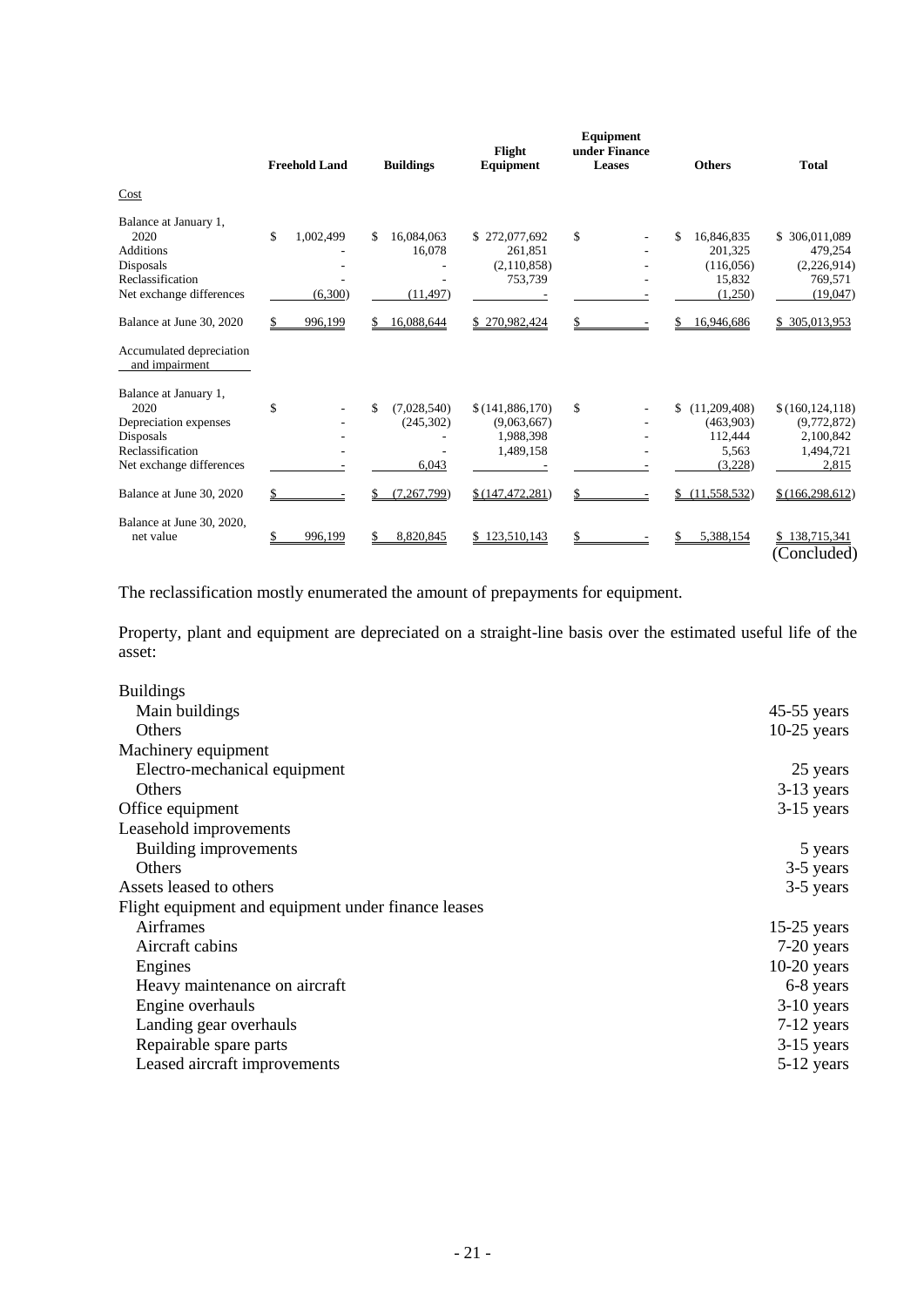Refer to Note 34 for the carrying amounts of property, plant and equipment pledged by the Group.

Based on the particularity of risk in the aviation industry, all of the Group's assets such as aircraft, real estate, and movable property are adequately insured to diversify the potential risk related to operations.

#### **16. INVESTMENT PROPERTIES**

|                       | <b>June 30,</b><br>2020 | December 31,<br>2019 | <b>June 30,</b><br>2019 |
|-----------------------|-------------------------|----------------------|-------------------------|
| Carrying amount       |                         |                      |                         |
| Investment properties | \$ 2,074,932            | \$ 2,075,068         | \$2,075,205             |

The investment properties held by the Group were land located in Nankan and buildings in Taipei, which were all leased to others. The buildings were depreciated on a straight-line basis over 55 years.

The fair values of the investment properties held by the Group were \$2,488,931 thousand, \$2,506,230 thousand and \$2,506,230 thousand as of June 30, 2020, December 31, 2019 and June 30, 2019, respectively.

The fair value valuations were performed by independent qualified professional valuers, and the future income evaluated by management was based on market transactions.

All of the Group's investment properties were held under freehold interests.

#### **17. OTHER INTANGIBLE ASSETS**

|                                                                                                             | Computer<br><b>Software Cost</b> | <b>Relationship</b><br><b>Between</b><br><b>Clients</b> | <b>Accumulated</b><br><b>Amortization</b> | <b>Net Value</b>                                    |
|-------------------------------------------------------------------------------------------------------------|----------------------------------|---------------------------------------------------------|-------------------------------------------|-----------------------------------------------------|
| Balance at January 1, 2019<br><b>Additions</b><br>Amortization expenses<br>Disposal of subsidiaries         | 2,237,382<br>81,022<br>(3,858)   | \$<br>186,197                                           | \$(1,212,783)<br>(101, 533)<br>1,357      | 1,210,796<br>\$.<br>81,022<br>(101, 533)<br>(2,501) |
| Balance at June 30, 2019                                                                                    | 2,314,546                        | 186,197                                                 | \$(1,312,959)                             | 1,187,784<br>\$                                     |
| Balance at January 1, 2020<br><b>Additions</b><br>Amortization expenses<br>Effects of exchange rate changes | 2,406,163<br>S.<br>64,235        | \$<br>186,197                                           | \$(1,409,668)<br>(105, 557)<br>(2)        | 1,182,692<br>S.<br>64,235<br>(105, 557)<br>(2)      |
| Balance at June 30, 2020                                                                                    | 2,470,398                        | 186,197                                                 | \$ (1,515,227)                            | ,141,368                                            |

The above other intangible asset are amortized on a straight-line basis over 2-16 years.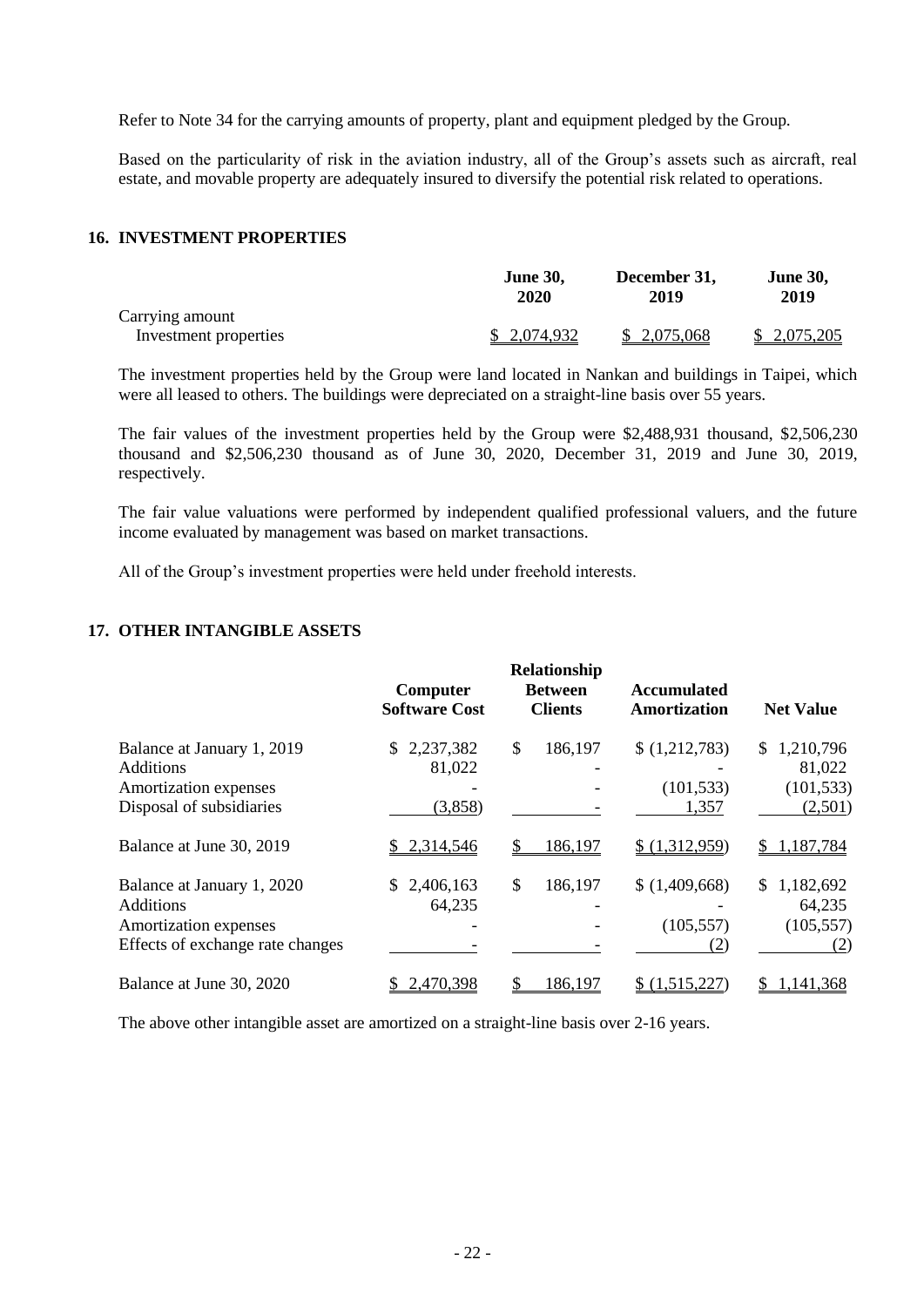#### **18. OTHER ASSETS**

|                          | <b>June 30,</b><br>2020 | December 31,<br>2019 | <b>June 30,</b><br>2019  |
|--------------------------|-------------------------|----------------------|--------------------------|
| Current                  |                         |                      |                          |
| Temporary payments       | \$<br>160,459           | \$<br>296,759        | $\mathbb{S}$<br>884,250  |
| Prepayments              | 1,857,860               | 1,690,368            | 1,121,026                |
| <b>Restricted assets</b> | 13,556                  | 14,618               | 20,832                   |
| Others                   | 368,905                 | 653,966              | 683,265                  |
|                          | 2,400,780               | 2,655,711            | 2,709,373                |
| Non-current              |                         |                      |                          |
| Prepayments for aircraft | \$<br>9,010,266         | \$<br>8,863,861      | $\mathcal{S}$<br>363,001 |
| Prepayments - long-term  | 2,502,660               | 2,819,575            | 2,489,306                |
| Refundable deposits      | 1,248,473               | 1,261,611            | 1,076,790                |
| <b>Restricted assets</b> | 66,710                  | 64,213               | 99,224                   |
| Other financial assets   | 18,224                  | 19,103               |                          |
| Others                   | 25,077                  | 142,700              | 102,699                  |
|                          | 12,871,410<br>\$        | 13,171,063<br>S      | 4,131,020<br>\$          |

The prepayments for aircraft comprised the prepaid deposits and capitalized interest from the purchase of A350-900, ATR72-600, A321neo, A329neo and 777F aircraft. For details of the contract for the purchase of the aircraft, refer to Note 35.

## **19. BORROWINGS**

a. Short-term loans

|    |                                                                 | <b>June 30,</b><br>2020    | December 31,<br>2019 | <b>June 30,</b><br>2019 |
|----|-----------------------------------------------------------------|----------------------------|----------------------|-------------------------|
|    | Bank loans - unsecured                                          | 2,150,000<br>\$            | 380,000<br>S.        |                         |
|    | Interest rates                                                  | $0.99\% - 1.34\%$          | $0.95\% - 1.07\%$    |                         |
| b. | Short-term bills payable                                        |                            |                      |                         |
|    |                                                                 | <b>June 30,</b><br>2020    | December 31,<br>2019 | <b>June 30,</b><br>2019 |
|    | Commercial paper<br>Less: Unamortized discount on bills payable | 8,300,000<br>\$.<br>51,298 | \$                   | \$                      |
|    |                                                                 | 8,248,702<br>S.            |                      |                         |
|    | Annual discount rate                                            | 0.89%-0.98%                |                      |                         |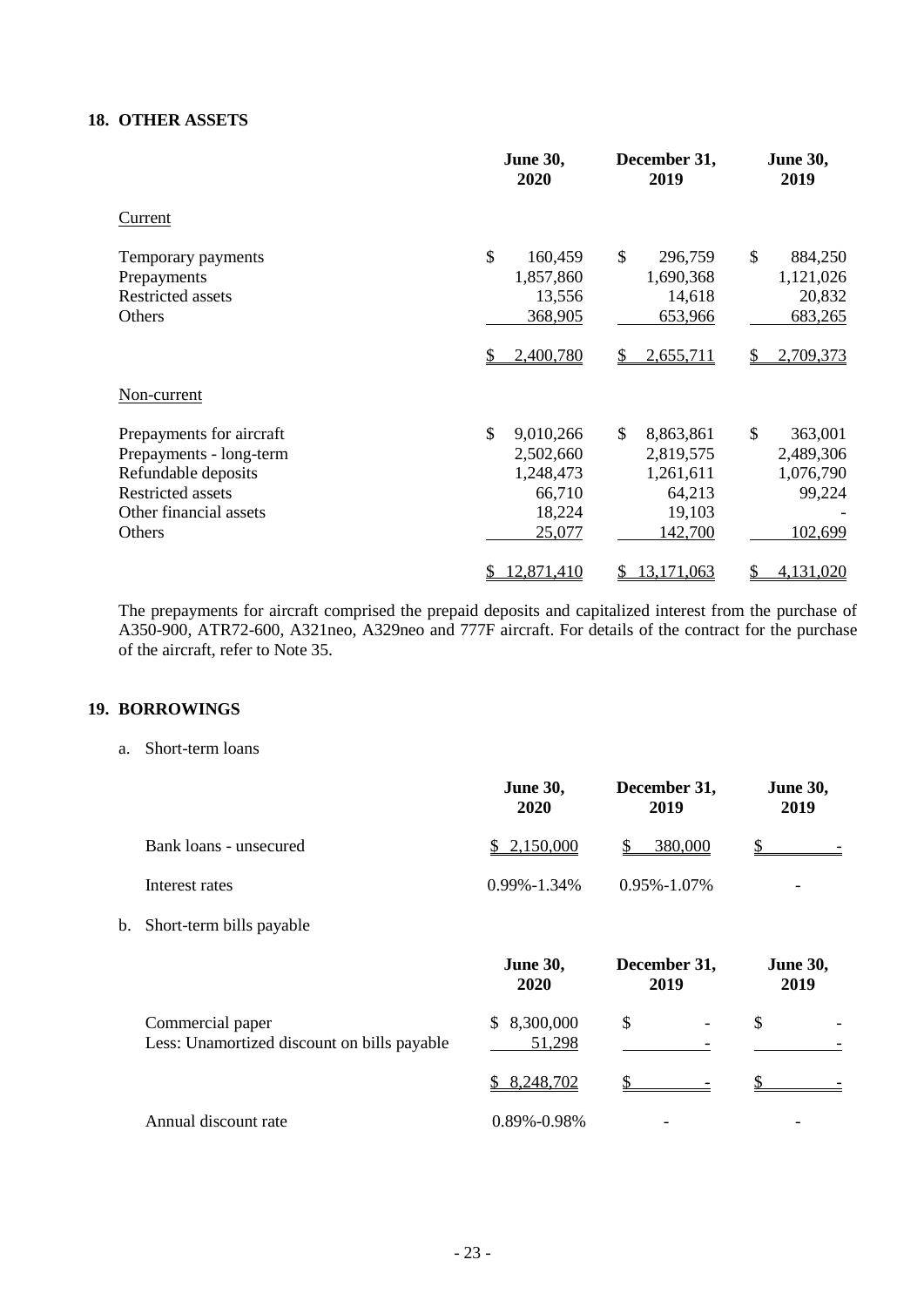#### c. Long-term borrowings

|                            | <b>June 30,</b><br>2020 | December 31,<br>2019 | <b>June 30,</b><br>2019 |
|----------------------------|-------------------------|----------------------|-------------------------|
| Unsecured bank loans       | \$<br>4,916,000         | 1,929,827<br>\$      | 3,112,000<br>\$         |
| Secured bank loans         | 41,086,093              | 34,064,099           | 36,314,281              |
| Commercial paper           |                         |                      |                         |
| Proceeds from issue        | 36,610,000              | 31,730,000           | 26,650,000              |
| Less: Unamortized discount | 32,545                  | 60,143               | 33,625                  |
|                            | 82,579,548              | 67,663,783           | 66,042,656              |
| Less: Current portion      | 17,527,332              | 14,148,892           | 9,463,029               |
|                            | 65,052,216              | \$53,514,891         | 56,579,627<br>S.        |
| Interest rates             | $0.81\% - 1.68\%$       | 1.08%-1.79%          | $0.93\% - 1.46\%$       |

Secured bank loans were secured by flight equipment, buildings, and other equipment; refer to Note 34.

Bank loans (denominated in New Taiwan dollars and U.S. dollars) are repayable quarterly, semiannually or in lump sum upon maturity. The related information is summarized as follows:

|         | <b>June 30,</b><br>2020 | December 31,<br>2019 | <b>June 30,</b><br>2019 |
|---------|-------------------------|----------------------|-------------------------|
| Periods | 2009.2.4-               | 2008.2.26-           | 2007.8.24-              |
|         | 2032.6.30               | 2030.4.25            | 2030.4.25               |

The Company has note issuance facilities (NIFs) obtained from certain financial institutions. The NIFs, with various maturities until March 2022, were used by the Group to guarantee the commercial paper issued. As of June 30, 2020, December 31, 2019 and June 30, 2019, such commercial paper was issued at discount rates of 1.0483%-1.1483%, 1.1300%-1.3380% and 1.1250%-1.1660%, respectively.

In accordance with the "Regulations on Relief and Revitalization Measures for Industries and Enterprises Affected by Severe Pneumonia with Novel Pathogens" endorsed by the Ministry of Transportation and Communications and the "Operational Guides on Relief Loan Guarantees for Ailing Aviation Industry Affected by Severe Pneumonia with Novel Pathogens", the Group applied for a special loan project to maintain its operation, and the fund along with credit guarantee were provided by the government. The total amount of the loan was \$23,000,000 thousand, and it shall be payable within 2 years from the date of initial drawdown. As of June 30, 2020, the Group had a drawdown of \$1,100,000 thousand.

#### **20. BONDS PAYABLE**

|                                                                                                          |               | <b>June 30,</b><br>2020 |              | December 31,<br>2019 |     | <b>June 30,</b><br>2019  |
|----------------------------------------------------------------------------------------------------------|---------------|-------------------------|--------------|----------------------|-----|--------------------------|
| Unsecured corporate bonds first-time issued in<br>2013<br>Unsecured corporate bonds first-time issued in | <sup>\$</sup> | $\sim$ 100 $\mu$        | <sup>S</sup> | 2,750,000            | \$. | 2,750,000                |
| 2016                                                                                                     |               | 2,350,000               |              | 4,700,000            |     | 4,700,000<br>(Continued) |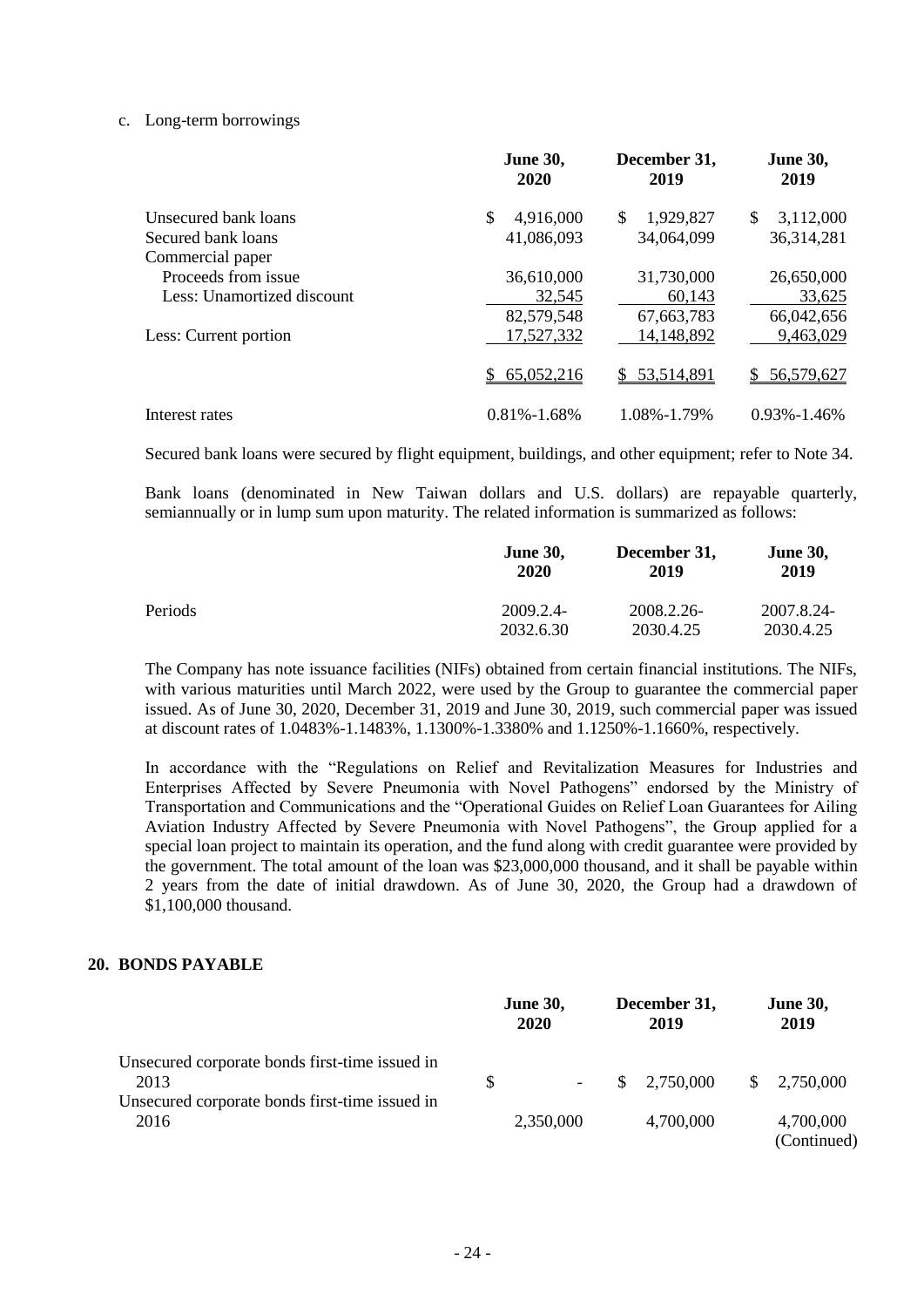|                                                         | <b>June 30,</b><br>2020 | December 31,<br>2019 | <b>June 30,</b><br>2019         |
|---------------------------------------------------------|-------------------------|----------------------|---------------------------------|
| Unsecured corporate bonds second-time issued in<br>2016 | \$<br>5,000,000         | 5,000,000<br>\$      | \$<br>5,000,000                 |
| Unsecured corporate bonds first-time issued in          |                         |                      |                                 |
| 2017                                                    | 1,000,000               | 2,350,000            | 2,350,000                       |
| Unsecured corporate bonds second-time issued in         |                         |                      |                                 |
| 2017                                                    | 3,500,000               | 3,500,000            | 3,500,000                       |
| Unsecured corporate bonds second-time issued in         |                         |                      |                                 |
| 2018                                                    | 4,500,000               | 4,500,000            | 4,500,000                       |
| Unsecured corporate bonds first-time issued in          |                         |                      |                                 |
| 2019                                                    | 3,500,000               | 3,500,000            | 3,500,000                       |
| Convertible bonds issued the sixth time                 | 5,792,384               | 5,752,625            | 5,712,707                       |
|                                                         | 25,642,384              | 32,052,625           | 32,012,707                      |
| Less: Current portion and put options of                |                         |                      |                                 |
| convertible bonds                                       | 11,542,384              | 10,000,000           | 6,600,000                       |
|                                                         | 14,100,000              | 22,052,625           | 25,412,707<br>S.<br>(Concluded) |

## Related issuance conditions were as follows:

| Category                                                                                                                                              | <b>Period</b>         | <b>Conditions</b>                                                                                                                         | Rate $(\% )$ |
|-------------------------------------------------------------------------------------------------------------------------------------------------------|-----------------------|-------------------------------------------------------------------------------------------------------------------------------------------|--------------|
| Five-year private unsecured bonds - issued at par in January<br>2013; repayable in January 2017 and 2018; 1.6% interest<br>p.a., payable annually     | 2013.01.17-2018.01.17 | Principal repayable in January of 2017<br>and 2018; indicator rate; payable<br>annually                                                   | 1.60         |
| Seven-year private unsecured bonds - issued at par in<br>January 2013; repayable in January 2019 and 2020;<br>1.85% interest p.a., payable annually   | 2013.01.17-2020.01.17 | Principal repayable in January of 2019<br>and 2020; indicator rate; payable<br>annually                                                   | 1.85         |
| Five-year unsecured bonds - issued at par in May 2016;<br>repayable in May 2020 and 2021; 1.19% interest p.a.,<br>payable annually                    | 2016.05.26-2021.05.26 | Principal repayable in May of 2020 and<br>2021; interest p.a. payable annually                                                            | 1.19         |
| Five-year unsecured bonds - issued at par in September<br>2016; repayable in September 2020 and 2021; 1.08%<br>interest p.a., payable annually        | 2016.09.27-2021.09.27 | Principal repayable in May of 2020 and<br>2021; interest p.a. payable annually                                                            | 1.08         |
| Three-year private unsecured bonds - issued at par in May<br>2017; repayable on due date; interest of 1.2% p.a.,<br>payable annually                  | 2017.05.19-2020.05.19 | Principal repayable on due date;<br>indicator rate; payable annually                                                                      | 1.20         |
| Seven-year private unsecured bonds - issued at par in May<br>2017; repayable on due date; interest of 1.75% p.a.,<br>payable annually                 | 2017.05.19-2024.05.19 | Principal repayable on due date;<br>indicator rate; payable annually                                                                      | 1.75         |
| Three-year private unsecured bonds - issued at par in<br>October 2017; repayable on due date; interest of 1.14%<br>p.a., payable annually             | 2017.10.12-2020.10.12 | Principal repayable on due date;<br>indicator rate; payable annually                                                                      | 1.14         |
| Five-year private unsecured bonds - issued at par in October<br>2017; repayable in October 2021 and 2022; 1.45%<br>interest p.a., payable annually    | 2017.10.12-2022.10.12 | Principal repayable in October of 2021<br>and 2022; indicator rate; payable<br>annually                                                   | 1.45         |
| Five-year private unsecured bonds - issued at par in<br>November 2018; repayable in November 2022 and 2023;<br>1.32% interest p.a., payable annually  | 2018.11.30-2023.11.30 | Principal repayable in November of<br>2022 and 2023; indicator rate;<br>payable annually                                                  | 1.32         |
| Seven-year private unsecured bonds - issued at par in<br>November 2018; repayable in November 2024 and 2025;<br>1.45% interest p.a., payable annually | 2018.11.30-2025.11.30 | Principal repayable in November of<br>2024 and 2025; indicator rate;<br>payable annually                                                  | 1.45         |
| Five-year private unsecured bonds - issued at par in June<br>2019; repayable in June 2023 and 2024; 1.10% interest<br>p.a., payable annually          | 2019.06.21-2024.06.21 | Principal repayable in June of 2023 and<br>2024; indicator rate; payable<br>annually                                                      | 1.10         |
| Seven-year private unsecured bonds - issued at par in June<br>2019; repayable in June 2025 and 2026; 1.32% interest<br>p.a., payable annually         | 2019.06.21-2026.06.21 | Principal repayable in June of 2025 and<br>2026; indicator rate; payable<br>annually                                                      | 1.32         |
| Five-year convertible bonds - issued at discount in January<br>2018; repayable in lump sum upon maturity; 1.3821%<br>discount rate p.a.               | 2018.01.30-2023.01.30 | Unless bonds are converted to share<br>capital or redeemed, principal<br>repayable one time in January 2023;<br>1.3821 discount rate p.a. |              |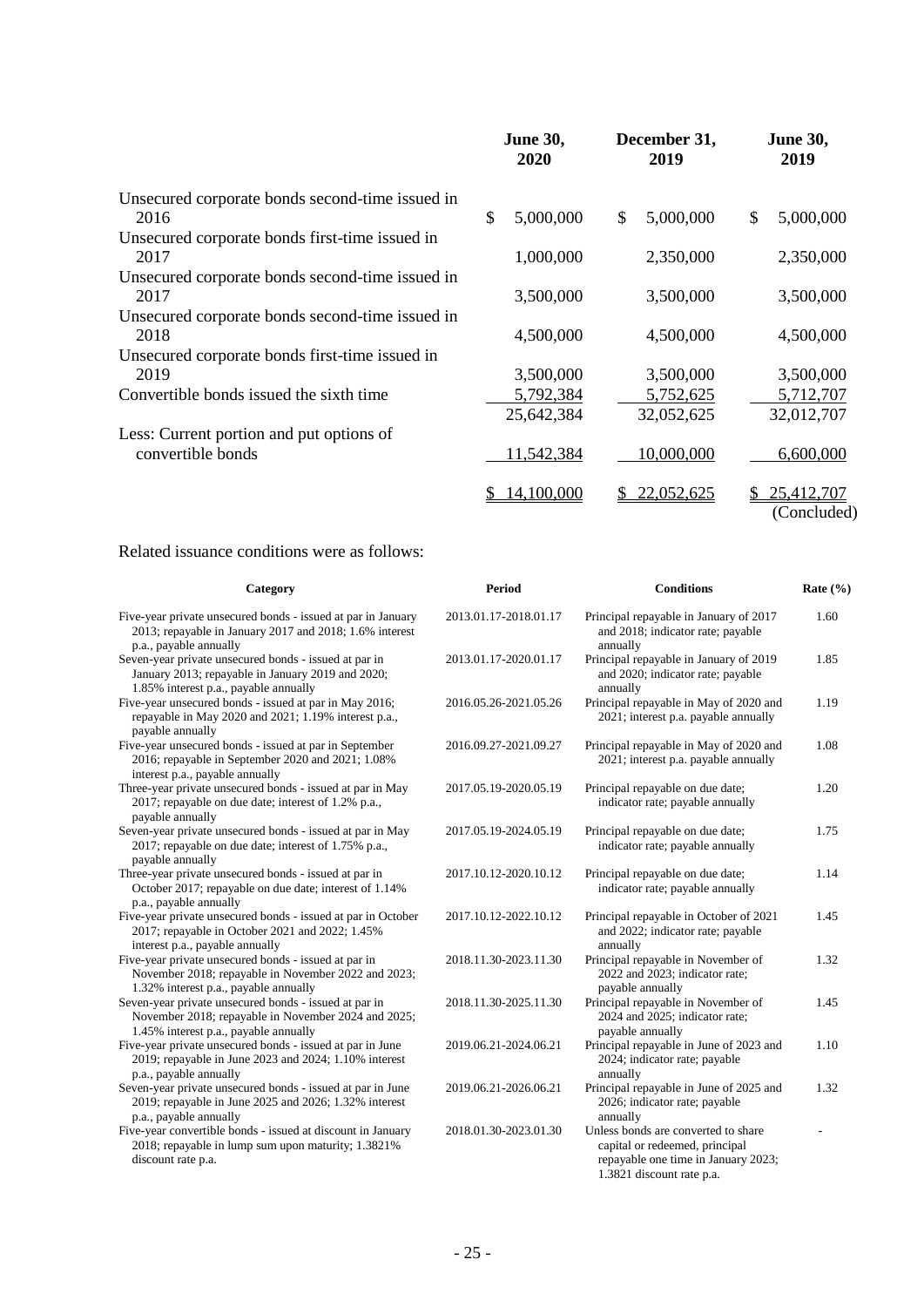The Company issued its 2016 first unsecured corporate bonds of \$5,000,000 thousand, and the purchasers of the bonds included Mandarin Airlines and Sabre Travel Network (Taiwan) who held a cumulative face value of \$150,000 thousand, which was eliminated from the consolidated financial statements.

The Company issued the sixth issue of its unsecured convertible bonds, and the issuance conditions were as follows:

- a. The holders may demand a lump-sum payment for the bonds upon maturity.
- b. The holders can request that the Company repurchase their bonds at face value on the third anniversary of the offering date. The holders can exercise the right to sell on January 30, 2021.
- c. The Company may redeem the bonds at face value between April 30, 2018 and December 20, 2022 under certain conditions.
- d. Between January 26, 2014 and December 16, 2018 (except for the period between the former dividend date and the date of the dividend declaration on record), holders may convert the bonds to the Company's ordinary shares. The initial conversion price was set at NT\$13.2, which is subject to adjustment if there is a capital injection by cash, share dividend distribution, and the proportion of cash dividends per share in market price exceeding 1.5%. Because the Company distributed cash dividends as of July 29, 2019, the conversion price was adjusted to NT\$12.6.

The convertible bonds contain both liability and equity components. The equity component was presented in equity under the heading of capital surplus - options. The effective interest rate of the liability component was 1.3821% per annum on initial recognition.

| Proceeds from issuance<br>Equity component  | \$6,012,000<br>(409, 978) |
|---------------------------------------------|---------------------------|
| Liability component at the date of issuance | \$5,602,022               |

The initial seventh issue of the Company's unsecured convertible bonds was resolved by the board of directors of the Company on August 7, 2019. The cumulative face value of the bonds shall not exceed \$3,000,000 thousand. The bonds are issued at 100%-100.5% of the face value, and the issuance period is 5 years. During the period of public offerings, the stock market and the domestic capital market were volatile due to Coronavirus Pneumonia, the changes in the share price of the Company were unfavorable to the seventh issue of the Company's unsecured convertible bonds. After comprehensive consideration, the issuance was suspended with the permission of the competent authority based on the best interest of the Company and the shareholders' equity.

The seventh issue of the Company's unsecured convertible bonds was resolved by the board of directors of the Company on August 6, 2020. The cumulative face value of the bonds shall not exceed \$3,000,000 thousand. The bonds are issued at 100%-100.5% of the face value, and the issuance period is 5 years. During the period of public offerings, the stock market and the domestic capital market became volatile due to coronavirus pneumonia, the changes in the share price of the Company were unfavorable to the seventh issue of the Company's unsecured convertible bonds. After comprehensive consideration, the issuance was suspended with the approval of the competent authority based on the best interest of the Company and the shareholders' equity.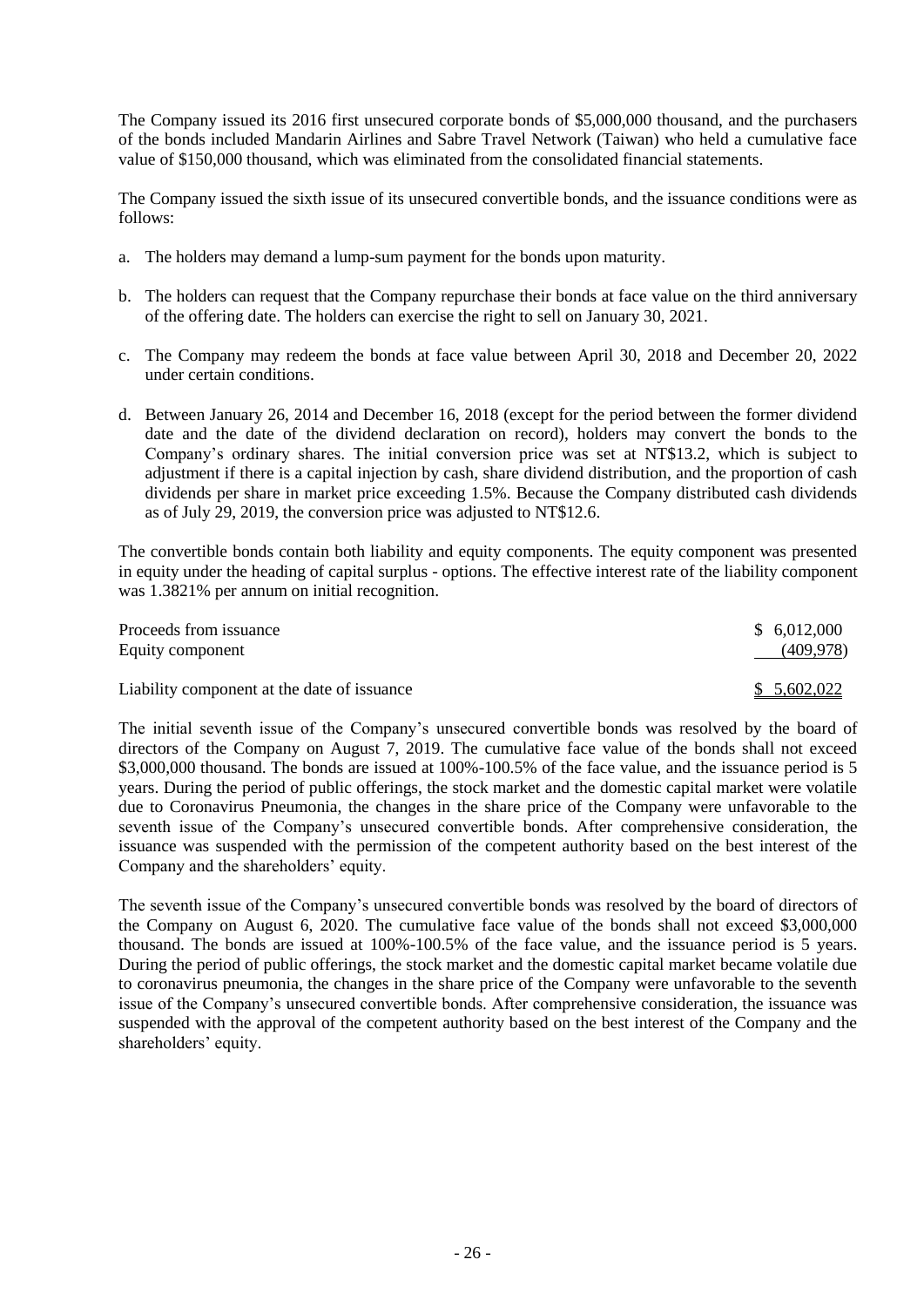## **21. LEASE AGREEMENTS**

a. Right-of-use assets

|                  | <b>June 30,</b><br>2020 | December 31,<br>2019 | <b>June 30,</b><br>2019 |
|------------------|-------------------------|----------------------|-------------------------|
| Carrying amounts |                         |                      |                         |
| Land             | 8,057,540<br>S          | 8,153,382<br>S       | 8,337,415<br>S          |
| <b>Buildings</b> | 1,182,287               | 824,955              | 1,116,424               |
| Flight equipment | 56,871,948              | 62,052,701           | 63,287,704              |
| Other equipment  | 2,165                   | 2,579                | 1,269                   |
|                  | 66,113,940              | 71,033,617           | 72,742,812              |

|                                      | <b>For the Six Months Ended</b><br>June 30 |               |  |
|--------------------------------------|--------------------------------------------|---------------|--|
|                                      | 2020                                       | 2019          |  |
| Additions to right-of-use assets     | 1,832,399<br>\$                            | 992,516       |  |
| Depreciation for right-of-use assets |                                            |               |  |
| Land                                 | \$<br>253,258                              | \$<br>217,225 |  |
| <b>Buildings</b>                     | 395,276                                    | 369,355       |  |
| Flight equipment                     | 5,598,902                                  | 5,238,410     |  |
| Other equipment                      | 938                                        | 1,065         |  |
|                                      | 6,248,374                                  | 5,826,055     |  |

b. Lease liabilities

|                  | <b>June 30,</b><br>2020 | December 31,<br>2019 | <b>June 30,</b><br>2019 |
|------------------|-------------------------|----------------------|-------------------------|
| Carrying amounts |                         |                      |                         |
| Current          | 2,537,067               | 2,340,873            | <u>4,561,017</u>        |
| Non-current      | 14,568,636              | 15.801.724           | 29,198,565              |

Range of discount rate for lease liabilities (include US lease hedging instruments):

|                  | <b>June 30,</b><br>2020 | December 31,<br>2019 | <b>June 30,</b><br>2019 |
|------------------|-------------------------|----------------------|-------------------------|
| Land             | $0\% - 1.65\%$          | $1.09\% - 1.65\%$    | $0\% - 2.87\%$          |
| <b>Buildings</b> | $0\% - 3.56\%$          | $0\% - 3.56\%$       | $0\% - 3.04\%$          |
| Flight equipment | $0.68\% - 3.34\%$       | 2.49%-3.34%          | 2.00%-3.34%             |
| Other equipment  | 1.06%-1.50%             | 1.06%-1.50%          | 1.06%-1.73%             |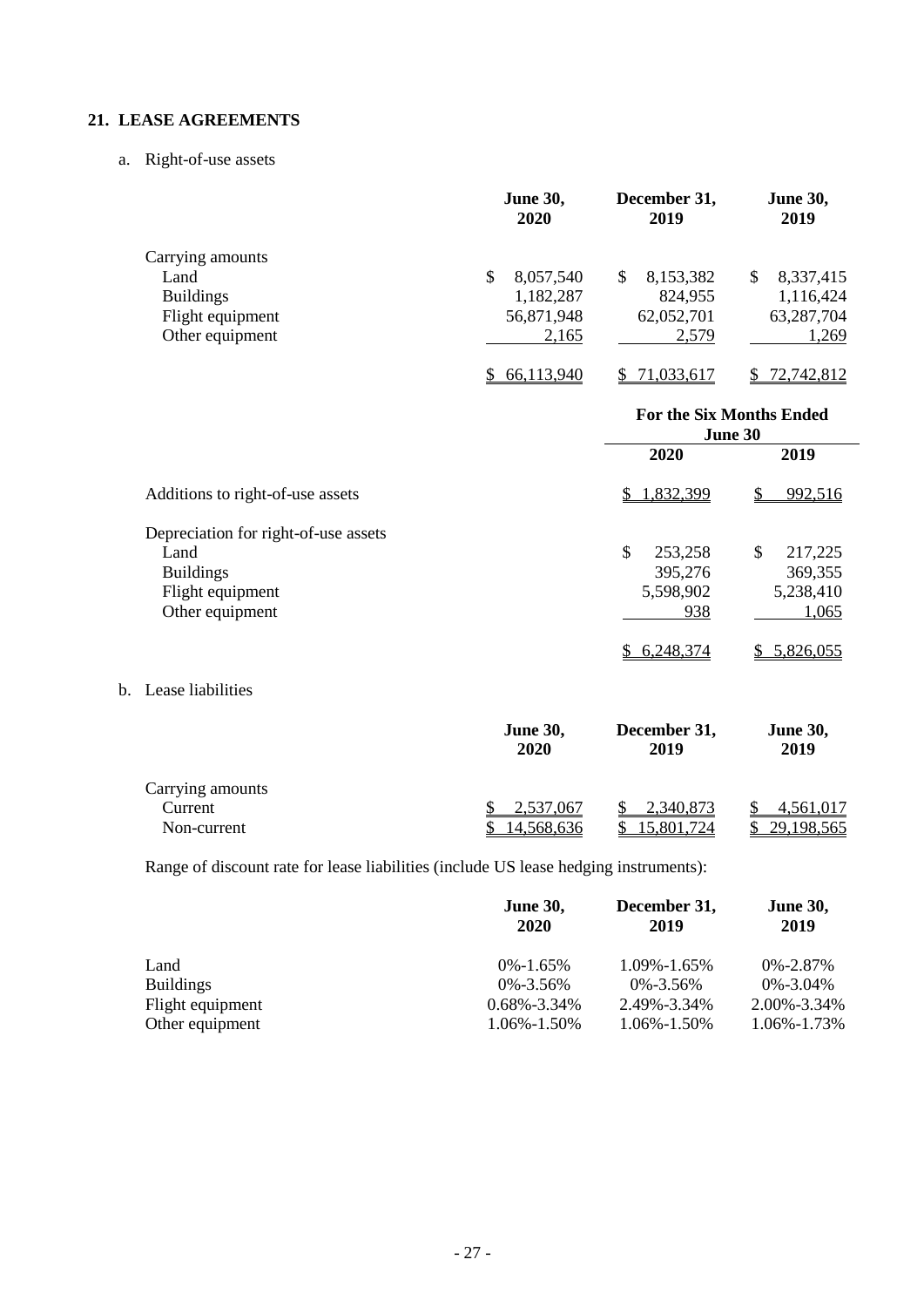c. Financial liabilities under hedge accounting

The Company specifics a part of US lease contract as a hedging instruments to avoid exchange fluctuations is US dollar passenger revenue, and applies the accounting treatment of cash flow hedging. The lease information is as follows:

|                   | <b>Maturity Date</b> | <b>Subject</b>                                                                                    | Carrying<br>Value              |
|-------------------|----------------------|---------------------------------------------------------------------------------------------------|--------------------------------|
| June 30, 2020     | 2022.2.9-2028.5.15   | Financial liabilities for hedging - current<br>Financial liabilities for hedging -<br>non-current | 8,485,591<br>\$.<br>38,661,467 |
| December 31, 2019 | 2021.4.15-2028.5.15  | Financial liabilities for hedging - current<br>Financial liabilities for hedging -<br>non-current | 8,577,482<br>42,420,205        |
| June 30, 2019     | 2021.4.15-2028.5.15  | Financial liabilities for hedging - current<br>Financial liabilities for hedging -<br>non-current | 6,164,197<br>33,206,454        |

Influence of comprehensive income

|                                          | <b>Recognized in</b><br><b>Other</b><br>Comprehensive<br><b>Income</b> | <b>Reclassified to</b><br>Income |
|------------------------------------------|------------------------------------------------------------------------|----------------------------------|
| For the six months ended June 30, 2020   | 430,586<br>S.                                                          | \$126,768                        |
| For the three months ended June 30, 2020 | 787,054                                                                | 76,281                           |
| For the six months ended June 30, 2019   | (361,201)                                                              | (19,046)                         |
| For the three months ended June 30, 2019 | (236, 337)                                                             | (19,046)                         |

d. China Airlines, Mandarin Airlines and Tigerair Taiwan leased ten 777-300ER planes, fifteen A330-300 planes, fifteen 737-800 planes, ten A320-200 planes, six ERJ190 planes and three ART72-600 planes for operation, lease period are 6 to 12 years from February 2006 to May 2028. The rental pricing method is partly a fixed amount of funds, and some of them are floating rents, floating rents are according to benchmark ratio, the rent is revised every half year. When the lease expires, the lease agreements have no purchase rights.

The information of refundable deposits and opening of credit letter due to rental of planes:

|                     | <b>June 30,</b><br>2020 | December 31,<br>2019 | <b>June 30,</b><br>2019 |
|---------------------|-------------------------|----------------------|-------------------------|
| Refundable deposits | 757.411<br>SS.          | 737.895              | 680,085                 |
| Credit guarantees   | 1,834,845               | 1.717.953            | 1,632,939               |

CAL Park, and Taoyuan International Airport Service signed a BOT contract with a land lease agreement, refer to Note 35. The lease includes an option to extend the lease, as it is not possible to extend the lease, the amount of the lease related to the period covered by the option is not included in the lease liability.

As of June 30, 2020, December 31, 2019 and June 30, 2019, the lease liabilities increase by \$879,756 thousand, \$873,293 thousand and \$868,070 thousand, respectively.

Taiwan Air Cargo Terminal Co. and CAA signed a BOT contract with a land lease agreement. For details, please refer to Note 35.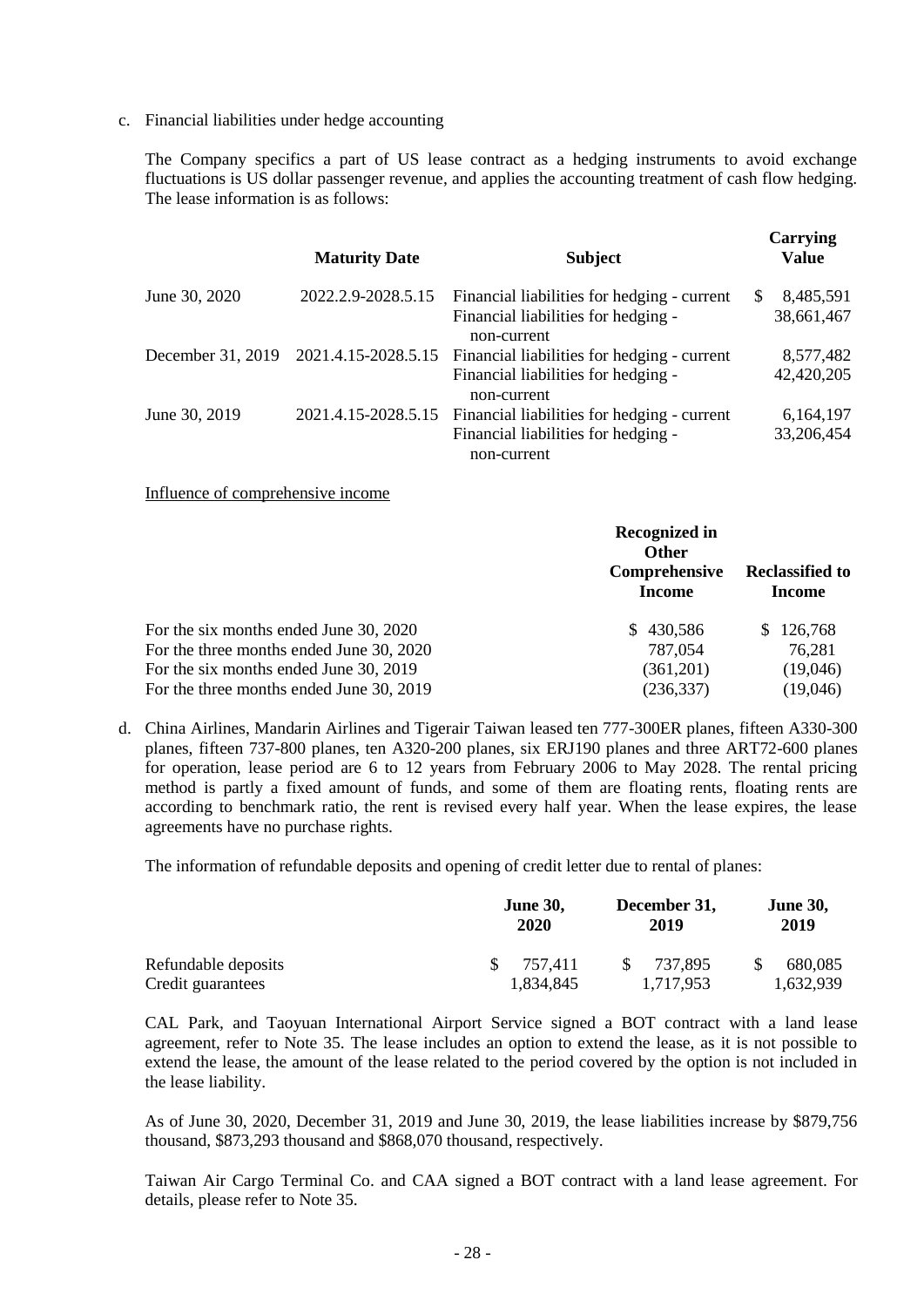d. In September, 2019, the Company signed a rental contract for six A321neo with Air Lease Corporation, which is expected to be introduced between 2021 and 2022.

In October, 2019, the Company signed a rental letter of intent for eight A321neo with CALC Lease Corporation, which is expected to be introduced in 2022.

In September, 2019, Tigerair Taiwan Co., Ltd. signed a rental letter of intent for eight A321neo with ICBC Lease Corporation, which is expected to be introduced between 2021 and 2024.

e. Other lease information

The Company use operating lease agreement for investment properties, refer to Note 16.

|                                                                          | <b>For the Three Months Ended</b><br><b>June 30</b> |                    | <b>For the Six Months Ended</b><br>June 30 |                       |
|--------------------------------------------------------------------------|-----------------------------------------------------|--------------------|--------------------------------------------|-----------------------|
|                                                                          | 2020                                                | 2019               | 2020                                       | 2019                  |
| Short-term and low price lease<br>payment<br>Total of lease cash outflow | 5.739<br>083.439)                                   | 12.672<br>167.427) | 12.123<br>(6,397,788)                      | 20.975<br>(5,975,528) |

The Group choose to waive the recognition of the contract provisions for the short-term leases and low price lease, and does not recognize the related right-of-use assets and lease liabilities for such lease.

## **22. OTHER PAYABLES**

|                              | <b>June 30,</b><br>2020 | December 31,<br>2019 | <b>June 30,</b><br>2019 |
|------------------------------|-------------------------|----------------------|-------------------------|
| Fuel costs                   | \$<br>1,120,411         | 3,723,213<br>\$      | 4,216,674<br>\$         |
| Ground service expenses      | 698,913                 | 1,262,878            | 1,233,643               |
| Repair expenses              | 635,621                 | 1,208,875            | 1,178,949               |
| Interest expenses            | 168,033                 | 219,660              | 205,977                 |
| Short-term employee benefits | 2,038,768               | 2,040,718            | 1,847,542               |
| Terminal surcharges          | 446,659                 | 1,122,532            | 988,249                 |
| Commission expenses          | 451,574                 | 509,520              | 440,077                 |
| <b>Others</b>                | 2,510,318               | 3,100,576            | 3,319,783               |
|                              | 8,070,297               | 13,187,972           | 13,430,894              |

#### **23. CONTRACT LIABILITIES**

|                                                | <b>June 30,</b><br>2020      | December 31,<br>2019         | <b>June 30,</b><br>2019        |
|------------------------------------------------|------------------------------|------------------------------|--------------------------------|
| Frequent flyer program<br>Advance ticket sales | \$<br>2,922,083<br>5,334,715 | 2,895,535<br>S<br>20,401,549 | 2,677,014<br>\$.<br>20,624,206 |
|                                                | 8,256,798                    | \$23,297,084                 | \$23,301,220                   |
| Current<br>Non-current                         | \$<br>6,085,481<br>2,171,317 | \$21,060,773<br>2,236,311    | \$21,251,986<br>2,049,234      |
|                                                | 8,256,798                    | 23,297,084                   | 23,301,220                     |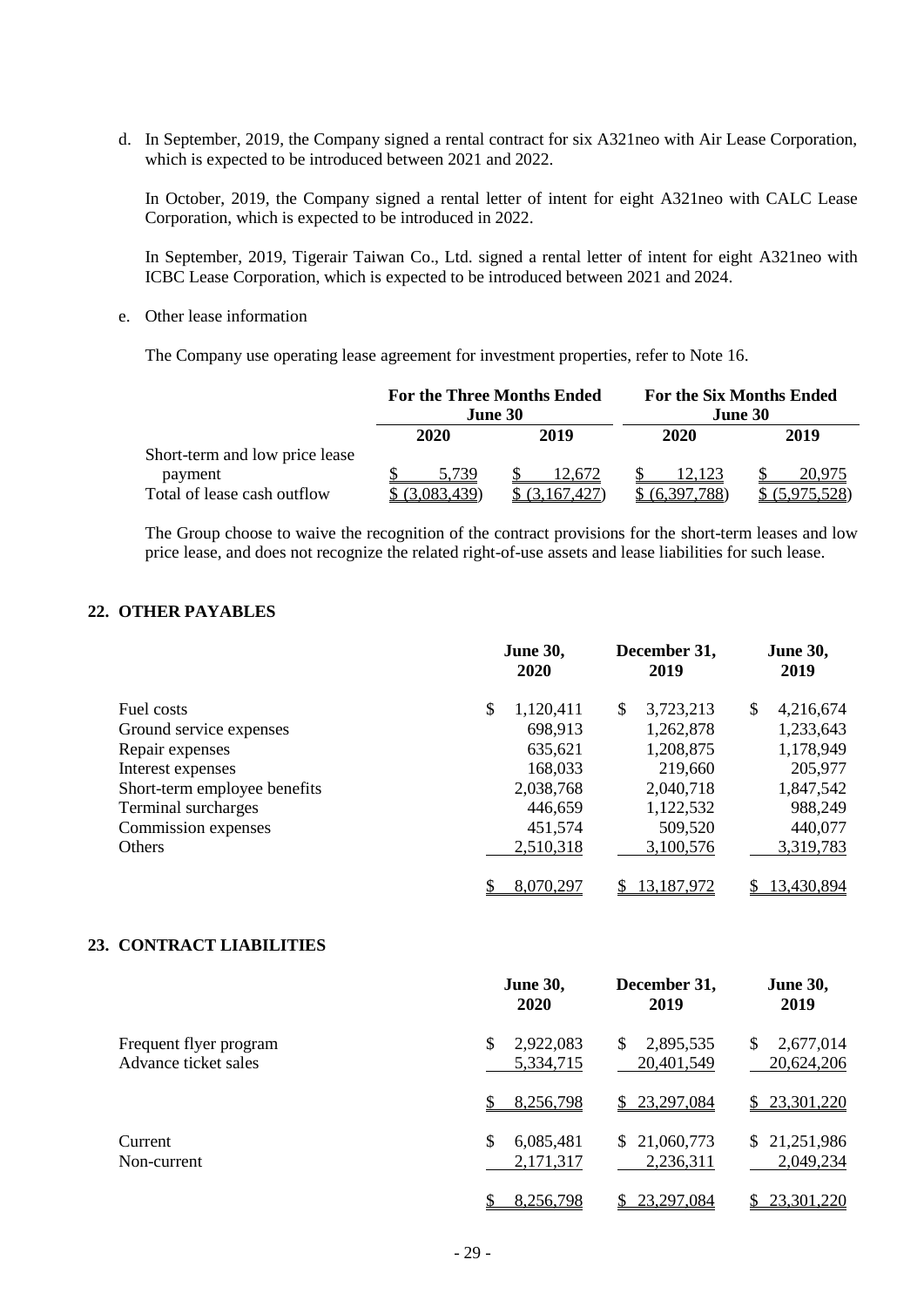### **24. PROVISIONS**

|                                                                                                             | <b>June 30,</b><br>2020                | December 31,<br>2019        | <b>June 30,</b><br>2019                                 |
|-------------------------------------------------------------------------------------------------------------|----------------------------------------|-----------------------------|---------------------------------------------------------|
| Operating leases - aircraft                                                                                 | 12,923,417                             | \$10,371,857                | 9,523,083<br>\$                                         |
| Current<br>Non-current                                                                                      | $\mathcal{S}$<br>330,617<br>12,592,800 | \$<br>360,393<br>10,011,464 | $\mathcal{S}$<br>53,818<br>9,469,265                    |
|                                                                                                             | 12,923,417<br>S.                       | 10,371,857<br>S.            | 9,523,083<br>\$                                         |
|                                                                                                             |                                        |                             | <b>Aircraft Lease</b><br><b>Contracts</b>               |
| Balance at January 1, 2019<br>Additional provisions recognized<br>Usage<br>Effects of exchange rate changes |                                        |                             | \$<br>8,794,539<br>2,100,313<br>(1,452,256)<br>80,487   |
| Balance at June 30, 2019                                                                                    |                                        |                             | 9,523,083                                               |
| Balance at January 1, 2020<br>Additional provisions recognized<br>Usage<br>Effects of exchange rate changes |                                        |                             | 10,371,857<br>\$<br>3,294,263<br>(612,080)<br>(130,623) |
| Balance at June 30, 2020                                                                                    |                                        |                             | 12,923,417                                              |

The Company and Mandarin Airlines leased flight equipment under operating lease agreements. Under the contracts, when the leases expire and the equipment is returned to the lessor, the flight equipment has to be repaired according to the expected years of use, number of flight hours, flight cycles and the number of engine revolution. The Company and Mandarin Airlines had existing obligations to recognize provisions when signing a lease or during the lease term. Tigerair Taiwan Co., Ltd. also leased flight equipment under operating lease agreements. In accordance to the contract, Tigerair had to pay the maintenance reserve accounted for by using the number of flying hours.

#### **25. RETIREMENT BENEFIT PLANS**

Employee benefits expense in respect of the Group's defined benefit retirement plans were calculated using the actuarially determined pension cost discount rates as of December 31, 2019 and 2018.

|                    |           | <b>For the Three Months Ended</b><br><b>June 30</b> |           | <b>For the Six Months Ended</b><br>June 30 |
|--------------------|-----------|-----------------------------------------------------|-----------|--------------------------------------------|
|                    | 2020      | 2019                                                | 2020      | 2019                                       |
| Operating costs    | \$243,158 | \$245,897                                           | \$487,098 | \$491,769                                  |
| Operating expenses | 106,052   | 118,118                                             | 212,518   | 224,841                                    |
|                    | 349,210   | <u>364,015</u>                                      | 699,616   | 716.610                                    |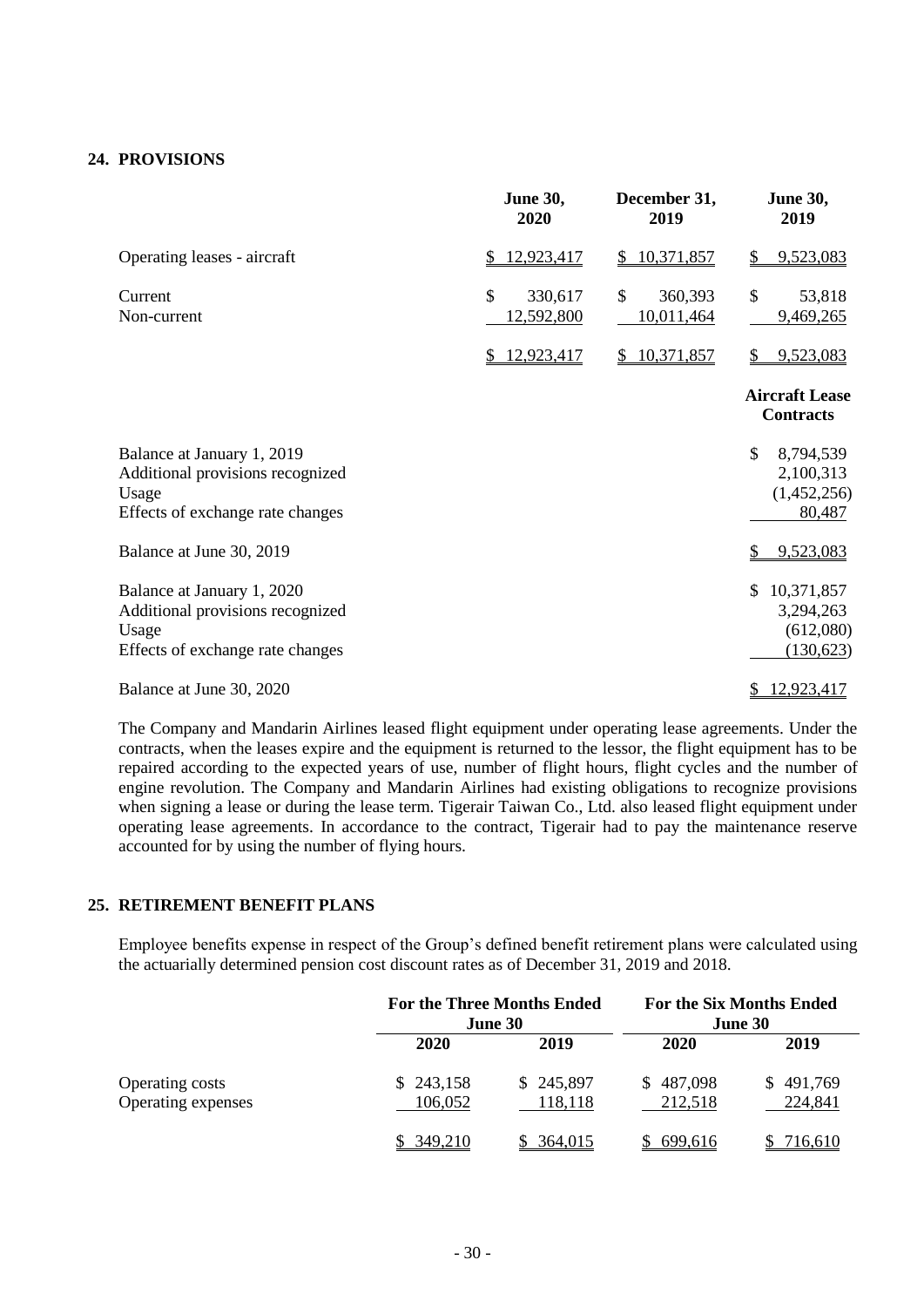## **26. EQUITY**

#### a. Share capital

#### Ordinary shares

|    |                                                                                                      | <b>June 30,</b><br>2020               |              | December 31,<br>2019                  |    | <b>June 30,</b><br>2019               |
|----|------------------------------------------------------------------------------------------------------|---------------------------------------|--------------|---------------------------------------|----|---------------------------------------|
|    | Number of shares authorized (in thousands)<br>Amount of shares authorized<br>Amount of shares issued | 7,000,000<br>70,000,000<br>54,209,846 | \$           | 7,000,000<br>70,000,000<br>54,209,846 | S  | 7,000,000<br>70,000,000<br>54,209,846 |
| b. | Capital surplus                                                                                      |                                       |              |                                       |    |                                       |
|    |                                                                                                      | <b>June 30,</b><br>2020               |              | December 31,<br>2019                  |    | <b>June 30,</b><br>2019               |
|    | Issuance of shares in excess of par value and<br>conversion premium                                  | \$<br>146,351                         | $\mathbb{S}$ | 315,114                               | \$ | 315,114                               |
|    | Gain on sale of treasury shares held by<br>subsidiaries                                              |                                       |              | 3,909                                 |    | 3,303                                 |
|    | Retirement of treasury shares                                                                        | 33,513                                |              | 33,513                                |    | 33,513                                |
|    | Employee share options expired                                                                       | 11,747                                |              | 11,747                                |    | 11,747                                |
|    | Long-term investments                                                                                | 118,962                               |              | 118,962                               |    | 955                                   |
|    | Bonds payable - equity component                                                                     | 409,978                               |              | 409,978                               |    | 409,978                               |
|    | <b>XXX</b>                                                                                           |                                       |              | 1,129,080                             |    |                                       |
|    | Others                                                                                               | 466,604                               |              | 466,604                               |    | 466,604                               |
|    |                                                                                                      | \$<br>1,187,155                       |              | 2,488,907                             |    | 1,241,214                             |

The capital surplus from share issued in excess of par (including additional paid-in capital from the issuance of ordinary shares and treasury share transactions) and donations may be used to offset deficit; in addition, when the Group has no deficit, such capital surplus may be distributed as cash dividends or transferred to capital (but limited to a certain percentage of the Group's paid-in capital on a yearly basis).

The capital surplus arising from long-term investments, employee share options and the distribution of cash dividends to treasury share held by subsidiaries may not be used for other purposes but to offset deficit. The capital surplus arising from share options for employees and convertible bonds cannot be used.

#### c. Appropriation of earnings and dividend policy

Under the dividend policy as set forth in the Company's Articles of Incorporation (the "Articles"), where the Company made a profit in a fiscal year, the profit shall be first utilized for paying taxes, offsetting losses of previous years, setting aside as legal reserve 10% of the remaining profit, setting aside or reversing a special reserve in accordance with the laws and regulations, and then any remaining profit together with any undistributed retained earnings shall be used by the Company's board of directors as the basis for proposing a distribution plan, which is to distribute dividends and bonus no less than 50% of the remaining profit and undistributed retained earnings. The dividends and bonus mentioned above can be distributed in the form of new shares or cash, and the cash dividends should be no less than 30% of the total dividends.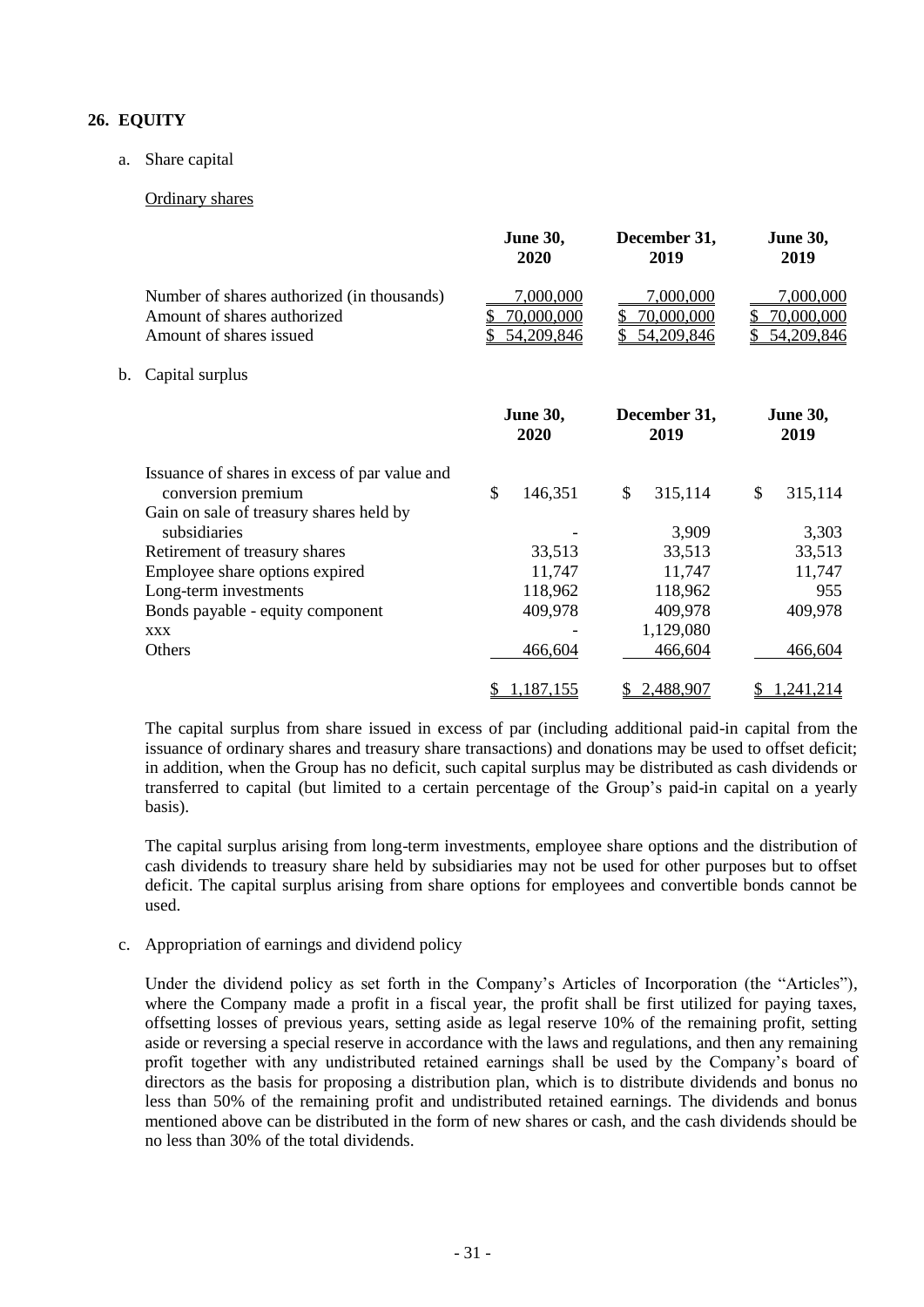Under the Company Act, if surplus earnings are distributed in the form of new shares, the distribution of shares shall be approved in the meeting of the board of directors; if such earnings are distributed in the form of cash, the cash distribution shall be authorized after a resolution has been adopted by a majority vote at a meeting of the board of directors attended by two-thirds of the total number of directors; and in addition, a report of such distribution shall be submitted to the shareholders' meeting. If the Group has no loss, according to laws and regulations, the Group can distribute its capital reserve, in whole or in part, by issuing new shares or cash based on financial, business and management considerations. If such surplus earnings is distributed in the form of new shares, it shall be approved by a meeting of the board of directors; if such surplus earning is distributed in the form of cash, it shall be authorized after a resolution has been adopted by a majority vote at a meeting of the board of directors attended by two-thirds of the total number of directors; and in addition thereto a report of such distribution shall be submitted to the shareholders' meeting.

Under the dividend policy as set forth in the Company's Articles of Incorporation (the "Articles") based on the amended Company Act, where the Company made profit in a fiscal year, the profit shall be first utilized for paying taxes, offsetting losses of previous years, setting aside as a legal reserve 10% of the remaining profit, setting aside or reversing a special reserve in accordance with the laws and regulations, and then any remaining profit together with any undistributed retained earnings shall be used by the Company's board of directors as the basis for proposing a distribution plan with due consideration of any future aircraft acquisition plans and fund demands, which should be resolved in the shareholders' meeting for the distribution of dividends and bonuses to shareholders by cash or shares (cash dividends cannot be less than 30% of total dividends distributed). However, if the Company's profit before tax in a fiscal year after deductions for the abovementioned items is not sufficient for earnings distribution, retained earnings can be used as a supplement for the deficiency.

The Company shall set aside profits as a legal reserve until the legal reserve amounts to the authorized capital. The legal reserve could be used for offsetting deficit of the Company. If the Company has no deficit in a fiscal year, the Company can distribute all or part of the capital surplus by cash or shares with due consideration of finance, marketing and management requirements in accordance with the laws and regulations.

The distribution of dividends should be resolved and recognized in the shareholders' meeting in the following year.

1) Appropriation of earnings in 2018

The appropriation of earnings for 2018 was resolved in the shareholders' meeting on June 25, 2019.

The appropriations and dividends per share were as follows:

|                                 | Appropriation<br>of Earnings | Dividends Per<br><b>Share (NT\$)</b> |  |
|---------------------------------|------------------------------|--------------------------------------|--|
| Legal reserve<br>Cash dividends | 114.493<br>-SS-<br>1.136.278 | \$0.20960737                         |  |

Rotation Special reserve is \$105,843 thousand.

2) Offsetting deficit in 2019

On June 23, 2020, the board proposed to offset the accumulated deficit in 2019. The deficit included a net loss of \$1,199,798 thousand, negative adjustment of other retained earnings of \$577,427 thousand, the remaining amount of accumulated deficit was \$1,777,225 thousand. The deficits were offset by \$466,416 thousand of legal reserve, \$12,967 thousand of special reserve and \$1,297,843 of capital reserve.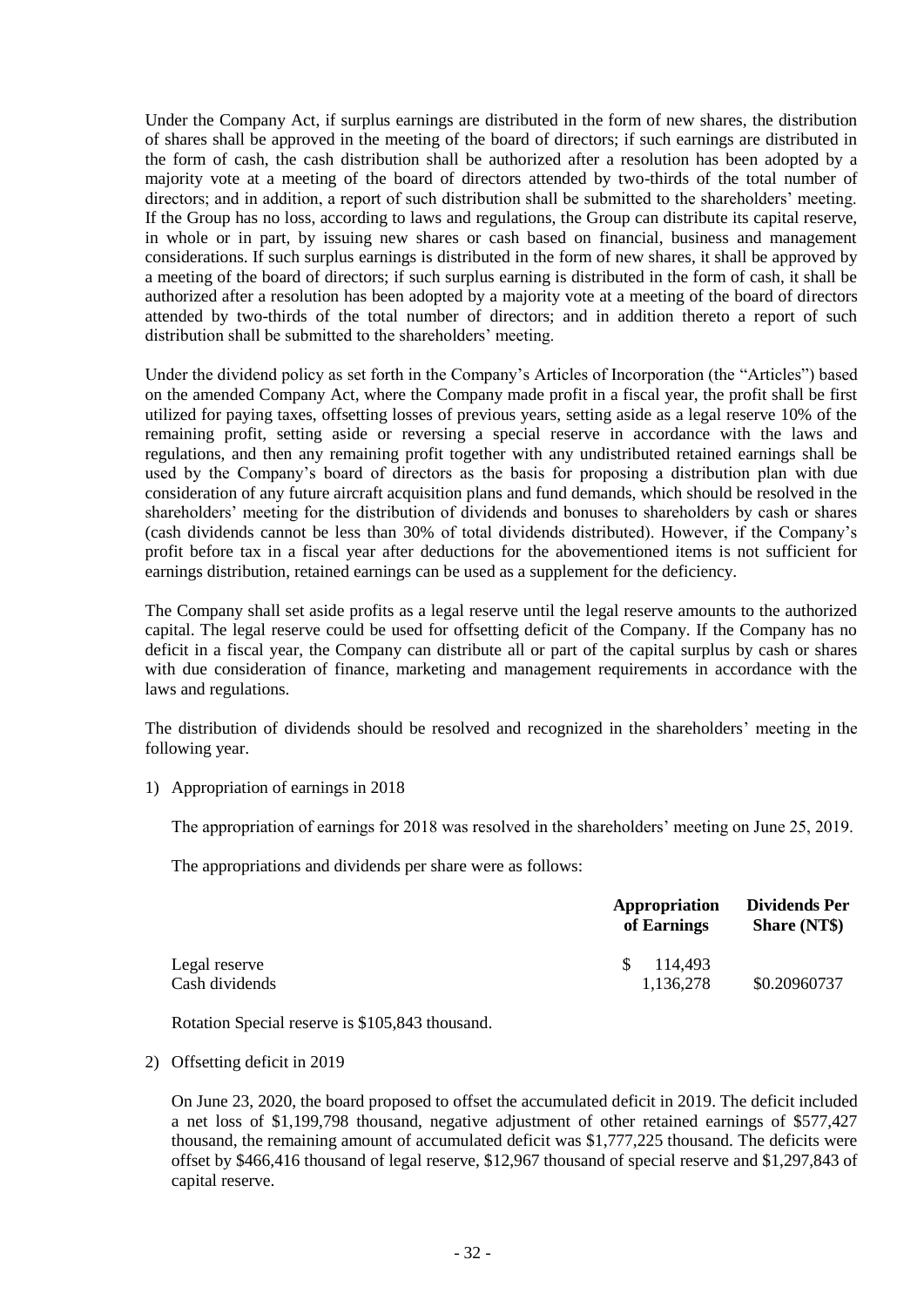# d. Other equity items

The movement of other equity items is as follows:

|                                                                                                                                                        | <b>Exchange</b><br><b>Differences</b> on<br><b>Translating the</b><br>Financial<br><b>Statements of</b><br>Foreign<br><b>Operations</b> | <b>Unrealized Gain</b><br>(Loss) on<br><b>Financial Assets</b><br>at Fair Value<br><b>Through Other</b><br>Comprehensive<br><b>Income</b> | Gain (Loss) on<br><b>Hedging</b><br><b>Instruments</b> | <b>Total</b>       |
|--------------------------------------------------------------------------------------------------------------------------------------------------------|-----------------------------------------------------------------------------------------------------------------------------------------|-------------------------------------------------------------------------------------------------------------------------------------------|--------------------------------------------------------|--------------------|
| Balance on January 1, 2019                                                                                                                             | \$<br>(9,664)                                                                                                                           | \$<br>42,619                                                                                                                              | \$<br>25,268                                           | \$<br>58,223       |
| Exchange differences on translating the financial<br>statements of foreign operations<br>Cumulative loss on changes in fair value of hedging           | 24,322                                                                                                                                  |                                                                                                                                           |                                                        | 24,322             |
| instruments                                                                                                                                            |                                                                                                                                         |                                                                                                                                           | (347, 505)                                             | (347, 505)         |
| Cumulative gain on changes in fair value of hedging<br>instruments reclassified to profit or loss<br>Unrealized gain on financial assets at fair value |                                                                                                                                         |                                                                                                                                           | (10,755)                                               | (10,755)           |
| through other comprehensive income                                                                                                                     |                                                                                                                                         | (2,065)                                                                                                                                   |                                                        | (2,065)            |
| Effects of income tax                                                                                                                                  | (4,616)                                                                                                                                 | 851                                                                                                                                       | 72,458                                                 | 68,693             |
| Other comprehensive income recognized in the period<br>Disposal of subsidiaries                                                                        | 19,706<br>8,368                                                                                                                         | (1,214)<br>105                                                                                                                            | (285, 802)                                             | (267,310)<br>8,473 |
| Balance on June 30, 2019                                                                                                                               | 18,410                                                                                                                                  | 41,510                                                                                                                                    | (260, 534)                                             | (200, 614)         |
| Balance on January 1, 2020<br>Exchange differences on translating the financial                                                                        | \$<br>(54,707)                                                                                                                          | \$<br>107,262                                                                                                                             | 1,143,678                                              | 1,196,233          |
| statements of foreign operations<br>Cumulative loss on changes in fair value of hedging                                                                | (53,253)                                                                                                                                |                                                                                                                                           |                                                        | (53,253)           |
| instruments                                                                                                                                            |                                                                                                                                         |                                                                                                                                           | 481,682                                                | 481,682            |
| Cumulative gain on changes in fair value of hedging<br>instruments reclassified to profit or loss                                                      |                                                                                                                                         |                                                                                                                                           | (100, 441)                                             | (100, 441)         |
| Unrealized gain on financial assets at fair value<br>through other comprehensive income                                                                |                                                                                                                                         | (73, 807)                                                                                                                                 |                                                        | (73,807)           |
| Effects of income tax                                                                                                                                  | 9,949                                                                                                                                   | 13,858                                                                                                                                    | (76, 248)                                              | (52, 441)          |
| Other comprehensive income recognized in the period                                                                                                    | (43, 304)                                                                                                                               | (59.949)                                                                                                                                  | 304,993                                                | 201,740            |
| Balance on June 30, 2020                                                                                                                               | (98, 011)<br>\$                                                                                                                         | \$<br>47,313                                                                                                                              | 1,448,671                                              | 1,397,973<br>\$    |

## e. Non-controlling interests

|                                                                 | <b>For the Six Months Ended</b><br>June 30 |             |  |
|-----------------------------------------------------------------|--------------------------------------------|-------------|--|
|                                                                 | 2020                                       | 2019        |  |
| Beginning balance                                               | 3,578,345<br>S.                            | \$2,965,512 |  |
| Net (loss) income attributable to non-controlling interests     | (244, 067)                                 | 248,697     |  |
| Exchange differences on translating the financial statements of |                                            |             |  |
| foreign operations                                              |                                            |             |  |
| Gain (loss) on hedging instruments                              | (3,747)                                    | 1,724       |  |
| <b>XXX</b>                                                      | (3)                                        | 92          |  |
| Cumulative gain (loss) on changes in fair value of hedging      |                                            |             |  |
| instruments reclassified to profit or loss                      | 921                                        | (68)        |  |
| Effects of income tax                                           | (184)                                      |             |  |
|                                                                 | (3,013)                                    | 1,748       |  |
| Disposal of subsidiaries                                        |                                            | (24,957)    |  |
| Dividends paid by subsidiaries                                  | (375,036)                                  | (416, 438)  |  |
| Ending balance                                                  | 2,956,229                                  | 2,774,562   |  |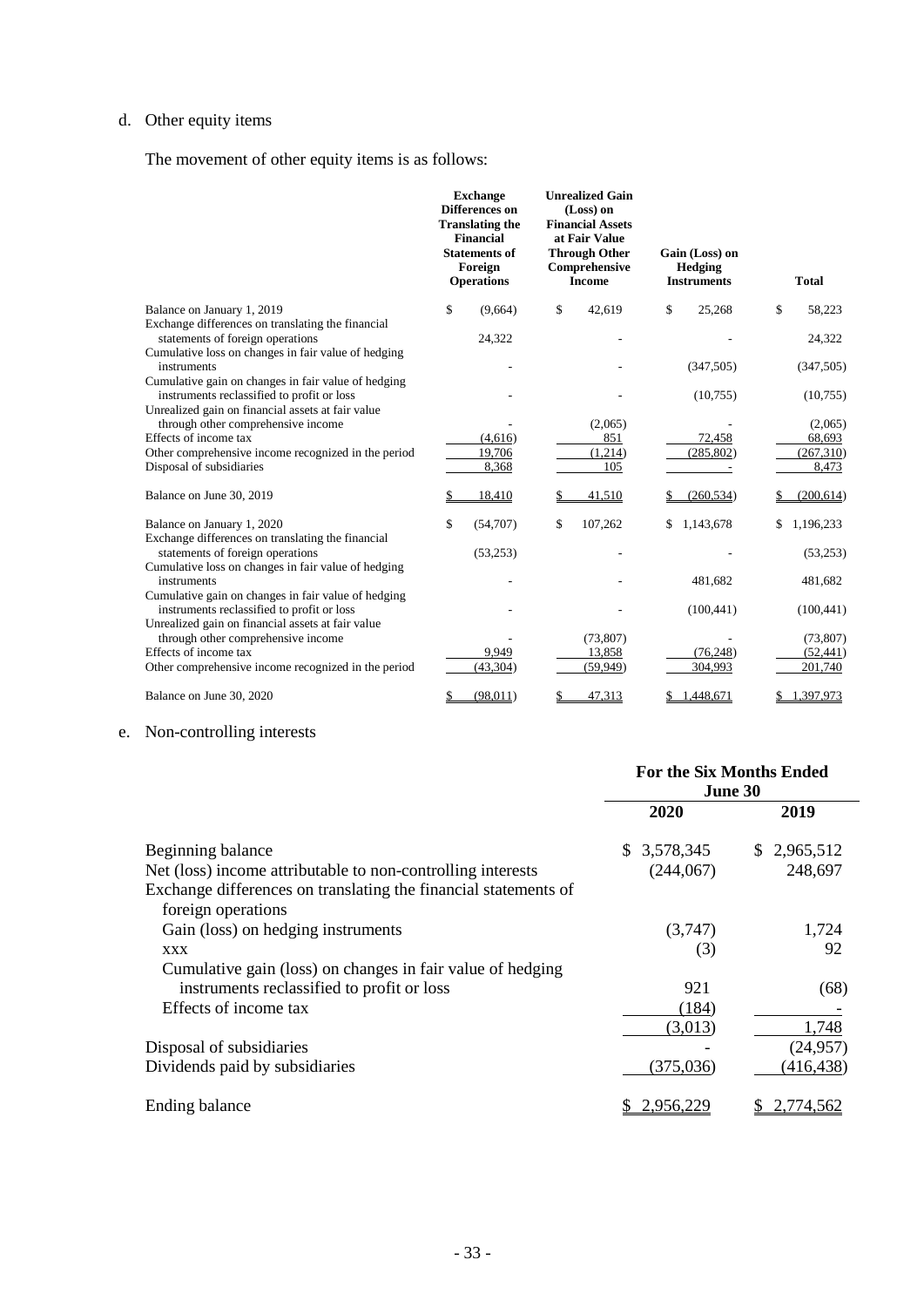#### f. Treasury shares

Treasury shares are the Company's share held by its subsidiaries as of June 30, 2020 and 2019 and are as follows:

#### **(Shares in Thousands)**

| <b>Purpose of Treasury Shares</b>                                |                                 | <b>Number of</b><br>Shares,<br><b>Beginning</b><br>of Year | <b>Reduction</b><br><b>During</b><br>the Year | <b>Number of</b><br>Shares,<br>End<br>of Year |
|------------------------------------------------------------------|---------------------------------|------------------------------------------------------------|-----------------------------------------------|-----------------------------------------------|
| Six months ended June 30, 2020<br>Six months ended June 30, 2019 |                                 | 2,889<br>2,889                                             | (814)                                         | 2,075<br>2,889                                |
| <b>Subsidiary</b>                                                | <b>Shares</b><br>(In Thousands) | <b>Carrying</b><br><b>Amount</b>                           |                                               | <b>Market Value</b>                           |
| June 30, 2020                                                    |                                 |                                                            |                                               |                                               |
| <b>Mandarin Airlines</b>                                         | 2,075                           | \$17,012                                                   |                                               | \$17,012                                      |
| December 31, 2019                                                |                                 |                                                            |                                               |                                               |
| <b>Mandarin Airlines</b><br>Dynasty Aerotech International Corp. | 2,075<br>814                    | \$18,796                                                   | 7,376                                         | \$18,796<br>7,376                             |
|                                                                  |                                 | 26,172<br>$\mathbb{Z}$                                     |                                               | \$26,172                                      |
| June 30, 2019                                                    |                                 |                                                            |                                               |                                               |
| <b>Mandarin Airlines</b><br>Dynasty Aerotech International Corp. | 2,075<br>814                    | \$20,414                                                   | 8,011                                         | \$20,414<br>8,011                             |
|                                                                  |                                 | 28,425                                                     |                                               | 28,425<br>\$.                                 |

The above acquisitions by subsidiaries of the Company's shares in previous years was due to investment planning.

The shares of the Company held by its subsidiaries were treated as treasury shares. The subsidiaries can exercise shareholders' right on these treasury shares, except for the right to subscribe for the Company's new shares and voting rights.

Dynasty Aerotech International Corp. sold a total of 814 thousand shares of its shares in the Company between January 1, 2020 and June 30, 2020. The disposal price was \$6,854 thousand.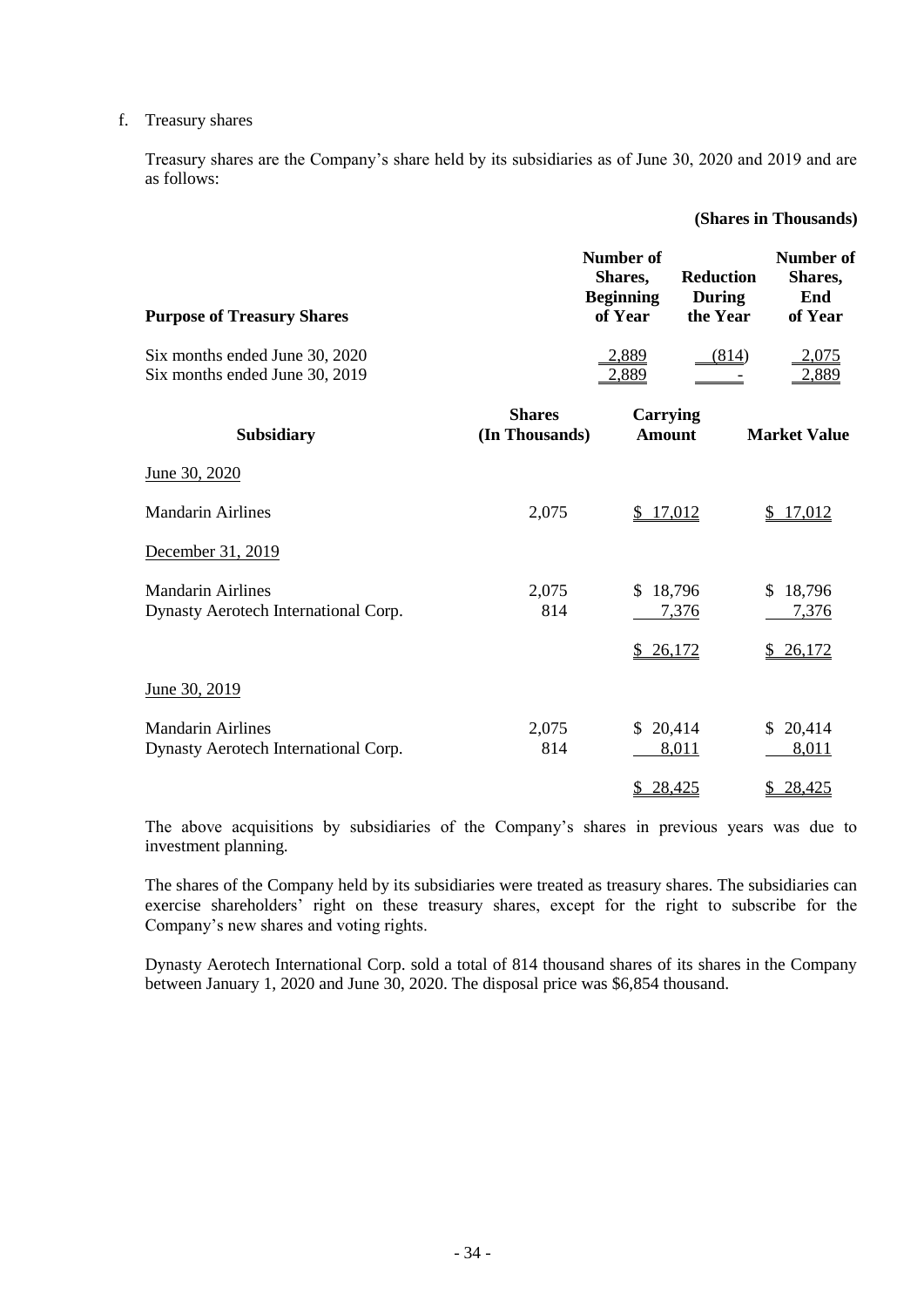## **27. NET INCOME**

#### a. Revenue

|           |            | <b>For the Three Months Ended</b><br>June 30 |              | <b>For the Six Months Ended</b><br>June 30 |
|-----------|------------|----------------------------------------------|--------------|--------------------------------------------|
|           | 2020       | 2019                                         | 2020         | 2019                                       |
| Passenger | 1,513,347  | \$28,206,142                                 | \$20,241,369 | \$55,456,289                               |
| Cargo     | 23,441,802 | 10,956,320                                   | 34,537,413   | 21,118,018                                 |
| Others    | 1,360,373  | 3,729,850                                    | 4,093,870    | 6,723,353                                  |
|           | 26,315,522 | 42,892,312                                   | 58,872,652   | 83,297,660                                 |

Refer to Note 23 for the balance of contract liabilities related to customer contracts.

## b. Other income

|                                             |                                 | <b>For the Three Months Ended</b><br>June 30 |                                    | <b>For the Six Months Ended</b><br>June 30 |
|---------------------------------------------|---------------------------------|----------------------------------------------|------------------------------------|--------------------------------------------|
|                                             | 2020                            | 2019                                         | 2020                               | 2019                                       |
| Interest income<br>Subsidy income<br>Others | 91,811<br>\$.<br>382<br>107,381 | 97,475<br>\$.<br>6,826<br>68,322             | 180,111<br>S.<br>18,507<br>164,586 | 194,430<br>\$.<br>16,728<br>114,721        |
|                                             | 199.574                         | 172,623                                      | 363,204                            | 325,879                                    |

# c. Other gains and losses

|                                                                   |             | <b>For the Three Months Ended</b><br>June 30 |             | <b>For the Six Months Ended</b><br>June 30 |
|-------------------------------------------------------------------|-------------|----------------------------------------------|-------------|--------------------------------------------|
|                                                                   | 2020        | 2019                                         | 2020        | 2019                                       |
| Gain on disposal of property,<br>plant and equipment              | \$<br>1,759 | \$<br>4,109                                  | \$<br>6,880 | \$<br>5,458                                |
| Gain (loss) on disposal of<br>non-current assets held for<br>sale |             |                                              |             | (10, 462)                                  |
| Net gain (loss) on financial<br>assets classified as held for     |             |                                              |             |                                            |
| sale                                                              | (1,366)     | 11,902                                       | 1,930       | 23,042                                     |
| Gain on disposal of investments                                   |             |                                              |             | 7,656                                      |
| Gain (loss) on foreign<br>exchange, net                           | 130,072     | (119,984)                                    | 50,958      | (146, 884)                                 |
| Others                                                            | (46, 663)   | (66, 461)                                    | (130, 056)  | (115,685)                                  |
|                                                                   | 83,802      | (170, 434)                                   | (70, 288)   | (236,875)                                  |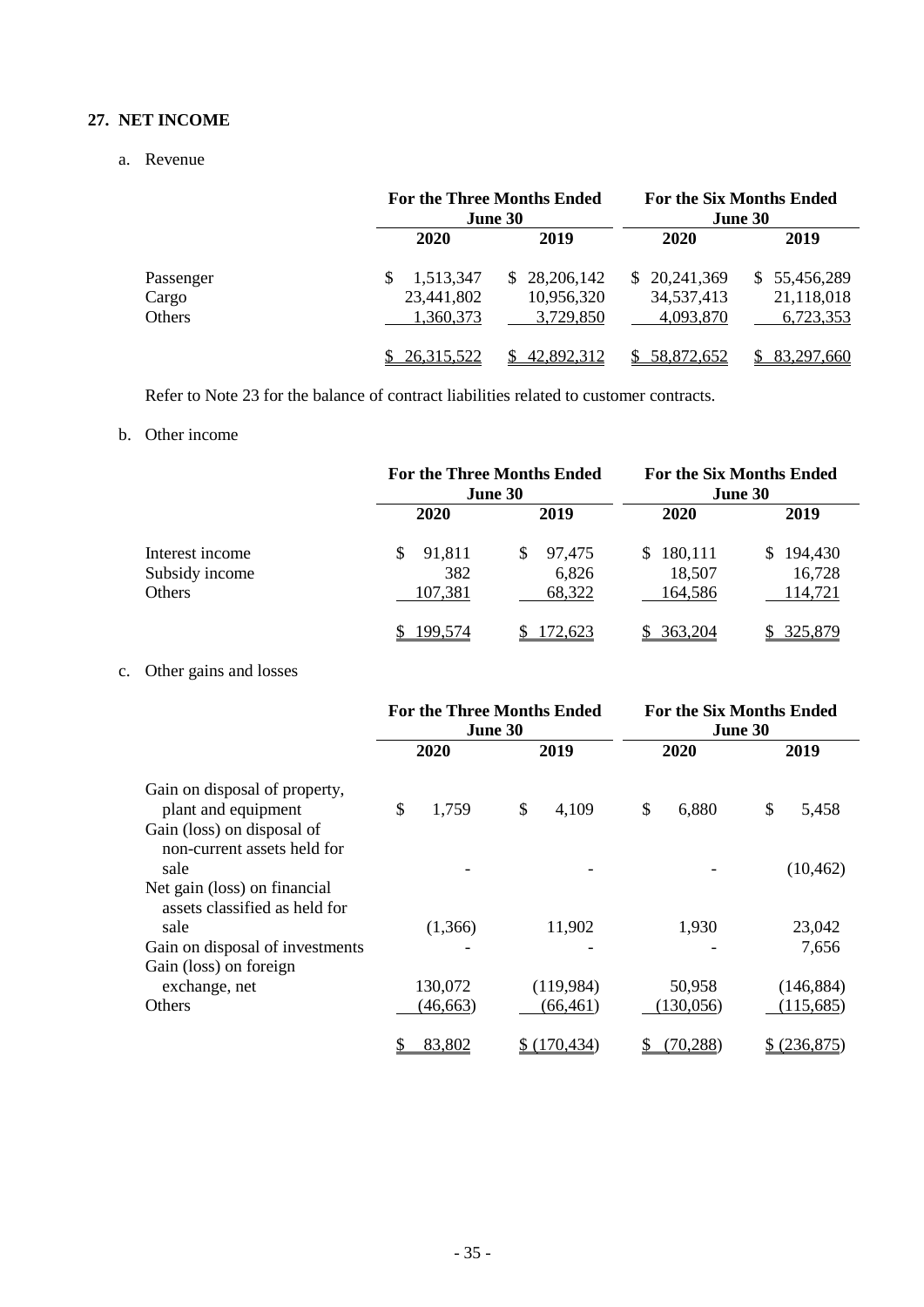## d. Finance costs

|                               | <b>For the Three Months Ended</b><br>June 30 |                | <b>For the Six Months Ended</b><br>June 30 |               |  |
|-------------------------------|----------------------------------------------|----------------|--------------------------------------------|---------------|--|
|                               | 2020                                         | 2019           | 2020                                       | 2019          |  |
| Interest expense              |                                              |                |                                            |               |  |
| Bonds payable                 | \$<br>45,915                                 | \$.<br>106,316 | \$<br>143,147                              | \$<br>200,991 |  |
| Bank loans                    | 237,028                                      | 207,333        | 522,784                                    | 427,084       |  |
| Interest on lease liabilities | 513,550                                      | 530,768        | 951,234                                    | 1,092,173     |  |
|                               | <u>796,493</u>                               | S<br>844,417   | 1,617,165<br>S.                            | .720,248<br>S |  |
| Capitalization rate           | $0.709\%$ -                                  | $1.273% -$     | $0.709\%$ -                                | $1.250% -$    |  |
|                               | 1.461%                                       | 1.337%         | 1.917%                                     | 1.337%        |  |
| Capitalization interest       | 18,500                                       | 1,310          | 46,149                                     | 2,381         |  |

# e. Depreciation and amortization expenses

|                                                                                                 |                                                         | <b>For the Three Months Ended</b><br>June 30 | <b>For the Six Months Ended</b><br>June 30     |                                                  |  |
|-------------------------------------------------------------------------------------------------|---------------------------------------------------------|----------------------------------------------|------------------------------------------------|--------------------------------------------------|--|
|                                                                                                 | 2020                                                    | 2019                                         | 2020                                           | 2019                                             |  |
| Property, plant, equipment<br>Right-of-use assets<br>Investment properties<br>Intangible assets | $\mathcal{S}$<br>4,865,963<br>2,987,753<br>68<br>55,655 | \$<br>5,364,344<br>2,919,622<br>70<br>51,691 | \$<br>9,772,872<br>6,248,374<br>136<br>105,557 | 10,664,187<br>\$.<br>5,826,055<br>140<br>101,533 |  |
| Depreciation and amortization<br>expenses                                                       | 7,909,439<br>\$                                         | 8,335,727<br>\$                              | \$16,126,939                                   | 16,591,915<br>\$                                 |  |
| An analysis of depreciation by<br>function<br>Operating costs<br>Operating expenses             | $\mathcal{S}$<br>7,459,234<br>394,550                   | \$<br>7,931,615<br>352,421                   | 15,209,069<br>\$.<br>812,313                   | 15,683,520<br>S.<br>806,862                      |  |
|                                                                                                 | 7,853,784                                               | \$<br>8,284,036                              | \$16,021,382                                   | 16,490,382<br>\$.                                |  |
| An analysis of amortization by<br>function<br>Operating costs<br>Operating expenses             | $\mathcal{S}$<br>3,548<br>52,107                        | $\mathcal{S}$<br>3,167<br>48,524             | \$<br>7,086<br>98,471                          | \$<br>6,333<br>95,200                            |  |
|                                                                                                 | \$<br>55,655                                            | \$<br>51,691                                 | 105,557<br>\$                                  | \$<br><u>101,533</u>                             |  |

# f. Employment benefits expense

|                            | <b>For the Three Months Ended</b><br>June 30 |         |    |         | <b>For the Six Months Ended</b><br>June 30 |         |   |                               |
|----------------------------|----------------------------------------------|---------|----|---------|--------------------------------------------|---------|---|-------------------------------|
|                            |                                              | 2020    |    | 2019    |                                            | 2020    |   | 2019                          |
| Post-employment benefits   |                                              |         |    |         |                                            |         |   |                               |
| Defined contribution plans |                                              | 128,023 | \$ | 141.414 | S.                                         | 283,882 | S | 282,253                       |
| Defined benefit plans      |                                              | 349,210 |    | 364,015 |                                            | 699,616 |   | 716,610                       |
|                            |                                              | 477.233 |    | 505,429 |                                            | 983,498 |   | <u>998,863</u><br>(Continued) |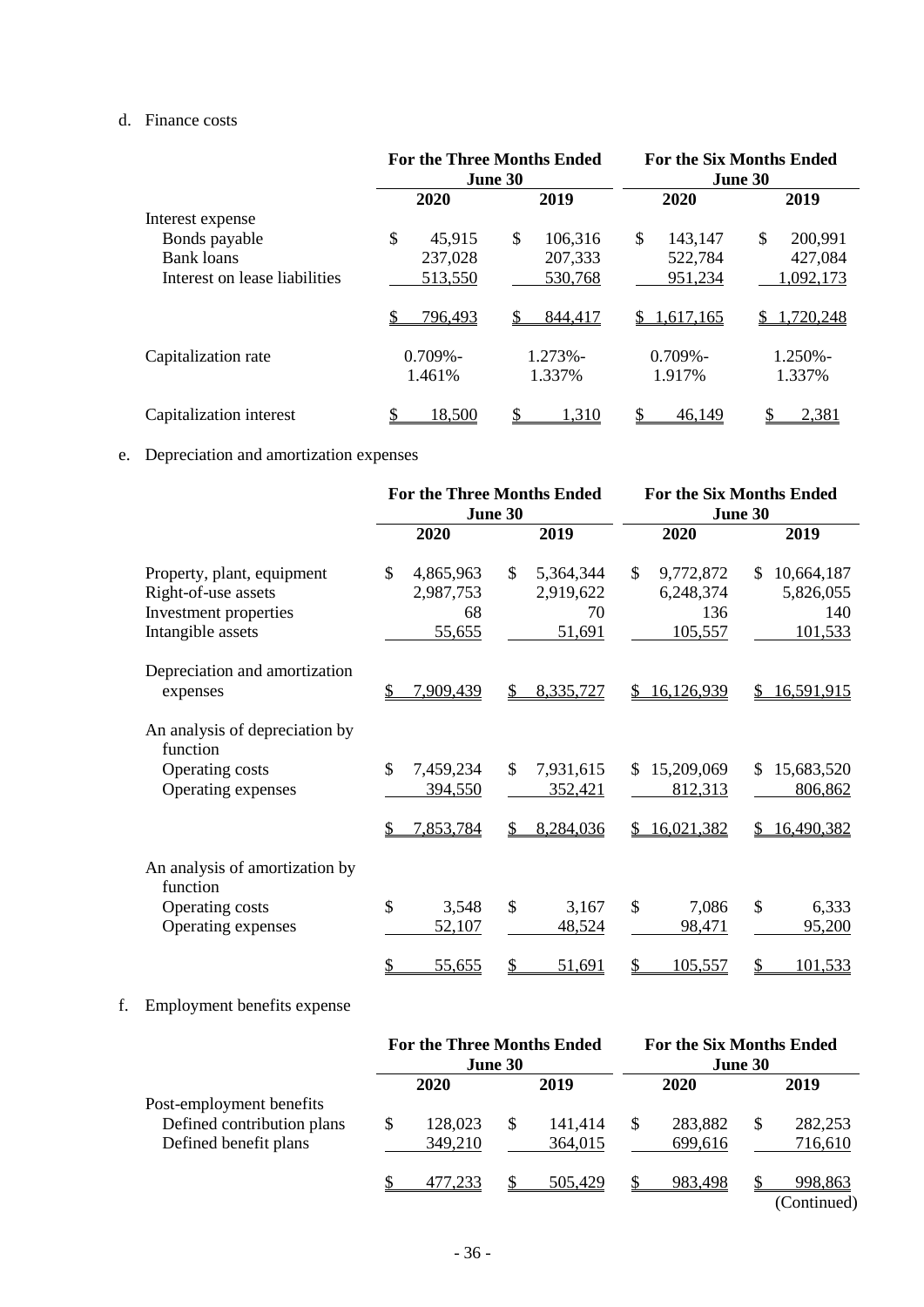|                                                         |                 | <b>For the Three Months Ended</b><br>June 30 | <b>For the Six Months Ended</b><br>June 30 |                                |  |
|---------------------------------------------------------|-----------------|----------------------------------------------|--------------------------------------------|--------------------------------|--|
|                                                         | 2020            | 2019                                         | 2020                                       | 2019                           |  |
| Other employee benefits                                 |                 |                                              |                                            |                                |  |
| Salary expenses                                         | \$<br>3,683,148 | 5,172,756<br>\$                              | \$<br>9,065,317                            | 10,446,358<br>\$.              |  |
| Personnel service expenses                              | 627,408         | 1,693,221                                    | 2,414,772                                  | 3,412,551                      |  |
|                                                         | 4,310,556       | 6,865,977                                    | 11,480,089<br>S.                           | 13,858,909<br>\$               |  |
| An analysis of employee<br>benefits expense by function |                 |                                              |                                            |                                |  |
| <b>Operating costs</b>                                  | \$<br>3,742,732 | \$.<br>6,094,292                             | 10,003,692<br>\$.                          | 12,137,935<br>S.               |  |
| Operating expenses                                      | 1,045,057       | 1,277,114                                    | 2,459,895                                  | 2,719,837                      |  |
|                                                         | 4,787,789       | \$<br>7,371,406                              | 12,463,587<br>\$.                          | 14,857,772<br>S<br>(Concluded) |  |

To be in compliance with the Company Act as amended, the Articles stipulate the distribution of employees' compensation at rates of no less than 3% of the net profit before income tax and employees' compensation. For the three months ended June 30, 2020 and 2019, and for the six months ended June 30, 2020 and 2019, the Company has experienced a deficit and, therefore, no employees' compensation was estimated.

Material differences between such estimated amounts and the amounts proposed by the board of directors on or before the date that the annual consolidated financial statements are authorized for issue are adjusted in the year that the compensation and remuneration are recognized. If there is a change in the proposed amounts after the annual consolidated financial statements are authorized for issue, the differences are recorded as a change in the accounting estimate.

Information on the employees' compensation and remuneration of directors and supervisors resolved by the Company's board of directors is available at the Market Observation Post System website of the Taiwan Stock Exchange.

## **28. INCOME TAX**

a. Income tax expense recognized in profit or loss

The major components of tax expense (benefit) were as follows:

|                               | <b>For the Three Months Ended</b><br><b>June 30</b> |               | For the Six Months Ended<br>June 30 |               |  |
|-------------------------------|-----------------------------------------------------|---------------|-------------------------------------|---------------|--|
|                               | 2020                                                | 2019          | 2020                                | 2019          |  |
| Current tax                   |                                                     |               |                                     |               |  |
| Current year                  | 302,514<br>\$.                                      | 169,869<br>S. | \$325,810                           | 317,904<br>S. |  |
| Adjustments for prior periods | (22, 322)                                           | 532           | (22, 322)                           | 532           |  |
| Deferred tax                  |                                                     |               |                                     |               |  |
| Current year                  | (392, 884)                                          | (61, 324)     | (412,097)                           | (20, 122)     |  |
| Income tax expense recognized |                                                     |               |                                     |               |  |
| in profit or loss             | 112,692                                             | 109,077       | (108,609)                           | 298.314       |  |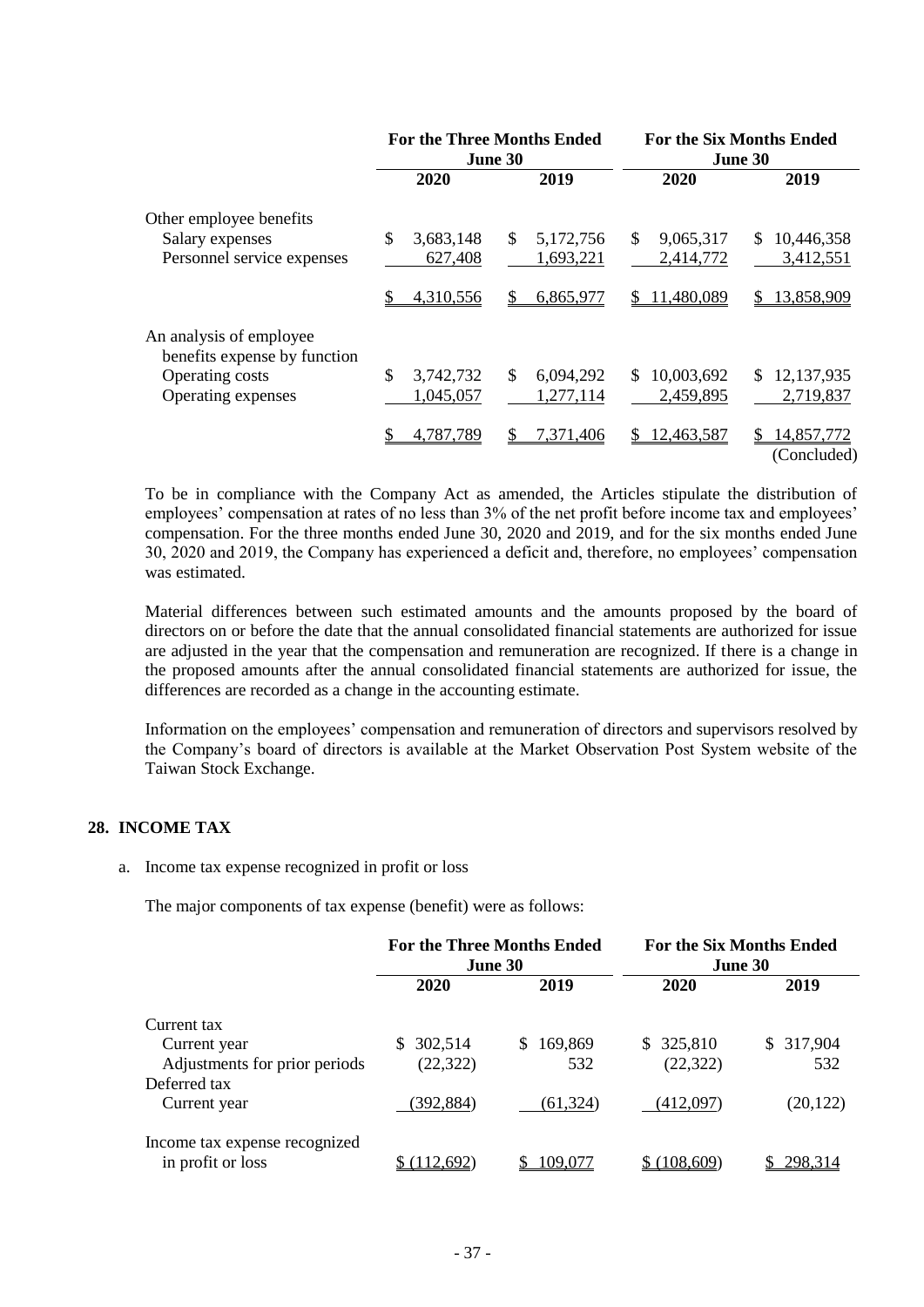b. Income tax recognized in other comprehensive income

|                                                                       | <b>For the Three Months Ended</b><br>June 30 |               | <b>For the Six Months Ended</b><br>June 30 |               |  |
|-----------------------------------------------------------------------|----------------------------------------------|---------------|--------------------------------------------|---------------|--|
|                                                                       | 2020                                         | 2020<br>2019  |                                            | 2019          |  |
| Deferred tax                                                          |                                              |               |                                            |               |  |
| Recognized in other<br>comprehensive income<br>Translation of foreign |                                              |               |                                            |               |  |
| operations<br>Fair value changes of<br>financial assets at            | \$<br>6,819                                  | \$<br>(1,392) | \$<br>9,949                                | \$<br>(4,616) |  |
| <b>FVTOCI</b><br>Fair value revaluation of<br>hedging instruments for | 13,982                                       | 4,275         | 13,858                                     | 851           |  |
| cash flow hedging                                                     | (158, 126)                                   | 47,191        | (76,432)                                   | 72,458        |  |
| Total income tax recognized in<br>other comprehensive income          | (137, 325)                                   | 50,074        | (52.625)                                   | 68,693        |  |

c. Income tax assessments

Income tax returns for 2018 of the Company, Cal Hotel Co., Ltd. and Cal Park have been examined by the tax authorities. And the income tax returns for 2017 of the rest of the Company's subsidiaries have been examined by the tax authorities.

#### **29. EARNINGS (LOSSES) PER SHARE**

|                                                                                                                                   |              | <b>For the Three Months Ended</b><br>June 30 | <b>For the Six Months Ended</b><br>June 30 |                           |  |
|-----------------------------------------------------------------------------------------------------------------------------------|--------------|----------------------------------------------|--------------------------------------------|---------------------------|--|
|                                                                                                                                   | 2020         | 2019                                         | 2020                                       | 2019                      |  |
| Basic earnings (losses) per share<br>Diluted earnings (losses) per share                                                          | 0.45<br>0.42 | (0.08)<br>(0.08)                             | (0.24)<br>(0.24)                           | (0.13)<br>(0.13)          |  |
| Earnings (losses) used in the<br>computation of basic earnings<br>per share<br>Effect of potentially dilutive<br>ordinary shares: | \$2,459,448  | \$<br>(442,759)                              | \$(1,313,885)                              | (686, 463)<br>S           |  |
| Interest on convertible bonds<br>(after tax)                                                                                      | 19,914       |                                              |                                            |                           |  |
| Earnings used in the computation<br>of diluted earnings per share                                                                 | 2,479,362    | (442,759)                                    | \$ (1,313,885)                             | (686, 463)<br>(Continued) |  |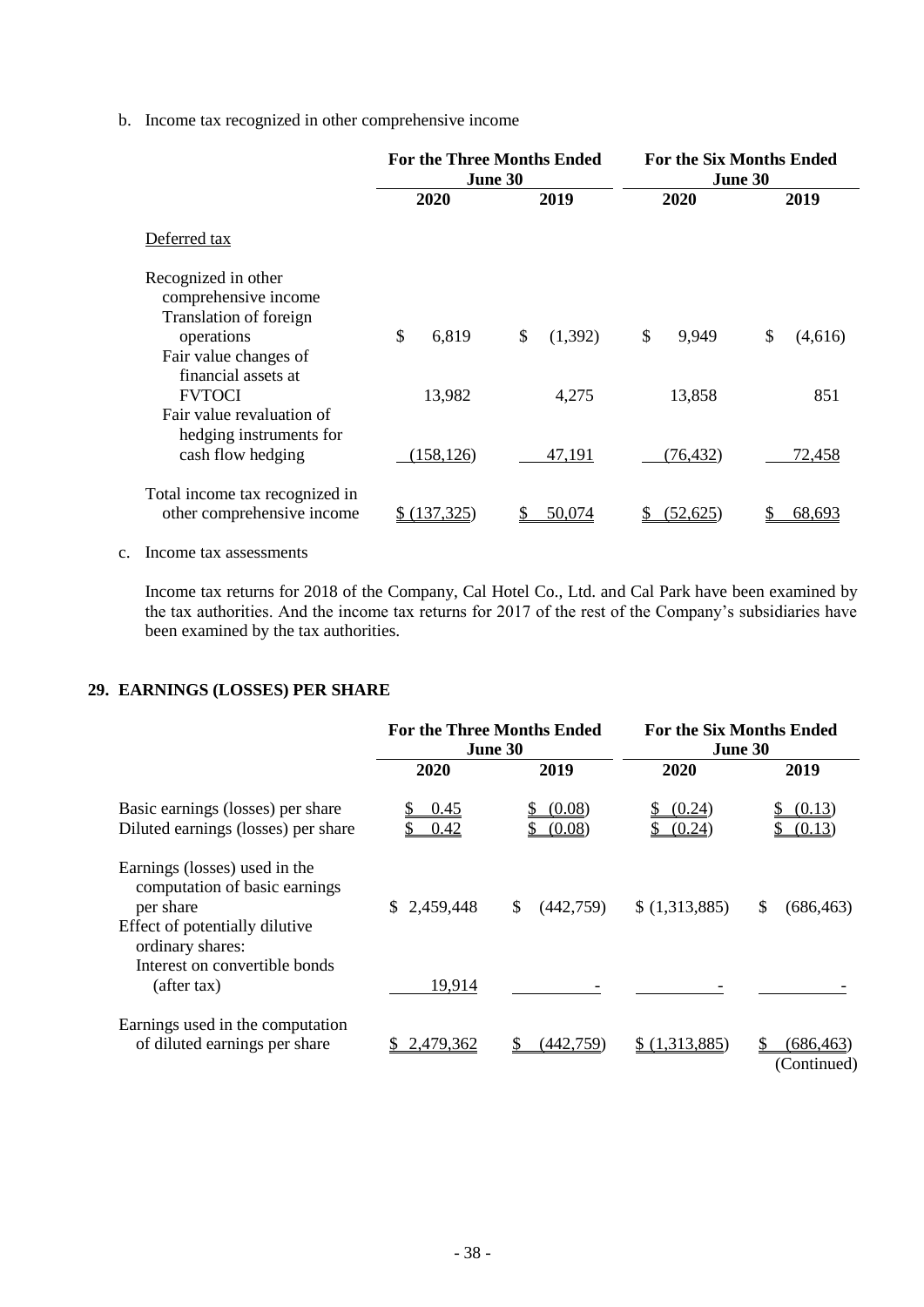|                                                                                                         | <b>For the Three Months Ended</b><br>June 30 |           | <b>For the Six Months Ended</b><br>June 30 |                          |
|---------------------------------------------------------------------------------------------------------|----------------------------------------------|-----------|--------------------------------------------|--------------------------|
|                                                                                                         | 2020                                         | 2019      | 2020                                       | 2019                     |
| Thousand unit                                                                                           |                                              |           |                                            |                          |
| Weighted average number of<br>ordinary shares in computation<br>of basic earnings (losses) per<br>share | 5,418,910                                    | 5,418,096 | 5,418,640                                  | 5,418,096                |
| Effects of potentially dilutive<br>ordinary shares:<br>Convertible bonds                                | 476,190                                      |           |                                            |                          |
| Weighted average number of<br>ordinary shares used in the<br>computation of diluted earnings            |                                              |           |                                            |                          |
| (losses) per share                                                                                      | 5,895,100                                    | 5,418,096 | 5,418,640                                  | 5,418,096<br>(Concluded) |

If the Group offers to settle compensation or bonuses paid to employees in cash or shares, the Group assumes the entire amount of the compensation or bonuses would be settled in shares and the resulting potential shares were included in the weighted average number of shares outstanding used in the computation of diluted earnings (losses) per share, if the effect is dilutive. Such dilutive effects of the potential shares was included in the computation of diluted earnings (losses) per share until the number of shares to be distributed to employees is resolved in the following year.

#### **30. DISPOSAL OF SUBSIDIARIES**

On January 21, 2019, the board of directors of the Company decided to sell part of Dynasty Holidays to H.I.S. Taiwan Co., Ltd. for disposal price of \$34,036 thousand and a disposition of \$7,656 thousand. After the disposal, the proportion of ownership decrease from 51% to 20%, loss control to the subsidiary.

a. Consideration received from disposals

| Consideration received in cash and cash equivalents                | 34.036    |
|--------------------------------------------------------------------|-----------|
| b. Analysis of assets and liabilities on the date control was lost |           |
| Current assets                                                     |           |
| Cash and cash equivalents                                          | \$ 51,449 |
| Other current assets                                               | 47,510    |
| Non-current assets                                                 | 17,035    |
| Current liabilities                                                | (49, 742) |
| Non-current liabilities                                            | (15,318)  |
| Net assets disposed of                                             | 50 9      |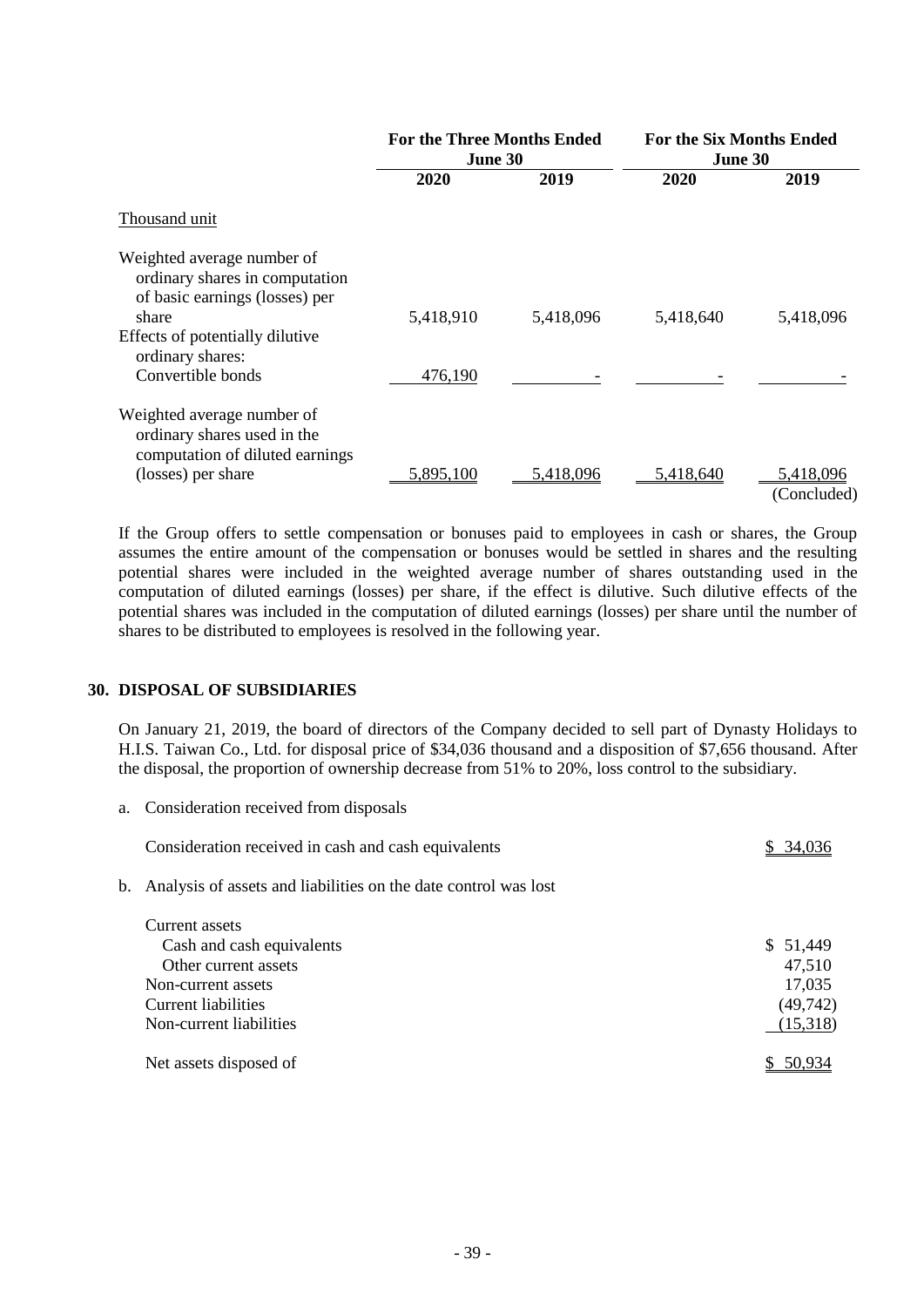c. Gain on disposals of subsidiaries

| Consideration received<br>Net assets disposed of<br>Fair value of equity<br>Non-controlling interests<br>Reclassification of other comprehensive income in respect of subsidiaries | \$34,036<br>(50, 934)<br>10,187<br>24,957<br>(10, 590) |
|------------------------------------------------------------------------------------------------------------------------------------------------------------------------------------|--------------------------------------------------------|
| Gain on disposal                                                                                                                                                                   | 7.656                                                  |
| d. Net cash inflow on disposal of subsidiaries                                                                                                                                     |                                                        |
| Consideration received in cash and cash equivalents<br>Less: Cash and cash equivalent balances disposed of                                                                         | \$ 34,036<br>(51, 449)                                 |
|                                                                                                                                                                                    |                                                        |

#### **31. CAPITAL MANAGEMENT**

The goals, policies and procedures as well as the composition of the Group's capital management are the same as those stated in Note 32 in the Group's consolidated financial statements for the year ended December 31, 2019.

#### **32. FINANCIAL INSTRUMENTS**

a. Fair values of financial instruments not measured at fair value

Except as detailed in the following table, the management considers the carrying amounts of financial assets and financial liabilities recognized in these consolidated financial statements as approximating their fair values.

|                       |                    | June 30, 2020     |                    | <b>December 31, 2019</b> |                    | June 30, 2019     |  |
|-----------------------|--------------------|-------------------|--------------------|--------------------------|--------------------|-------------------|--|
|                       | Carrying<br>Amount | <b>Fair Value</b> | Carrving<br>Amount | <b>Fair Value</b>        | Carrying<br>Amount | <b>Fair Value</b> |  |
| Financial liabilities |                    |                   |                    |                          |                    |                   |  |
| Bonds payable         | \$25,642,384       | \$25,423,136      | \$ 32,052,625      | \$ 32,062,874            | \$ 32,012,707      | \$ 32,059,708     |  |

Some long-term debts are floating-rate financial liabilities, so their carrying amounts are their fair values. As of June 30, 2020, December 31, 2019 and June 30, 2019, the fair values of long-term debts and private bonds with fixed interest rates were estimated at the present value of expected cash flows discounted at rates of 0.4475%, 0.6700% and 0.6700%, respectively, prevailing in the market for long-term debts (Level 2). Fair values of bonds payable were the same as identical liabilities trading on the over-the-counter exchange and were based on quoted market prices (Level 1).

b. Fair value of financial instruments measured at fair value on a recurring basis

The following table provides an analysis of financial instruments that are measured subsequent to initial recognition at fair value, grouped into Levels 1 to 3 based on the degree to which the fair value is observable:

1) Level 1 fair value measurements are those derived from quoted prices (unadjusted) in active markets for identical assets or liabilities;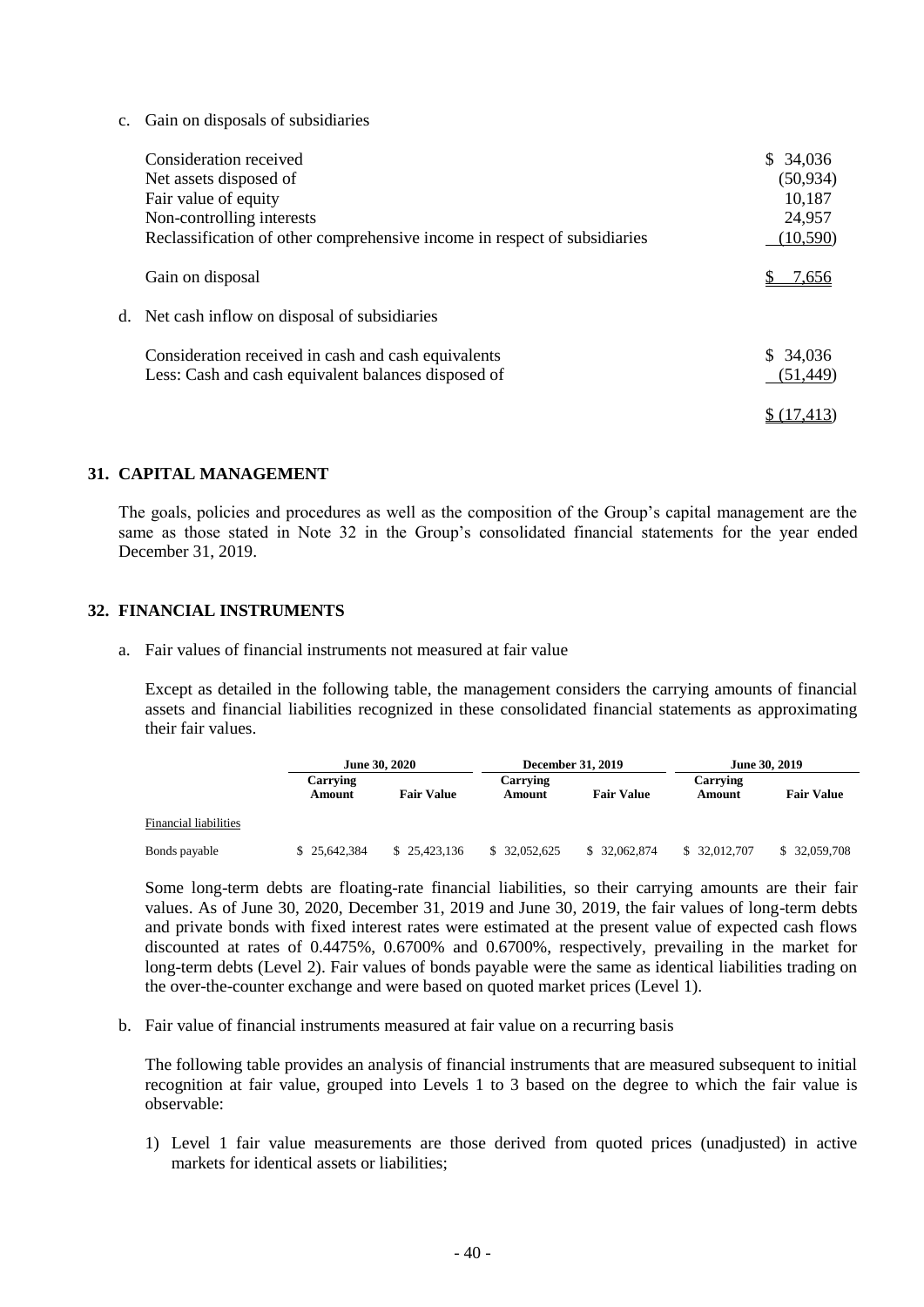- 2) Level 2 fair value measurements are those derived from inputs other than quoted prices included within Level 1 that are observable for the asset or liability, either directly (i.e. as prices) or indirectly (i.e. derived from prices); and
- 3) Level 3 fair value measurements are those derived from valuation techniques that include inputs for the asset or liability that are not based on observable market data (i.e. unobservable inputs).

|                                                                    | Level 1                        | <b>Level 2</b>         | Level 3                                  | <b>Total</b>                 |
|--------------------------------------------------------------------|--------------------------------|------------------------|------------------------------------------|------------------------------|
| Financial assets at FVTPL<br>Domestic money market<br>funds        | 498,746<br>\$                  | $\mathbb{S}$           | $\mathbb{S}$                             | \$<br>498,746                |
| Financial assets at FVTOCI<br>Investments in equity<br>instruments |                                |                        |                                          |                              |
| Unlisted shares -<br>domestic<br>Unlisted shares -                 | \$                             | $\mathbb{S}$           | \$<br>22,351                             | \$<br>22,351                 |
| foreign                                                            |                                |                        | <u>111,018</u>                           | 111,018                      |
|                                                                    | \$                             | $\frac{1}{2}$          | $\frac{1}{2}$<br>133,369                 | \$<br>133,369                |
| Financial liabilities at<br><b>FVTPL</b>                           |                                |                        |                                          |                              |
| Derivative instruments                                             | \$<br>$\sim 10^{11}$ m $^{-1}$ | $\frac{1}{2}$<br>2,491 | $\frac{\text{S}}{\text{S}}$              | $\mathbb{S}$<br>2,491        |
| Derivative financial assets<br>for hedging                         | \$                             | $\frac{1}{2}$<br>1,314 | $\frac{1}{2}$<br>262                     | \$<br>1,576                  |
| Derivative financial<br>liabilities for hedging                    | \$47,147,058                   | 41,823<br>$\mathbb{S}$ | $\mathbb{S}$<br>39,578                   | \$47,228,459                 |
| December 31, 2019                                                  |                                |                        |                                          |                              |
| Financial assets at FVTPL                                          | Level 1                        | Level 2                | Level 3                                  | <b>Total</b>                 |
| Domestic money market<br>funds<br>Foreign exchange                 | \$<br>511,758                  | \$                     | \$                                       | $\mathcal{S}$<br>511,758     |
| agreement                                                          |                                | 434                    |                                          | 434                          |
|                                                                    | $\mathbb{S}$<br>511,758        | $\mathbb{S}$<br>434    | $\mathbb{S}$<br>$\overline{\phantom{a}}$ | $\mathcal{S}$<br>512,192     |
| Financial assets at FVTOCI<br>Investments in equity<br>instruments |                                |                        |                                          |                              |
| Unlisted shares -<br>domestic                                      | \$                             | $\mathcal{S}$          | \$<br>26,865                             | \$<br>26,865                 |
| Unlisted shares -<br>foreign                                       |                                |                        | 182,356                                  | <u>182,356</u>               |
|                                                                    |                                | \$                     | 209,221<br>S                             | 209,221<br>\$<br>(Continued) |

#### June 30, 2020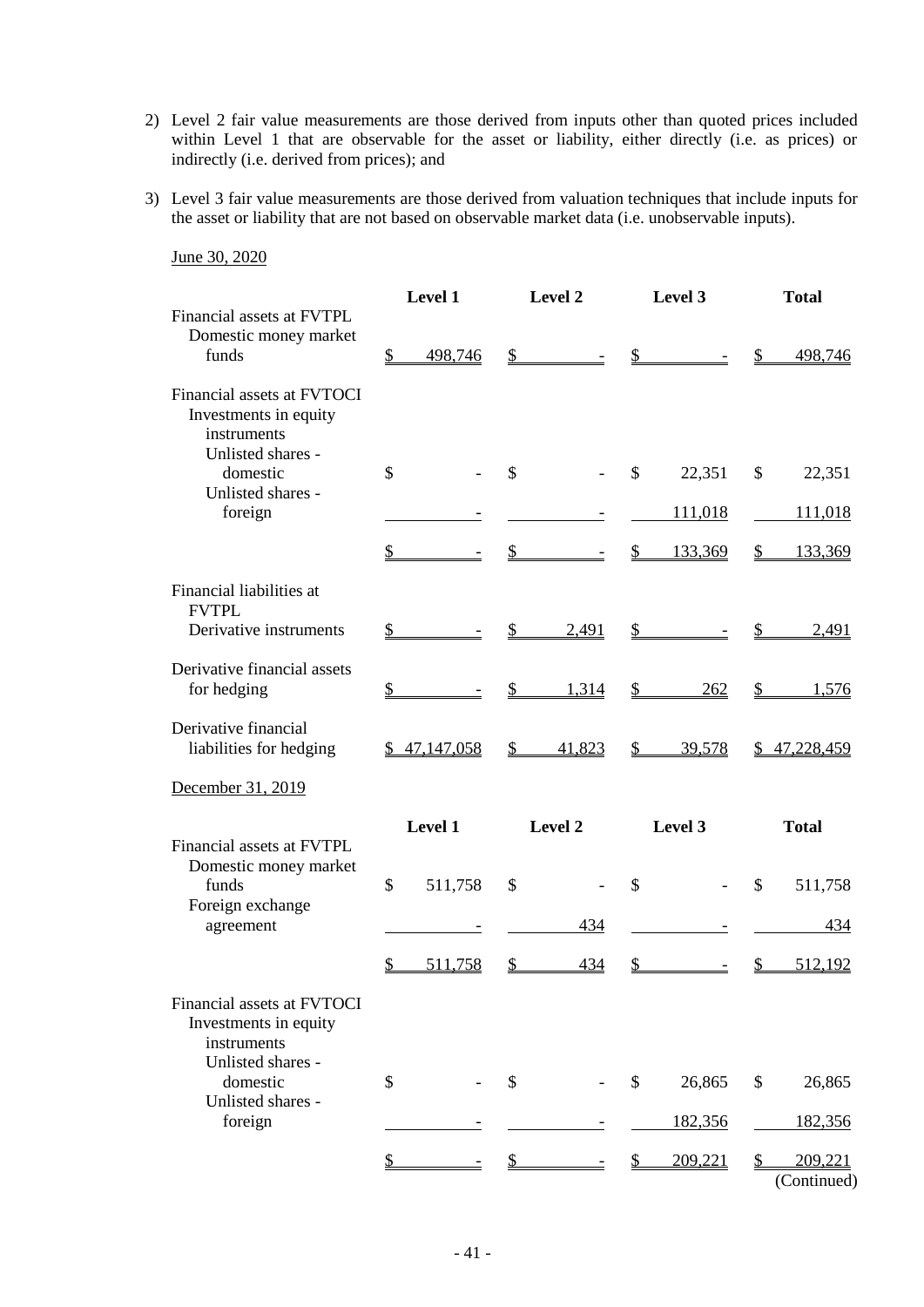|                                                                                       | Level 1                           | Level 2                 | Level 3                        | <b>Total</b>                |
|---------------------------------------------------------------------------------------|-----------------------------------|-------------------------|--------------------------------|-----------------------------|
| Financial liabilities at<br><b>FVTPL</b>                                              |                                   |                         |                                |                             |
| Derivative instruments                                                                | $\frac{1}{2}$                     | 11,749<br>$\mathcal{S}$ | $\frac{1}{2}$                  | $\frac{1}{2}$<br>11,749     |
| Derivative financial assets<br>for hedging                                            | $\mathcal{S}$                     | $\mathcal{S}$<br>147    | \$<br>9,479                    | $\mathcal{S}$<br>9,626      |
| Derivative financial<br>liabilities for hedging                                       | 50,997,687                        | $\mathcal{L}$<br>37,069 | $\mathbb{S}$<br>3,955          | \$51,038,711<br>(Concluded) |
| June 30, 2019                                                                         |                                   |                         |                                |                             |
| Financial assets at FVTPL                                                             | Level 1                           | Level 2                 | Level 3                        | <b>Total</b>                |
| Domestic money market<br>funds<br>Derivative instruments                              | \$<br>274,254                     | \$<br>5,447             | \$<br>$\overline{\phantom{a}}$ | \$<br>274,254<br>5,447      |
|                                                                                       | $\mathbf{\mathcal{L}}$<br>274,254 | $\frac{1}{2}$<br>5,447  | $\frac{1}{2}$                  | $\frac{1}{2}$<br>279,701    |
| Financial assets at FVTOCI<br>Investments in equity<br>instruments<br>United shares - |                                   |                         |                                |                             |
| domestic<br>Unlisted shares -                                                         | \$                                | $\mathbb{S}$            | $\mathcal{S}$<br>23,937        | \$<br>23,937                |
| foreign                                                                               |                                   |                         | 106,669                        | 106,669                     |
|                                                                                       | $\mathcal{S}$                     | $\frac{1}{2}$           | \$<br>130,606                  | $\mathcal{P}$<br>130,606    |
| Derivative financial assets<br>for hedging                                            | \$                                | \$<br>32,327            | 6,245<br>\$                    | 38,572<br>\$                |
| Derivative financial<br>liabilities for hedging                                       | \$39,370,651                      | 2,794<br>$\mathcal{P}$  | $\mathcal{P}$<br>466           | \$39,373,911                |

There were no transfers between Levels 1 and 2 in the current period.

## 4) Valuation techniques and inputs applied for Level 2 fair value measurement

| <b>Financial Instrument</b> | <b>Valuation Techniques and Inputs</b>                                                                                                                                                                                                                                                                                                                                             |  |  |  |
|-----------------------------|------------------------------------------------------------------------------------------------------------------------------------------------------------------------------------------------------------------------------------------------------------------------------------------------------------------------------------------------------------------------------------|--|--|--|
| Derivatives                 | The fair values of derivatives (except options) have been determined<br>based on discounted cash flow analyses using interest yield curves<br>applicable for the duration of the derivatives. The estimates and<br>assumptions that the Group used to determine the fair values are<br>identical to those used in the pricing of financial instruments for<br>market participants. |  |  |  |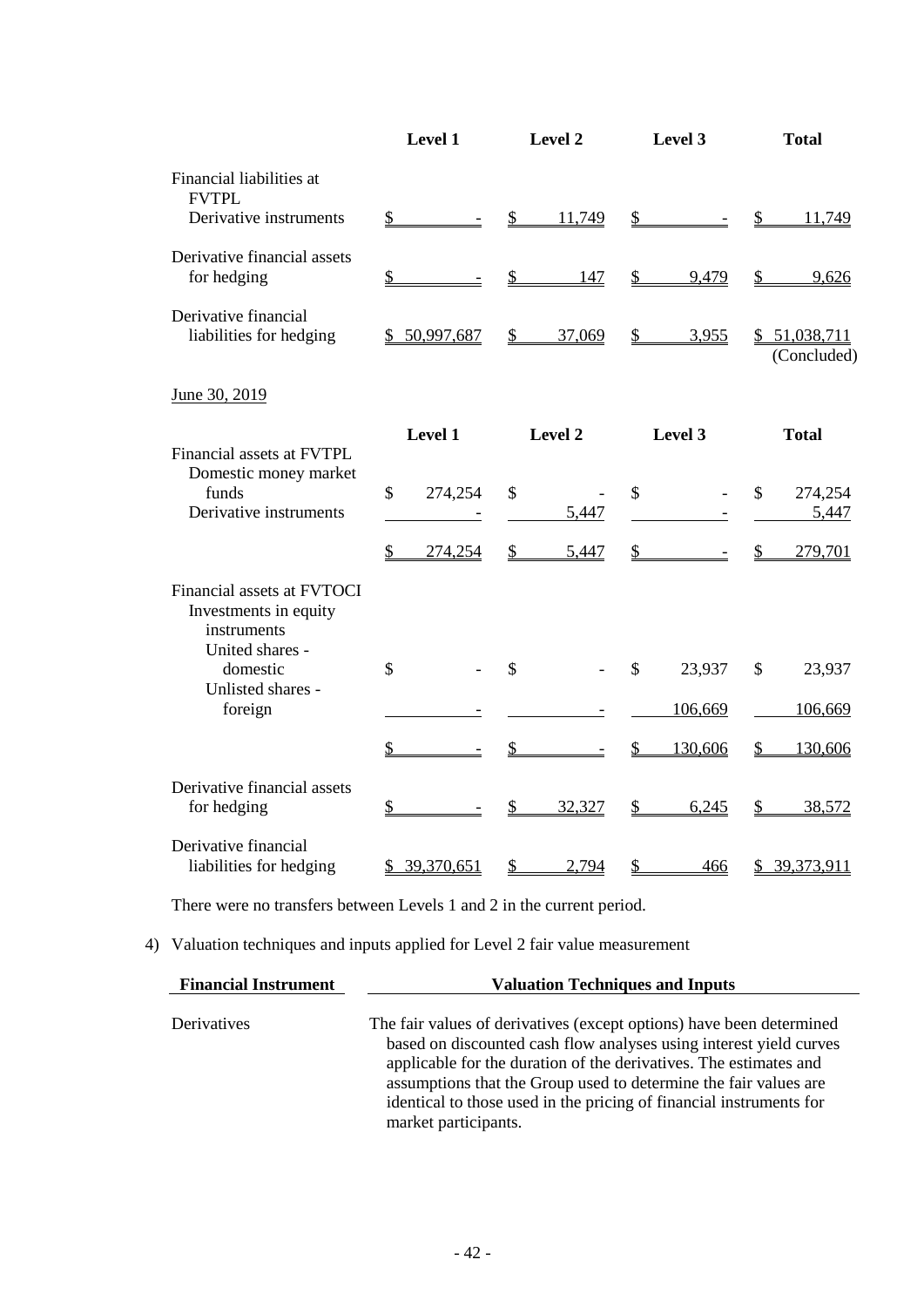5) Valuation techniques and inputs applied for Level 3 fair value measurement

The fair values of foreign exchange and fuel options are determined using option pricing models where the significant unobservable inputs are implied fluctuations. Changes in the implied fluctuations used in isolation would result in an increase or decrease in the fair values of the foreign exchange forward contracts and fuel options.

The domestic unlisted equity investment is based on the comparative company valuation to estimate the fair value. The main assumptions are based on the multiplier of the market price of the comparable listed company and the net value per share, which have considered the liquidity discount. The higher the multiplier or the lower the liquidity discount, the higher the fair value of the relevant financial instruments.

The multiplier and liquidity discount of Level 3 financial instruments are as follows:

|                   | <b>Multiplier</b> | <b>Liquidity</b><br><b>Discount</b> |
|-------------------|-------------------|-------------------------------------|
| June 30, 2020     | $0.80 - 21.22$    | 80%                                 |
| December 31, 2019 | 0.75-13.23        | 80%                                 |
| June 30, 2019     | $0.74 - 15.29$    | 80%                                 |

The movements of Level 3 financial instruments are as follows:

|                                                                        | <b>Derivative</b><br><b>Instruments</b> | <b>Equity</b><br><b>Instruments</b> |
|------------------------------------------------------------------------|-----------------------------------------|-------------------------------------|
| Balance at January 1, 2020<br>Recognized in other comprehensive income | 5,524<br>\$.<br>(44, 840)               | \$209,221<br>(75, 852)              |
| Balance at June 30, 2020                                               | (39.316)                                | 133,369                             |
| Balance at January 1, 2019<br>Recognized in other comprehensive income | \$<br>4,901<br>878                      | \$132,191<br>(1,585)                |
| Balance at June 30, 2019                                               | 5.779                                   | 130,606                             |

Because some financial instruments and nonfinancial instruments may not have their fair values disclosed, the total fair value disclosed herein is not the total value of the Group's collective instruments.

#### c. Categories of financial instruments

|                                                                           |   | <b>June 30,</b><br>2020 | December 31,<br>2019   |   | <b>June 30,</b><br>2019 |
|---------------------------------------------------------------------------|---|-------------------------|------------------------|---|-------------------------|
| Financial assets                                                          |   |                         |                        |   |                         |
| Financial assets at FVTPL<br>Derivative financial assets for hedging      | S | 498,746<br>1,576        | \$<br>512,192<br>9,626 | S | 279,701<br>38,572       |
| Financial assets at amortized cost (Note 1)<br>Financial assets at FVTOCI |   | 46,462,225<br>133,369   | 41,479,556<br>209,221  |   | 36,997,307<br>130,606   |
|                                                                           |   |                         |                        |   | (Continued)             |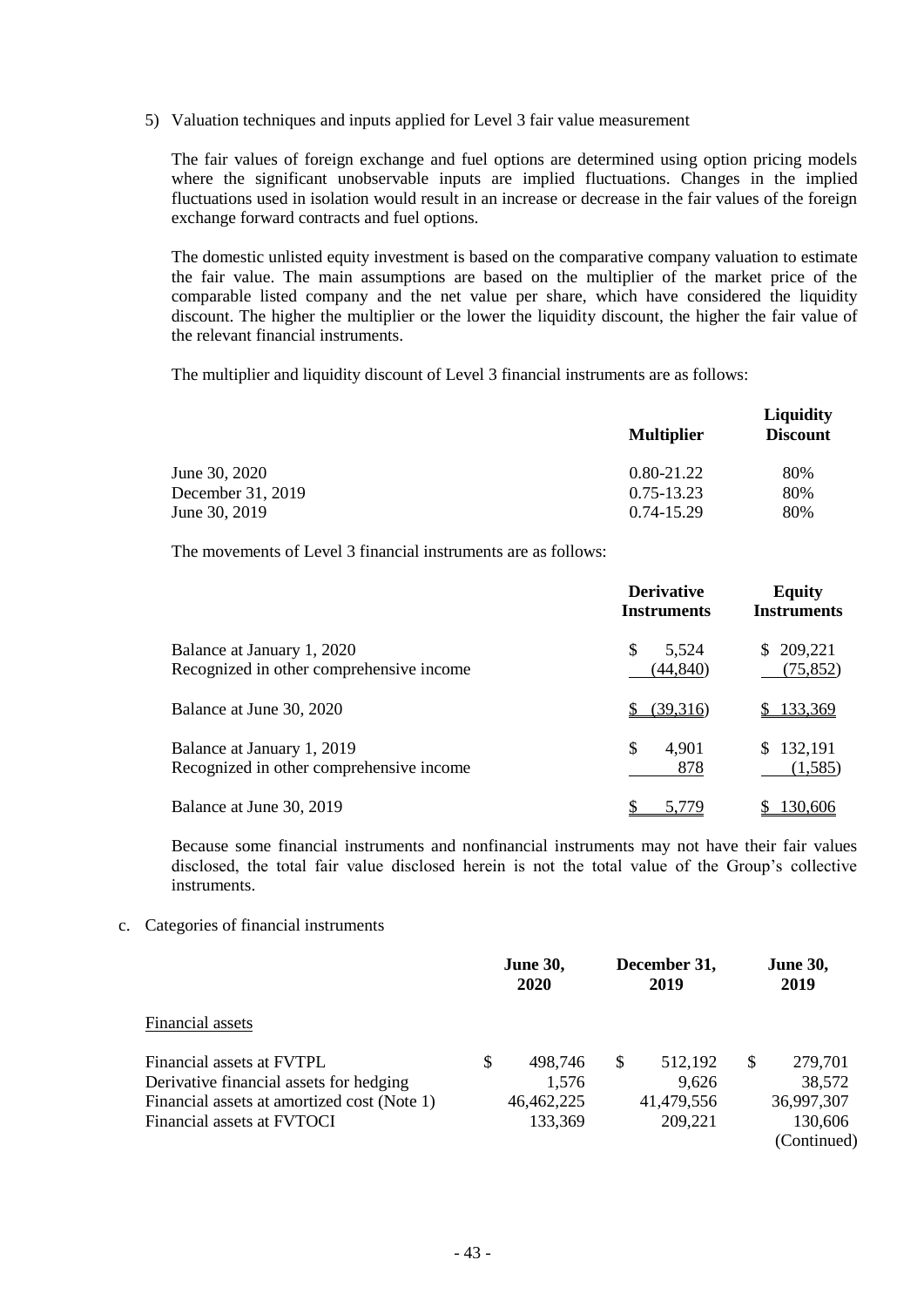|                                                                                                                                    |     | <b>June 30,</b><br><b>2020</b>     |     | December 31,<br>2019                |          | <b>June 30,</b><br>2019                    |
|------------------------------------------------------------------------------------------------------------------------------------|-----|------------------------------------|-----|-------------------------------------|----------|--------------------------------------------|
| <b>Financial liabilities</b>                                                                                                       |     |                                    |     |                                     |          |                                            |
| Financial liabilities at FVTPL<br>Derivative financial liabilities for hedging<br>Financial liabilities at amortized cost (Note 2) | \$. | 2.491<br>47,228,459<br>159,308,896 | \$. | 11.749<br>51,038,711<br>134,240,993 | <b>S</b> | 39, 373, 911<br>123,848,566<br>(Concluded) |

- Note 1: The balances include financial assets measured at amortized cost, which comprise cash and cash equivalents, notes and accounts receivable, accounts receivable - related parties, other receivables, refundable deposits and other restricted financial assets.
- Note 2: The balance of financial liabilities measured at amortized cost comprised short-term loans, short-term notes payable, notes and accounts payable, accounts payable - related parties, other payables, bonds payable and long-term loans, lease liabilities, provisions, parts of other current liabilities, parts of other non-current liabilities and guarantee deposits.
- d. Financial risk management objectives and policies

The Group has risk management and hedging strategies to respond to changes in the economic and financial environment and in the fuel market. To reduce the financial risks from changes in interest, exchange rates and in fuel prices, the Group has its operating costs stay within a specified range by using appropriate financial hedging instruments and hedging percentages in accordance with the "Processing Program of Derivative Financial Instrument Transactions" approved by the Group shareholders to reduce the impact of market price changes on earnings. These risks include market risk (including currency risk, interest rate risk and other price risk), credit risk and liquidity risk.

In addition, the Group has a risk committee, which meets periodically to evaluate the performance of derivative instruments and determine the appropriate hedging percentage. This committee informs the Group of global economic and financial conditions, controls the entire financial risk resulting from changes in the financial environment and fuel prices, and develops the strategy and response to avoid financial risk with the assistance of financial risk experts to effect risk management.

1) Market risk

The Group is primarily exposed to the financial risks of changes in foreign currency exchange rates and interest rates. The Group entered into derivative financial instruments to manage its exposure to foreign currency risk and interest rate risk.

The Group enters into forward contracts, foreign currency option contracts, and interest swap contracts with fair values that are highly negatively correlated to the fair values of hedged items and evaluates the hedging effectiveness of these instruments periodically.

a) Foreign currency risk

The Group enters into foreign currency option contracts to hedge against the risks on change in related exchange rates, enters into forward contracts to hedge against the risks on changes in foreign-currency assets, liabilities and commitments in the related exchange rates.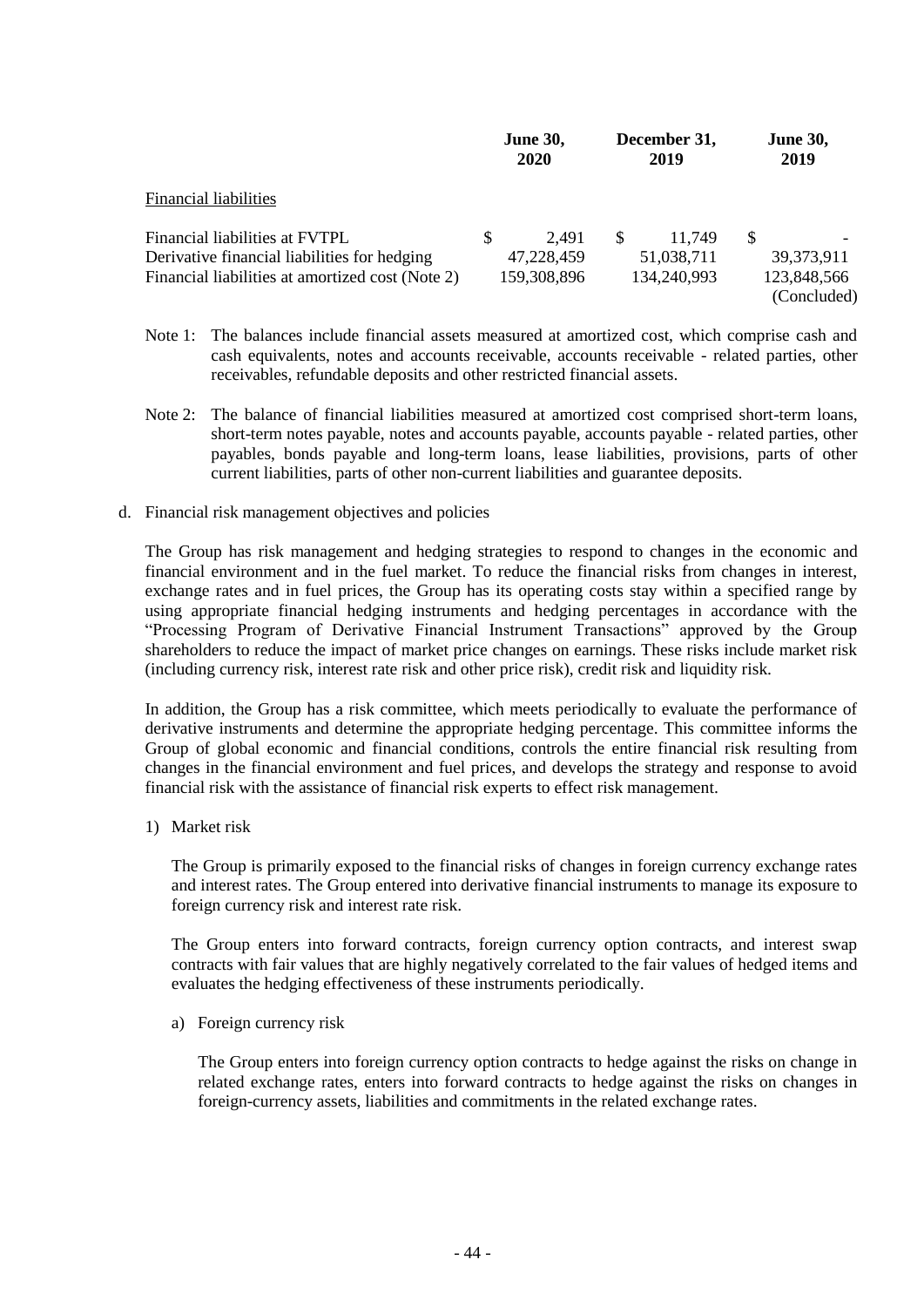#### Sensitivity analysis

The Group was mainly exposed to the U.S. dollar. The following details the Group's sensitivity to increase and decrease in New Taiwan dollars (the functional currency) against the relevant foreign currencies. U.S. dollars increase/decrease one dollar against New Taiwan dollars used when reporting foreign currency risk internally to key management personnel and represents management's assessment of the reasonably possible change in foreign exchange rates. The sensitivity analysis included only outstanding foreign currency denominated monetary items and foreign currency forward contracts designated as cash flow hedges, and adjusts their translation at the end of the reporting period for U.S. dollars increase/decrease one dollar against New Taiwan dollars change in foreign currency rates.

When New Taiwan dollars increase one dollar against U.S. dollars and all other variables were held constant, there would be a decrease in pre-tax losses and increase in pre-tax other comprehensive income gain and losses for the six months ended June 30, 2020 of \$10,888 thousand and \$1,452,974 thousand and an increase in pre-tax profit and increase in pre-tax other comprehensive income gain and loss for the six months ended June 30, 2019 of \$773,362 thousand and \$1,216,486 thousand, respectively.

The Group's hedging strategy is to enter into foreign exchange forward contracts to avoid exchange rate exposure of its foreign currency denominated receipts and payments and to manage exchange rate exposure of its aircraft prepayments in the next year. Those transactions are designated as cash flow hedges. When forecasted purchases actually take place, basis adjustments are made to the initial carrying amounts of hedged items.

For the hedges of highly probable aircraft prepayments, as the critical terms (i.e. the notional amount, useful life and underlying asset) of the foreign exchange forward contracts and their corresponding hedged items are the same, the Group performs a qualitative assessment of the effectiveness, and it is expected that the value of the foreign exchange forward contracts and the value of the corresponding hedged items will systematically change in the opposite direction in response to movements in the underlying exchange rates.

The following table summarizes the information relating to the hedges of foreign currency risk.

Please refer to Note 21 for rental contract for hedging.

#### June 30, 2020

|                                                             |          | <b>Notional</b>                 |                         | Forward   | Line Item in                                                                       |     | <b>Carrying Amount</b> |             |
|-------------------------------------------------------------|----------|---------------------------------|-------------------------|-----------|------------------------------------------------------------------------------------|-----|------------------------|-------------|
| <b>Hedging Instruments</b>                                  | Currency | Amount                          | <b>Maturity</b>         | Rate      | <b>Balance Sheet</b>                                                               |     | Asset                  | Liability   |
| Cash flow hedge                                             |          |                                 |                         |           |                                                                                    |     |                        |             |
| Aircraft rentals -<br>forward exchange<br>contracts         | NTD/USD  | NTD293,226/<br><b>USD9,882</b>  | 2020.7.21-<br>2021.6.9  | 29.5-30.8 | Financial assets for<br>hedging - current/<br>liabilities for<br>hedging - current | \$. | 13                     | \$<br>4,531 |
| Aviation fuel -<br>forward exchange<br>contracts            | NTD/USD  | NTD539.472/<br><b>USD20,000</b> | 2020.7.31-<br>2021.5.28 | 29.4-30.7 | Financial assets for<br>hedging - current/<br>liabilities for<br>hedging - current |     | 348                    | 7,364       |
| Aircraft prepayments<br>- forward<br>exchange contracts     | NTD/USD  | NTD3,115,727/<br>USD105,000     | 2020.11.4-<br>2020.12.4 | 29.5-30.4 | Financial assets for<br>hedging - current/<br>liabilities for<br>hedging - current |     | 803                    | 29,928      |
| Long-term<br>prepayments -<br>forward exchange<br>contracts | NTD/USD  | NTD29,674/<br><b>USD1,000</b>   | 2020.9.25               | 29.5      | Financial assets for<br>hedging - current/<br>liabilities for<br>hedging - current |     | 150                    |             |

The above hedging instruments are continuously applied to hedging accounting. The book value of other equity which belongs to each hedging items (aircraft rentals, aviation fuel, aircraft prepayments and long-term prepayments in U.S. dollar) are \$(4,518) thousand, \$(7,016) thousand, \$(29,125) thousand and \$150 thousand.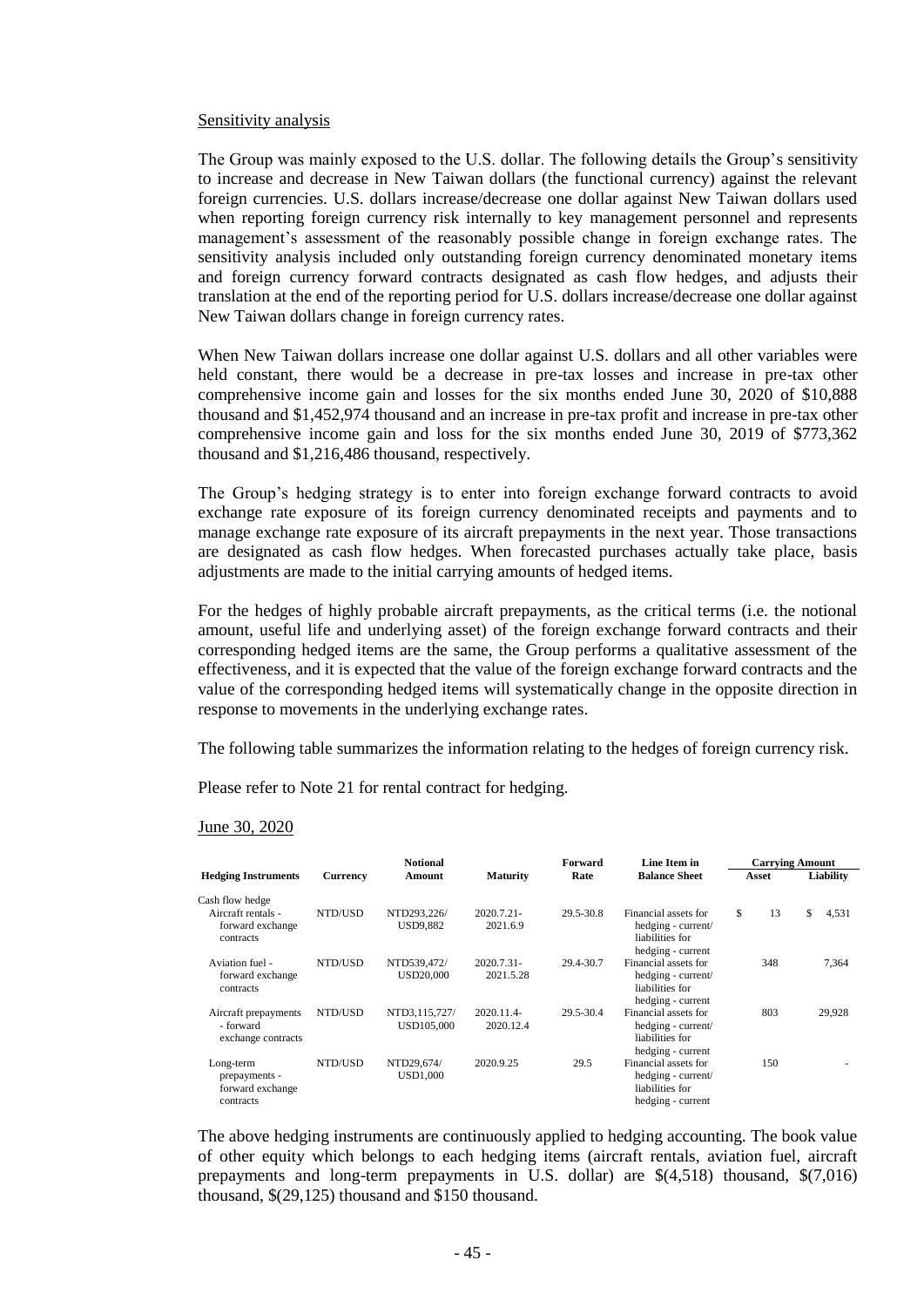#### December 31, 2019

|                                                         |          | <b>Notional</b>            |                             | Forward   | Line Item in                                                                       | <b>Carrying Amount</b> |       |    |           |
|---------------------------------------------------------|----------|----------------------------|-----------------------------|-----------|------------------------------------------------------------------------------------|------------------------|-------|----|-----------|
| <b>Hedging Instruments</b>                              | Currency | Amount                     | <b>Maturity</b>             | Rate      | <b>Balance Sheet</b>                                                               |                        | Asset |    | Liability |
| Cash flow hedge                                         |          |                            |                             |           |                                                                                    |                        |       |    |           |
| Aircraft rentals -<br>forward exchange<br>contracts     | NTD/USD  | NTD509.507/<br>USD16,967   | $2020.1.21 -$<br>2020.12.24 | 29.5-30.8 | Financial assets for<br>hedging - current/<br>liabilities for<br>hedging - current | \$                     | 38    | \$ | 8,491     |
| Aviation fuel -<br>forward exchange<br>contracts        | NTD/USD  | NTD660.661/<br>USD22,000   | 2020.2.27-<br>2020.11.30    | 29.7-30.7 | Financial assets for<br>hedging - current/<br>liabilities for<br>hedging - current |                        | 32    |    | 10,193    |
| Aircraft prepayments<br>- forward<br>exchange contracts | NTD/USD  | NTD1,411,411/<br>USD47,000 | 2020.11.4                   | 29.6-30.5 | Financial assets for<br>hedging - current/<br>liabilities for<br>hedging - current |                        | 77    |    | 18.385    |

The above hedging instruments are continuously applied to hedging accounting. The book value of other equity which belongs to each hedging item (aircraft rentals in U.S. dollars, aviation fuel and aircraft prepayments) are \$(8,453) thousand, \$(10,161) thousand and \$(18,308) thousand, respectively.

#### June 30, 2019

|                                                                        |          | <b>Notional</b>            |                       | Forward   | Line Item in                                               |          | <b>Carrying Amount</b> |
|------------------------------------------------------------------------|----------|----------------------------|-----------------------|-----------|------------------------------------------------------------|----------|------------------------|
| <b>Hedging Instruments</b>                                             | Currencv | Amount                     | <b>Maturity</b>       | Rate      | <b>Balance Sheet</b>                                       | Asset    | Liabilitv              |
| Cash flow hedge<br>Aircraft rentals -<br>forward exchange<br>contracts | NTD/USD  | NTD1.591.584/<br>USD51.249 | 2019.7.8-<br>2020.6.8 | 29.7-31.3 | Financial assets for<br>hedging/liabilities<br>for hedging | \$32.327 | 2.794                  |

The above hedging instruments are continuously applied to hedging accounting. The book value of other equity which belongs to each hedging items (aircraft rentals in U.S. dollar) are \$29,533 thousand.

#### For the six months ended June 30, 2020

| <b>Comprehensive Income</b> | <b>Hedging Gain</b><br>(Loss)<br><b>Recognized in</b><br><b>Other</b><br>Comprehensive<br>Income | Amount<br><b>Reclassified to</b><br><b>Profit and Loss</b><br>and the<br><b>Adjusted Line</b><br><b>Item</b> |        |
|-----------------------------|--------------------------------------------------------------------------------------------------|--------------------------------------------------------------------------------------------------------------|--------|
| Cash flow hedge             |                                                                                                  |                                                                                                              |        |
| Aircraft rentals            | \$<br>3,935                                                                                      | (3,953)<br>S.                                                                                                | (Note) |
| Aviation fuel               | 3,145                                                                                            | (2,100)                                                                                                      |        |
| Aircraft prepayments        | (10, 817)                                                                                        |                                                                                                              |        |
| Long-term prepayment        | 150                                                                                              |                                                                                                              |        |
|                             | (3,587)                                                                                          | 6.053                                                                                                        |        |

Note: Increase in operating costs or foreign exchange loss.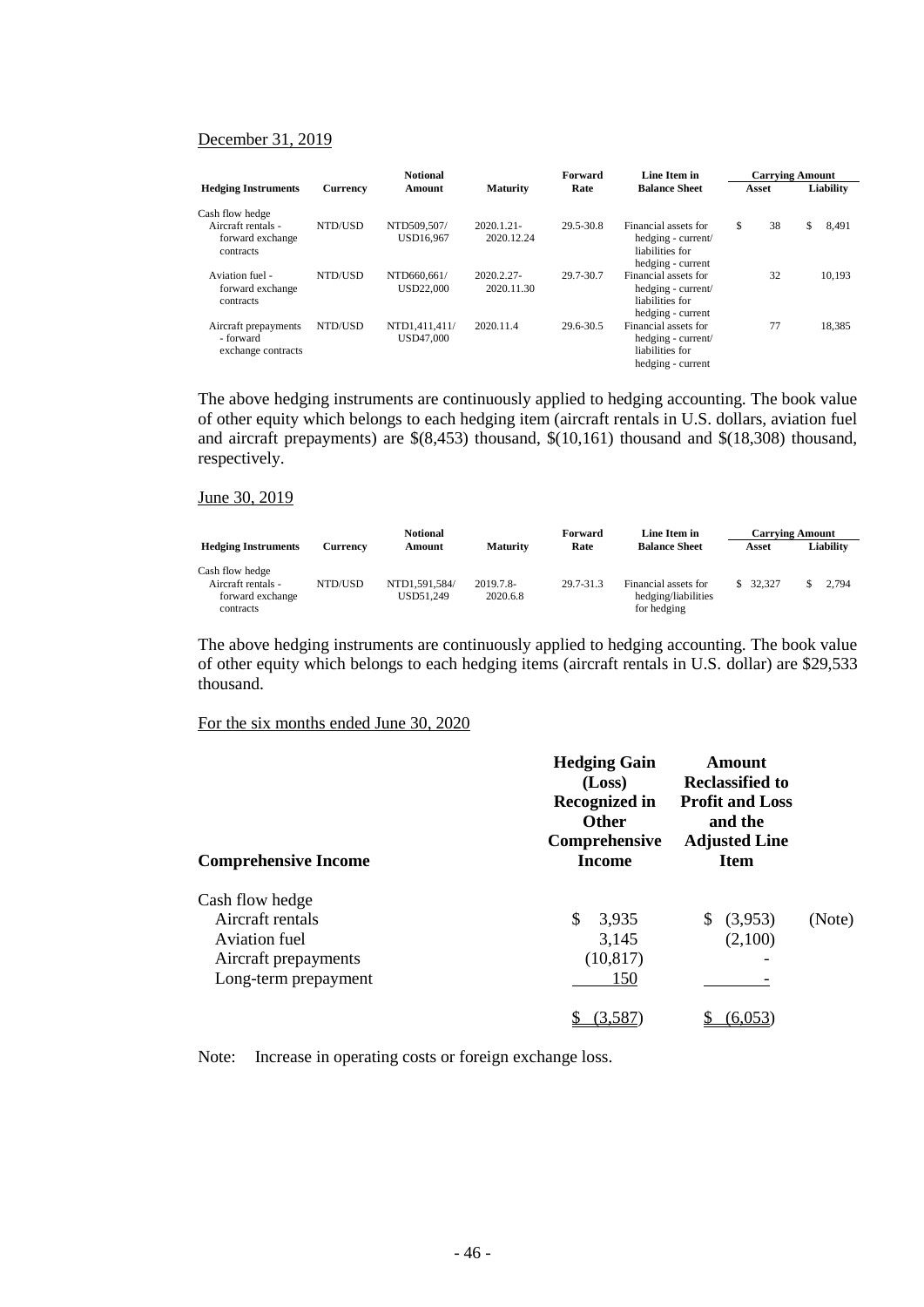## For the three months ended June 30, 2020

| <b>Comprehensive Income</b>                                                                          | <b>Hedging Gain</b><br>(Loss)<br><b>Recognized in</b><br><b>Other</b><br>Comprehensive<br>Income | Amount<br><b>Reclassified to</b><br><b>Profit and Loss</b><br>and the<br><b>Adjusted Line</b><br><b>Item</b> |        |
|------------------------------------------------------------------------------------------------------|--------------------------------------------------------------------------------------------------|--------------------------------------------------------------------------------------------------------------|--------|
| Cash flow hedge<br>Aircraft rentals<br>Aviation fuel<br>Aircraft prepayments<br>Long-term prepayment | (1,502)<br>(5, 729)<br>(30, 721)<br>150                                                          | (4,835)<br>S.<br>(1,829)                                                                                     | (Note) |
|                                                                                                      |                                                                                                  |                                                                                                              |        |

Note: Increase in operating costs or foreign exchange loss.

For the six months ended June 30, 2020

| <b>Comprehensive Income</b>         | <b>Hedging Gain</b><br>(Loss)<br><b>Recognized in</b><br><b>Other</b><br>Comprehensive<br><b>Income</b> | Amount<br><b>Reclassified to</b><br><b>Profit and Loss</b><br>and the<br><b>Adjusted Line</b><br>Item |        |
|-------------------------------------|---------------------------------------------------------------------------------------------------------|-------------------------------------------------------------------------------------------------------|--------|
| Cash flow hedge<br>Aircraft rentals | 2.087                                                                                                   | 36.961                                                                                                | (Note) |

Note: Decrease in operating costs or foreign exchange loss.

For the three months ended June 30, 2019

| <b>Comprehensive Income</b>         | <b>Hedging Gain</b><br>(Loss)<br><b>Recognized in</b><br><b>Other</b><br>Comprehensive<br><b>Income</b> | Amount<br><b>Reclassified to</b><br><b>Profit and Loss</b><br>and the<br><b>Adjusted Line</b><br>Item |        |
|-------------------------------------|---------------------------------------------------------------------------------------------------------|-------------------------------------------------------------------------------------------------------|--------|
| Cash flow hedge<br>Aircraft rentals |                                                                                                         | 19,872                                                                                                | (Note) |

Note: Decrease in operating costs or foreign exchange loss.

b) Interest rate risk

The Group was exposed to interest rate risk because entities in the Group borrowed funds at both fixed and floating interest rates. The risk is managed by the Group by maintaining an appropriate mix of fixed and floating rate borrowings and using interest rate swap contracts and forward interest rate contracts.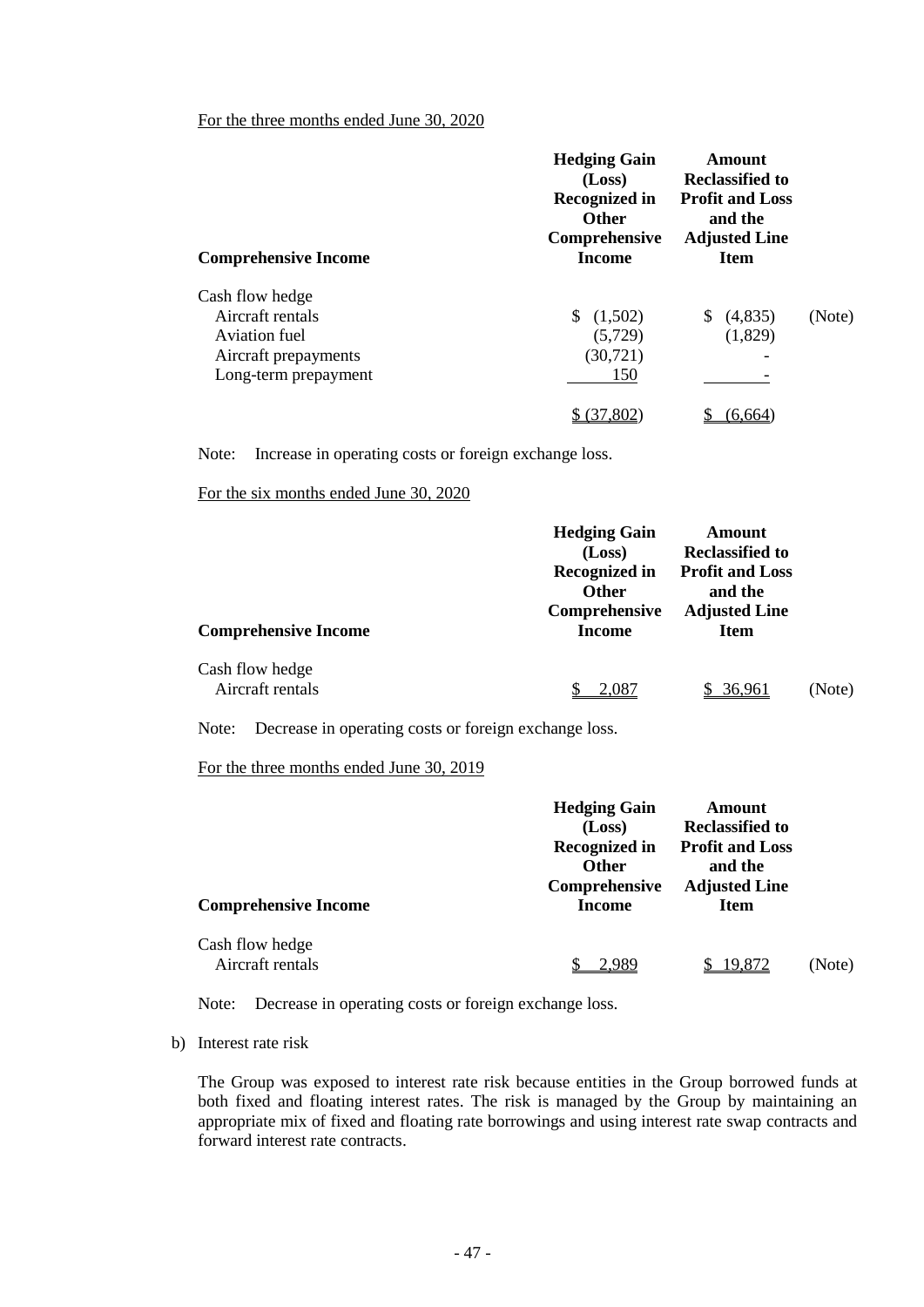The carrying amount of the Group's financial liabilities with exposure to interest rates at the end of the reporting period were as follows.

|                                                               | <b>June 30,</b><br>2020 | December 31,<br>2019 | <b>June 30,</b><br>2019 |
|---------------------------------------------------------------|-------------------------|----------------------|-------------------------|
| Fair value interest rate risk<br><b>Financial liabilities</b> | \$90,260,915            | \$91,414,806         | \$80,432,067            |
| Cash flow interest rate risk<br><b>Financial liabilities</b>  | 92,612,480              | 77,821,887           | 90,753,529              |

#### Sensitivity analysis

The sensitivity analysis below was determined based on the Group's exposure to interest rates for both derivatives and non-derivative instruments at the end of the reporting period. For floating rate liabilities, the analysis was prepared assuming the amount of the liability outstanding at the end of the reporting period was outstanding for the whole year. A one yard (25 basis) point increase or decrease was used when reporting interest rate risk internally to key management personnel and represents management's assessment of the reasonably possible change in interest rates.

Had interest rates increased one yard (25 basis) points and had all other variables been held constant, the Group's pretax profit for the six months ended June 30, 2020 would have increased by \$115,766 thousand.

Had interest rates increased one yard (25 basis) point and had all other variables been held constant, the Group's pretax profit for the six months ended June 30, 2019 would have increased by \$113,442 thousand.

#### c) Other price risk

The Group was exposed to fuel price risk on its purchase of aviation fuel. The Group enters into fuel swaps contract to hedge against adverse risks on fuel price changes.

#### June 30, 2020

|                                          |            | <b>Notional</b> |                          | Forward               | Line Item in                                                                       | <b>Carrying Amount</b>   |     |           |
|------------------------------------------|------------|-----------------|--------------------------|-----------------------|------------------------------------------------------------------------------------|--------------------------|-----|-----------|
| <b>Hedging Instrument</b>                | Currency   | Amount          | <b>Maturity</b>          | Rate                  | <b>Balance Sheet</b>                                                               | Asset                    |     | Liability |
| Cash flow hedges - fuel<br>options       | <b>USD</b> | NTD19.641       | 2020.9.30-<br>2020.12.31 | USD49.65-<br>USD78.50 | Financial assets for<br>hedging - current/<br>liabilities for<br>hedging - current | 262                      | \$. | 19,903    |
| Cash flow hedges - fuel<br>swap contract | <b>USD</b> | NTD19.675       | 2020.12.31               | <b>USD67.48</b>       | Financial assets for<br>hedging - current/<br>liabilities for<br>hedging - current | $\overline{\phantom{a}}$ |     | 19,675    |

The above hedging instruments are continuously applied to hedging accounting. The carrying amount of other equity which belongs to each hedging item (fuel payments) is \$(39,316) thousand.

#### December 31, 2019

|                                    |          | <b>Notional</b> |                             | Forward                      | Line Item in                    |    | <b>Carrying Amount</b> |           |
|------------------------------------|----------|-----------------|-----------------------------|------------------------------|---------------------------------|----|------------------------|-----------|
| <b>Hedging Instrument</b>          | Currencv | Amount          | <b>Maturity</b>             | Rate                         | <b>Balance Sheet</b>            |    | Asset                  | Liability |
| Cash flow hedges - fuel<br>options | USD      | NTD5.524        | $2020.3.31 -$<br>2020.12.31 | USD49.65-<br><b>USD80.75</b> | Financial assets for<br>hedging | S. | 9.479                  | 3.955     |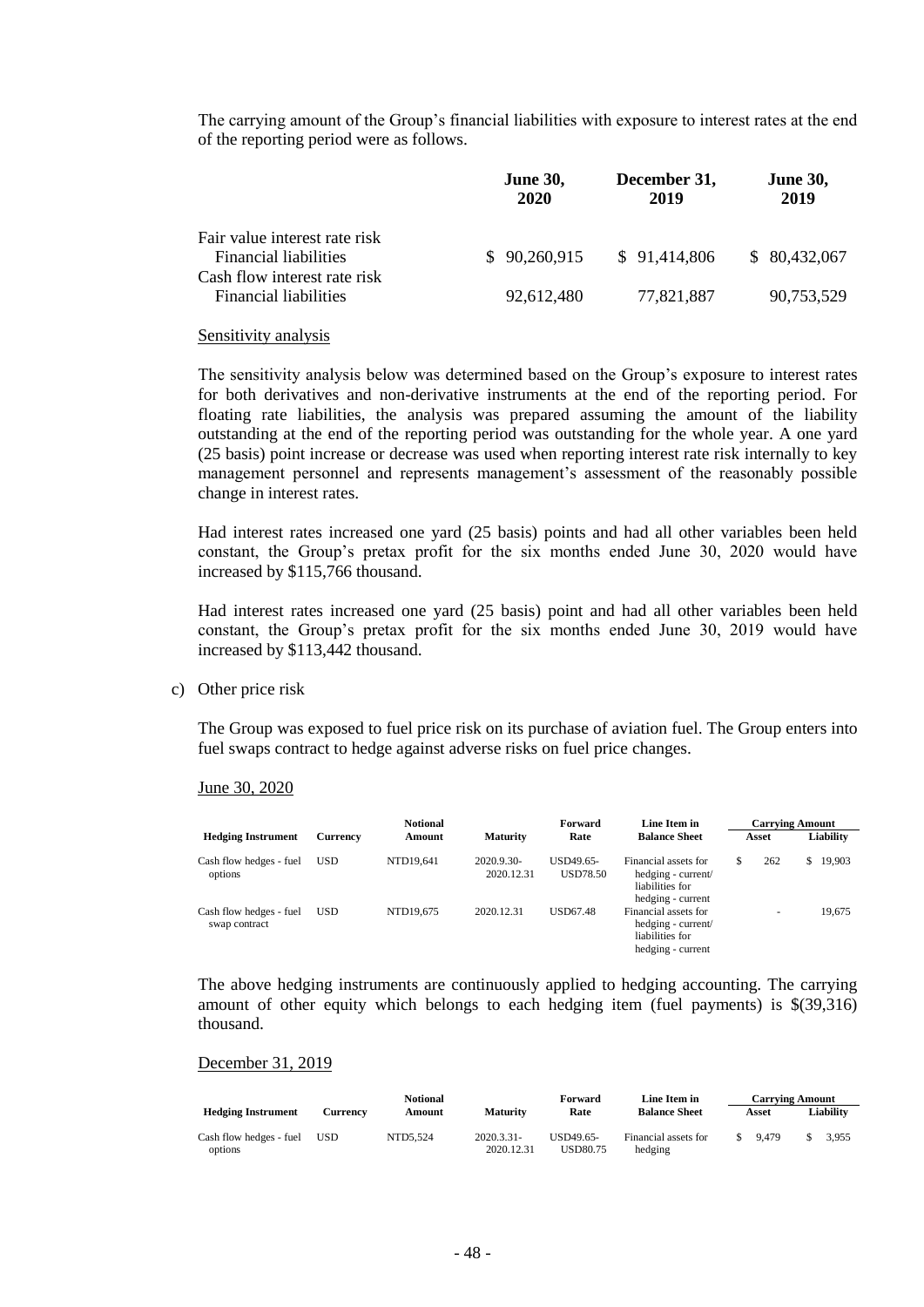Hedge accounting is continued to be applied to the abovementioned hedging instruments continue to be applied to hedging accounting. The carrying amount of other equity which belongs to each hedging item (fuel payments) is \$5,524 thousand.

#### June 30, 2019

|                                    |            | <b>Notional</b> |                         | Forward                    | Line Item in                                                                       | <b>Carrying Amount</b> |           |
|------------------------------------|------------|-----------------|-------------------------|----------------------------|------------------------------------------------------------------------------------|------------------------|-----------|
| <b>Hedging Instrument</b>          | Currencv   | Amount          | <b>Maturity</b>         | Rate                       | <b>Balance Sheet</b>                                                               | Asset                  | Liability |
| Cash flow hedges - fuel<br>options | <b>USD</b> | NTD5,779        | 2019.9.30-<br>2020.3.31 | $USD55-$<br><b>USD82.5</b> | Financial assets for<br>hedging - current/<br>liabilities for<br>hedging - current | 6.245                  | 466       |

The above hedging instruments are continuously applied to hedging accounting. The carrying amount of other equity which belongs to each hedging item (fuel payments) is \$5,779 thousand.

For the six months ended June 30, 2020

| <b>Comprehensive Income</b>                                              | <b>Hedging Gain</b><br>(Loss)<br><b>Recognized in</b><br><b>Other</b><br>Comprehensive<br>Income | <b>Amount</b><br><b>Reclassified to</b><br><b>Profit and Loss</b><br>and the<br><b>Adjusted Line</b><br><b>Item</b> |        |
|--------------------------------------------------------------------------|--------------------------------------------------------------------------------------------------|---------------------------------------------------------------------------------------------------------------------|--------|
| Cash flow hedges - fuel options<br>Cash flow hedges - fuel swap contract | \$ (25,165)<br>(19,675)                                                                          | \$(21,195)                                                                                                          | (Note) |
|                                                                          | 44.840                                                                                           |                                                                                                                     |        |

Note: Increasing in operating costs.

For the three months ended June 30, 2020

| <b>Comprehensive Income</b>                                              | <b>Hedging Gain</b><br>(Loss)<br><b>Recognized in</b><br><b>Other</b><br>Comprehensive<br>Income | Amount<br><b>Reclassified to</b><br><b>Profit and Loss</b><br>and the<br><b>Adjusted Line</b><br><b>Item</b> |        |
|--------------------------------------------------------------------------|--------------------------------------------------------------------------------------------------|--------------------------------------------------------------------------------------------------------------|--------|
| Cash flow hedges - fuel options<br>Cash flow hedges - fuel swap contract | \$55,616<br>(19,675)                                                                             | \$(19,393)                                                                                                   | (Note) |

Note: Increasing in operating costs.

For the six months ended June 30, 2019

|                                 | <b>Hedging Gain</b><br>(Loss)                         | <b>Amount</b><br><b>Reclassified to</b>                   |        |
|---------------------------------|-------------------------------------------------------|-----------------------------------------------------------|--------|
|                                 | <b>Recognized in</b><br><b>Other</b><br>Comprehensive | <b>Profit and Loss</b><br>and the<br><b>Adjusted Line</b> |        |
| <b>Comprehensive Income</b>     | Income                                                | <b>Item</b>                                               |        |
| Cash flow hedges - fuel options | 878<br>S                                              | \$(7,092)                                                 | (Note) |

 $$35,941$   $$(19,393)$ 

Note: Increasing in operating costs.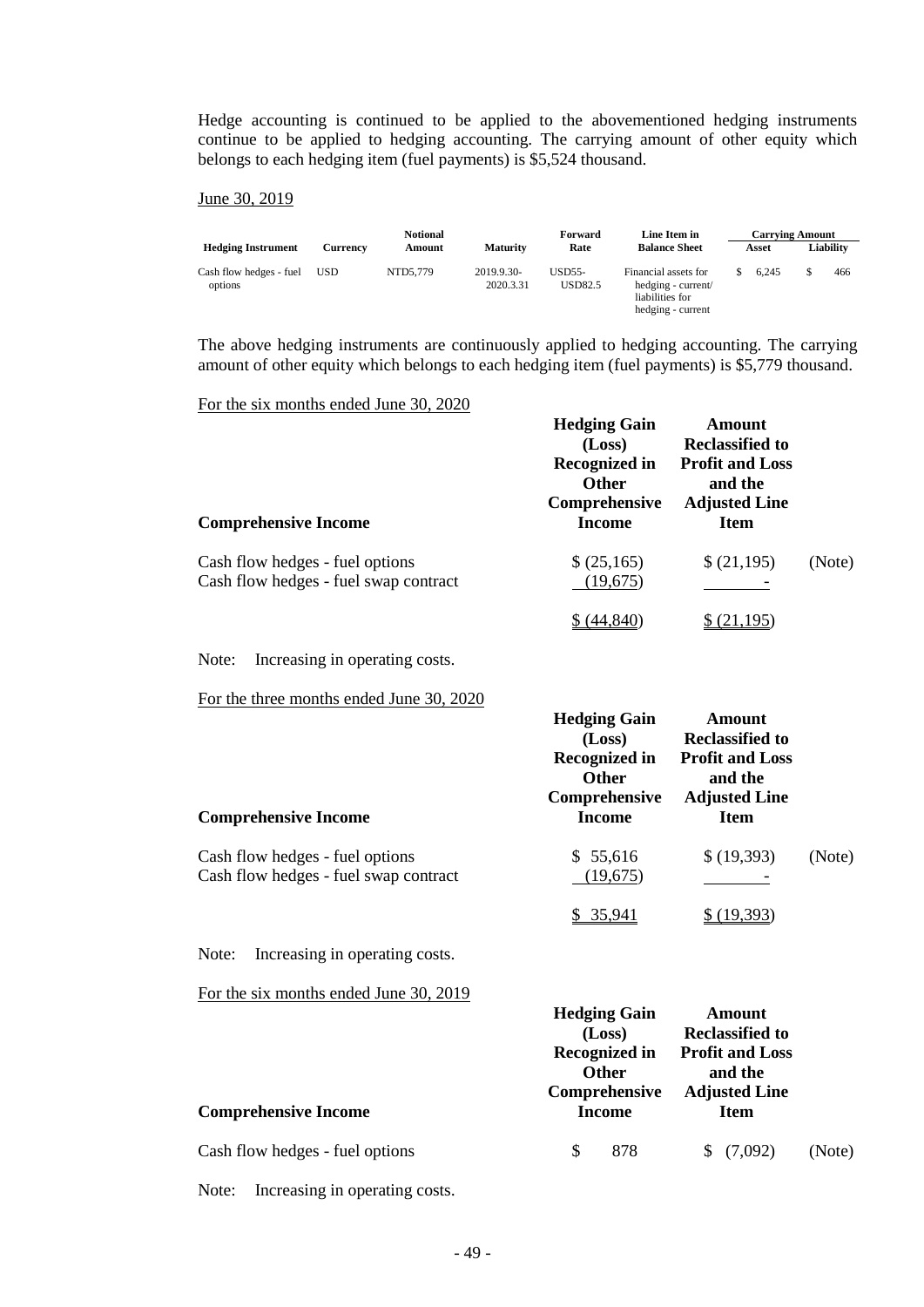#### For the three months ended June 30, 2019

|                                 | <b>Hedging Gain</b><br>(Loss)<br><b>Recognized in</b><br><b>Other</b> | Amount<br><b>Reclassified to</b><br><b>Profit and Loss</b><br>and the |        |
|---------------------------------|-----------------------------------------------------------------------|-----------------------------------------------------------------------|--------|
| <b>Comprehensive Income</b>     | Comprehensive<br>Income                                               | <b>Adjusted Line</b><br><b>Item</b>                                   |        |
| Cash flow hedges - fuel options | (1,143)                                                               | \$ (6,165)                                                            | (Note) |

Note: Increasing in operating costs.

#### Sensitivity analysis

The sensitivity analysis below was determined based on the exposure to fuel price risks at the end of the reporting period.

|                                                  | For the Six Months Ended June 30                       |                                                                               |                                                        |                                                                               |  |  |  |
|--------------------------------------------------|--------------------------------------------------------|-------------------------------------------------------------------------------|--------------------------------------------------------|-------------------------------------------------------------------------------|--|--|--|
|                                                  | 2020                                                   |                                                                               | 2019                                                   |                                                                               |  |  |  |
|                                                  | <b>Pre-tax Profit</b><br><b>Increase</b><br>(Decrease) | <b>Other</b><br>Compre-<br>hensive<br>Income<br><b>Increase</b><br>(Decrease) | <b>Pre-tax Profit</b><br><b>Increase</b><br>(Decrease) | <b>Other</b><br>Compre-<br>hensive<br>Income<br><b>Increase</b><br>(Decrease) |  |  |  |
| Fuel price increase 5%<br>Fuel price decrease 5% | \$<br>605<br>(605)                                     | 2,232<br>S<br>(8,829)                                                         | \$                                                     | \$                                                                            |  |  |  |

#### 2) Credit risk

The goal, policies and procedure of credit risk management are same as consolidated financial statement in 2019. Related illustration can be referred in Note 33.

#### 3) Liquidity risk

Except for the following, the objectives, policies and procedures of liquidity risk management are same as consolidated financial statement in 2019. Related illustration can be referred in Note 33.

|                                                                                     | <b>Unused Bank</b><br><b>Loan Limit</b><br>(Unsecured) |
|-------------------------------------------------------------------------------------|--------------------------------------------------------|
| The Group (China Airlines, Ltd., Mandarin Airlines and Tigerair Taiwan Co.,<br>Ltd. | \$41,309,668                                           |

## Liquidity and interest risk rate table

The following table shows the remaining contractual maturity analysis of the Group's financial liabilities with agreed-upon repayment periods, which were based on the date the Group may be required to pay the first repayment and financial liabilities is evaluated based on undiscounted cash flows, including cash flows of interest and principal.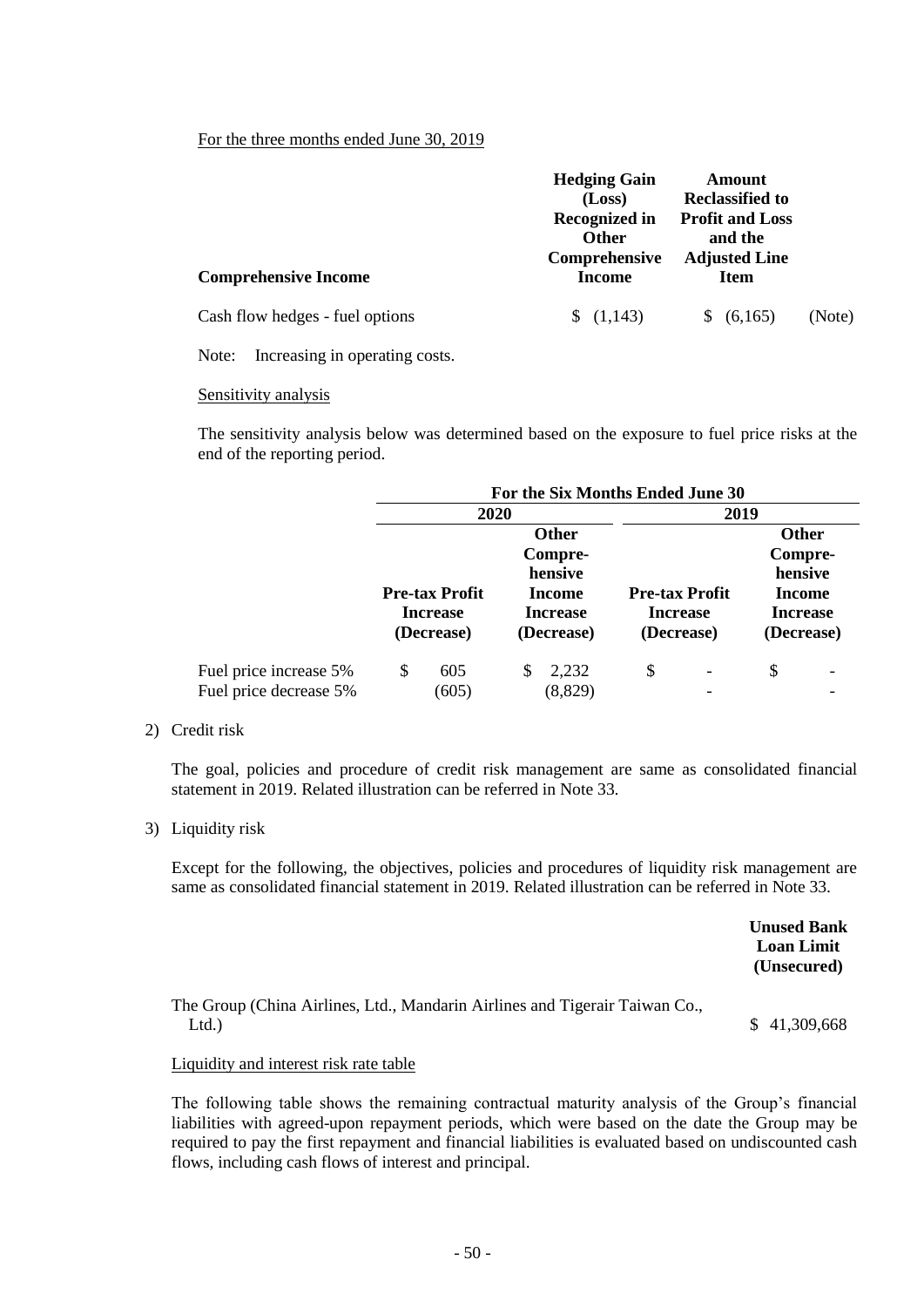Bank loans with a repayment on demand clause were included in the second column of the table below regardless of whether or not the banks would choose to exercise early their rights to repayment. The maturity dates for other non-derivative financial liabilities were based on the agreed-upon repayment dates. The Group's liquidity analysis for its derivative financial instruments is also shown in the following table. The table was based on the undiscounted contractual net cash inflows and outflows on derivative instruments that settle on a net basis, and the undiscounted gross cash inflows and outflows on those derivatives that require gross settlement. When the amount payable or receivable is not fixed, the amount disclosed has been determined by reference to the projected interest rates as illustrated by yield curves at the end of the reporting period.

#### June 30, 2020

|                        | The Weighted<br>Average<br><b>Effective</b><br><b>Interest Rate</b><br>(%) | Less than 1<br>Year       | 1 to 5 Years     | <b>Over 5 Years</b> |
|------------------------|----------------------------------------------------------------------------|---------------------------|------------------|---------------------|
| Finance lease          |                                                                            |                           |                  |                     |
| liabilities            | 2.3909                                                                     | $\mathbb{S}$<br>3,265,019 | \$<br>10,294,529 | \$<br>7,350,930     |
| Floating interest rate |                                                                            |                           |                  |                     |
| liabilities            | 0.9845                                                                     | 18,340,320                | 32,644,201       | 33,373,807          |
| Hedging instruments    | 3.0476                                                                     | 10,356,709                | 38,103,864       | 3,888,599           |
| Bonds payable          | 0.9791                                                                     | 12,154,558                | 10,938,049       | 3,332,309           |
|                        |                                                                            | 44,116,606<br>S           | \$91,980,643     | 47,945,645<br>\$    |
| December 31, 2019      |                                                                            |                           |                  |                     |
|                        | The Weighted<br>Average<br><b>Effective</b><br><b>Interest Rate</b><br>(%) | Less than 1<br>Year       | 1 to 5 Years     | <b>Over 5 Years</b> |
| Finance lease          |                                                                            |                           |                  |                     |
| liabilities            | 1.1613                                                                     | \$<br>3,357,996           | 10,622,204<br>\$ | \$<br>8,949,194     |
| Floating interest rate |                                                                            |                           |                  |                     |
| liabilities            | 1.9058                                                                     | 15,254,687                | 36,274,033       | 16,785,664          |
| Derivative instruments | 3.1131                                                                     | 10,060,822                | 39,729,062       | 6,373,333           |
| Bonds payable          | 2.2573                                                                     | 10,823,905                | 19,871,174       | 3,383,401           |
|                        |                                                                            | 39,497,410<br>\$          | \$106,496,473    | 35,491,592<br>\$    |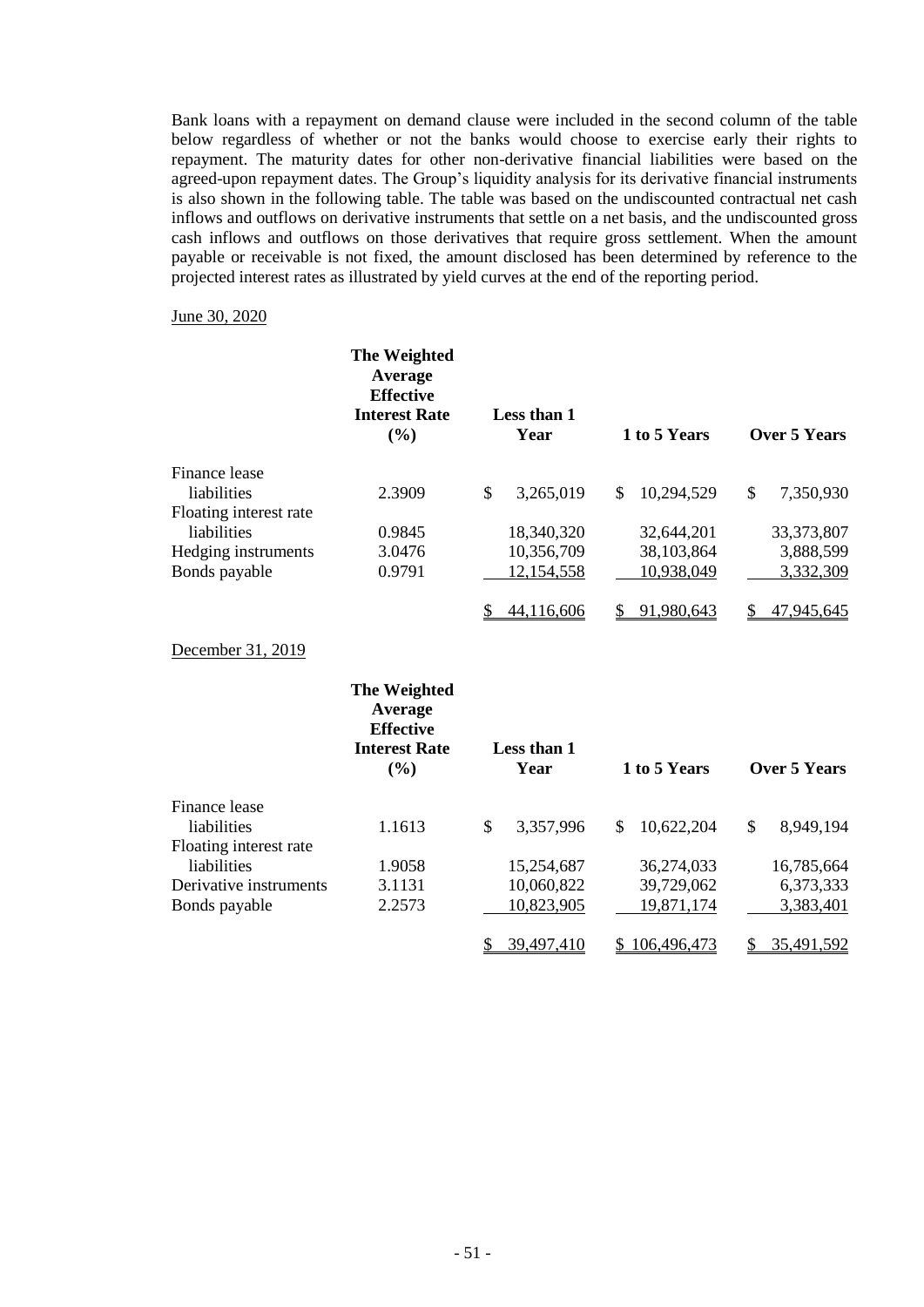## June 30, 2019

|                        | The Weighted<br>Average<br><b>Effective</b><br><b>Interest Rate</b><br>(%) | Less than 1<br>Year |     | 1 to 5 Years | Over 5 Years      |
|------------------------|----------------------------------------------------------------------------|---------------------|-----|--------------|-------------------|
| Finance lease          |                                                                            |                     |     |              |                   |
| liabilities            | 0.7958                                                                     | \$<br>5,766,579     | \$. | 22,486,711   | \$<br>10,420,218  |
| Floating interest rate |                                                                            |                     |     |              |                   |
| liabilities            | 1.2842                                                                     | 9,881,052           |     | 39, 337, 815 | 17,849,433        |
| Hedging instruments    | $\overline{\phantom{0}}$                                                   | 7,310,026           |     | 29,380,226   | 7,022,822         |
| Bonds payable          | 1.1431                                                                     | 6,772,030           |     | 19,201,464   | 4,551,438         |
|                        |                                                                            | 29,729,687          |     | 110,406,216  | <u>39,843,911</u> |

## **33. TRANSACTIONS WITH RELATED PARTIES**

The balances and transactions between the Company and its subsidiaries, which are related parties of the Company, including remaining account balances, revenue and expense, have been eliminated upon consolidation and are not disclosed in this note. Besides information disclosed elsewhere in the other notes, details between the Group and other related parties are disclosed as follows:

a. Related party' name and relationships

| <b>Related Party Name</b>                          | <b>Relationship with the Company</b>                                                                                 |
|----------------------------------------------------|----------------------------------------------------------------------------------------------------------------------|
| China Aircraft Service                             | Associate                                                                                                            |
| Airport Air Cargo Terminal (Xiamen) Co., Ltd.      | Associate                                                                                                            |
| Airport Air Cargo Service (Xiamen) Co., Ltd.       | Associate                                                                                                            |
| Eastern United International Logistics (Hong Kong) | Associate                                                                                                            |
| <b>Dynasty Holidays</b>                            | Associate (become associate in January 2019)                                                                         |
| China Pacific Catering Services                    | Joint venture investment                                                                                             |
| China Pacific Laundry Services                     | Joint venture investment                                                                                             |
| Nordam Asia Ltd.                                   | Joint venture investment                                                                                             |
| Delica International Co., Ltd.                     | Joint venture investment                                                                                             |
| China Aviation Development Foundation              | Director of the Company and major shareholder                                                                        |
| <b>Others</b>                                      | Director, key management personnel, chairman,<br>general manager of the Group, spouse and<br>second-degree relatives |

## b. Operating income

| Account      |                                      | <b>For the Three Months Ended</b><br>June 30 |        | <b>For the Six Months Ended</b><br>June 30 |        |
|--------------|--------------------------------------|----------------------------------------------|--------|--------------------------------------------|--------|
| <b>Items</b> | <b>Related Party Type</b>            | 2020                                         | 2019   | 2020                                       | 2019   |
| Other income | Major shareholders<br>of the Company |                                              | 5,843  | 5.097                                      | 10,968 |
|              | Associate                            | .04                                          |        | 112                                        | 39     |
|              | Joint venture<br>investment          | 2,774                                        | 10,601 | 13,189                                     | .246   |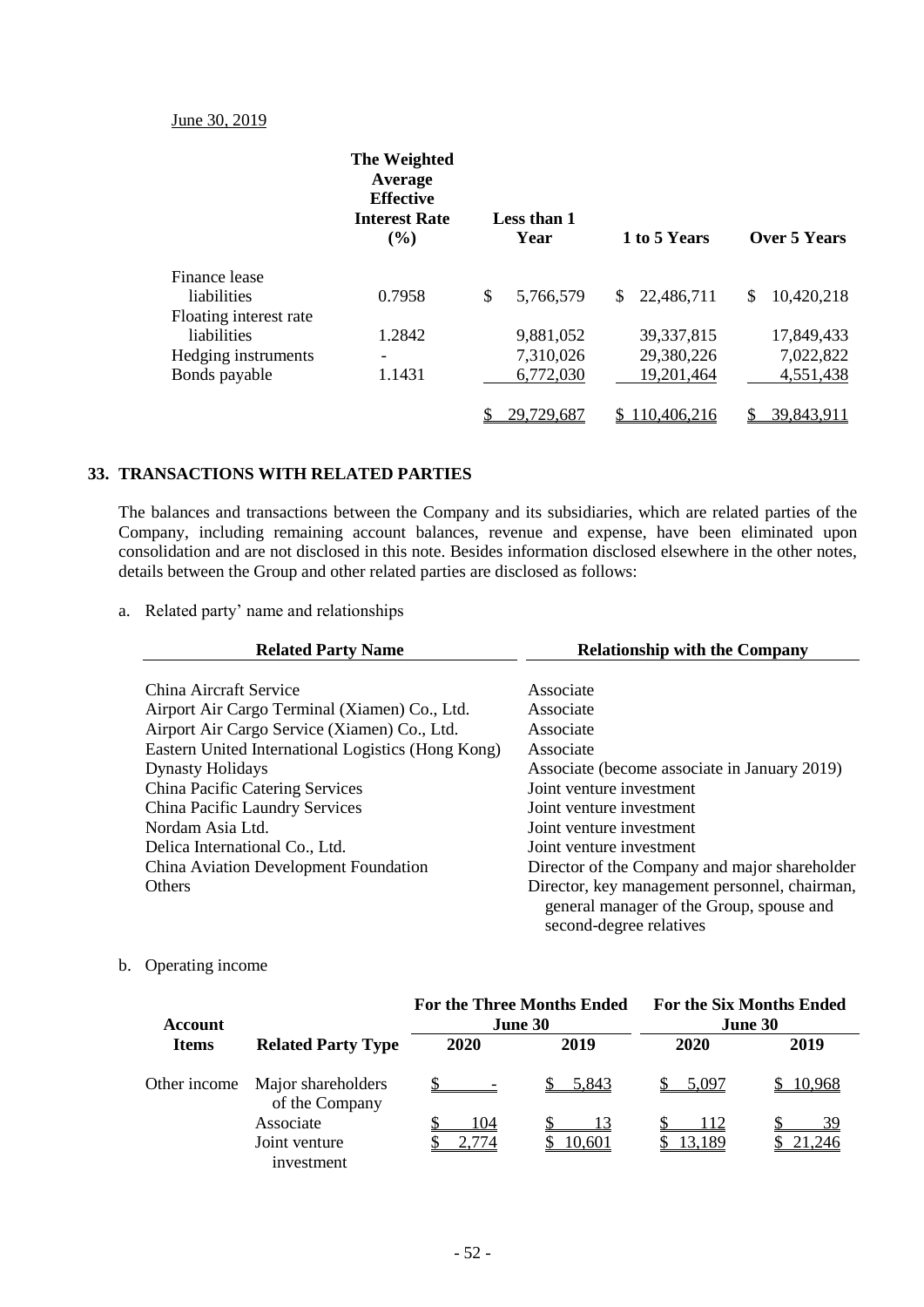#### c. Purchases of goods

|                           | <b>For the Three Months Ended</b><br>June 30 |         | <b>For the Six Months Ended</b><br>June 30 |        |  |
|---------------------------|----------------------------------------------|---------|--------------------------------------------|--------|--|
| <b>Related Party Type</b> | 2020                                         | 2019    | 2020                                       | 2019   |  |
| Major shareholders of the |                                              |         |                                            |        |  |
| Company                   |                                              | 12,458  | 11,418                                     | 23,782 |  |
| Associate                 | 45,317                                       | 85,604  | 222,980                                    | 92,845 |  |
| Joint venture investment  | 44.819                                       | 482.524 | 375.720                                    |        |  |

#### d. Accounts receivable - related parties (generated by operations)

| <b>Related Party Type</b>                                     | <b>June 30,</b><br>2020 | December 31,<br>2019 | <b>June 30,</b><br>2019 |
|---------------------------------------------------------------|-------------------------|----------------------|-------------------------|
| Major shareholders of the Company<br>Joint venture investment | S<br>-<br>1.314         | 2,588<br>S<br>7,760  | 2,519<br>7,819          |
|                                                               |                         | 10.348               |                         |

The receivables are not guaranteed, and there is no allowance for doubtful accounts related to accounts receivable - related parties. The payment periods of such accounts were within 30 to 90 days, and there are no overdue payments.

#### e. Accounts payable - related parties (generated by operations)

| <b>Related Party Type</b>                                                 | <b>June 30,</b><br>2020 | December 31,<br>2019            | <b>June 30,</b><br>2019    |  |
|---------------------------------------------------------------------------|-------------------------|---------------------------------|----------------------------|--|
| Major shareholder of the Company<br>Associate<br>Joint venture investment | S<br>45,572<br>47,020   | S<br>5.982<br>51,333<br>484,700 | 5.762<br>46,288<br>489,915 |  |
|                                                                           | 92.592                  | 542,015                         | 541,965                    |  |

The remaining balance of notes and accounts payable - related parties will be paid in cash if they are not secured.

f. Lease arrangements

Under an operating lease agreement, the Company rented flight training machines and flight simulators from China Aviation Development Foundation to train pilots, and the Company paid the rental based on usage hours. As of June 30, 2020 and 2019, the Company paid rentals of \$11,418 thousand and \$23,782 thousand, respectively; for the three months ended June 30, 2020 and 2019, the Company's paid rentals amounted to \$0 thousand and \$12,458 thousand.

#### g. Endorsements and guarantees

|                                                          |                             | <b>December 31, 2019</b><br>June 30, 2020 |                      |                       | June 30, 2019               |                       |
|----------------------------------------------------------|-----------------------------|-------------------------------------------|----------------------|-----------------------|-----------------------------|-----------------------|
|                                                          | <b>Authorized</b><br>Amount | Amount<br>Used                            | Authorized<br>Amount | Amount<br><b>Used</b> | <b>Authorized</b><br>Amount | Amount<br><b>Used</b> |
| The Company                                              |                             |                                           |                      |                       |                             |                       |
| Cal Park                                                 | 3.850,000                   | \$2.024.250                               | 3.850,000<br>S.      | \$2.129,400           | \$3.850,000                 | \$ 2.234,550          |
| Taiwan Air Cargo Terminal                                | -                           |                                           | 1.080.000            |                       | 1.080.000                   |                       |
| Tigerair Taiwan Co., Ltd.<br>Taiwan Aircraft Maintenance | 2.774.837                   | 473.735                                   | 3.012.668            | 685,444               | 1.089.966                   | 422,390               |
| and Engineering Co., Ltd.                                | 2,000,000                   | 1.301.327                                 | 2,000,000            | 1.279.827             | 2,000,000                   | 1.022.277             |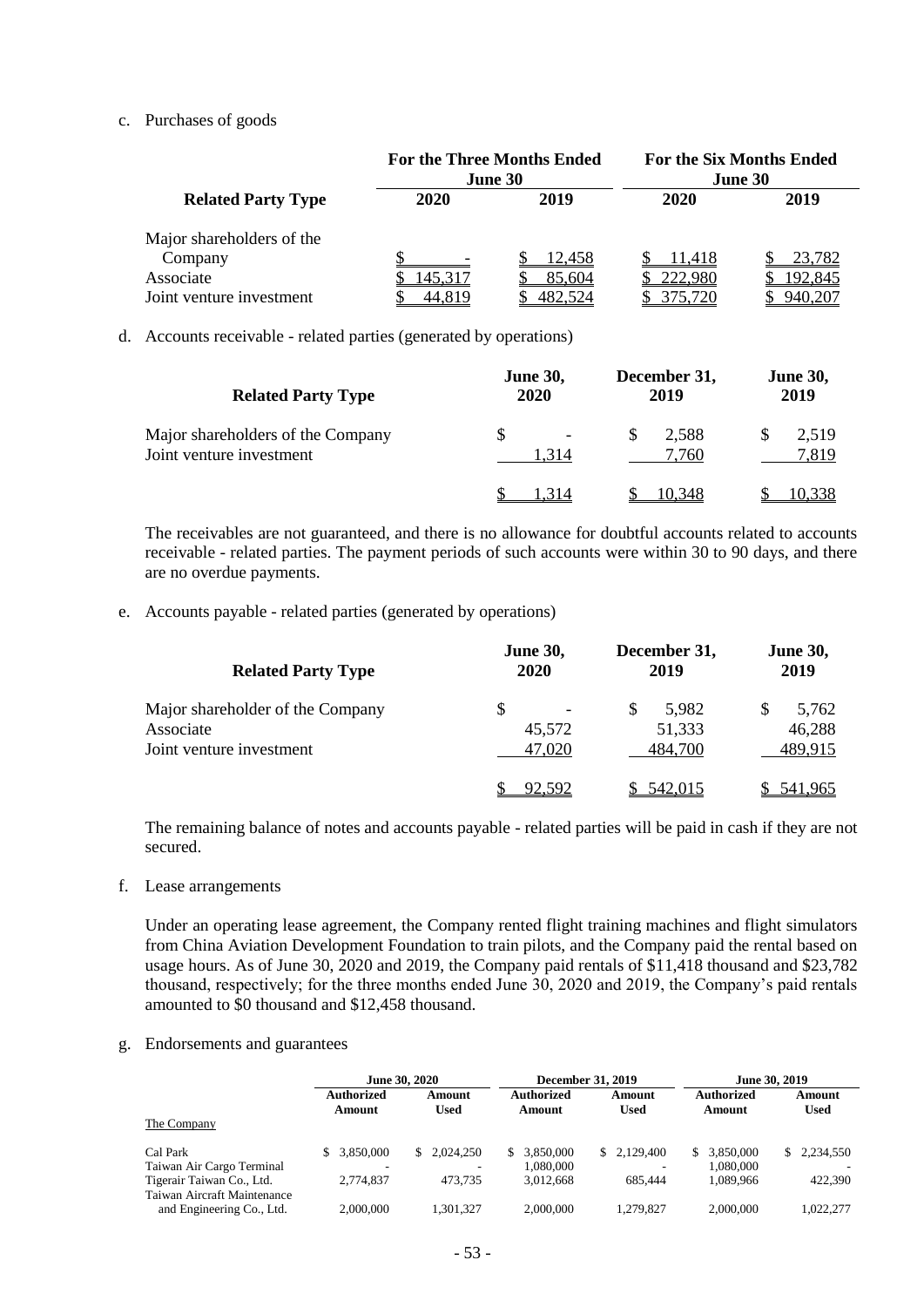h. Compensation of key management personnel

|                                                          | <b>For the Three Months Ended</b><br>June 30 |              | <b>For the Six Months Ended</b><br>June 30 |                   |
|----------------------------------------------------------|----------------------------------------------|--------------|--------------------------------------------|-------------------|
|                                                          | 2020                                         | 2019         | 2020                                       | 2019              |
| Short-term employee benefits<br>Post-employment benefits | 6,569<br>528                                 | 9,018<br>399 | \$16,051<br>1,165                          | \$22,637<br>1,274 |
|                                                          | ' 09′                                        | 9.417        | 17.216                                     | \$23.911          |

The remuneration of directors and key executives was determined by the remuneration committee with regard to the performance of individuals and market trends.

#### **34. PLEDGED ASSETS**

The following assets were pledged or mortgaged as collateral for long-term bank loans, lease obligations and business transactions:

|                               | <b>June 30,</b><br>2020 | December 31,<br>2019 | <b>June 30,</b><br>2019 |
|-------------------------------|-------------------------|----------------------|-------------------------|
| Property, plant and equipment | 35,343,455              | 31,260,801<br>SS.    | 37,242,967              |
| Right-of-use assets           | 66,113,940              | 71,033,617           | 72,742,812              |
| <b>Restricted assets</b>      | 131.487                 | 130,052              | 120,056                 |
|                               | \$101,588,882           | 102,424,470          | <u>110,105,835 </u>     |

## **35. COMMITMENTS AND CONTINGENT LIABILITIES**

As of June 30, 2020, the Group had commitments and contingent liabilities (except for those mentioned in other notes) as follows:

- a. For operation needs, the board of directors of Mandarin Airlines resolved to enter into a contract with AVIONS DE TRANSPORT REGIONAL G.I.E to purchase six ATR72-600 aircraft, and the total list price of the six aircraft was \$120,000 thousand. As of June 30, 2020, four of the aircraft has been handed over to the company, and has been paid in the amount of US\$8,314 thousand (recognized as prepayments for aircraft).
- b. Taiwan Air Cargo Terminal Co. (TACT) signed a terminal construction contract with the Civil Aeronautics Administrations (CAA) on January 14, 2000. The chartered operation period (COP) is 20 years from the date of transfer of the chartered operation rights from CAA to TACT. TACT filed an application for a 10-year extension of the COP for the cargo terminals in the Taiwan Taoyuan International Airport and Kaohsiung International Airport and received the approval from the Taoyuan Airport Corporation and CAA in July 2013 and July 2015, respectively.

However, TACT filed an arbitration for the total amount of \$6,840,000 thousand based on the construction contract.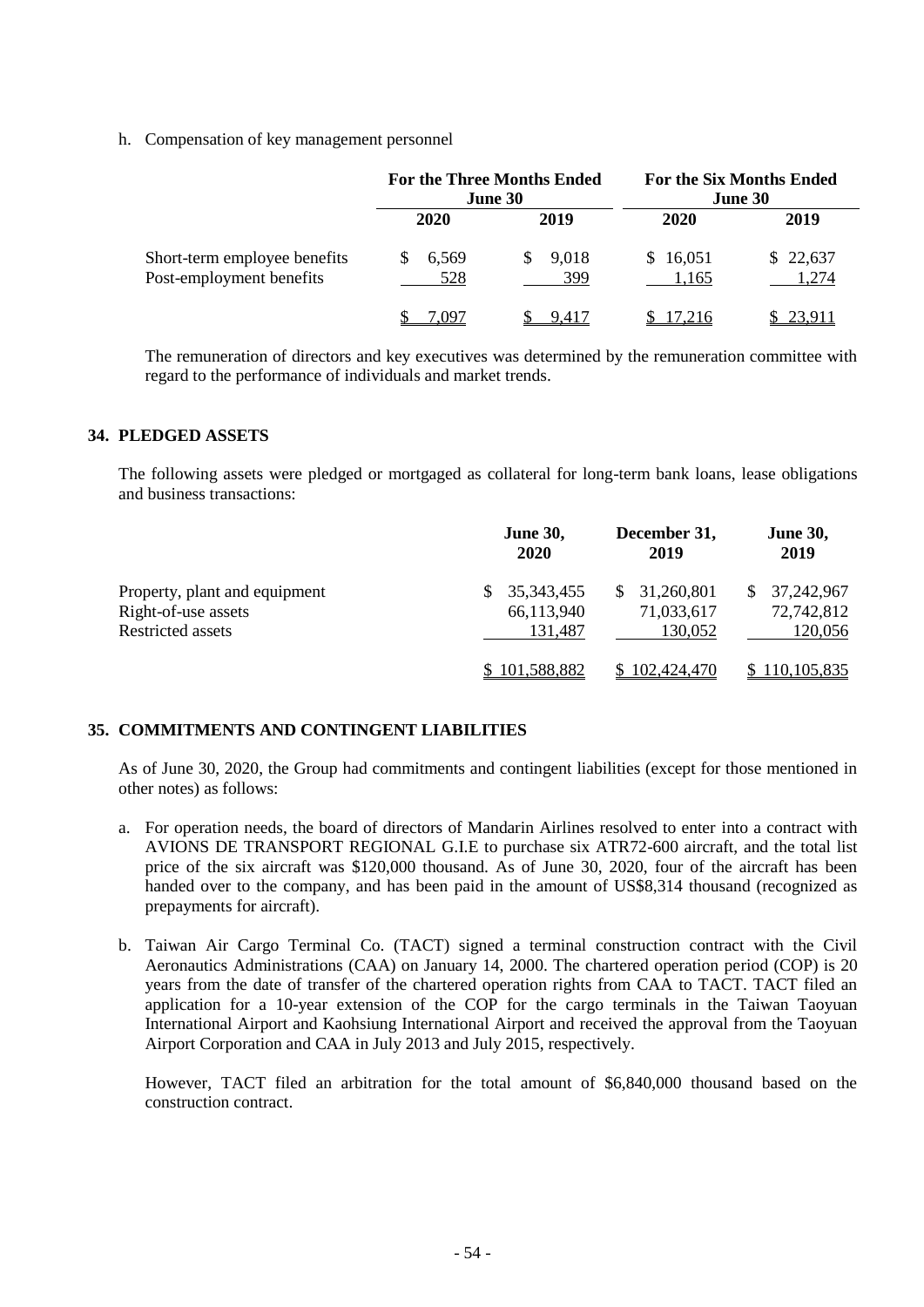As of June 30, 2020, TACT had signed the following construction contracts with unrelated parties:

| <b>Client Name</b>       | <b>Contract Title</b>                            | <b>Contract</b><br><b>Amount (VAT</b><br>Included) |
|--------------------------|--------------------------------------------------|----------------------------------------------------|
| <b>CECI</b> Engineering  | Cargo Terminal Expansion Construction Consultant | \$552,285                                          |
| Consultant, Inc., Taiwan | Contract                                         |                                                    |
| Bin Li Construction Co., | Cargo Terminal Expansion and Enhancement         | 275,000                                            |
| Ltd, Taiwan              | Construction                                     |                                                    |

As of June 30, 2020, the cumulated consultant service expense and construction equipment had amounted to \$481,776 thousand (VAT included) and \$5,253,600 thousand (VAT included), respectively. Upon completion of the projects, the amount of \$468,755 thousand (VAT included) and \$5,250,556 thousand (VAT included) were reclassified to property, plant and equipment. The remaining cumulative payments were recognized under construction in progress.

Assets acquired from cargo terminal improvements, equipment acquisition and subsequent equipment acquisition and replacement will be transferred to the government without any compensation when the chartered operating license expires.

TACT should pay royalties to Taoyuan Airport Corporation and the CAA during the chartered operation period. The calculation is based on annual sales (including operating and non-operating revenue but excluding the rental revenue from specific districts), and Taoyuan Airport Corporation and the CAA have the option to adjust the royalty rates every 3 years starting from the date of transfer of the chartered operation rights on the basis of actual revenue and expenditures. The current royalty rate is 6%.

c. CAL Park Co., Ltd. ("CAL Park") signed "Taiwan Taoyuan International Airport Aviation Operation Center (including Airport Hotel) Construction Operating Contract" with the CAA on September 20, 2006. However, on November 1, 2010, the Taoyuan Airport Corporation took over the CAA's rights on this contract from the CAA. The contract is effective for 50 years (consisting of the development stage and operating period) from the contract date. Three years before contract expiry date, CAL Park has the first option to renew the contract once with a 20-year extension.

CAL Park's business scope includes providing business and other operating space related to civil air transport, hotels, aviation service and related industries adhered to the base and essential services law and approved by the Taoyuan Airport Corporation.

CAL Park should pay land rentals on the date of the registration of surface rights. The rental rates for the development stage differ from those for the operation period. The rental rates should follow Article No. 2 of the "Regulations for Favorable Rentals Regarding Public Land Lease and Superficies in Infrastructure Projects," which states that rental calculation in the development stage should include the land value added tax plus the necessary maintenance fee; in the operation period, rentals are 60% of the amount based on the National Building Land Rental Standard plus land value tax, value-added tax and the necessary maintenance fee.

During the 50 years beginning from the initial operation date of CAL Park to the end of the construction period, CAL Park should pay royalties based on the operating revenue estimated in the financial plan of its investment execution proposal. If the sales and business tax declared and filed by a business entity for a single year exceeds 10% of the operating revenue as estimated in the financial plan in its investment execution proposal, CAL Park should pay additional royalties at 10% of this excess.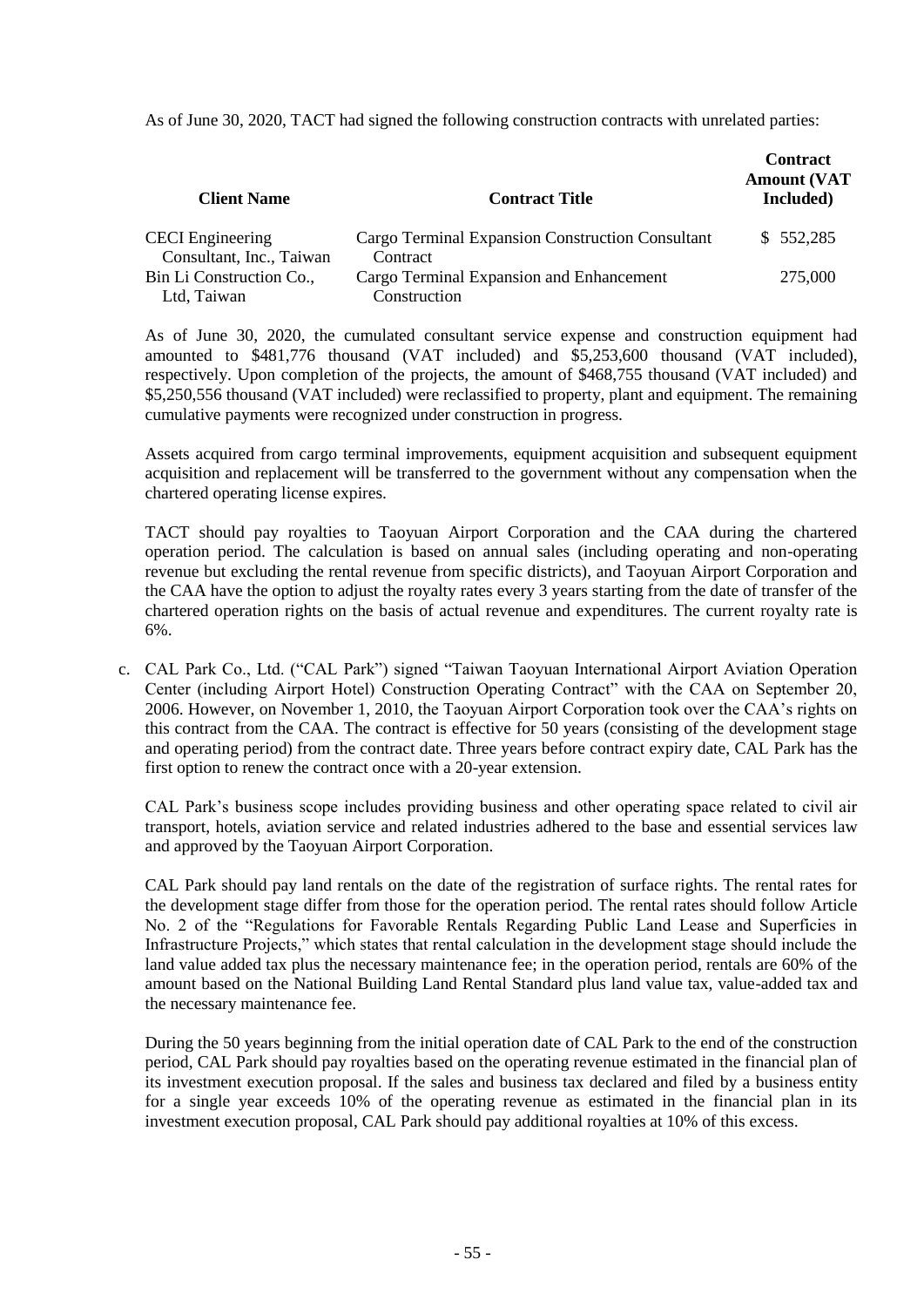CAL Park should submit the asset transfer plan within five years before the expiry date of the chartered operation period, begin the negotiation of the asset transfer contract, and complete the assignation no later than three years before the expiry date of the chartered period. If CAA decides not to keep the building and equipment on the base area, CAL Park should remove all related building and equipment within three months after the expiry date.

- d. In October 2019, the Company signed a contract with Airbus S.A.S. to purchase eleven A321neo aircraft and an option to purchase five A321neo aircraft. The total list price of the eleven aircraft is US\$1,676,413 thousand, and the list price of the option to purchase five aircraft is US\$769,922 thousand. The expected delivery period of the eleven aircraft ranges from 2024 to 2026. As of June 30, 2020, the list price has been paid in the amount of US\$17,014 thousand (recognized as prepayments for aircraft). In October 2019, the Company signed a contract with International Aero Engines Company to purchase four backup engines of A321neo. The total list price of the four engines is US\$60,289 thousand.
- e. In July and August 2019, the Company signed a contract with the Boeing Company to purchase three B777F aircraft and exercised the option to purchase three B777F aircraft. The total list price of the six aircraft is US\$2,320,315 thousand, and the expected delivery period is from 2020 to 2023. As of June 30, 2020, the list price has been paid in the amount of US\$241,650 thousand (recognized as prepayments for aircraft).
- f. In September 2019, Tigerair Taiwan Co., Ltd. signed a contract with Airbus S.A.S. to purchase seven A320neo aircraft and an option to purchase two A320neo aircraft. The total list price of the seven aircraft is US\$729,746 thousand, and the list price of the option to purchase two aircraft is US\$208,499 thousand. The expected delivery period of the seven aircraft ranges from 2025 to 2027. As of June 30, 2020, the list price has been paid in the amount of US\$9,324 thousand (recognized as prepayments for aircraft). In addition, in December 2019, Tigerair Taiwan Co., Ltd. signed a contract with International Aero Engines Company to purchase two backup engines of A320neo aircraft. The total list price of the two engines is US\$27,345 thousand. As of June 30, 2020, the list price has been paid in the amount of US\$2,988 thousand (recognized as prepayments for aircraft).

## **36. SIGNIFICANT EVENTS AFTER THE BALANCE SHEET DATE**

By the end of January 2020, the Coronavirus that originated from Wuhan, the capital city of Hubei province in China became a pandemic. The Company has complied and continues to comply with the travel alerts issued by the Taiwan Centers for Disease Control and has cancelled flights between several countries like China, Hong Kong, Japan and Korea. Other flights have flexible capacity depending on the demand. So far, the air transport services for passengers have been severely affected. In addition to adjusting the operation, the Company also takes measures about funding assistance, human resources, reducing expenditure, and asks the government for help in three main areas including guarantee for its operation, relief compared with the burden, and a recovery plan.

The Company plans to complete the governmental \$20 billion relief loans application. Interest subsidy plan is provided by the government, with the advantage of full cargo fleet, and the flexible dispatch of passenger aircraft to carry goods in the belly freight, the Company expects to take advantage of global air cargo business opportunities. For the six months ended June 30, 2020, the cargo revenue was higher than the same period last year. As a result, the loss caused by the epidemic was abated.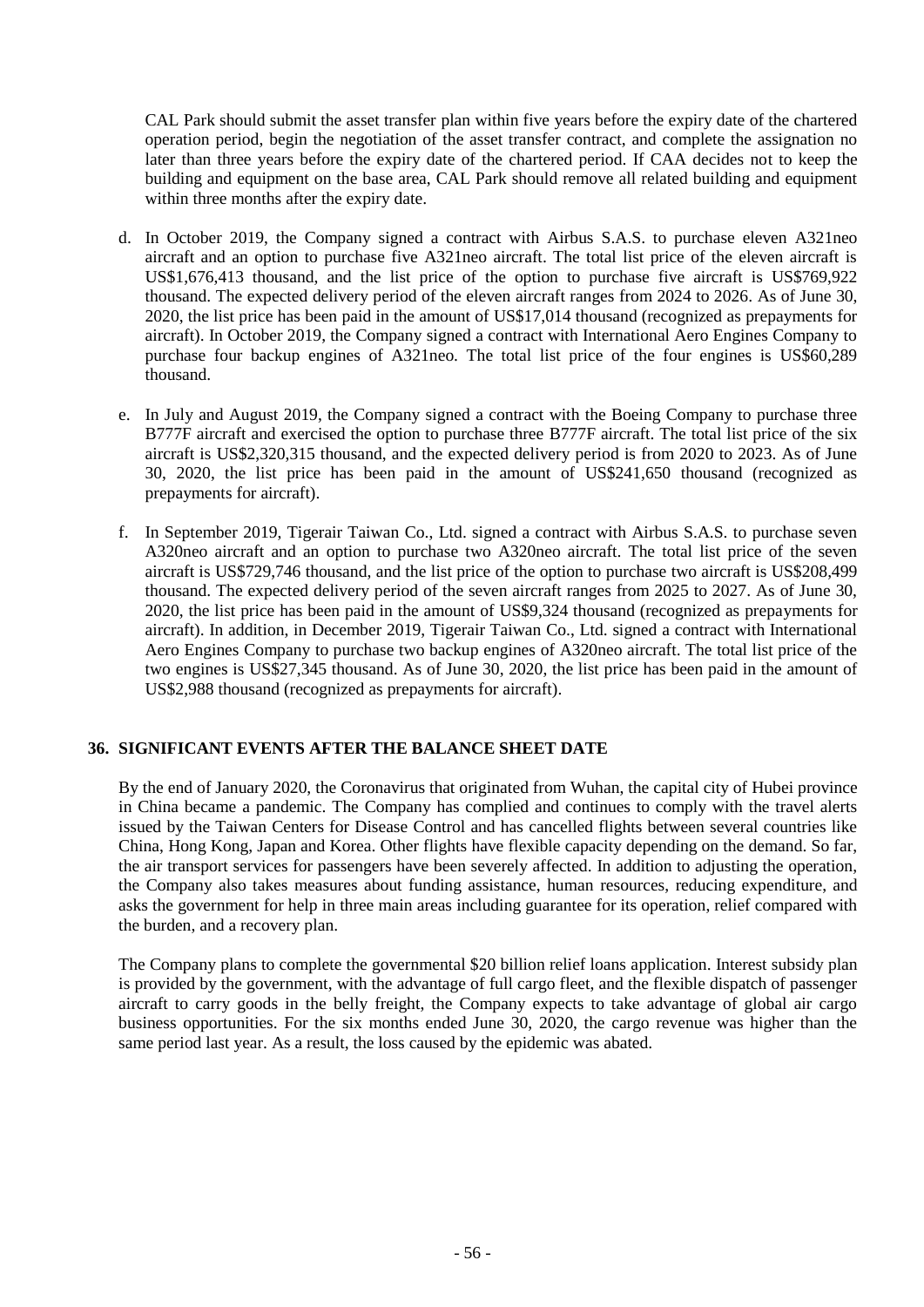#### **37. SIGNIFICANT ASSETS AND LIABILITIES DENOMINATED IN FOREIGN CURRENCIES**

The following information was aggregated by the foreign currencies other than functional currencies of each group entity, and the exchange rates between foreign currencies and respective functional currencies were disclosed. The significant assets and liabilities denominated in foreign currencies were as follows:

#### **(Foreign Currencies in Thousands)**

June 30, 2020

|                              | Foreign<br><b>Currencies</b> | <b>Exchange Rate</b> | <b>Carrying</b><br><b>Amount</b> |
|------------------------------|------------------------------|----------------------|----------------------------------|
| <b>Financial assets</b>      |                              |                      |                                  |
| Monetary items               |                              |                      |                                  |
| <b>USD</b>                   | \$<br>708,607                | 29.6736              | \$21,026,924                     |
| <b>EUR</b>                   | 22,349                       | 33.3333              | 744,958                          |
| <b>HKD</b>                   | 293,927                      | 3.8256               | 1,124,433                        |
| <b>JPY</b>                   | 3,597,792                    | 0.2751               | 989,819                          |
| <b>RMB</b>                   | 511,200                      | 4.1946               | 2,144,296                        |
| <b>Financial liabilities</b> |                              |                      |                                  |
| Monetary items               |                              |                      |                                  |
| <b>USD</b>                   | 2,310,351                    | 29.6736              | 68,556,401                       |
| <b>EUR</b>                   | 9,497                        | 33.3333              | 316,551                          |
| <b>HKD</b>                   | 61,375                       | 3.8256               | 234,795                          |
| <b>JPY</b>                   | 3,111,172                    | 0.2751               | 855,940                          |
| <b>RMB</b>                   | 122,112                      | 4.1946               | 512,216                          |
| December 31, 2019            |                              |                      |                                  |
|                              | Foreign                      |                      | <b>Carrying</b>                  |
|                              | <b>Currencies</b>            | <b>Exchange Rate</b> | <b>Amount</b>                    |
| <b>Financial assets</b>      |                              |                      |                                  |
| Monetary items               |                              |                      |                                  |
| <b>USD</b>                   | $\boldsymbol{\$}$<br>658,407 | 30.0300              | \$19,771,957                     |
| <b>EUR</b>                   | 18,401                       | 33.6700              | 619,571                          |
| <b>HKD</b>                   | 228,234                      | 3.8595               | 880,868                          |
| <b>JPY</b>                   | 6,262,272                    | 0.2766               | 1,732,130                        |
| <b>CNY</b>                   | 425,343                      | 4.3048               | 1,831,012                        |
| <b>Financial liabilities</b> |                              |                      |                                  |
| Monetary items               |                              |                      |                                  |
| <b>USD</b>                   | 2,480,896                    | 30.0300              | 74,501,305                       |
| <b>EUR</b>                   | 7,638                        | 33.6700              | 257,155                          |
| <b>HKD</b>                   | 74,651                       | 3.8595               | 288,117                          |
| <b>JPY</b>                   | 6,584,434                    | 0.2766               | 1,821,237                        |
| <b>CNY</b>                   | 153,196                      | 4.3048               | 659,478                          |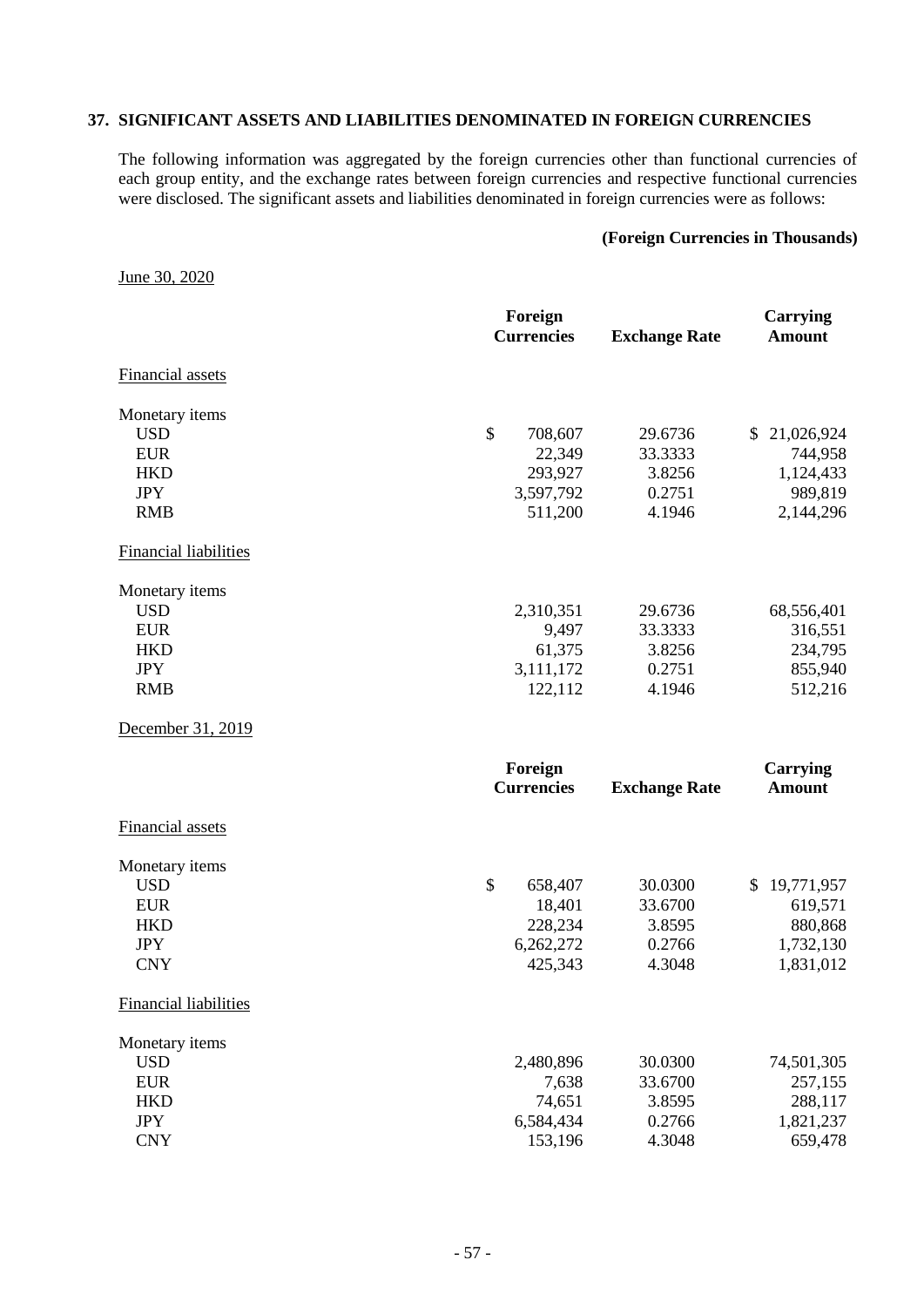June 30, 2019

|                              | Foreign<br><b>Currencies</b> | <b>Exchange Rate</b> | Carrying<br><b>Amount</b> |
|------------------------------|------------------------------|----------------------|---------------------------|
| Financial assets             |                              |                      |                           |
| Monetary items               |                              |                      |                           |
| <b>USD</b>                   | \$                           | 31.0559<br>425,683   | 13,219,981<br>S.          |
| <b>EUR</b>                   |                              | 16,504<br>35.3357    | 583,163                   |
| <b>HKD</b>                   |                              | 221,531<br>3.9777    | 881,173                   |
| <b>JPY</b>                   |                              | 4,897,518<br>0.2886  | 1,413,443                 |
| <b>RMB</b>                   |                              | 293,157<br>4.5188    | 1,324,713                 |
| <b>Financial liabilities</b> |                              |                      |                           |
| Monetary items               |                              |                      |                           |
| <b>USD</b>                   | 2,471,781                    | 31.0559              | 76, 763, 374              |
| <b>EUR</b>                   |                              | 35.3357<br>7,043     | 248,875                   |
| <b>HKD</b>                   |                              | 87,968<br>3.9777     | 349,517                   |
| <b>JPY</b>                   |                              | 6,481,054<br>0.2886  | 1,870,466                 |
| <b>RMB</b>                   |                              | 150,199<br>4.5188    | 678,716                   |

For the three months ended June 30, 2020 and 2019, net foreign exchange gains and (losses) were \$103,072 thousand and \$(119,984) thousand, respectively; and for the six months ended June 30, 2020 and 2019, net foreign exchange gains (losses) were \$50,958 thousand and \$(146,884) thousand, respectively. It is impractical to disclose net foreign exchange gains (losses) by each significant foreign currency due to the variety of the foreign currency transactions and functional currencies of the group entities.

#### **38. ADDITIONAL DISCLOSURES**

- a. Following are the additional disclosures required by the Securities and Futures Bureau for the Company and its investees:
	- 1) Financing provided: None
	- 2) Endorsements/guarantees provided: Table 1 (attached)
	- 3) Marketable securities held: Table 2 (attached)
	- 4) Marketable securities acquired and disposed of at costs or prices of at least NT\$300 million or 20% of the paid-in capital: None
	- 5) Acquisitions of individual real estate at costs or prices of at least NT\$300 million or 20% of the paid-in capital: None
	- 6) Disposals of individual real estate at costs or prices of at least NT\$300 million or 20% of the paid-in capital: None
	- 7) Total purchases from or sales to related parties amounting to at least NT\$100 million or 20% of the paid-in capital: Table 3 (attached)
	- 8) Receivables from related parties amounting to at least NT\$100 million or 20% of the paid-in capital: Table 4 (attached)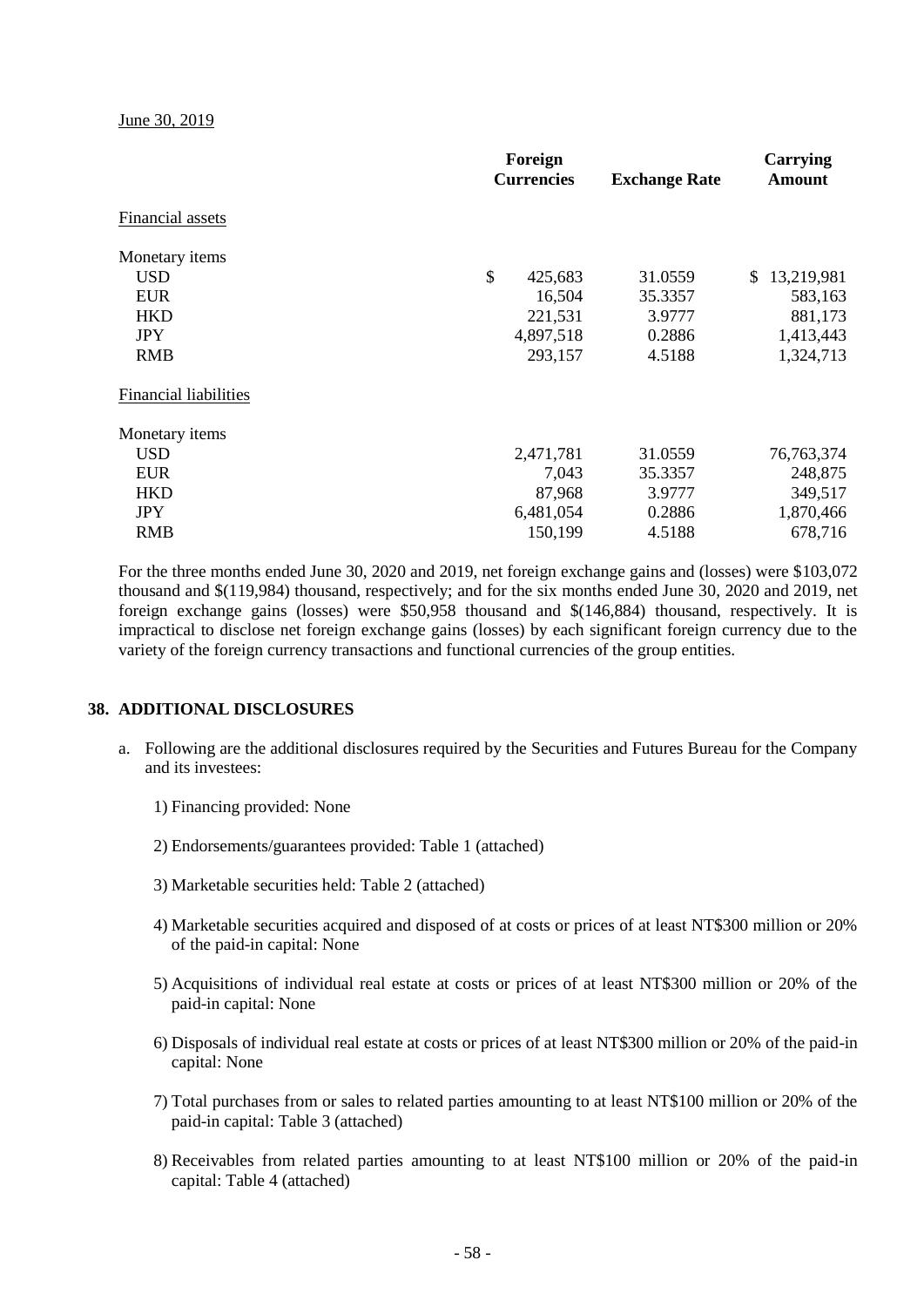- 9) Names, locations, and related information of investees over which the Company exercises significant influence: Table 5 (attached)
- 10) Trading in derivative instruments (Notes 7 and 33)
- b. Investments in mainland China: Table 6 (attached)
- c. Business relationships and important transactions between China Airlines, Ltd. and its subsidiaries: Table 7 (attached)

#### **39. SEGMENT INFORMATION**

#### **Segment Information**

The Group mainly engages in air transportation services for passengers, cargo and others. Its major revenue-generating asset is its aircraft fleet, which is used jointly for passenger and cargo services. Thus, the Group's sole reportable segment is its flight segment. For operating segment reporting in the consolidated financial statements, the reportable segment of the Group and its subsidiaries comprises the flight and the non-flight business departments. The accounting policies applied for reportable segments are consistent with the policies aforementioned in Note 4.

For the six months ended June 30, 2020 and 2019, financial information of segments is listed below:

|                                                                                        |                              |                  | For the Six Months Ended June 30, 2020 |                            |
|----------------------------------------------------------------------------------------|------------------------------|------------------|----------------------------------------|----------------------------|
|                                                                                        | Air<br><b>Transportation</b> | <b>Others</b>    | <b>Adjustments</b><br>and Write-offs   | <b>Total</b>               |
| Operating revenue                                                                      | 56,970,659                   | 3,647,999        | (1,746,006)<br>\$                      | 58,872,652<br>S.           |
| Operating profit and loss<br>Interest revenue<br>Investment income accounted for using | 166,729                      | (347, 162)<br>\$ | \$<br>(42, 657)                        | \$<br>(223,090)<br>180,111 |
| the equity method                                                                      |                              |                  |                                        | (119,222)                  |
| Revenue                                                                                |                              |                  |                                        | 271,990                    |
| Finance costs                                                                          |                              |                  |                                        | (1,617,165)                |
| Expenses                                                                               |                              |                  |                                        | (159, 185)                 |
| Loss before income tax                                                                 |                              |                  |                                        | (1,666,561)                |
| Identifiable assets<br>Investments accounted for using the                             | \$197,620,322                | 15,553,415<br>S. | (6,269,524)<br>S                       | \$206,904,213              |
| equity method                                                                          |                              |                  |                                        | 2,056,661                  |
| Assets                                                                                 |                              |                  |                                        | 75, 753, 286               |
| Total assets                                                                           |                              |                  |                                        | \$284,714,160              |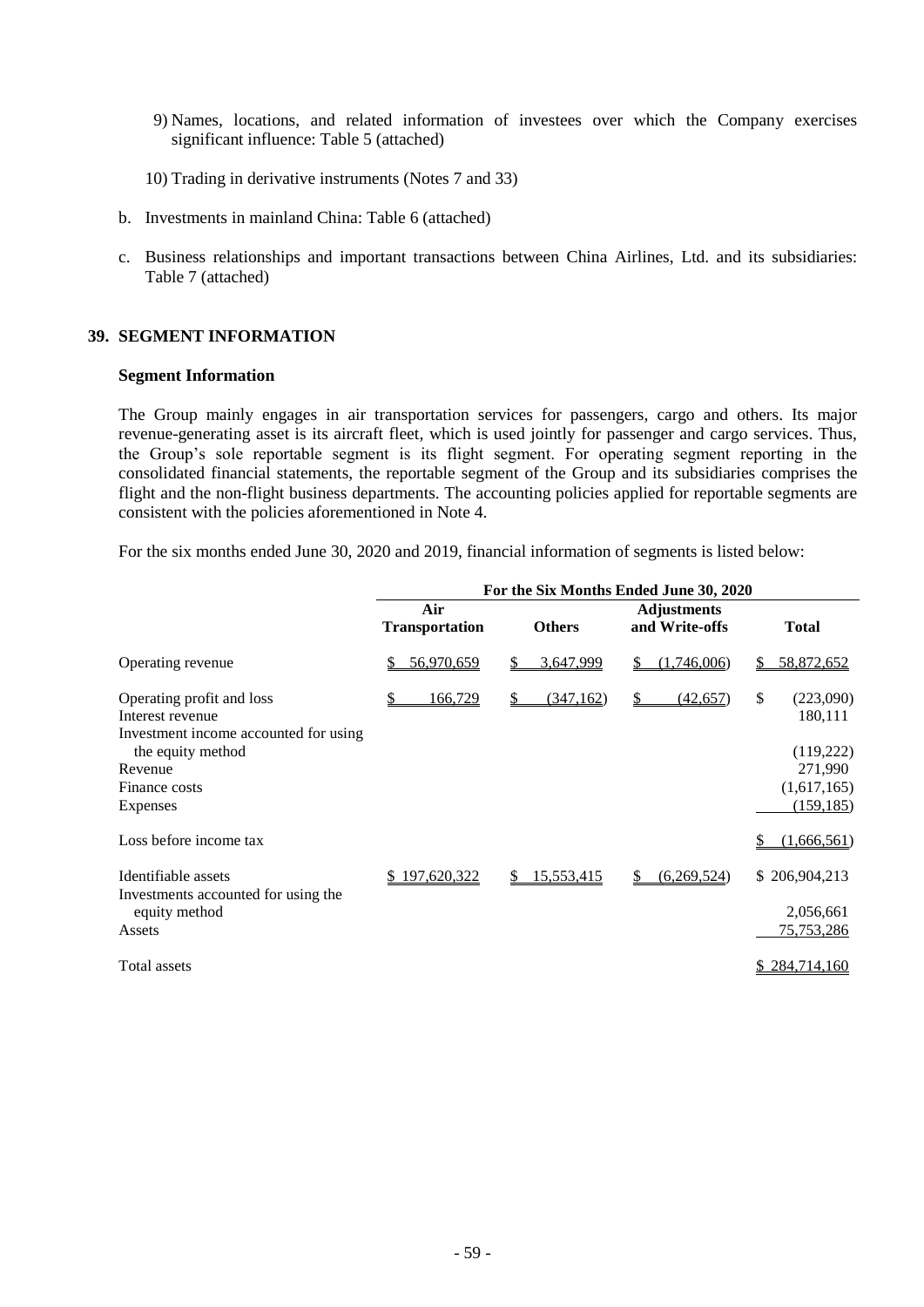|                                                                                                             |                              |                  | For the Six Months Ended June 30, 2019 |                                       |
|-------------------------------------------------------------------------------------------------------------|------------------------------|------------------|----------------------------------------|---------------------------------------|
|                                                                                                             | Air<br><b>Transportation</b> | <b>Others</b>    | <b>Adjustments</b><br>and Write-offs   | <b>Total</b>                          |
| Operating revenue                                                                                           | 81,335,439<br>S              | 5,426,472        | (3,464,251)<br>S                       | 83,297,660<br>\$                      |
| Operating profit and loss<br>Interest revenue<br>Investment income accounted for using<br>the equity method | 642,017                      | 735,562<br>S.    | (43,586)<br>S                          | \$<br>1,333,993<br>194,430<br>157,799 |
| Revenue<br>Finance costs<br>Expenses                                                                        |                              |                  |                                        | 174,038<br>(1,720,248)<br>(279, 464)  |
| Loss before income tax                                                                                      |                              |                  |                                        | (139, 452)                            |
| Identifiable assets<br>Investments accounted for using the<br>equity method                                 | \$223,221,443                | 16,250,947<br>\$ | (6,472,900)<br>\$                      | \$232,999,490<br>2,367,567            |
| Assets                                                                                                      |                              |                  |                                        | 57,754,490                            |
| Total assets                                                                                                |                              |                  |                                        | \$293,121,547                         |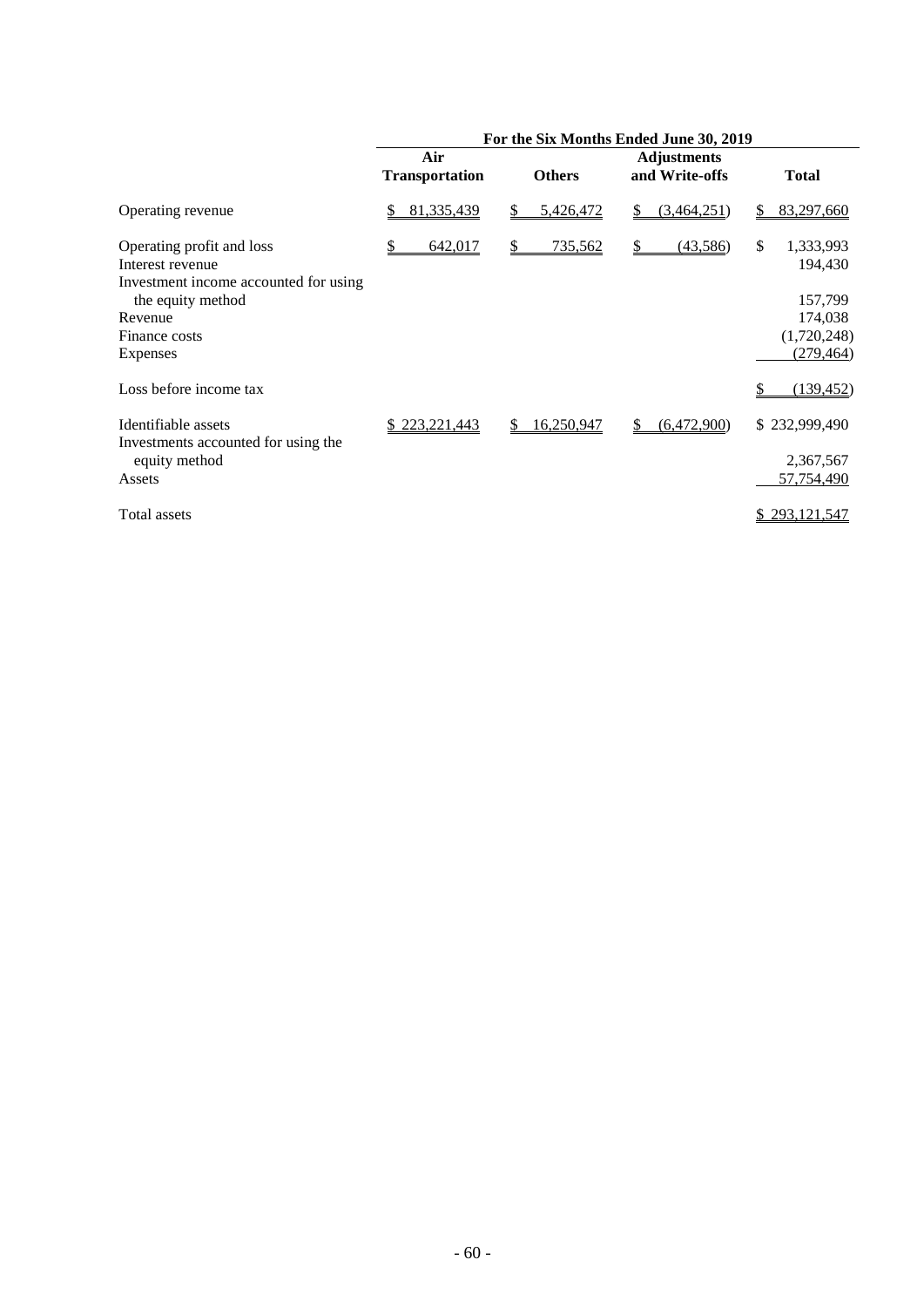# **CHINA AIRLINES, LTD. AND SUBSIDIARIES**

#### **ENDORSEMENTS/GUARANTEES PROVIDED FOR THE SIX MONTHS ENDED JUNE 30, 2020 (In Thousands of New Taiwan Dollars, Unless Stated Otherwise)**

|     |                                              | Counter-party                                                                                                |                                                                                               |                                                                                                            |                                     |                                       |                                             |                                                                           | <b>Ratio of</b>                                                                                                                              |                                                                                                     |                                                                                                   |                                              |                                                                                                                                  |
|-----|----------------------------------------------|--------------------------------------------------------------------------------------------------------------|-----------------------------------------------------------------------------------------------|------------------------------------------------------------------------------------------------------------|-------------------------------------|---------------------------------------|---------------------------------------------|---------------------------------------------------------------------------|----------------------------------------------------------------------------------------------------------------------------------------------|-----------------------------------------------------------------------------------------------------|---------------------------------------------------------------------------------------------------|----------------------------------------------|----------------------------------------------------------------------------------------------------------------------------------|
| No. | Endorsement/<br><b>Guarantee</b><br>Provider | <b>Name</b>                                                                                                  | <b>Nature of Relationship</b>                                                                 | <b>Limits on Each</b><br>Counter-party's<br>Endorsement/<br><b>Guarantee</b><br><b>Amounts</b><br>(Note 1) | <b>Maximum</b><br><b>Period</b>     | <b>Balance for the Ending Balance</b> | <b>Actual</b><br><b>Borrowing</b><br>Amount | <b>Value of</b><br><b>Collaterals</b><br>Property, Plant,<br>or Equipment | <b>Accumulated</b><br><b>Amount of</b><br><b>Collateral to</b><br>Net Equity of<br>the Latest<br><b>Financial</b><br><b>Statement</b> $(\%)$ | <b>Maximum</b><br>Collateral/<br><b>Guarantee</b><br><b>Amounts</b><br><b>Allowable</b><br>(Note 2) | Endorsement/<br><b>Guarantee</b><br><b>Given by Parent</b><br>on Behalf of<br><b>Subsidiaries</b> | Endorsement/<br><b>Guarantee</b><br>Given by | Endorsement/<br>Guarantee<br><b>Given on Behalf</b><br>Subsidiaries on of Companies in<br><b>Behalf of Parent Mainland China</b> |
|     | 0 China Airlines                             | Cal Park<br>(the "Company") Tigerair Taiwan Ltd.<br>Taiwan Aircraft Maintenance<br>and Engineering Co., Ltd. | 100% subsidiary<br>77.17% subsidiary by<br>direct and indirect<br>holdings<br>100% subsidiary | \$11,089,696<br>11,089,696<br>11,089,696                                                                   | 3,850,000<br>3,038,197<br>2,000,000 | 3,850,000<br>2,774,837<br>2,000,000   | \$2,024,250<br>473,735<br>1,301,327         |                                                                           | 6.94<br>5.00<br>3.61                                                                                                                         | \$27,724,241<br>27,724,241<br>27,724,241                                                            | Yes<br>Yes<br>Yes                                                                                 | No<br>No<br>No                               | No<br>No<br>No                                                                                                                   |

Note 1: Based on the Group's guidelines, the maximum amount of guarantee to an individual counter-party is up to 20% of the Group's shareholders' equity.

Note 2: Based on the Group's guidelines, the allowable aggregate amount of collateral guarantee is up to 50% of the Group's shareholders' equity.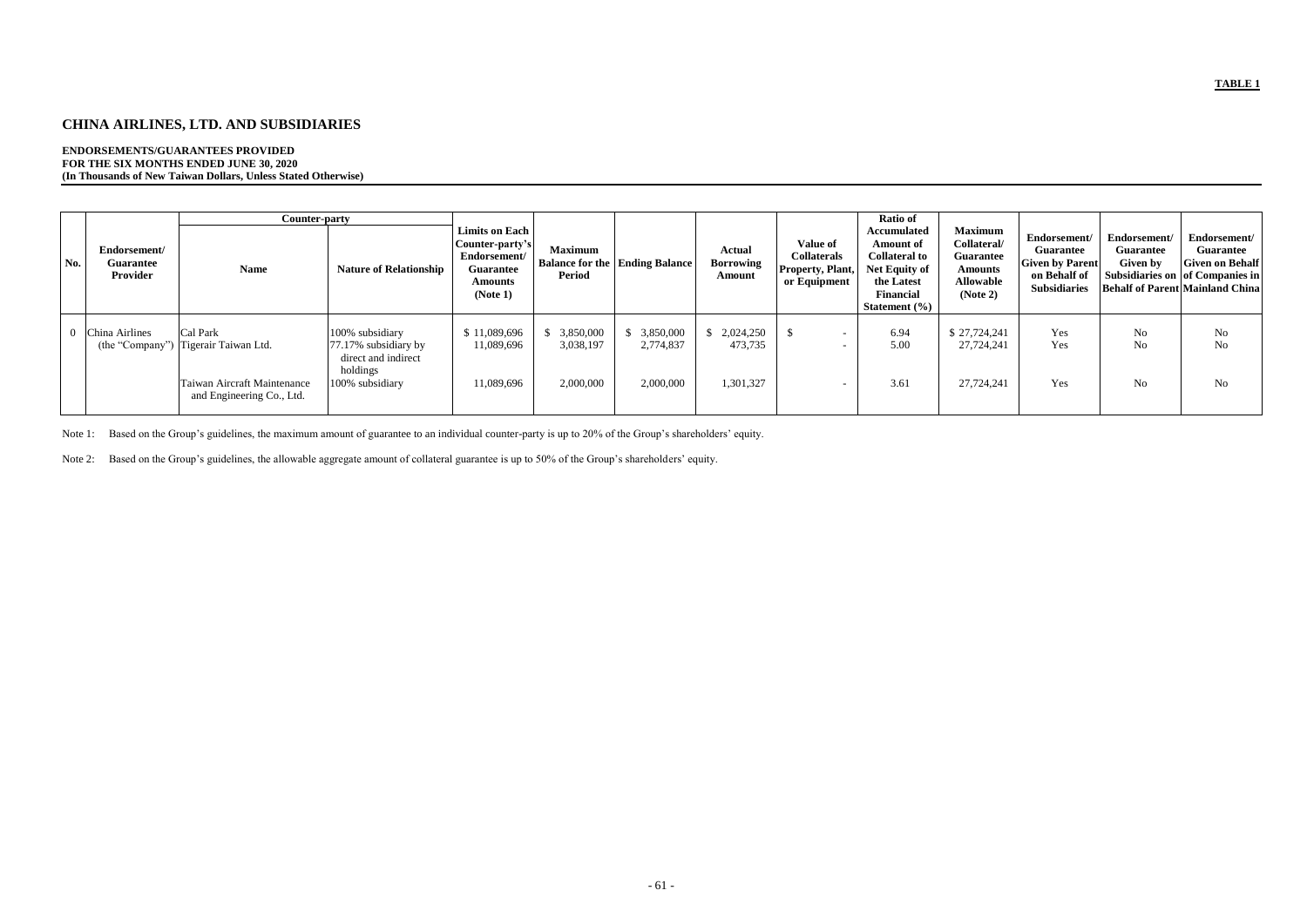# **CHINA AIRLINES, LTD. AND SUBSIDIARIES**

# **MARKETABLE SECURITIES HELD**

## **JUNE 30, 2020**

## **(In Thousands of New Taiwan Dollars, Unless Stated Otherwise)**

|                                                                 |                                                                                                                                                                 | Relationship                   |                                                                                                                                                                                                                                                                          |                                                            | June 30, 2020                         |                                   |                                                     |                        |
|-----------------------------------------------------------------|-----------------------------------------------------------------------------------------------------------------------------------------------------------------|--------------------------------|--------------------------------------------------------------------------------------------------------------------------------------------------------------------------------------------------------------------------------------------------------------------------|------------------------------------------------------------|---------------------------------------|-----------------------------------|-----------------------------------------------------|------------------------|
| <b>Holding Company Name</b>                                     | <b>Marketable Securities Type and Issuer/Name</b>                                                                                                               | with the<br>Holding<br>Company | <b>Financial Statement Account</b>                                                                                                                                                                                                                                       | <b>Shares/Units</b>                                        | Carrying<br><b>Amount</b>             | Percentage of<br>Ownership<br>(%) | <b>Market Value</b><br>or Net Asset<br><b>Value</b> | <b>Note</b>            |
|                                                                 |                                                                                                                                                                 |                                |                                                                                                                                                                                                                                                                          |                                                            |                                       |                                   |                                                     |                        |
| China Airlines (the "Company") Shares                           | Everest Investment Holdings Ltd. - ordinary shares                                                                                                              |                                | Financial assets at fair value through other comprehensive<br>income - non-current                                                                                                                                                                                       | 1,359,368                                                  | $\mathcal{S}$<br>73,225               | 13.59                             | $\mathcal{S}$<br>80,548                             | Note 1                 |
|                                                                 | Everest Investment Holdings Ltd. - preferred shares                                                                                                             | $\sim$                         | Financial assets at fair value through other comprehensive<br>income - non-current                                                                                                                                                                                       | 135,937                                                    | 7,323                                 | $\overline{\phantom{a}}$          | $\overline{\phantom{a}}$                            |                        |
|                                                                 | Chung Hua Express Co.                                                                                                                                           |                                | Financial assets at fair value through other comprehensive<br>income - non-current                                                                                                                                                                                       | 1,100,000                                                  | 22,351                                | 11.00                             | 22,351                                              |                        |
|                                                                 | Jardine Air Terminal Services<br>The Grand Hi Lai Hotel                                                                                                         |                                | Financial assets at fair value through profit or loss - current<br>Financial assets at fair value through profit or loss - current                                                                                                                                       | 12,000,000<br>3,216                                        |                                       | 15.00<br>0.02                     |                                                     |                        |
| <b>Mandarin Airlines</b>                                        | <b>Shares</b><br>China Airlines                                                                                                                                 | Parent company                 | Financial assets at fair value through other comprehensive<br>income - non-current                                                                                                                                                                                       | 2,074,628                                                  | 17,012                                |                                   | 17,012                                              |                        |
| Cal-Asia Investment                                             | <b>Shares</b><br>Taikoo (Xiamen) Landing Gear Services<br>Taikoo Spirit Aerospace Systems (Jinjiang)                                                            |                                | Financial assets at fair value through profit or loss - current<br>Financial assets at fair value through other comprehensive<br>income - non-current                                                                                                                    |                                                            | 30,470                                | 2.59<br>5.45                      | 30,470                                              | Note 2<br>Note 2       |
| Sabre Travel Network (Taiwan) Beneficial certificates           | Franklin Templeton SinoAm Money Market Fund<br><b>FSITC Money Market Fund</b><br>Capital Money Market Fund<br>Allianz Global Investors Taiwan Money Market Fund |                                | Financial assets at fair value through profit or loss - current<br>Financial assets at fair value through profit or loss - current<br>Financial assets at fair value through profit or loss - current<br>Financial assets at fair value through profit or loss - current | 7,528,078.80<br>308,093.69<br>5,464,064.80<br>7,951,265.07 | 78,340<br>55,313<br>88,718<br>100,271 |                                   | 78,340<br>55,313<br>88,718<br>100,271               |                        |
| Taiwan Airport Services                                         | <b>Shares</b><br>TransAsia Airways                                                                                                                              |                                | Financial assets at fair value through profit or loss - current                                                                                                                                                                                                          | 2,277,786                                                  |                                       | 0.40                              |                                                     |                        |
| Dynasty Aerotech International Beneficial certificates<br>Corp. | Taishin 1699 Money Market Fund                                                                                                                                  |                                | Financial assets at fair value through profit or loss - current                                                                                                                                                                                                          | 349,523                                                    | 4,760                                 |                                   | 4,760                                               |                        |
| Kaohsiung Catering Services                                     | <b>Beneficial certificates</b><br>Prudential Financial Money Market Fund<br>Prudential Financial Return Fund<br>Taishin 1699 Money Market Fund                  |                                | Financial assets at fair value through profit or loss - current<br>Financial assets at fair value through profit or loss - current<br>Financial assets at fair value through profit or loss - current                                                                    | 5,407,832<br>4,493,628<br>1,106,807                        | 85,887<br>70,422<br>15,035            |                                   | 85,887<br>70,422<br>15,035                          |                        |
| Tigerair Taiwan Co., Ltd.                                       | Government bond<br>Philippines government bond                                                                                                                  |                                | Amortized cost financial assets                                                                                                                                                                                                                                          |                                                            | 301                                   | Not applicable                    | 301                                                 | $(C_{\text{optimal}})$ |

(Continued)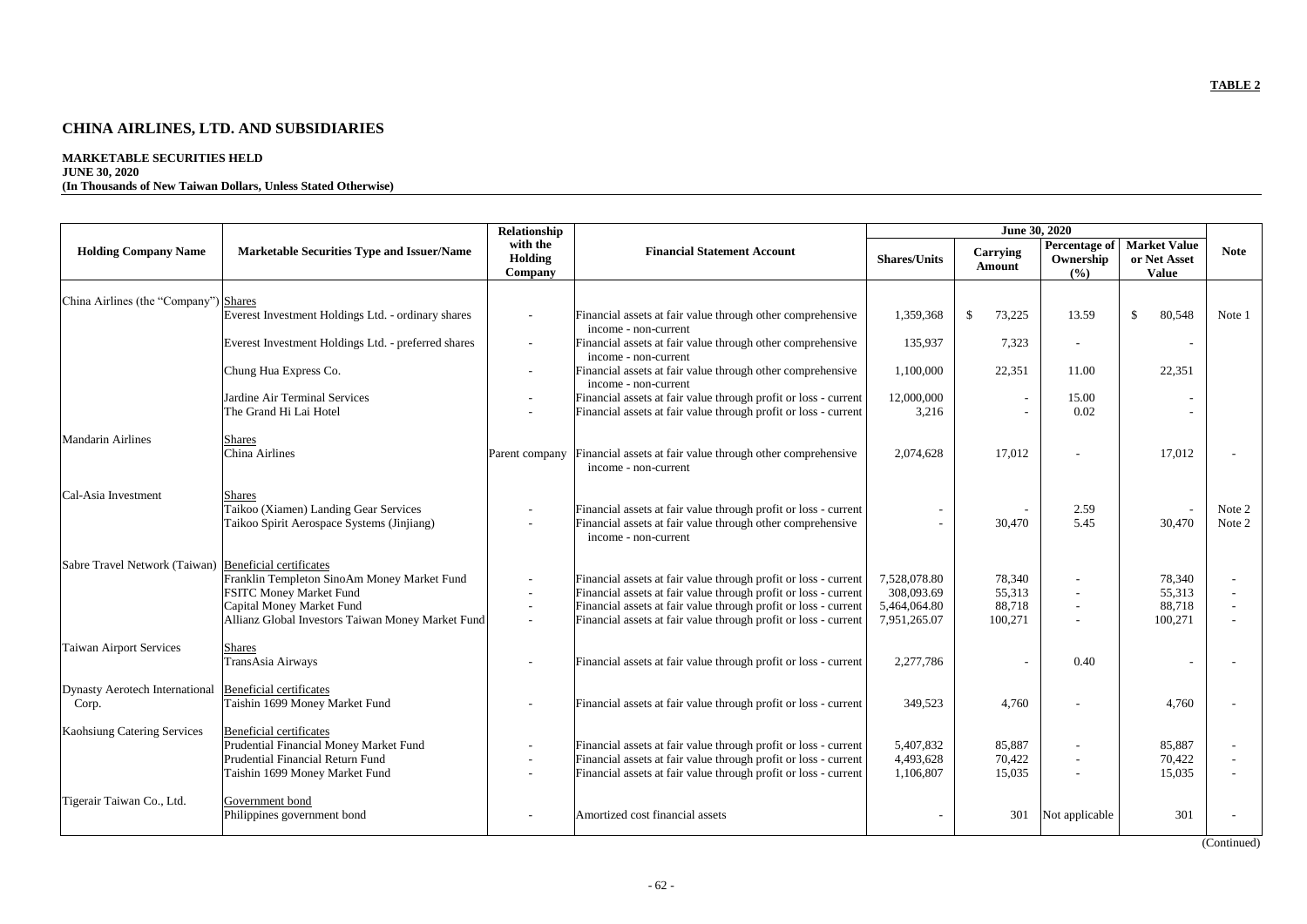- Note 1: The subsidiary's net equity value was \$80,548 thousand for the six months ended June 30, 2020, which included ordinary shares and preference shares.
- Note 2: The Company does not issue shares because it is a limited company.
- Note 3: The table only listed financial assets that are IFRS 9 regulated.

(Concluded)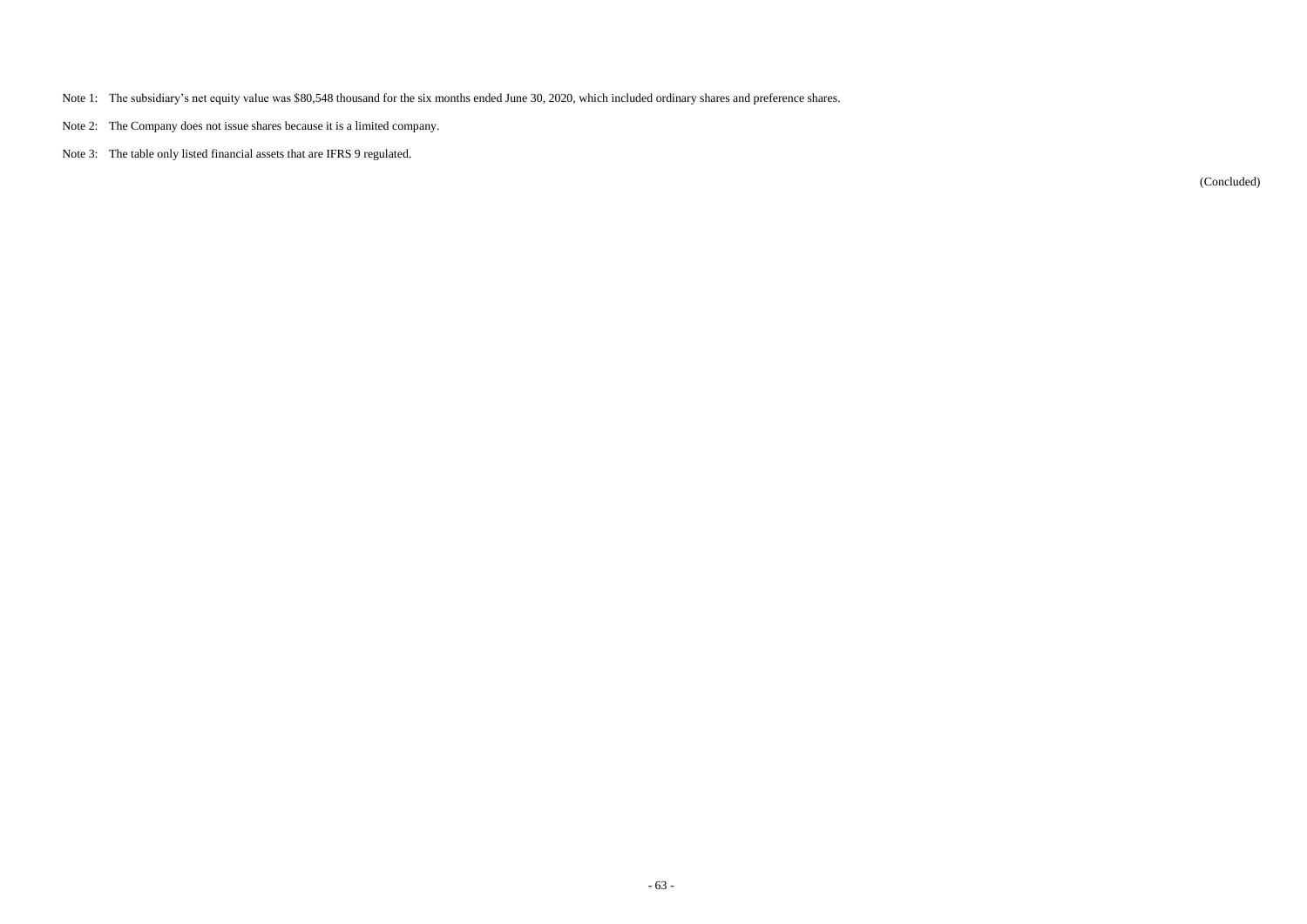# **CHINA AIRLINES, LTD. AND SUBSIDIARIES**

# **TOTAL PURCHASES FROM OR SALES TO RELATED PARTIES AMOUNTING TO AT LEAST NT\$100 MILLION OR 20% OF THE PAID-IN CAPITAL FOR THE SIX MONTHS ENDED JUNE 30, 2020**

**(In Thousands of New Taiwan Dollars, Unless Stated Otherwise)**

|                                            |                                                                                                                                                                                                                                                            |                                                                                                                        |                                                                              |                                                                              | <b>Transaction Details</b>                             |                                                                                         |                   | <b>Abnormal Transaction</b>                                                                                                              | <b>Note/Account Payable or</b><br>Receivable                                   |                                                        | <b>Note</b>                                          |
|--------------------------------------------|------------------------------------------------------------------------------------------------------------------------------------------------------------------------------------------------------------------------------------------------------------|------------------------------------------------------------------------------------------------------------------------|------------------------------------------------------------------------------|------------------------------------------------------------------------------|--------------------------------------------------------|-----------------------------------------------------------------------------------------|-------------------|------------------------------------------------------------------------------------------------------------------------------------------|--------------------------------------------------------------------------------|--------------------------------------------------------|------------------------------------------------------|
| <b>Company Name</b>                        | <b>Related Party</b>                                                                                                                                                                                                                                       | <b>Nature of Relationship</b>                                                                                          | Purchase/<br><b>Sale</b>                                                     | Amount                                                                       | $%$ of<br><b>Total</b>                                 | <b>Payment Terms</b>                                                                    | <b>Unit Price</b> |                                                                                                                                          | <b>Payment Terms Ending Balance</b>                                            | $%$ of<br>Total                                        |                                                      |
| China Airlines, Ltd.<br>("China Airlines") | Taiwan Air Cargo Terminal<br>Cal Park<br><b>China Pacific Catering Services</b><br>Taoyuan International Airport Service<br>Dynasty Aerotech International Corp.<br>Tigerair Taiwan Co., Ltd.<br>Eastern United International Logistics<br>(Holdings) Ltd. | Subsidiary<br>Subsidiary<br>Equity-method investee<br>Subsidiary<br>Subsidiary<br>Subsidiary<br>Equity-method investee | Purchase<br>Purchase<br>Purchase<br>Purchase<br>Purchase<br>Sale<br>Purchase | 282,803<br>110,247<br>346,179<br>488,635<br>175,069<br>(126, 888)<br>182,318 | 0.58<br>0.23<br>0.71<br>1.00<br>0.36<br>(0.24)<br>0.37 | 30 days<br>2 months<br>90 days<br>$40 \text{ days}$<br>2 months<br>l months<br>2 months | - 11              | $\overline{\phantom{0}}$<br>$\overline{\phantom{0}}$<br>$\overline{\phantom{0}}$<br>$\overline{\phantom{0}}$<br>$\overline{\phantom{0}}$ | (44,518)<br>(64)<br>(44, 442)<br>(175, 482)<br>(47,208)<br>16,525<br>(38, 148) | (2.26)<br>(2.26)<br>(8.91)<br>(2.40)<br>0.19<br>(1.94) | $\overline{\phantom{0}}$<br>$\overline{\phantom{0}}$ |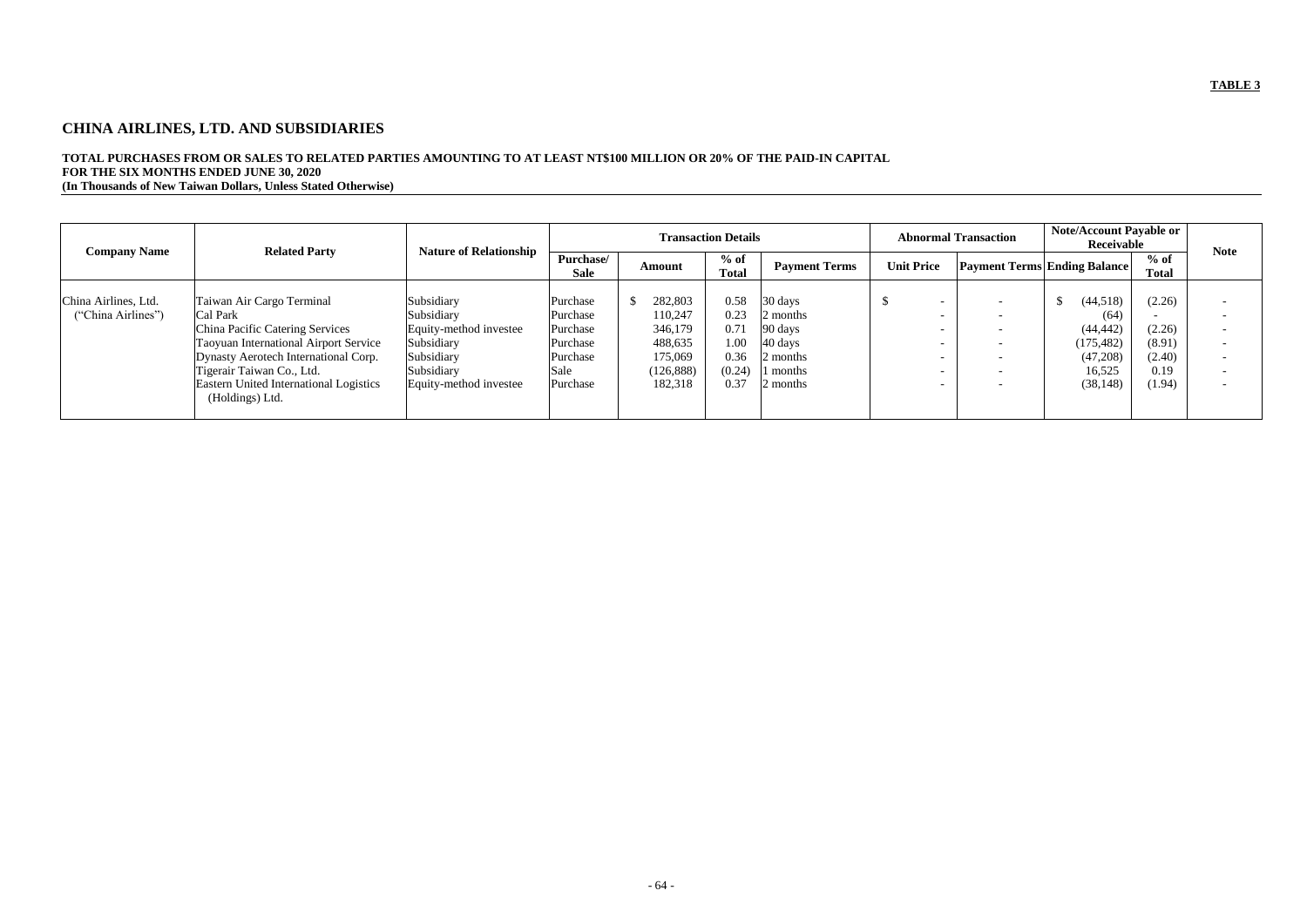# **CHINA AIRLINES, LTD. AND SUBSIDIARIES**

## **RECEIVABLES FROM RELATED PARTIES AMOUNTING TO AT LEAST NT\$100 MILLION OR 20% OF THE PAID-IN CAPITAL**

**JUNE 30, 2020**

**(In Thousands of New Taiwan Dollars, Unless Stated Otherwise)**

|                                              |                      |                               |                       |                      |        | Overdue             | <b>Amounts Received</b> |                                          |
|----------------------------------------------|----------------------|-------------------------------|-----------------------|----------------------|--------|---------------------|-------------------------|------------------------------------------|
| <b>Company Name</b>                          | <b>Related Party</b> | <b>Nature of Relationship</b> | <b>Ending Balance</b> | <b>Turnover Rate</b> | Amount | <b>Action Taken</b> | in Subsequent<br>Period | <b>Allowance for</b><br><b>Bad Debts</b> |
| <b>Taoyuan International Airport Service</b> | China Airlines       | Parent company                | 175,482               | 3.75                 |        |                     | 112,989                 |                                          |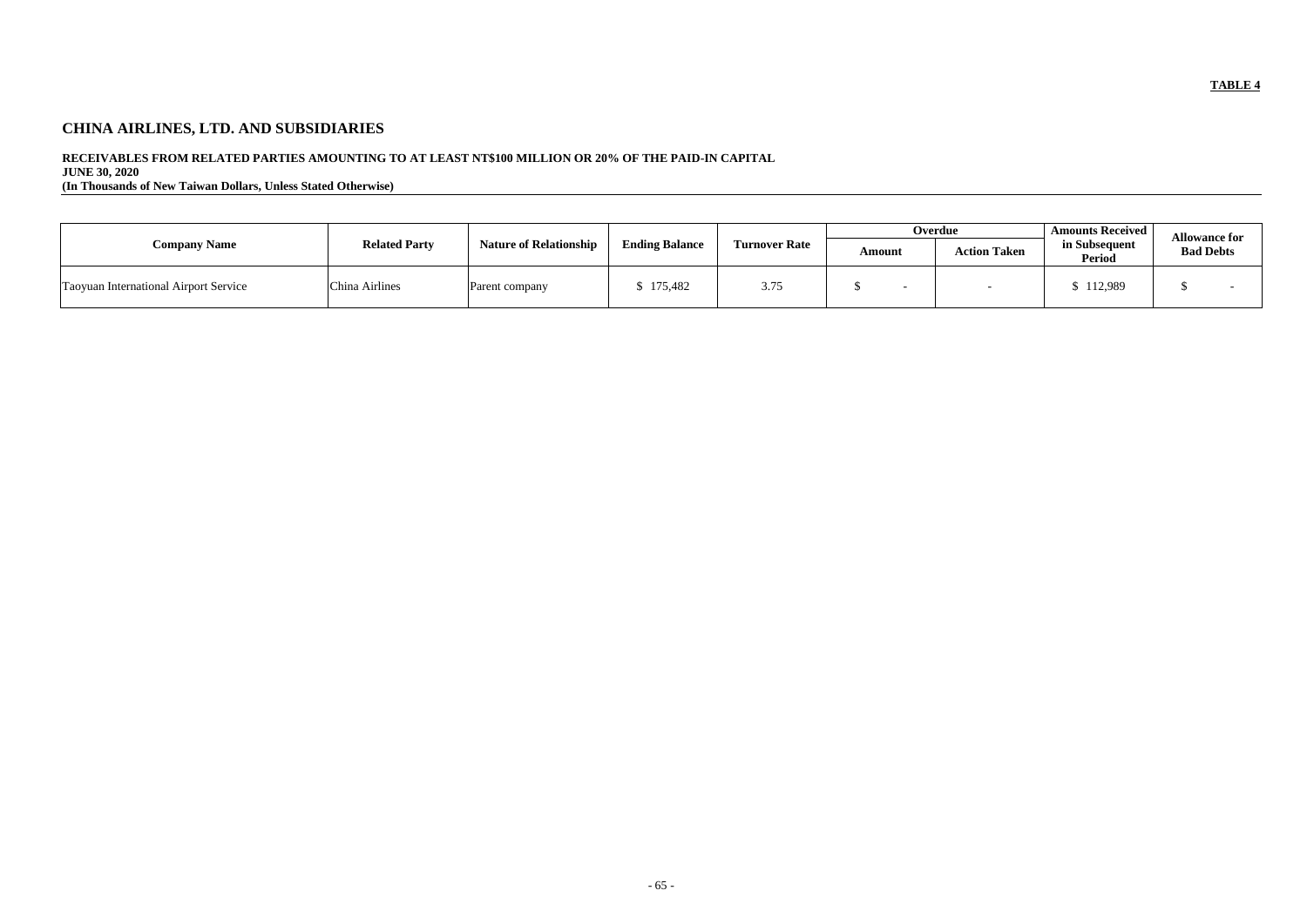## **CHINA AIRLINES, LTD. AND SUBSIDIARIES**

**NAMES, LOCATIONS, AND OTHER INFORMATION OF INVESTEES OVER WHICH THE COMPANY EXERCISES SIGNIFICANT INFLUENCE FOR THE SIX MONTHS ENDED JUNE 30, 2020 (In Thousands of New Taiwan Dollars, Unless Stated Otherwise)**

|                                |                                               |                                         |                                                                  |               | <b>Investment Amount</b> |            |              |               | Balance as of June 30, 2020 |              | <b>Net Income</b> |                                    |               |
|--------------------------------|-----------------------------------------------|-----------------------------------------|------------------------------------------------------------------|---------------|--------------------------|------------|--------------|---------------|-----------------------------|--------------|-------------------|------------------------------------|---------------|
| <b>Investor Company</b>        | <b>Investee Company</b>                       | Location                                | <b>Main Businesses and Products</b>                              |               | June 30, 2020            |            | December 31, | Number of     | <b>Percentage of</b>        | Carrying     | (Loss) of the     | <b>Investment</b><br>Income (Loss) | <b>Note</b>   |
|                                |                                               |                                         |                                                                  |               |                          |            | 2019         | <b>Shares</b> | Ownership                   | Amount       | <b>Investee</b>   |                                    |               |
|                                |                                               |                                         |                                                                  |               |                          |            |              |               |                             |              |                   |                                    |               |
| China Airlines, Ltd.           | Cal Park                                      | Taoyuan, Taiwan                         | Real estate lease and international trade                        | $\mathcal{S}$ | 1,500,000                |            | 1,500,000    | 150,000,000   | 100.00                      | $\mathbb{S}$ | 4,674             | 27,150                             | Note 4        |
|                                | <b>Mandarin Airlines</b>                      | Taipei, Taiwan                          | Air transportation and maintenance of aircraft                   |               | 2,042,368                |            | 2,042,368    | 188,154,025   | 93.99                       | 1,179,060    | (335, 885)        | (315, 698)                         | Notes 1 and 4 |
|                                | Taiwan Air Cargo Terminal                     | Taoyuan, Taiwan                         | Air cargo and storage                                            |               | 1,350,000                |            | 1,350,000    | 135,000,000   | 54.00                       | 1,459,435    | 131,598           | 71,089                             |               |
|                                | Cal-Dynasty International                     | Los Angeles, U.S.A.                     | A holding company, real estate and hotel services                | US\$          | 26,145                   | US\$       | 26,145       | 2,614,500     | 100.00                      | 1,251,963    | (10,259)          | (9,516)                            | Note 2        |
|                                | China Pacific Catering Services               | Taoyuan, Taiwan                         | In-flight catering                                               |               | 439,110                  |            | 439,110      | 43,911,000    | 51.00                       | 729,181      | (140,960)         | (71, 890)                          |               |
|                                | <b>Taoyuan International Airport Services</b> | Taoyuan, Taiwan                         | Airport services                                                 |               | 147,000                  |            | 147,000      | 34,300,000    | 49.00                       | 638,118      | (202, 301)        | (99, 127)                          |               |
|                                | Cal-Asia Investment                           | Territory of the British Virgin Islands | General investment                                               | US\$          | 7,172                    | US\$       | 7,172        | 7,172,346     | 100.00                      | 439,545      | 12,554            | 12,554                             | $\sim$        |
|                                | Sabre Travel Network (Taiwan)                 | Taipei, Taiwan                          | Sale and maintenance of hardware and software                    |               | 52,200                   |            | 52,200       | 13,021,042    | 93.93                       | 246,649      | (33, 151)         | (31, 139)                          |               |
|                                | China Aircraft Service                        | Hong Kong International Airport         | Airport services                                                 | HK\$          | 58,000                   | HK\$       | 58,000       | 28,400,000    | 20.00                       | 377,985      | (306, 159)        | (61,232)                           |               |
|                                | <b>Taiwan Airport Services</b>                | Taipei, Taiwan                          | Airport services                                                 |               | 12,289                   |            | 12,289       | 20,626,644    | 47.35                       | 189,274      | (83, 841)         | (39,699)                           |               |
|                                | <b>Kaohsiung Catering Services</b>            | Kaohsiung, Taiwan                       | In-flight catering                                               |               | 383,846                  |            | 383,846      | 21,494,637    | 53.67                       | 519,586      | (2,420)           | (1,299)                            | Note 5        |
|                                | Cal Hotel Co., Ltd.                           | Taoyuan, Taiwan                         | Hotel business                                                   |               | 465,000                  |            | 465,000      | 46,500,000    | 100.00                      | 415,940      | (63,355)          | (63,319)                           | Note 4        |
|                                | China Pacific Laundry Services                | Taoyuan, Taiwan                         | Cleaning and leasing of the towel of airlines,                   |               | 137,500                  |            | 137,500      | 13,750,000    | 55.00                       | 152,976      | (16, 233)         | (8,928)                            |               |
|                                |                                               |                                         | hotels, restaurants and health clubs                             |               |                          |            |              |               |                             |              |                   |                                    |               |
|                                | Dynasty Aerotech International Corp.          | Taoyuan, Taiwan                         | Cleaning of aircraft and maintenance of machine<br>and equipment |               | 77,270                   |            | 77,270       | 77,270        | 100.00                      | 108,366      | 13,205            | 13,199                             | Note 4        |
|                                | Yestrip                                       | Taipei, Taiwan                          | <b>Travel business</b>                                           |               | 26,265                   |            | 26,265       | 1,600,000     | 100.00                      | 18,388       | (6,928)           | (6,881)                            | Note 4        |
|                                | <b>Dynasty Holidays</b>                       | Tokyo, Japan                            | <b>Travel business</b>                                           | <b>JPY</b>    | 8,000                    | <b>JPY</b> | 20,400       | 160           | 20.00                       | 8,397        | (8,219)           | (1,644)                            |               |
|                                | <b>Global Sky Express</b>                     | Taipei, Taiwan                          | Forwarding and storage of air cargo                              |               | 2,500                    |            | 2,500        | 250,000       | 25.00                       | 6,243        | 2,196             | 549                                |               |
|                                | Tigerair Taiwan Co., Ltd.                     | Taipei, Taiwan                          | Air transportation and maintenance of aircraft                   |               | 1,272,063                |            | 1,272,063    | 138,906,275   | 69.45                       | 1,275,406    | (569, 136)        | (395, 295)                         | Note 4        |
|                                | Taiwan Aircraft Maintenance and               | Taoyuan, Taiwan                         | Aircraft maintenance                                             |               | 1,350,000                |            | 1,350,000    | 135,000,000   | 100.00                      | 815,164      | (106, 839)        | (106, 825)                         |               |
|                                | Engineering Co., Ltd.                         |                                         |                                                                  |               |                          |            |              |               |                             |              |                   |                                    |               |
|                                | NORDAM Asia Ltd.                              | Taoyuan, Taiwan                         | Composite repair and manufacturing business                      |               | 37,975                   |            | 2,450        | 3,797,500     | 49.00                       | 37,821       | 16                | 8                                  |               |
| <b>Mandarin Airlines</b>       | Tigerair Taiwan Co., Ltd.                     | Taipei, Taiwan                          | Air transportation and maintenance of aircraft                   |               | 154,330                  |            | 154,330      | 15,433,000    | 7.72                        | 141,702      | (569, 136)        | (43,917)                           |               |
|                                | <b>Taiwan Airport Services</b>                | Taipei, Taiwan                          | Airport services                                                 |               | 11,658                   |            | 11,658       | 469,755       | 1.08                        | 4,305        | (83, 841)         | (903)                              |               |
| Cal-Asia Investment            | Eastern United International Logistics        | Hong Kong                               | Forwarding and storage of air cargo                              | HK\$          | 3,329                    | HK\$       | 3,329        | 1,050,000     | 35.00                       | 43,047       | 4,142             | 1,450                              |               |
| <b>Taiwan Airport Services</b> | Taiwan Airport Service (Samoa)                | Samoa                                   | Airport services and investment                                  | US\$          | 5,877                    | US\$       | 5,877        |               | 100.00                      | 349,685      | 11,203            | 11,203                             | Note 3        |
| Kaohsiung Catering Services    | Delica International Co., Ltd.                | Kaohsiung, Taiwan                       | Catering business                                                |               | 10,200                   |            | 10,200       | 1,020,000     | 51.00                       | 7,868        |                   |                                    |               |

Note 1: Adopted the treasury share method in recognizing investment income or loss.

Note 2: Represents the consolidated financial information of the foreign holding company disclosed in accordance with local regulations.

Note 3: The Company does not issue shares because it is a limited company.

Note 4: Difference caused by lease arrangement between consolidated entities.

Note 5: Difference caused by acquisition.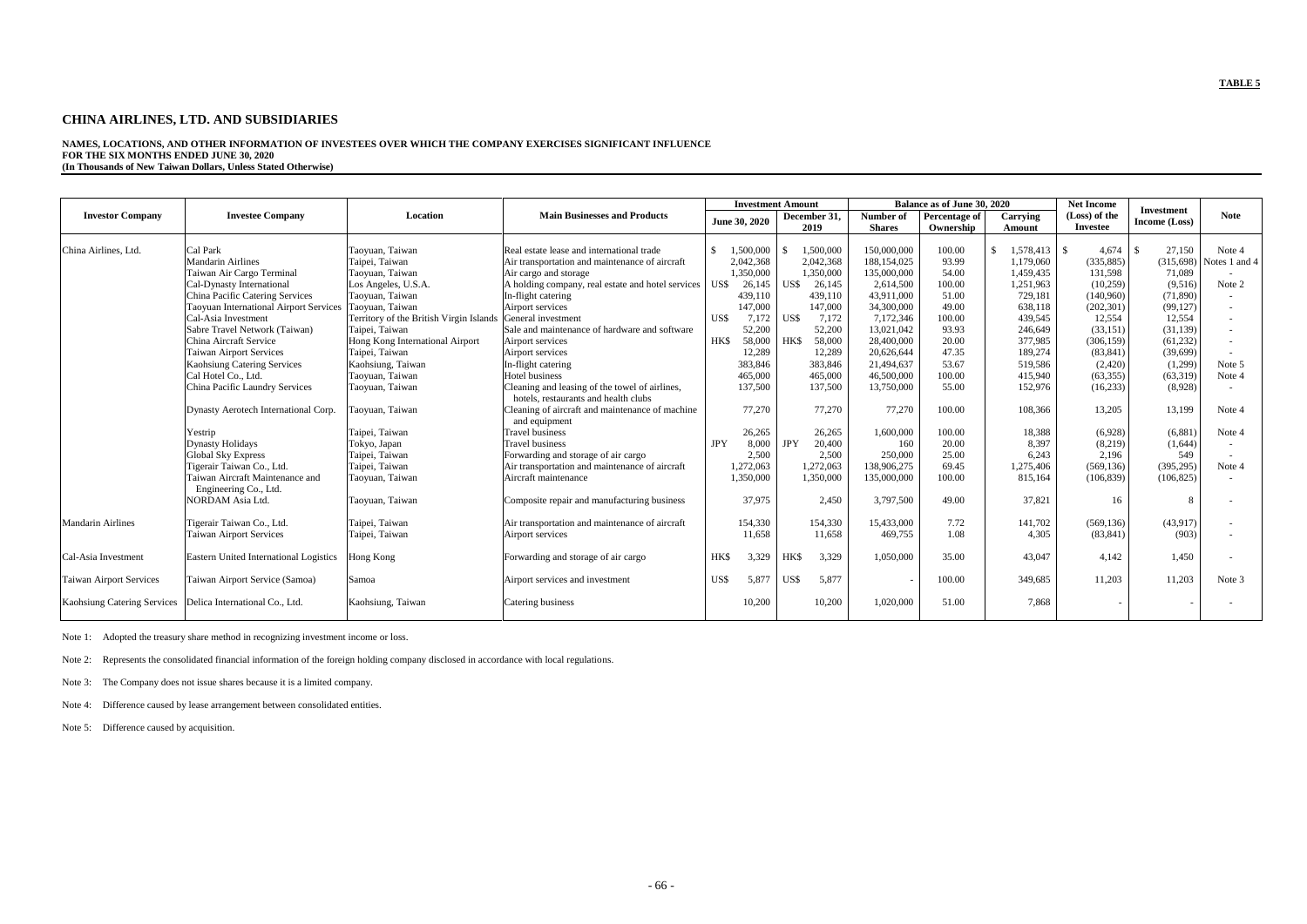# **CHINA AIRLINES, LTD. AND SUBSIDIARIES**

## **INVESTMENTS IN MAINLAND CHINA FOR THE SIX MONTHS ENDED JUNE 30, 2020 (In Thousands of New Taiwan Dollars, Unless Stated Otherwise)**

## China Airlines

| <b>Investee Company Name</b>                     | <b>Main Businesses and</b><br><b>Products</b> | <b>Total Amount</b><br>of Paid-in<br>Capital | Investment<br><b>Type</b> |       | <b>Accumulated</b><br><b>Outflow of</b><br><b>Investment</b><br>from Taiwan as<br>оf<br><b>January 1, 2020</b> | <b>Investment Flows</b><br>Outflow | <b>Inflow</b> |                          |                    | <b>Accumulated</b><br><b>Outflow of</b><br>Investment<br>from Taiwan as<br>of<br>June 30, 2020 |              | <b>Net Income</b><br>(Loss) of<br>the Investee | % Ownership<br>of Direct or<br><b>Indirect</b><br>Investment | Gain (Loss) | Investment      |       | Carrying<br>Amount<br>as of<br>June 30, 2020 |               | <b>Accumulated</b><br><b>Inward</b><br><b>Remittance of</b><br>Earnings as of<br><b>June 30, 2020</b> |
|--------------------------------------------------|-----------------------------------------------|----------------------------------------------|---------------------------|-------|----------------------------------------------------------------------------------------------------------------|------------------------------------|---------------|--------------------------|--------------------|------------------------------------------------------------------------------------------------|--------------|------------------------------------------------|--------------------------------------------------------------|-------------|-----------------|-------|----------------------------------------------|---------------|-------------------------------------------------------------------------------------------------------|
| Airport Air Cargo Terminal<br>(Xiamen) Co., Ltd. | Forwarding and storage<br>of air cargo        | 1,067,450<br>(RMB 254,480)                   | Indirect<br>(Note 1)      | (US\$ | 124,213<br>4,186)                                                                                              | -S                                 |               | $\overline{\phantom{a}}$ | -\$<br>(US\$       | 124,213<br>$4,186$ (RMB                                                                        |              | 51,677<br>12,082)                              | 14.00                                                        | (RMB)       | 6,665<br>1,691) | (RMB) | 225,013<br>$53,644$ (US\$)                   | <sup>\$</sup> | 104,942<br>3,537)<br>(Note 2)                                                                         |
| Airport Air Cargo Service<br>(Xiamen) Co., Ltd.  | Forwarding and storage<br>of air cargo        | 58,725<br>14,000)<br>(RMB)                   | Indirect<br>(Note 1)      | (US\$ | 57,788<br>1,947)                                                                                               |                                    |               |                          | (US <sub>3</sub> ) | 57,788                                                                                         | $1,947$ (RMB | 33,313<br>7,789)                               | 14.00                                                        | (RMB)       | 4,450<br>1,090) | (RMB) | 125,469<br>$29,912$ (US\$)                   |               | 46,307<br>1,561)<br>(Note 2)                                                                          |
| Taikoo (Xiamen) Landing<br>Gear Services         | Landing gear<br>maintenance services (US\$)   | 2,465,579<br>83,090)                         | Indirect<br>(Note 1)      | (US\$ | 63,834<br>2,151)                                                                                               |                                    |               |                          | (USS)              | 63,834<br>2,151)                                                                               |              |                                                | 2.589                                                        |             |                 |       |                                              |               |                                                                                                       |
| Taikoo Spirit Aerospace<br>Systems (Jinjang)     | Composite material                            | 346,083<br>(US\$<br>11,663)                  | Indirect<br>(Note 1)      | (US\$ | 18,872<br>636)                                                                                                 |                                    |               |                          | (US\$              | 18,872<br>636)                                                                                 |              |                                                | 5.45                                                         |             |                 | (RMB) | 30,470<br>7,264)                             | (US\$         | 10,579<br>357)                                                                                        |

| <b>Accumulated Outward Remittance for</b> | <b>Investment Amounts</b>                   | <b>Upper Limit on the Amount of</b>             |
|-------------------------------------------|---------------------------------------------|-------------------------------------------------|
| <b>Investment in Mainland China as of</b> | <b>Authorized by Investment Commission,</b> | <b>Investments Stipulated by the Investment</b> |
| <b>June 30, 2020</b>                      | <b>MOEA</b>                                 | <b>Commission, MOEA</b>                         |
| \$264,707 (US\$8,920)                     | $$642,662$ (Note 3)                         | $$35,042,826$ (Note 4)                          |

(Continued)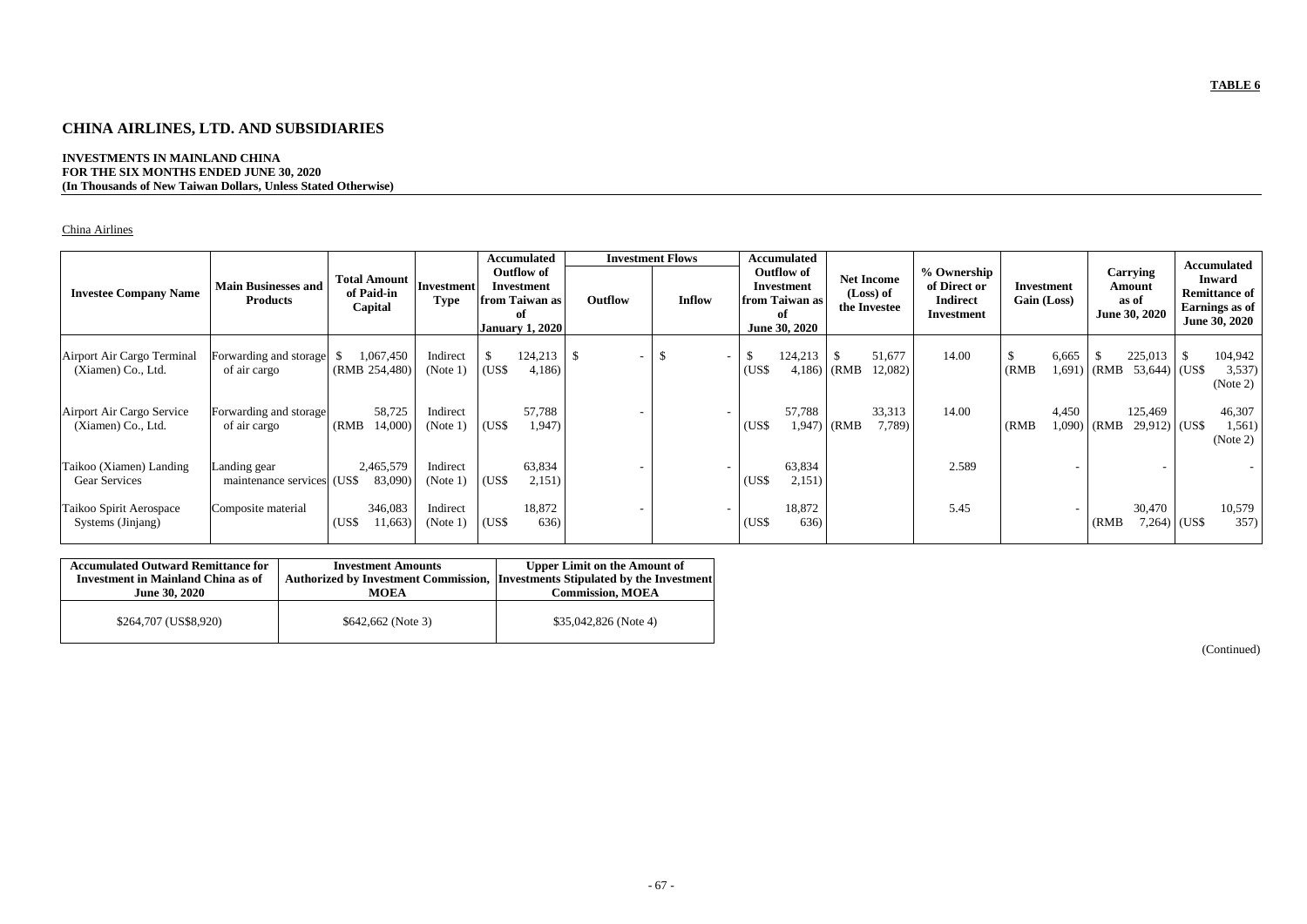## Taiwan Airport Services

| <b>Investee Company</b>                                                                             | Main Businesses and   Paid-in Capital   '''<br><b>Products</b>                   |                                                          | <b>Accumulated</b><br><b>Outward</b><br><b>Remittance for</b><br>Method of<br>Investment<br>Investment from Taiwan as<br>of January 1,<br>2020 |                               | Outward                               | <b>Remittance of Funds</b><br><b>Inward</b> | <b>Accumulated</b><br><b>Outward</b><br><b>Remittance for</b><br>Investment<br>from Taiwan as<br>of June 30, 2020 |                |                   | <b>Net Income</b><br>(Loss) of the<br>Investee | % Ownership<br>of Direct or<br><b>Indirect</b><br>Investment | Investment<br><b>Income</b> (Loss) |                | Carrying<br>Amount as of<br>June 30, 2020 |       | <b>Accumulated</b><br><b>Repatriation of</b><br>Investment<br>Income as of<br><b>June 30, 2020</b> |  |                                       |
|-----------------------------------------------------------------------------------------------------|----------------------------------------------------------------------------------|----------------------------------------------------------|------------------------------------------------------------------------------------------------------------------------------------------------|-------------------------------|---------------------------------------|---------------------------------------------|-------------------------------------------------------------------------------------------------------------------|----------------|-------------------|------------------------------------------------|--------------------------------------------------------------|------------------------------------|----------------|-------------------------------------------|-------|----------------------------------------------------------------------------------------------------|--|---------------------------------------|
| Airport Air Cargo Terminal<br>(Xiamen) Co., Ltd.<br>Airport Air Cargo Service<br>(Xiamen) Co., Ltd. | Forwarding and storage<br>of air cargo<br>Forwarding and storage<br>of air cargo | 1,067,450<br>(RMB 254,480)<br>58,725<br>(RMB)<br>14,000) | Indirect<br>(Note 5)<br>Indirect<br>(Note 5)                                                                                                   | $\overline{C}$ (US\$<br>(US\$ | 119,239<br>4,018)<br>57,174<br>1,927) |                                             | $\overline{\phantom{0}}$                                                                                          | (US\$<br>(US\$ | 119,239<br>57,174 | $4,018$ (RMB<br>$1,927$ (RMB                   | 51,677<br>12,082<br>33,313<br>7,789                          | 14%<br>14%                         | (RMB)<br>(RMB) | 7,235<br>4,664<br>1,090)                  | (RMB) | 223,451<br>$1,691$ (RMB 53,271) (US\$<br>125,453<br>$29,908$ (US\$)                                |  | 134,752<br>4,541)<br>62,071<br>2,092) |

| <b>Accumulated Outward</b><br><b>Remittance for Investment in</b><br>Mainland China as of June 30, 2020 | <b>Investment Amounts Authorized by</b><br><b>Investment Commission, MOEA</b> | <b>Upper Limit on the Amount of</b><br><b>Investment Stipulated by</b><br><b>Investment Commission, MOEA</b> |
|---------------------------------------------------------------------------------------------------------|-------------------------------------------------------------------------------|--------------------------------------------------------------------------------------------------------------|
| $$176,413$ (US\$5,945)                                                                                  | $$176,413$ (US\$5,945)                                                        | $$239,840$ (Note 6)                                                                                          |

Note 1: China Airlines, Ltd. the "Company" invested in Cal-Asia Investment, which, in turn, invested in a company located in mainland China.

Note 2: As of June 30, 2020, the inward remittance of earnings amounted to US\$3,536,561 and US\$1,560,538.

Note 3: The amount comprised US\$19,828,324, RMB4,200,000 and NT\$36,666,667.

Note 4: The limit stated in the Investment Commission's regulation, "The Review Principle of Investment or Technical Cooperation in mainland China," is the larger of the Company's net asset value or 60% of the consolidated

Note 5: Taiwan Airport Services invested in Taiwan Airport Services (Samoa), which in return, invested in a company located in mainland China.

Note 6: The RMB and U.S. dollar amounts of assets are translated at period-end rates and those of gains (losses), at the average of the period-end rates of refer for the reporting period.

(Concluded)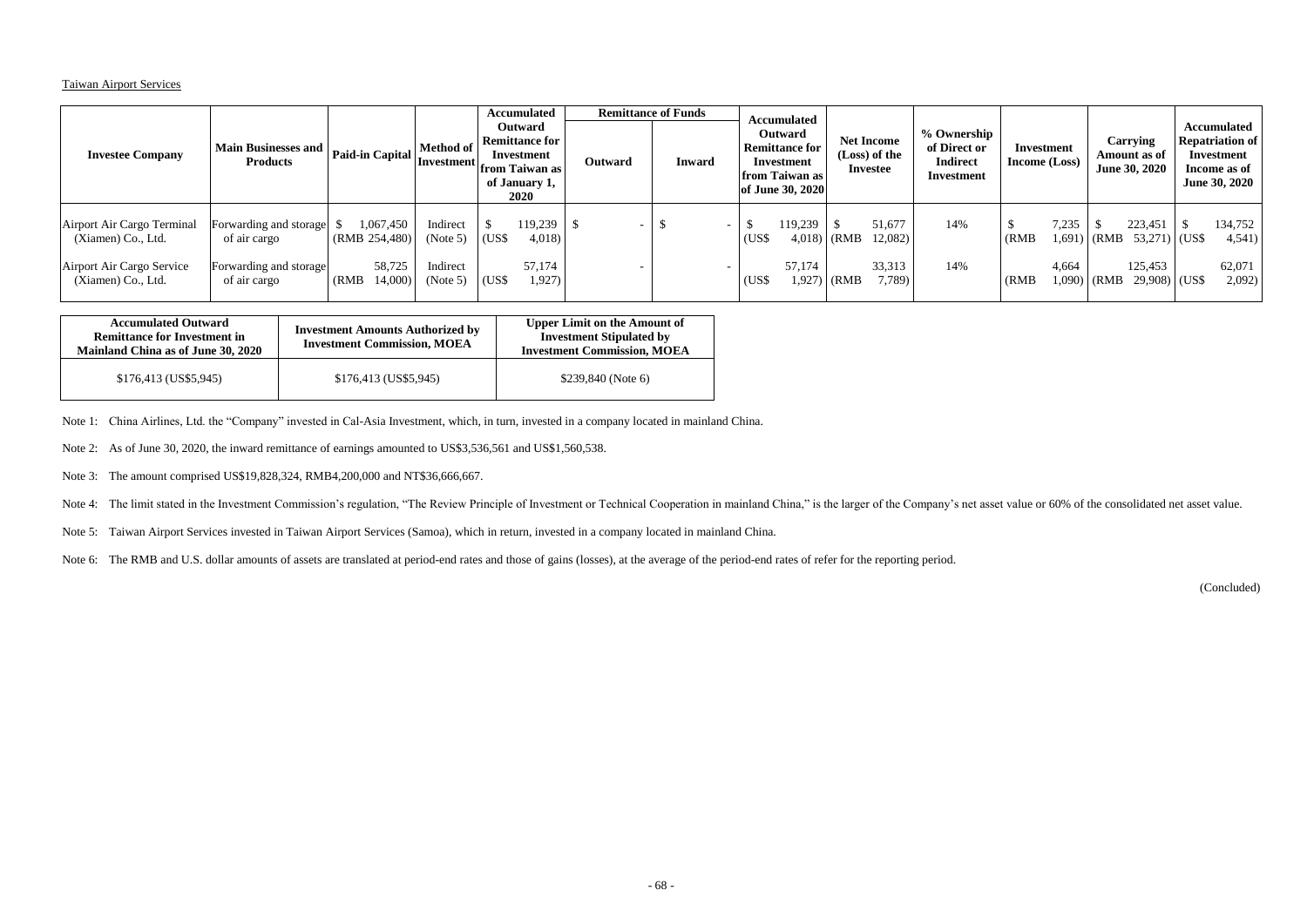# **CHINA AIRLINES, LTD. AND SUBSIDIARIES**

# **BUSINESS RELATIONSHIPS AND IMPORTANT TRANSACTIONS BETWEEN CHINA AIRLINES, LTD. AND ITS SUBSIDIARIES FOR THE SIX MONTHS ENDED JUNE 30, 2020**

| (In Thousand New Taiwan Dollars) |
|----------------------------------|
|----------------------------------|

| No.            | <b>Company Name</b>                           | <b>Related Party</b>                   | <b>Natural of</b><br>Relationship<br>(Note 1) | <b>Intercompany Transactions</b>      |                |                                   |                                                                        |  |
|----------------|-----------------------------------------------|----------------------------------------|-----------------------------------------------|---------------------------------------|----------------|-----------------------------------|------------------------------------------------------------------------|--|
|                |                                               |                                        |                                               | <b>Financial Statement Account</b>    | Amount         | <b>Transaction Criteria</b>       | % to Total<br><b>Consolidated</b><br><b>Total Revenue</b><br>or Assets |  |
| $\overline{0}$ | China Airlines, Ltd.                          | Tigerair Taiwan Ltd.                   | a                                             | Other operating income                | 126,888<br>-\$ | The same as ordinary transactions | 0.22                                                                   |  |
|                |                                               | Taoyuan International Airport Service  |                                               | Terminal and landing fees             | 488,635        | The same as ordinary transactions | 0.83                                                                   |  |
|                |                                               |                                        | a                                             |                                       |                |                                   | 0.30                                                                   |  |
|                |                                               | Dynasty Aerotech International Corp.   | a                                             | Terminal and landing fees             | 175,069        | The same as ordinary transactions |                                                                        |  |
|                |                                               | Taiwan Air Cargo Terminal              | a                                             | Other operating cost                  | 282,803        | The same as ordinary transactions | 0.48                                                                   |  |
|                |                                               | Cal Park                               | a                                             | Other operating cost                  | 110,247        | The same as ordinary transactions | 0.19                                                                   |  |
|                |                                               | Taoyuan International Airport Services | a                                             | Accounts payable - related parties    | 175,482        | The same as ordinary transactions | 0.06                                                                   |  |
|                |                                               | <b>Mandarin Airlines</b>               | a                                             | Bonds payable - non-current           | 125,000        | The same as ordinary transactions | 0.04                                                                   |  |
|                | Taiwan Air Cargo Terminal                     | China Airlines, Ltd.                   | <sub>n</sub>                                  | Sales revenue                         | 282,803        | The same as ordinary transactions | 0.48                                                                   |  |
| 2              | <b>Mandarin Airlines</b>                      | China Airlines, Ltd.                   | <sub>n</sub>                                  | Financial assets at amortized cost    | 125,000        | The same as ordinary transactions | 0.04                                                                   |  |
| 3              | <b>Taoyuan International Airport Services</b> | China Airlines, Ltd.                   |                                               | Airport service revenue               | 488,635        | The same as ordinary transactions | 0.83                                                                   |  |
|                |                                               | China Airlines, Ltd.                   |                                               | Accounts receivable - related parties | 175,482        | The same as ordinary transactions | 0.06                                                                   |  |
|                | <b>Dynasty Aerotech International Corp</b>    | China Airlines, Ltd.                   | <sub>n</sub>                                  | Operating revenue                     | 175,069        | The same as ordinary transactions | 0.30                                                                   |  |
| 5              | Cal Park                                      | China Airlines, Ltd.                   | <sub>b</sub>                                  | Operating revenue                     | 110,247        | The same as ordinary transactions | 0.19                                                                   |  |
| 6              | Tigerair Taiwan Ltd.                          | China Airlines, Ltd.                   | b.                                            | Operating expense                     | 126,888        | The same as ordinary transactions | 0.22                                                                   |  |

Note 1: Three kinds of business relationships between China Airlines, Ltd. and its subsidiaries were as follows:

- a. Parent to subsidiaries.
- b. Subsidiaries to parent.
- c. Subsidiaries to subsidiaries.

Note 2: Intercompany transactions were written off in the consolidated financial statements.

Note 3: The Company only discloses transaction amounts or balances of more than \$100,000 thousand.

(Concluded)